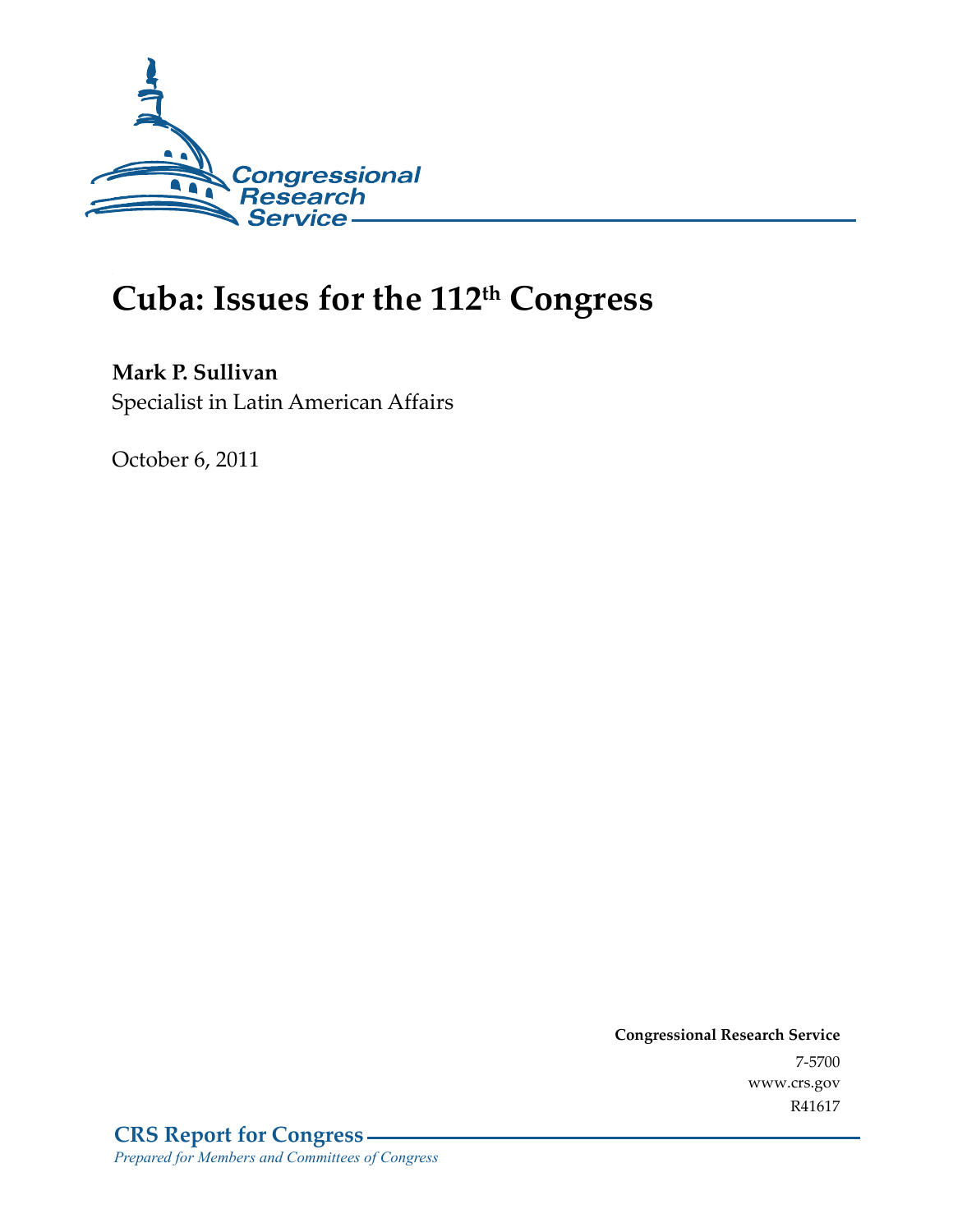# **Summary**

Cuba remains a one-party communist state with a poor record on human rights. The country's political succession in 2006 from the long-ruling Fidel Castro to his brother Raúl was characterized by a remarkable degree of stability. The government of Raúl Castro has implemented limited economic policy changes, including an expansion of self-employment begun in October 2010. A party congress held in April 2011 laid out numerous economic goals that could increase the private sector. Few observers expect the government to ease its tight control over the political system, although it has reduced the number of political prisoners over the past several years, including the release of over 125 since 2010 after talks with the Catholic Church.

Since the early 1960s, U.S. policy has consisted largely of isolating Cuba through economic sanctions. A second policy component has consisted of support measures for the Cuban people, including U.S.-sponsored broadcasting and support for human rights activists. In light of Fidel Castro's departure as head of government, many observers called for a reexamination of policy. Two broad approaches toward Cuba have been at the center of debate. The first is to maintain the dual-track policy of isolating the Cuban government while providing support to the Cuban people. The second is aimed at changing attitudes in the Cuban government and society through increased engagement. Since taking office, the Obama Administration has lifted restrictions on family travel and remittances, moved to reengage Cuba on several bilateral issues, and eased restrictions on other types of purposeful travel and remittances. The Administration has criticized Cuba's repression of dissidents, but has welcomed the release of political prisoners. The Administration has continued to call for the release of a U.S. government subcontractor, Alan Gross, detained since late 2009, who was sentenced to 15 years in March 2011.

Strong interest on Cuba is continuing in the  $112<sup>th</sup>$  Congress. The House Appropriations Committee version of the FY2012 Financial Services appropriations bill, H.R. 2434, would roll back President Obama's actions easing restrictions on remittances and family travel, while the Senate Appropriations Committee version, S. 1573, does not contain such a provision. Both bills would continue to clarify the definition of "payment of cash in advance" for U.S. agricultural exports to Cuba during FY2012, while S. 1573 would also prohibit restrictions on direct transfers from a Cuban financial institution to U.S. financial institution in payment for licensed U.S. agricultural and medical exports to Cuba. The House Foreign Affairs Committee version of H.R. 2583, the FY2012 Foreign Relations Authorization Act, has provision that would require the President to fully enforce all U.S. regulations on travel to Cuba as in effect on January 19, 2009 (under the Bush Administration). H.R. 2831 would make an alien ineligible for adjustment under the Cuban Adjustment Act if the aliens returned to Cuba after admission or parole into the United States and before becoming a U.S. citizen. Several initiatives would ease sanctions: H.R. 255 and H.R. 1887 (overall sanctions); H.R. 833 and H.R. 1888 (agricultural exports); and H.R. 380 and H.R. 1886 (travel). Two initiatives, S. 603 and H.R. 1166, would modify a trademark sanction, while several bills already noted would eliminate that sanction (H.R. 255, H.R. 1887, and H.R. 1888). Three bills, H.R. 372, S. 405, and H.R. 2047, would take different approaches toward Cuba's offshore oil development: Two bills, S. 476 and H.R. 1317, would discontinue Radio and TV Martí broadcasts to Cuba. The Senate Appropriations Committee version of the FY2012 State and Foreign Operations appropriations bill, S. 1601, would fund Cuba broadcasting and humanitarian and democracy assistance for Cuba.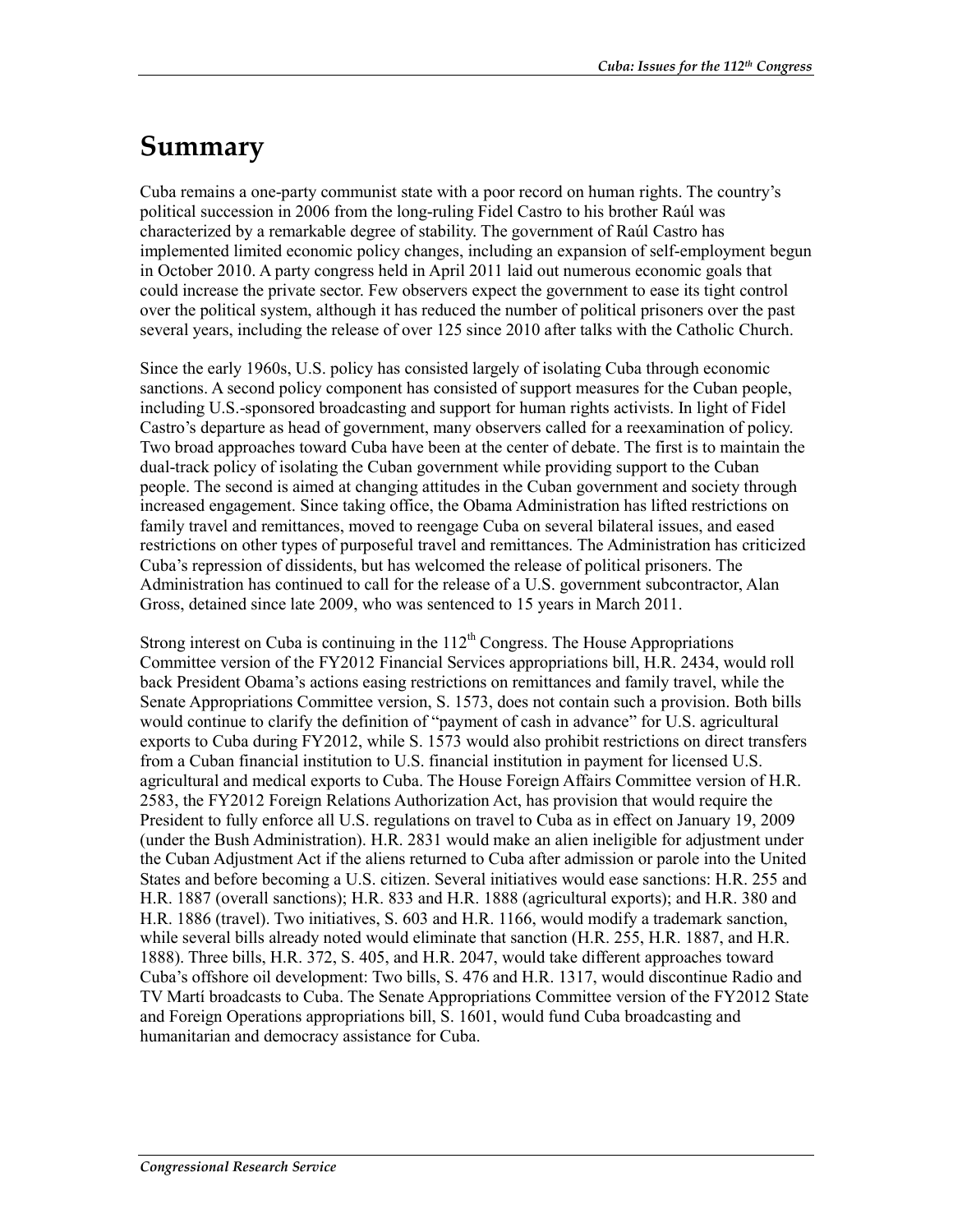# Contents

| Legislative Proposals Regarding Travel and Remittances in the 112 <sup>th</sup> Congress 30 |  |
|---------------------------------------------------------------------------------------------|--|
|                                                                                             |  |
|                                                                                             |  |
|                                                                                             |  |
|                                                                                             |  |
|                                                                                             |  |
|                                                                                             |  |
|                                                                                             |  |
|                                                                                             |  |
|                                                                                             |  |
|                                                                                             |  |
|                                                                                             |  |
|                                                                                             |  |
|                                                                                             |  |
|                                                                                             |  |
|                                                                                             |  |
|                                                                                             |  |
|                                                                                             |  |
|                                                                                             |  |
|                                                                                             |  |
|                                                                                             |  |

## Figures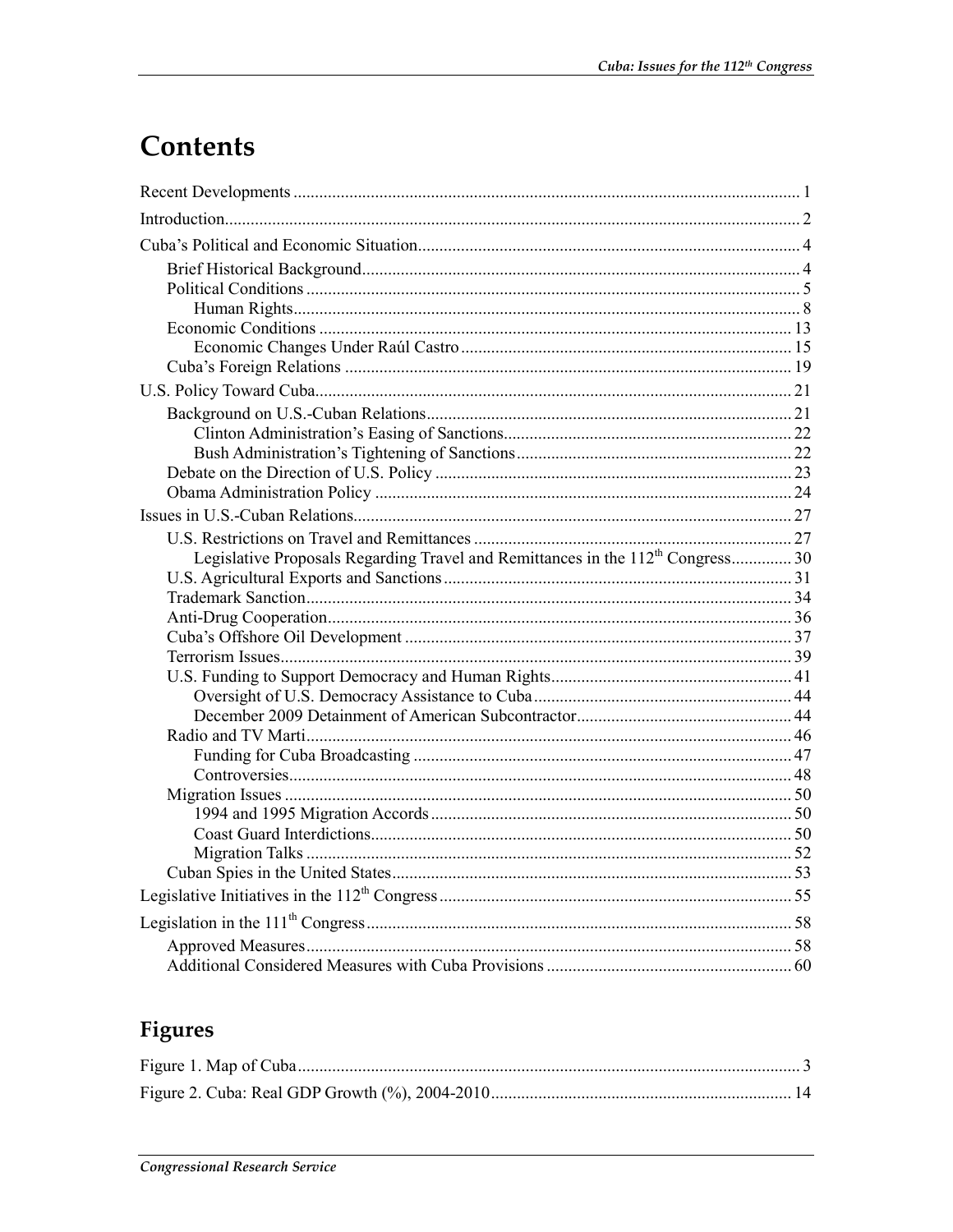# **Appendixes**

## **Contacts**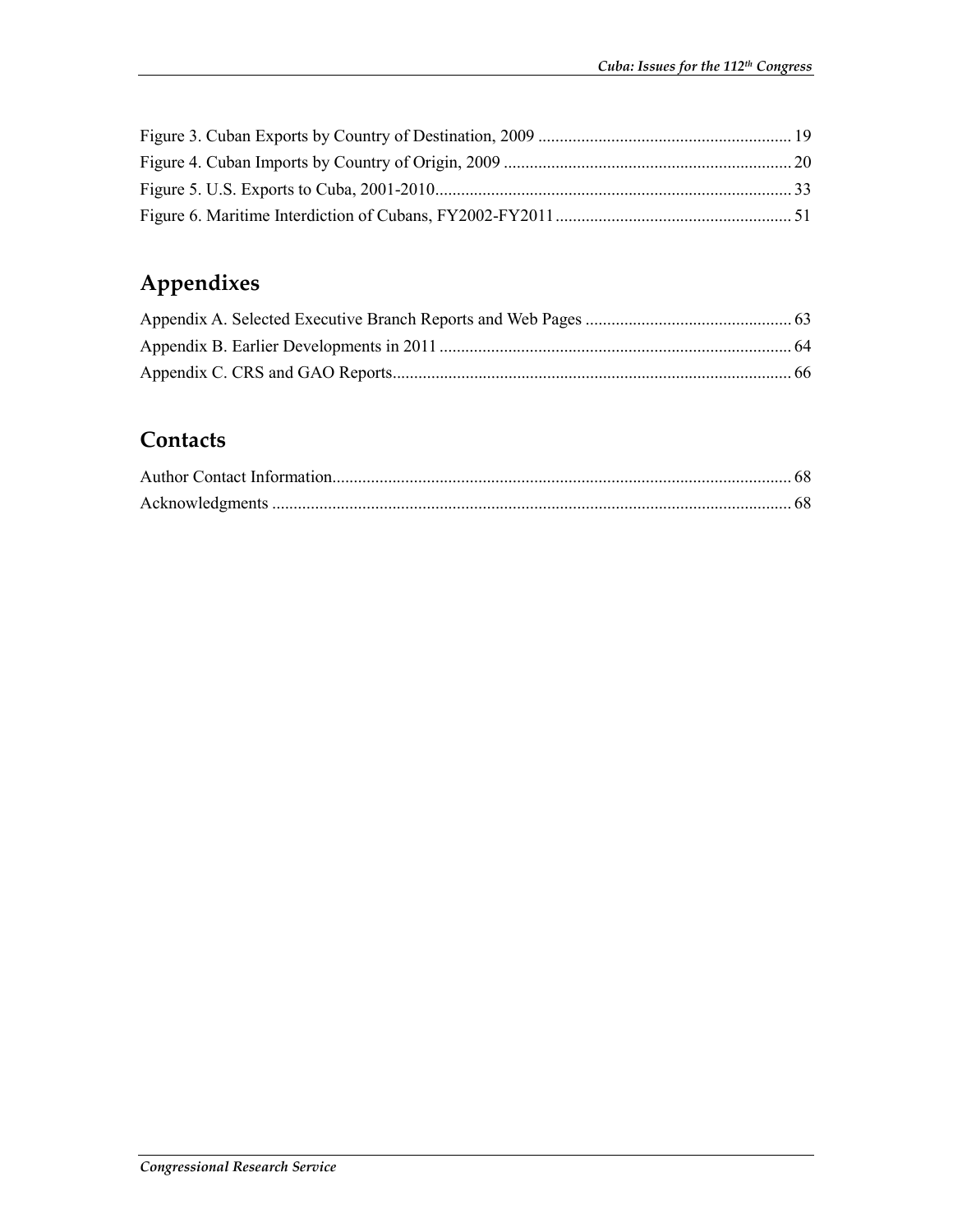# **Recent Developments**

On October 7, 2011, René González, one of the so-called "Cuban five" convicted in U.S. court for involvement in spying, is scheduled to be released from prison after serving 13 years of a 15 year sentence. González will still need to serve three years of probation, and a judge has ruled that he must serve it in the United States, but Cuba has asked for González to be allowed to return to Cuba for humanitarian reasons so he can be reunited with his wife and family. (See "Cuban Spies in the United States" below.)

On October 3, 2011, the nongovernmental Cuban Commission for Human Rights and National Reconciliation (CCDHRN) reported that there were at least 2,784 short-detentions during the first nine months of 2011, compared to 1,220 during the same period in 2010. In September, there were reported to be at least 563 detentions, the highest number in 30 years. The group also reported that in the previous five weeks, the number of political prisoners had increased by 12 to 63. (See the report available at: http://www.cubanet.org/wp-content/uploads/2011/10/ OVERVIEW-COMISION-SEPTIEMBRE-2011.pdf.)

On September 28, 2011, in response to questions at a roundtable discussion, President Obama indicated that his Administration has tried "to send a signal that we are open to a new relationship with Cuba if the Cuban government starts taking the proper steps to open up its own country and … provide the space and the respect for human rights that would allow the Cuban people to determine their own destiny." (See the President's remarks, available at: http://www.whitehouse.gov/the-press-office/2011/09/28/remarks-president-open-questionsroundtable) (Also see "Obama Administration Policy" below.)

On August 18, 2011, more than 40 members of the Ladies in White human rights group in Havana were attacked by a government-orchestrated mob. The group had been attempting to stage a protest to call attention to the recent harassment of their colleagues in the city of Santiago in eastern Cuba. On September 24, pro-government supporters prevented the Ladies in White from marching to Mass on the feast day of the Virgin of Mercy. (See "Human Rights" below.)

On August 18, 2011, the State Department issued its 2010 Country Reports on Terrorism. The section on Cuba maintained that the government "maintained a public stance against terrorism and terrorist financing, but there was no evidence that it had severed ties with elements from the Revolutionary Armed Forces of Colombia (FARC) and recent media reports indicate some current and former members of the Basque Fatherland and Liberty (ETA) continue to reside in Cuba." (See the report, available at http://www.state.gov/s/ct/rls/crt/2010/170260.htm. Also see the section below on "Terrorism Issues.")

On August 5, 2011, Cuba's Supreme Court rejected the appeal of Alan Gross, the USAID subcontractor imprisoned in Cuba since late 2009. A White House Statement called for his immediate and unconditional release. In March 2011, Gross was convicted with "actions against the independence and territorial integrity of the state" and sentenced to 15 years in prison. He was working for Development Alternatives Inc., a Bethesda-based company that had received a contract from USAID to help support Cuban civil society organizations. ( See "December 2009 Detainment of American Subcontractor" below.)

For additional entries, see **Appendix B**.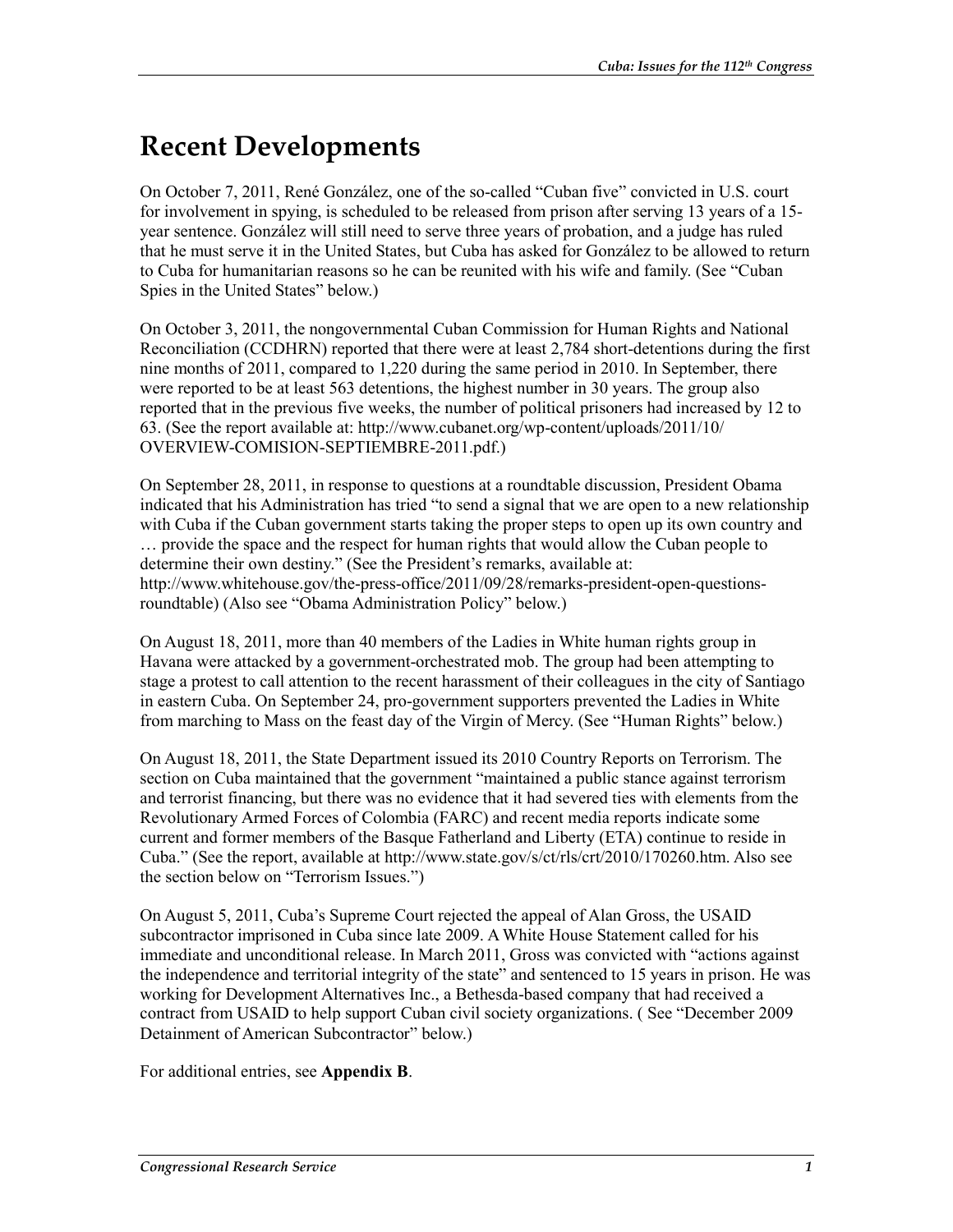# **Introduction**

Political and economic developments in Cuba and U.S. policy toward the island nation, located just 90 miles from the United States, have been significant congressional concerns for many years. Since the end of the Cold War, Congress has played an active role in shaping U.S. policy toward Cuba, first with the enactment of the Cuban Democracy Act of 1992 (P.L. 102-484, Title XVII) and then with the Cuban Liberty and Democratic Solidarity Act of 1996 (P.L. 104-114). Both of these measures strengthened U.S. economic sanctions on Cuba that had first been imposed in the early 1960s, but the measures also provided roadmaps for a normalization of relations dependent upon significant political and economic changes in Cuba. A decade ago, Congress modified its sanctions-based policy toward Cuba somewhat when it enacted the Trade Sanctions Reform and Export Enhancement Act of 2000 (P.L. 106-387, Title IX) allowing for U.S. agricultural exports to Cuba that led to the United States becoming a major source for Cuba's food imports.

Over the past decade, much of the debate over U.S. policy in Congress has focused on U.S. sanctions, especially over U.S. restrictions on travel to Cuba. The George W. Bush Administration initially liberalized U.S. family travel to Cuba in 2003, but subsequently tightened restrictions on family and other categories of travel in 2004 because of Cuba's crackdown on political dissidents. In 2009, Congress took legislative action in an appropriations measure (P.L. 111-8) to ease restrictions on family travel and travel for the marketing of agricultural exports, marking the first congressional action easing Cuba sanctions in almost a decade. The Obama Administration took further action in April 2009 by lifting all restrictions on family travel and on cash remittances by family members to their relatives in Cuba and restarting semi-annual migration talks that had been curtailed in 2004. In January 2011, the Administration announced the further easing of restrictions on educational and religious travel to Cuba and on non-family remittances, and it also expanded eligible airports in the United States authorized to serve licensed charter flights to and from Cuba.

This report is divided into three major sections analyzing Cuba's political and economic situation, U.S. policy toward Cuba, and selected issues in U.S.-Cuban relations. The first section on the political and economic situation includes a brief historical background, a discussion of the human rights situation and political prisoners, and an examination of economic policy changes that have occurred to date under Raúl Castro. The second section on U.S. policy provides a broad overview of U.S. policy historically through the George W. Bush Administration and then provides a brief discussion of the broad debate on the direction of U.S. policy toward Cuba. Policy under the Obama Administration is then examined in more detail. The third section analyzes many of the key issues in U.S.-Cuban relations that have been at the forefront of the U.S. policy debate on Cuba and have often been the subject of legislative initiatives. These include U.S. restrictions on travel, remittances, and agricultural exports to Cuba; a sanction that denies protection for certain Cuban trademarks; the status of anti-drug cooperation with Cuba; the status of Cuba's offshore development and implications for disaster response preparedness; terrorism issues, especially in consideration of Cuba remaining on the State Department's state sponsors of terrorism list; U.S. funding for democracy and human rights projects; U.S. government-sponsored broadcasting to Cuba (Radio and TV Martí); and migration issues.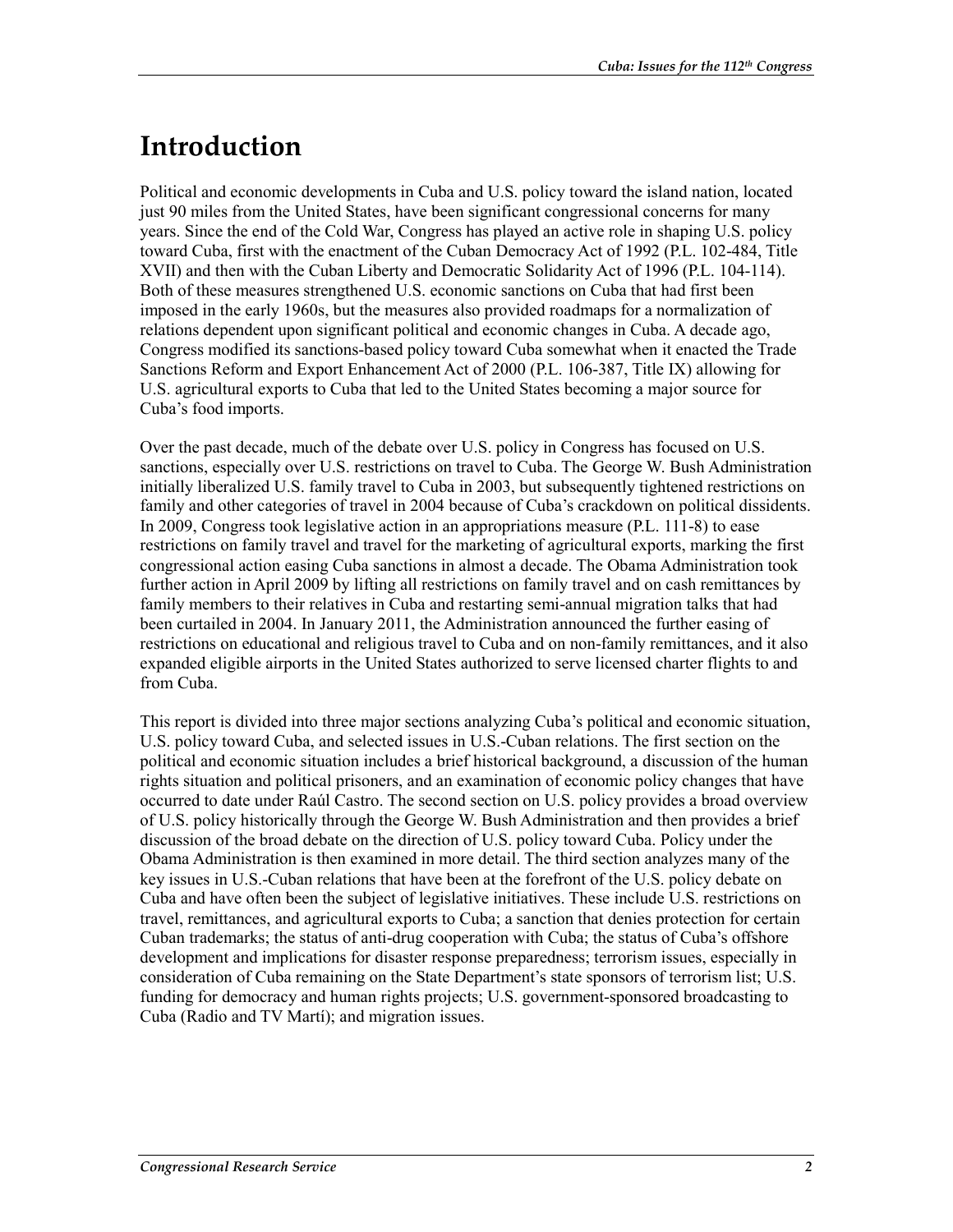

#### **Figure 1. Map of Cuba**

**Source:** CRS.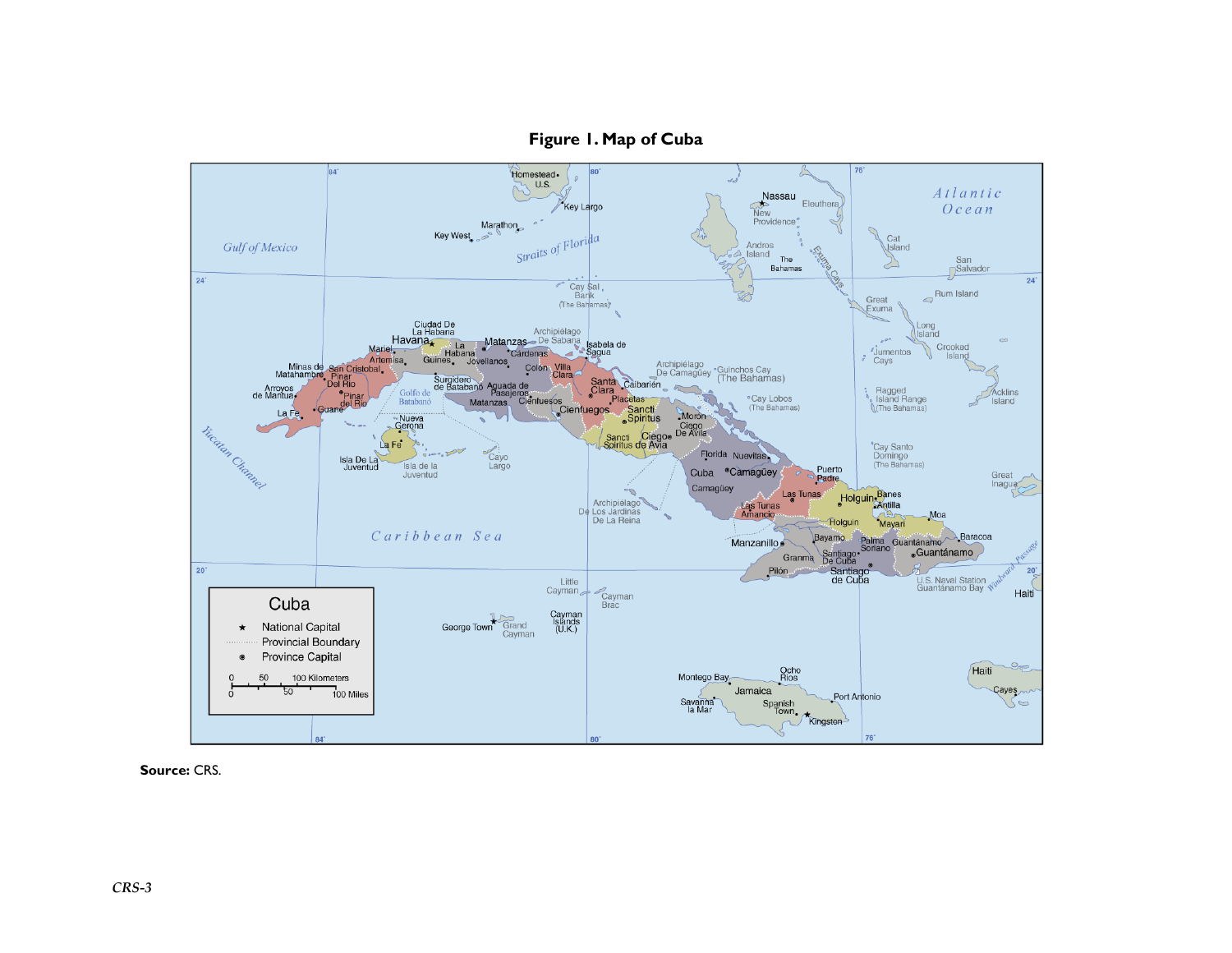# **Cuba's Political and Economic Situation**

## **Brief Historical Background1**

Cuba did not become an independent nation until 1902. From its discovery by Columbus in 1492 until the Spanish-American War in 1898, Cuba was a Spanish colony. In the  $19<sup>th</sup>$  century, the country became a major sugar producer with slaves from Africa arriving in increasing numbers to work the sugar plantations. The drive for independence from Spain grew stronger in the second half of the  $19<sup>th</sup>$  century, but it only came about after the United States entered the conflict when the USS *Maine* sank in Havana Harbor after an explosion of undetermined origin. In the aftermath of the Spanish-American War, the United States ruled Cuba for four years until Cuba was granted its independence in 1902. Nevertheless, the United States still retained the right to intervene in Cuba to preserve Cuban independence and maintain stability in accordance with the Platt Amendment<sup>2</sup> that became part of the Cuban Constitution of 1901. The United States subsequently intervened militarily three times between 1906 and 1921 to restore order, but in 1934, the Platt Amendment was repealed.

Cuba's political system as an independent nation was often dominated by authoritarian figures. Gerardo Machado (1925-1933), who served two terms as president, became increasingly dictatorial until he was ousted by the military. A short-lived reformist government gave way to a series of governments that were dominated behind the scenes by military leader Fulgencio Batista until he was elected president in 1940. Batista was voted out of office in 1944 and was followed by two successive presidents in a democratic era that ultimately became characterized by corruption and increasing political violence. Batista seized power in a bloodless coup in 1952 and his rule progressed into a brutal dictatorship. This fueled popular unrest and set the stage for Fidel Castro's rise to power.

Castro led an unsuccessful attack on military barracks in Santiago, Cuba, on July 26, 1953. He was jailed, but subsequently freed and went into exile in Mexico where he formed the  $26<sup>th</sup>$  of July Movement. Castro returned to Cuba in 1956 with the goal of overthrowing the Batista dictatorship. His revolutionary movement was based in the Sierra Maestra and joined with other resistance groups seeking Batista's ouster. Batista ultimately fled the country on January 1, 1959, leading to more than 45 years of rule under Fidel Castro until he stepped down from power provisionally in July 2006 because of poor health.

While Castro had promised a return to democratic constitutional rule when he first took power, he instead moved to consolidate his rule, repress dissent, and imprison or execute thousands of opponents. Under the new revolutionary government, Castro's supporters gradually displaced members of less radical groups. Castro moved toward close relations with the Soviet Union while

<sup>1&</sup>lt;br><sup>1</sup> Portions of this background are drawn from U.S. Department of State, "Background Note: Cuba," April 28, 2011. For further background, see *Cuba, A Country Study*, ed. Rex A. Hudson, Federal Research Division, Library of Congress, (Washington, D.C.: U.S. Government Printing Office, 2002); "Country Profile: Cuba," Federal Research Division, Library of Congress, September 2006, available at http://lcweb2.loc.gov/frd/cs/profiles/Cuba.pdf; *Cuba, A Short History*, ed. Leslie Bethell (Cambridge University Press, 1993); and Hugh Thomas, *Cuba: The Pursuit of Freedom*, (New York, Harper & Row, Publishers, 1971).

 $2^2$  U.S. Senator Orville Platt introduced an amendment to an army appropriation bill that was approved by both houses and enacted into law in 1901.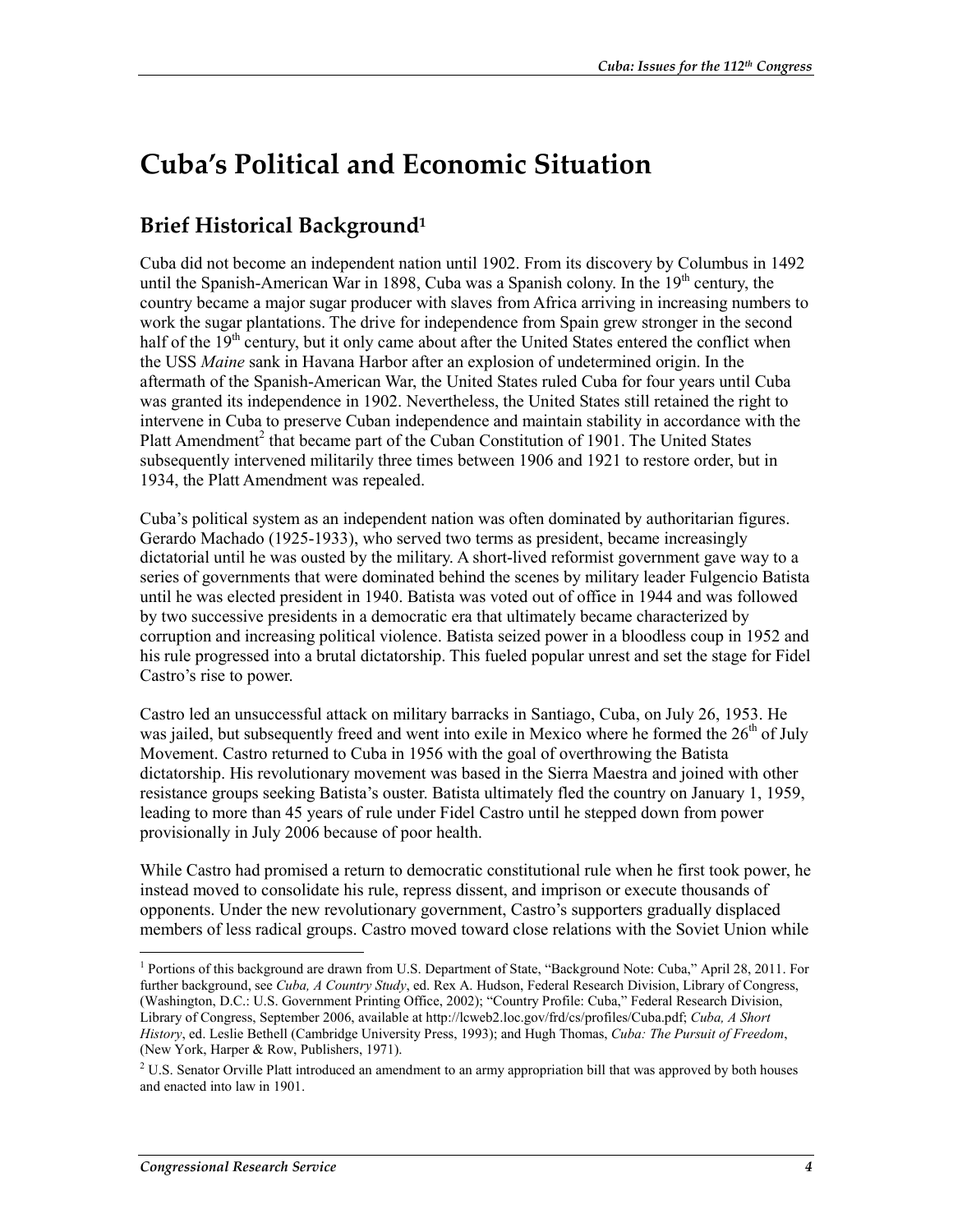relations with the United States deteriorated rapidly as the Cuban government expropriated U.S. properties (see "Background on U.S.-Cuban Relations" below). In April 1961, Castro declared that the Cuban revolution was socialist, and in December 1961, he proclaimed himself to be a Marxist-Leninist. Over the next 30 years, Cuba was a close ally of the Soviet Union and depended on it for significant assistance until the dissolution of the Soviet Union in 1991.

From 1959 until 1976, Castro ruled by decree. In 1976, however, the Cuban government enacted a new Constitution setting forth the Cuban Communist Party (PCC) as the leading force in state and society, with power centered in a Political Bureau headed by Fidel Castro. Cuba's Constitution also outlined national, provincial, and local governmental structures. Since then, legislative authority has been vested in a National Assembly of People's Power that meets twice annually for brief periods. When the Assembly is not in session, a Council of State, elected by the Assembly, acts on its behalf. According to Cuba's Constitution, the president of the Council of State is the country's head of state and government. Executive power in Cuba is vested in a Council of Ministers, also headed by the country's head of state and government, that is, the president of the Council of State.

Fidel Castro served as head of state and government through his position as president of the Council of State from 1976 until February 2008. While he had provisionally stepped down from power in July 2006 because of poor health, Fidel still officially retained his position as head of state and government. National Assembly elections were held on January 20, 2008, and Fidel Castro was once again among the candidates elected to the now 614-member legislative body. (As in the past, voters were only offered a single slate of candidates.) On February 24, 2008, the new Assembly was scheduled to select from among its ranks the members of the Council of State and its president. Many observers had speculated that because of his poor health, Fidel would choose not to be reelected as president of the Council of State, which would confirm his official departure from heading the Cuban government. Statements from Castro himself in December 2007 hinted at his potential retirement. That proved true on February 19, 2008, when Fidel announced that he would not accept the position as president of the Council of State, essentially confirming his departure as titular head of the Cuban government.

## **Political Conditions**

After Fidel stepped down from power, Cuba's political succession from Fidel to Raúl Castro was characterized by a remarkable degree of stability. After two and one half years of provisionally serving as president, Raúl Castro officially became Cuba's President on February 24, 2008, when Cuba's legislature selected him as president of the 31-member Council of State.<sup>3</sup>

For many years, Raúl, as first vice president of the Council of State and the Council of Ministers, had been the officially designated successor and was slated to become head of state with Fidel's departure. Raúl also had served as Minister of the Revolutionary Armed Forces (FAR) since the beginning of the Cuban revolution. When Fidel stepped down from power in 2006, he signed a proclamation that ceded political power to Raúl on a provisional basis, including the positions of first secretary of the Cuban Communist Party, commander in chief of the FAR, and president of

<sup>3</sup> For more on Cuba's political succession, see CRS Report RS22742, *Cuba's Political Succession: From Fidel to Raúl Castro*. For background discussion of potential Cuban political scenarios envisioned in the aftermath of Fidel Castro's stepping down from power in 2006, see CRS Report RL33622, *Cuba's Future Political Scenarios and U.S. Policy Approaches*.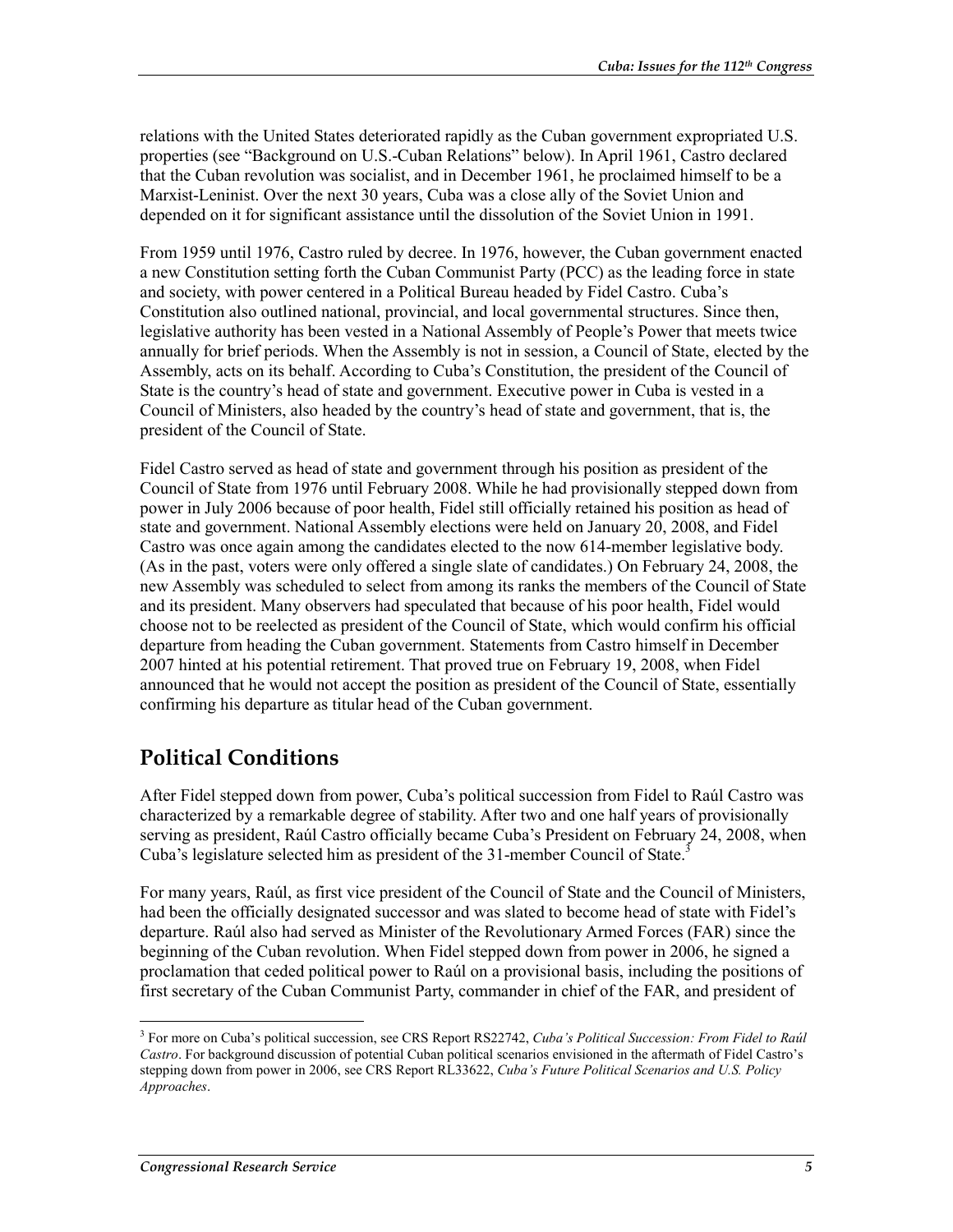the Council of State. Despite the change in government in February 2008, Fidel still officially held the title of first secretary of the PCC, although Raúl as provisional first secretary was leading the party. (It was not until the PCC's sixth party congress held in April 2011 that Raúl officially assumed the title of first secretary.)

While it was not a surprise to observers for Raúl to succeed his brother Fidel officially as head of government, the selection of José Ramón Machado Ventura as the Council of State's first vice president in February 2008 was a surprise. (At the same time, Machado became first vice president of the Council of Ministers, and later in April 2011 became PCC second secretary at the sixth party congress.) Born in 1930, Machado is a physician by training and is part of the older generation of so-called *históricos* of the 1959 Cuban revolution along with the Castro brothers (Fidel Castro was born on August 13, 1926, while Raúl Castro was born on June 3, 1931). He has been described as a hard-line communist party ideologue, and reportedly has been a close friend and confident of Raúl for many years.<sup>4</sup> Machado's position is significant because it makes him the official successor to Raúl, according to the Cuban Constitution. Many observers had expected that Carlos Lage, one of five other vice presidents on the Council of State, would have been chose as first vice president. Born in 1951, Lage was responsible for Cuba's economic reforms in the 1990s and represented a younger generation of Cuban leaders.

Several key military officers and confidants of Raúl also became members of the Council of State, increasing the role of the military in the government. General Julio Casas Regueiro, who already was on the Council, became one of its five vice presidents. Most significantly, Casas Regueiro, who had been first vice minister in the FAR, was selected by Raúl as the country's new minister of the FAR, officially replacing Raúl in that position. Casas Regueiro also is chairman of GAESA (Grupo de Administracion Empresarial, S.A.), the Cuban military's holding company for its extensive business operations.<sup>5</sup> (On September 2, 2011, Casas Regueiro died from a heart attack at 75 years of age, and was replaced as minister of the FAR by 70-year old Gen. Leopoldo Cintra Frías, who was serving as first vice minister of the FAR and also was a member of the Council of State. $6$ )

In March 2009, Raúl orchestrated a government shake-up that combined four ministries into two and ousted a dozen high-ranking officials, most notably including Foreign Minister Felipe Pérez Roque, Council of Ministers Secretary Carlos Lage, and Minister of Economy and Planning José Luis Rodriguez García. The streamlining combined the portfolios of food and fishing into one ministry and the foreign investment and trade portfolios into another ministry. Changes in the bureaucracy had been anticipated since February 2008 when Raúl Castro vowed to make the government smaller and more efficient, but the ouster of both Felipe Pérez Roque and Carlos Lage, who lost all their government and party positions, caught many observers by surprise. Pérez Roque was replaced by career diplomat Bruno Rodriguez Parrilla, who served for eight years (1995-2003) as Cuba's U.N. Ambassador and most recently as vice foreign minister. Carlos Lage, who most significantly lost his position as a vice president of the Council of State, was replaced by military General José Amado Guerra, who had worked for Raúl Castro as secretary of the FAR.

<sup>4</sup> Daniel Dombey, Richard Lapper, and Andrew Ward, "A Family Business, Cuban-Americans Look Beyond the Havana Handover," Financial Times, February 27, 2008.

<sup>5</sup> Pablo Bachelet, "New Cuban Leader Adds Military Loyalists to Team," *Miami Herald*, February 25, 2008.

<sup>6</sup> Domingo Amuchastegui, "Defense Minister Casas Dies; Cintra Frías to Replace Him,: *Cuba News*, September 2011.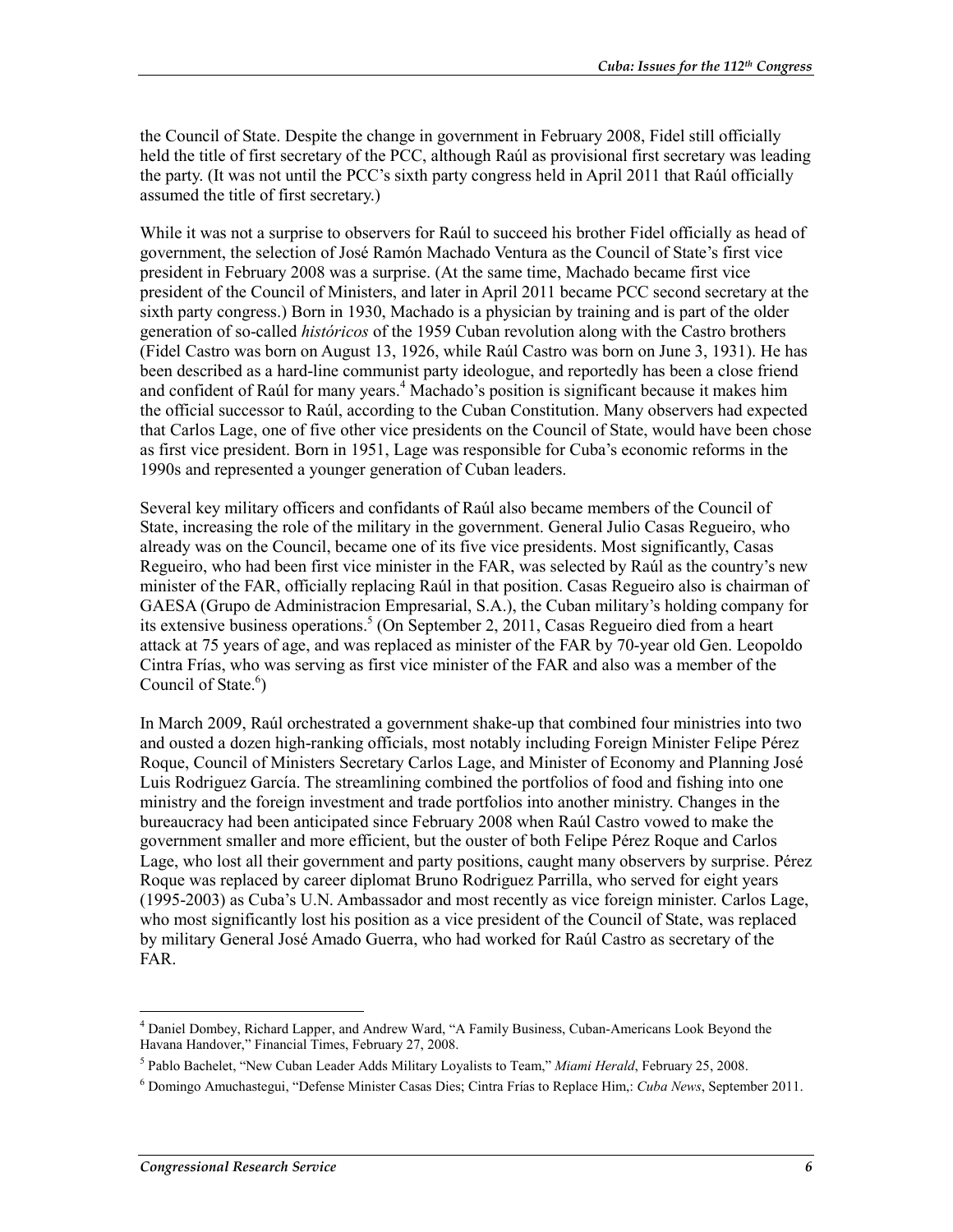What was unexpected about the simultaneous ouster of both Pérez Roque and Lage was that they represented different tendencies within Cuba's communist political system. Pérez Roque, a former private secretary to Fidel, was known as a hardliner, while Carlos Lage, who was responsible for Cuba's limited economic reforms in the 1990s, was viewed as a potential economic reformer. Some observers maintain that the ouster of both Pérez Roque and Lage was a move by Raúl to replace so-called Fidelistas with his own supporters. Fidel, however, wrote in one of his reflections in the Cuban press that both officials had been seduced by ambitions for power, and that a majority of the other officials who were replaced by Raúl had not originally been appointed by Fidel.<sup>7</sup> Along these lines, a number of observers maintain that the ouster of Pérez Roque and Lage had more to do with removing potential contenders for power in a post-Castro Cuba. What appears clear from the government shake-up is that Raúl Castro began putting his mark on the Cuban government bureaucracy. Some observers contend that Raúl was moving forward with his pledge to make the government more efficient. According to this view, ideology did not play a role in the appointments, and several of those brought in as ministers were relatively unknown technocrats.<sup>8</sup> The new appointments also continued the trend toward bringing more military officials into the government.

While Raúl began implementing some limited economic reform since 2008 (see "Economic Changes Under Raúl Castro" below), there has been no change to his government's tight control over the political system and few observers expect there to be, with the government backed up by a strong security apparatus. Some observers point to the significantly reduced number of political prisoners over the past several years as evidence of a lessening of repression, but while human rights activists have welcomed the change, some maintain that the overall situation has not improved, with the government resorting to short-term detentions and other forms of intimidation.

The Cuban Communist Party's sixth congress was expected to be held at the end of 2009 (the last was held in 1997), but the party postponed it, with Raúl Castro maintaining that additional and extensive preparation was needed for the meeting. Ultimately the party congress was held April 16-19, 2011, concentrating on making changes to Cuba's economic model, but some political changes also occurred at the party congress. As expected, Fidel was officially replaced by Raúl as first secretary of the PCC, and First Vice President José Ramón Machado become the party's second secretary. The party's Political Bureau or Politburo was reduced from 24 to 15 members, with three new members, Marino Murrillo, Minister of Economy Adel Yzquierdo Rodriguez, and the first secretary of the party in Havana, Mercedes Lopez Acea. The party's Central Committee also was reduced from 125 to 115 members, with 90 of those being new members of the committee.

At the party congress, Raúl Castro also proposed two five-year term limits for top positions in the party and in the government, calling for systematic rejuvenation. A discussion of the proposal will take place at a party meeting to be held in late January 2102, and some observers expect leadership changes to occur at that time. Some analysts maintain that enacting term limits ultimately could pave a way for political succession from one generation to another.<sup>9</sup> Cuba's

 $^7$  According to Fidel Castro, "The sweetness of power for which they had made no sacrifice awoke in them ambitions that led them to an unworthy role. The external enemy was filled with illusions about them." See Reflections of Fidel, "Healthy Changes within the Council of Ministers," from *CubaDebate* as translated by *Granma International*, March 3, 2009.

<sup>8</sup> Frances Robles, "Cuban Government Undergoes Massive Restructuring," *Miami Herald*, March 3, 2009.

<sup>&</sup>lt;sup>9</sup> Arturo Lopez-Levy, "Change in Post-Fidel Cuba: Political Liberalization, Economic Reform, and Lessons for U.S. Policy," New America Foundation, May 2011.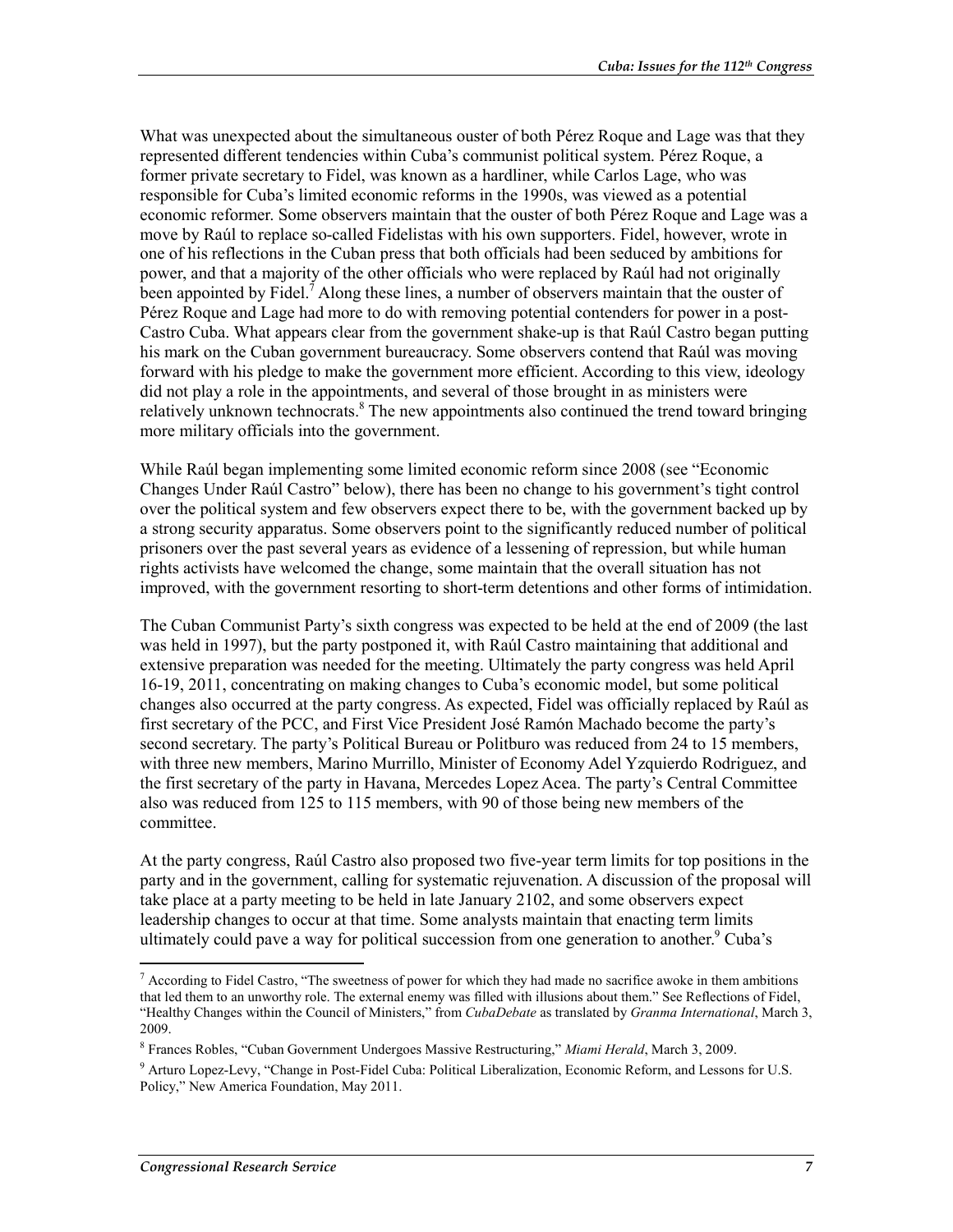revolutionary leadership has been criticized for remaining in party and government positions far too long, and for not passing leadership opportunities to a younger generation.

### **Human Rights**

Cuba has a poor record on human rights, with the government sharply restricting freedoms of expression, association, assembly, movement, and other basic rights since the early years of the Cuban revolution. It has cracked down on dissent, arrested human rights activists and independent journalists, and staged demonstrations against critics. Some observers anticipated a relaxation of the government's oppressive tactics in the aftermath of the January 1998 visit of Pope John Paul II, but government attacks against human rights activists and other dissidents continued. (See the text box on "Human Rights Reporting on Cuba" below for links to reports from Human Rights Watch, the Inter-American Commission on Human Rights, the State Department, Amnesty International, and the Cuban Commission on Human Rights and National Reconciliation.)

Cuba signed two U.N. human rights treaties in 2008: the International Covenant on Civil and Political Rights and the International Covenant on Economic, Social, and Cultural Rights. Some considered this a positive step, but others maintain that the Cuban government has not taken any significant action to guarantee civil and political freedoms. In March 2008, the Cuban government did lift the ban on Cubans staying at tourist hotels. Although few Cubans will be able to afford the cost of staying in such hotels, the move was symbolically significant and ended the practices of what critics had dubbed "tourism apartheid."

While Cuban authorities have continued to stifle dissent and repress freedoms, Cuban prodemocracy and human rights activists continue to call attention to the country's poor human rights record and many have been recognized over the years by the international community for their efforts.

A human rights group known as the Ladies in White (*Damas de Blanco*) was formed in April 2003 by the wives, mothers, daughters, sisters, and aunts of the members of the "group of 75" dissidents arrested a month earlier in Cuba's human rights crackdown.<sup>10</sup> The group conducts peaceful protests calling for the unconditional release of political prisoners. Dressed in white, its members attend Mass each Sunday at St. Rita's Church in Havana and then walk silently through the streets to a nearby park. In April 2008, 10 members of the Ladies in White were physically removed from a park near the Plaza of the Revolution in Havana when they demanded the release of their husbands and the other members of the "group of 75" still imprisoned. The group held protests during the third week of March 2010 to commemorate the March 2003 crackdown. Cuban security forces and government-orchestrated mobs forcefully broke up the protests on March 16 and 17, while protests on other days were subject to verbal abuse by mobs. In April 2010, the Ladies in White were prevented from conducting their weekly protests by governmentorchestrated mobs. Through the intercession of Roman Catholic Cardinal Jaime Ortega, the Cuban government ended the harassment in early May 2010 and allowed the Ladies in White to continue with their weekly marches.

In 2011, the Ladies in White group has continued to face harassment and abuse. On March 18, 2011, members of the Ladies in White were subject to "acts of repudiation" by government-

<sup>&</sup>lt;u>.</u> <sup>10</sup> The website of the Damas de Blanco is available at http://www.damasdeblanco.com/.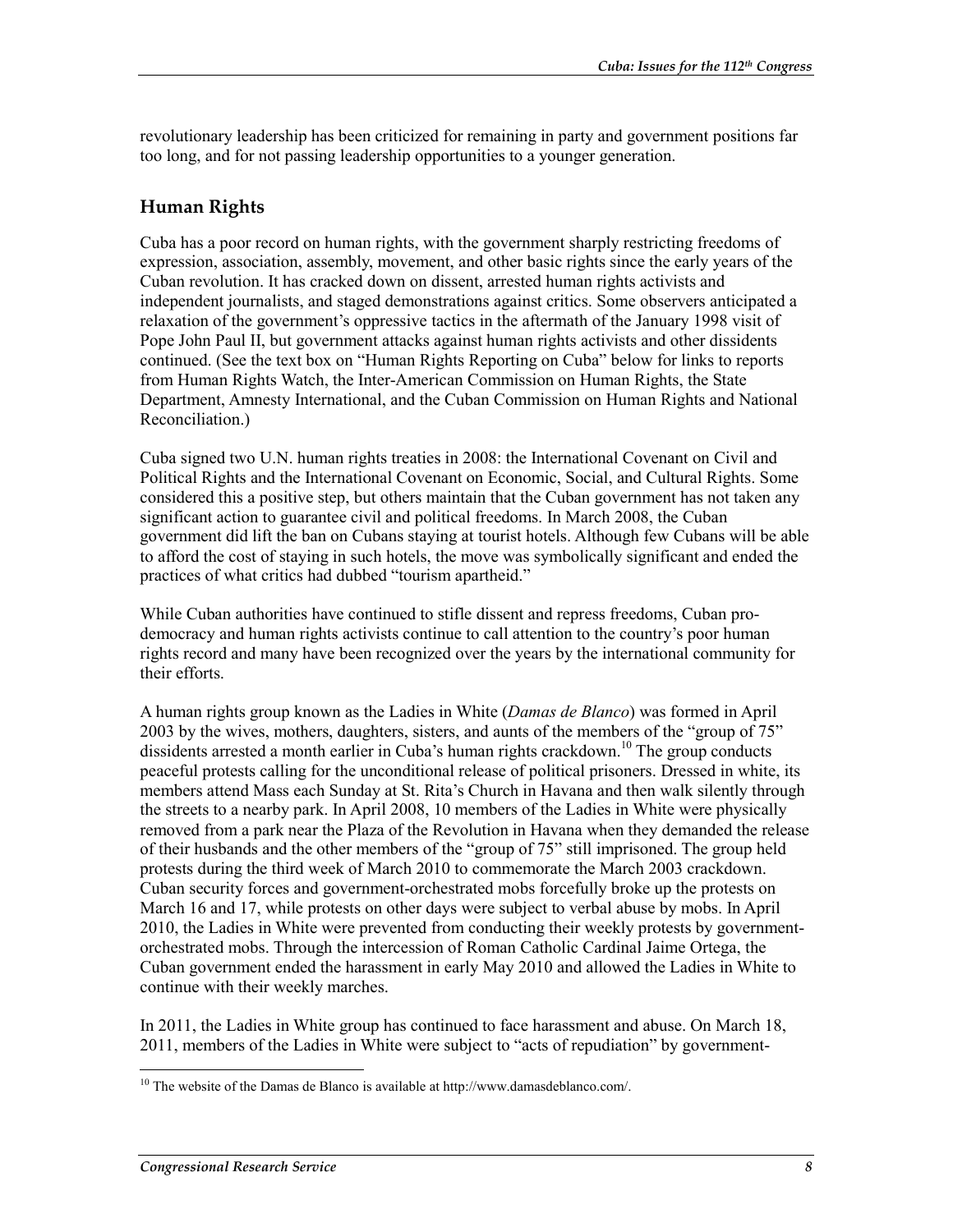orchestrated mobs as they attempted commemorate the anniversary of the 2003 human rights crackdown. In April 2011, the organization received a human rights defenders award from the U.S. State Department for its "commitment to the release of political prisoners" and for "its bravery in defense of human rights. $11$  In August 2011, press reports maintained that progovernment mobs attacked members of the Ladies in White in the city of Santiago when they attempted to march peacefully and that security forces have subsequently prevented members of the group from marching in that city.<sup>12</sup> On August 18, 2011, more than 40 members of the Ladies in White in Havana were attacked by a government-orchestrated mob. The group had been attempting to stage a protest to call attention to the recent harassment of their colleagues in Santiago.<sup>13</sup> In late August 2011, police used tear gas to disrupt a street march in the town of Palma Soriano in Santiago province that was protesting the attacks against the Ladies in White.<sup>14</sup> Amnesty International and the Department of State called for the end of harassment and attacks against the human rights group.<sup>15</sup> On September 24, 2011, pro-government supporters prevented the Ladies in White in Havana from marching to attend Mass on the feast day of the Virgin of Mercy.<sup>16</sup>

Cuban Internet blogger Yoaní Sánchez has received considerable international attention since late 2007 for her website, Generación Y, which includes commentary critical of the Cuban government. In May 2008, Sánchez was awarded Spain's Ortega y Gasset award for digital journalism, but the Cuban government did not provide her with an exit permit allowing her to travel to Spain to accept the award. (Sánchez's website is available at http://www.desdecuba.com/ generaciony/). On November 6, 2009, Sánchez and two other bloggers, Orlando Luis Pardo and Claudia Cadelo, were intercepted by state security agents while walking on a Havana street on their way to participate in a march against violence. Sánchez and Pardo were beaten in the assault. The Department of State issued a statement deploring the assault, and expressed its deep concern to the Cuban government for the incident.

On March 30, 2011, former President Jimmy Carter completed a trip to Cuba, where he had meetings with President Castro, Catholic Cardinal Jaime Ortega, and a number of human rights activists. According to human rights activist Elizardo Sánchez, Carter's visit gave the dissidents "a clear message of recognition and moral support."<sup>17</sup>

<sup>&</sup>lt;sup>11</sup> "Remarks by William J. Burns, Undersecretary of State for Political Affairs, at the Human Rights Awards (as released by the State Department)," *Federal News Service,* April 21, 2011.

<sup>12</sup> Juan O. Tamayo, "Cuban Human Rights Activists Report Dissident Injured in Crackdown," *Miami Herald*, August 8, 2011, and " Cuban Dissidents Say Cops Again Beat Women," *Miami Herald*, August 16, 2011.

<sup>13</sup> Juan O. Tamayo, "Ladies in White Attacked in Cuba," *Miami Herald*, August 19, 2011.

<sup>14</sup> Juan O. Tamayo, "Dissidents Say Police Used Tear Gas in Raid, Beat Women," *Miami Herald*, August 29, 2011.

<sup>&</sup>lt;sup>15</sup> Amnesty International, "Urgent Action, Women Denied Right to Protest," September 1, 2011; "Dissidents Detained in Cuba,: Rights Group," *Agence France Presse*, August 30, 2011; "Cuba: The Históricos Vs. The Damas," *Latin American Weekly Report*, September 22, 2011.

<sup>16 &</sup>quot;Gov't Supporters Harass Cuba's Ladies in White*," EFE News Service*, September 25, 2011; "Pro-Regime Mob Takes Aim at Rights Activists in Cuba*," Agence France Presse*, September 24, 2011.

<sup>17</sup> Juan O. Tamayo, "Carter Meets with Fidel Castro and Dissidents in Cub," *Miami Herald*, March 30, 2011.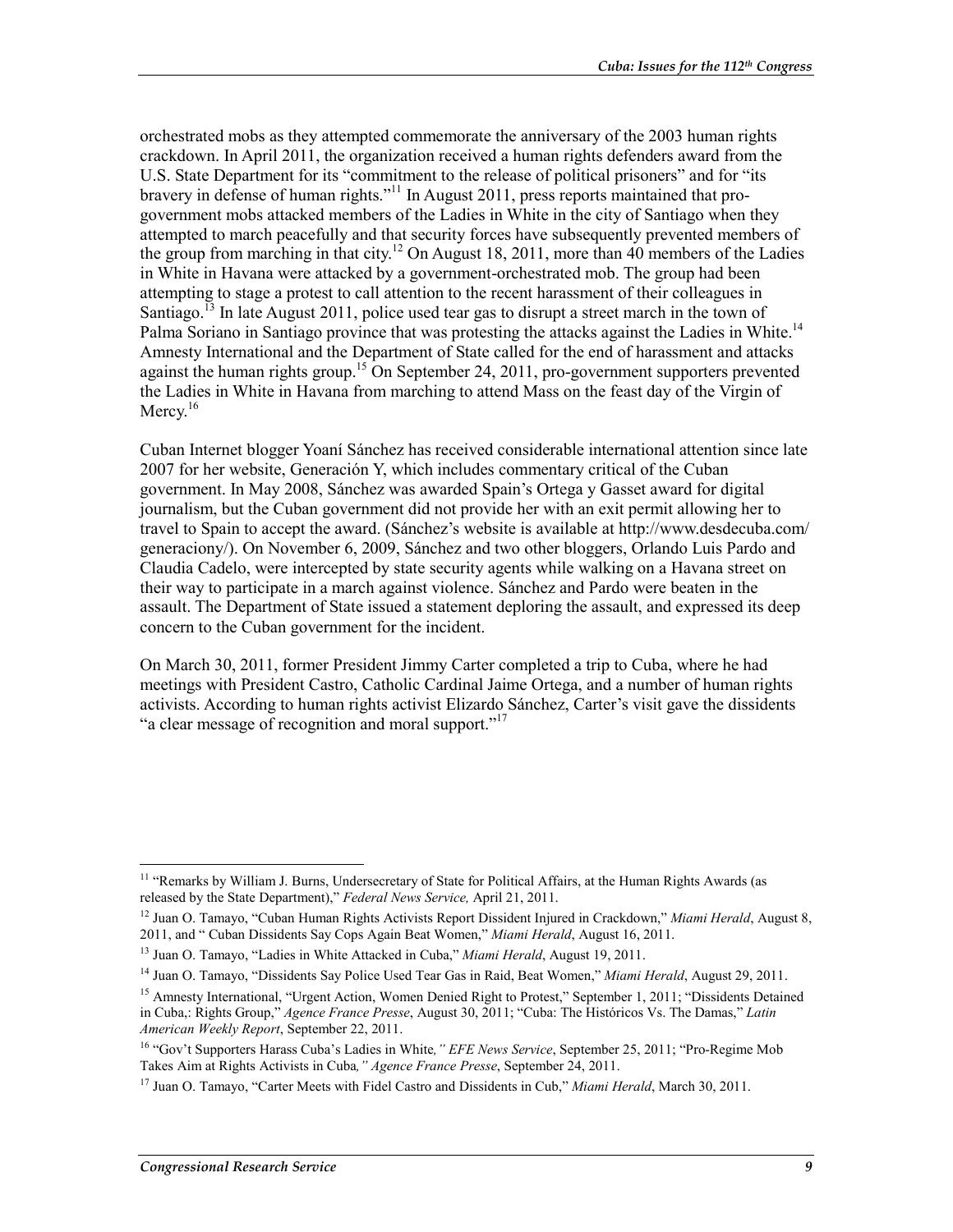#### **Human Rights Reporting on Cuba**

**Human Rights Watch**, http://www.hrw.org/en/americas/cuba. The human rights group maintained in a June 1, 2011, statement that the recent "conviction of six dissidents in summary trials for doing no more than exercising their fundamental freedoms highlights the continuing abuse of the criminal justice system to repress dissent in Cuba." The human rights group also issued an extensive report in November 2009 criticizing Cuba's human rights record under the government of Raúl Castro. ("New Castro, Same Cuba: Political Prisoners in the Post-Fidel Era," Human Rights Watch, November 2009, available at http://www.hrw.org/en/reports/2009/11/18/new-castro-same-cuba.)

**The Inter-American Commission on Human Rights** maintained in its 2010 annual human rights report, issued in March 2011, that "the restrictions on political rights, freedom of expression, and dissemination of thought have over the decades come to constitute permanent and systematic violations of the human rights of the inhabitants of Cuba," and that "this situation has been particularly aggravated by the lack of judicial independence." (Annual Report of the Inter-American Commission on Human Rights 2010, Cuba section in Chapter IV, March 7, 2011, available at http://www.cidh.oas.org/annualrep/2010eng/TOC.htm.)

According to the **State Department's human rights report for 2010**, issued in April 2011, the Cuban government continued to commit significant human rights abuses, including harassment, beatings, and threats against political opponents by government-organized mobs and state security officials; harsh and life-threatening prison conditions; arbitrary detention of human rights advocates and members of independent organizations; selective prosecution and denial of fair trial; pervasive monitoring of private conversations; and severe limitations on freedom of speech and press. (See the report, available at http://www.state.gov/g/drl/rls/hrrpt/2010/wha/154501.htm.)

**Amnesty International (AI),** Human Rights in the Republic of Cuba, http://www.amnesty.org/en/region/cuba. AI issued statements September 1, 2011 expressing concerns about harassment and intimidation of the Ladies in White and the Patriotic Union of Cuba, an umbrella group of dissident organizations in eastern Cuba. In June 2010, AI published a report that concluded the Cuban government "continues to resort to repressive tactics and criminal proceedings to restrict and punish the free expression of opinions." According to the report, Cuba's laws severely restrict the legitimate exercise of free expression in violation of international human rights standards while the judiciary, which lacks impartiality and independence, is complicit in the repression of human rights and fundamental freedoms. The report called on Cuba to make changes to its laws and practices restricting freedom of expression, end the harassment of dissidents, ratify the U.N. human rights treaties that it signed in 2008, and allow U.N. and OAS human rights officials access to visit Cuba with unfettered access to all individuals and groups of civil society. (Amnesty International, *Restrictions on Freedom of Expression in Cuba*, June 2010, available at http://www.amnesty.org/ en/library/info/AMR25/005/2010/en.)

The independent Havana-based **Cuban Commission on Human Rights and National Reconciliation (Comisión Cubana de Derechos Humanos y Reconciliación Nacional, CCDHRN)** maintained in an October 3, 2011 report that there were at least 2,784 short-term detentions for political reasons in the first nine months of 2011, with at least 563 alone in September 2011, the highest number in the last 30 years. In the first nine months of 2010, there had been at least 1,220 short term detentions. (CCDHRN, "Algunos Actos de Represión Política Registrados en Cuba Durante Septiembre de 2011," October 3, 2011, available at: http://www.cubanet.org/ wp-content/uploads/2011/10/OVERVIEW-COMISION-SEPTIEMBRE-2011.pdf)

### *Political Prisoners*

**Overview***.* The Cuban government conducted a severe crackdown in March 2003 (often referred to as the *Primavera Negra*, or Black Spring) and imprisoned 75 democracy activists, including independent journalists and librarians and leaders of independent labor unions and opposition parties. Until mid-2010, a majority of the "group of 75" political prisoners remained incarcerated, but the Cuban Catholic Church held talks with the Cuban government in July 2010 that led to the promise of their release. On March 23, 2011, the government released the last two of the "group of 75." Overall, more than 125 political prisoners have been released since mid-2010, with most traveling to exile in Spain, while about a dozen have remained in Cuba. By the end of September 2011, the Cuban Commission on Human Rights and National Reconciliation reported that there were some 63 political prisoners in Cuba, with the number of prisoners increasing by 12 within the past five weeks. In addition to the 63, another 17 political prisoners were released in Cuba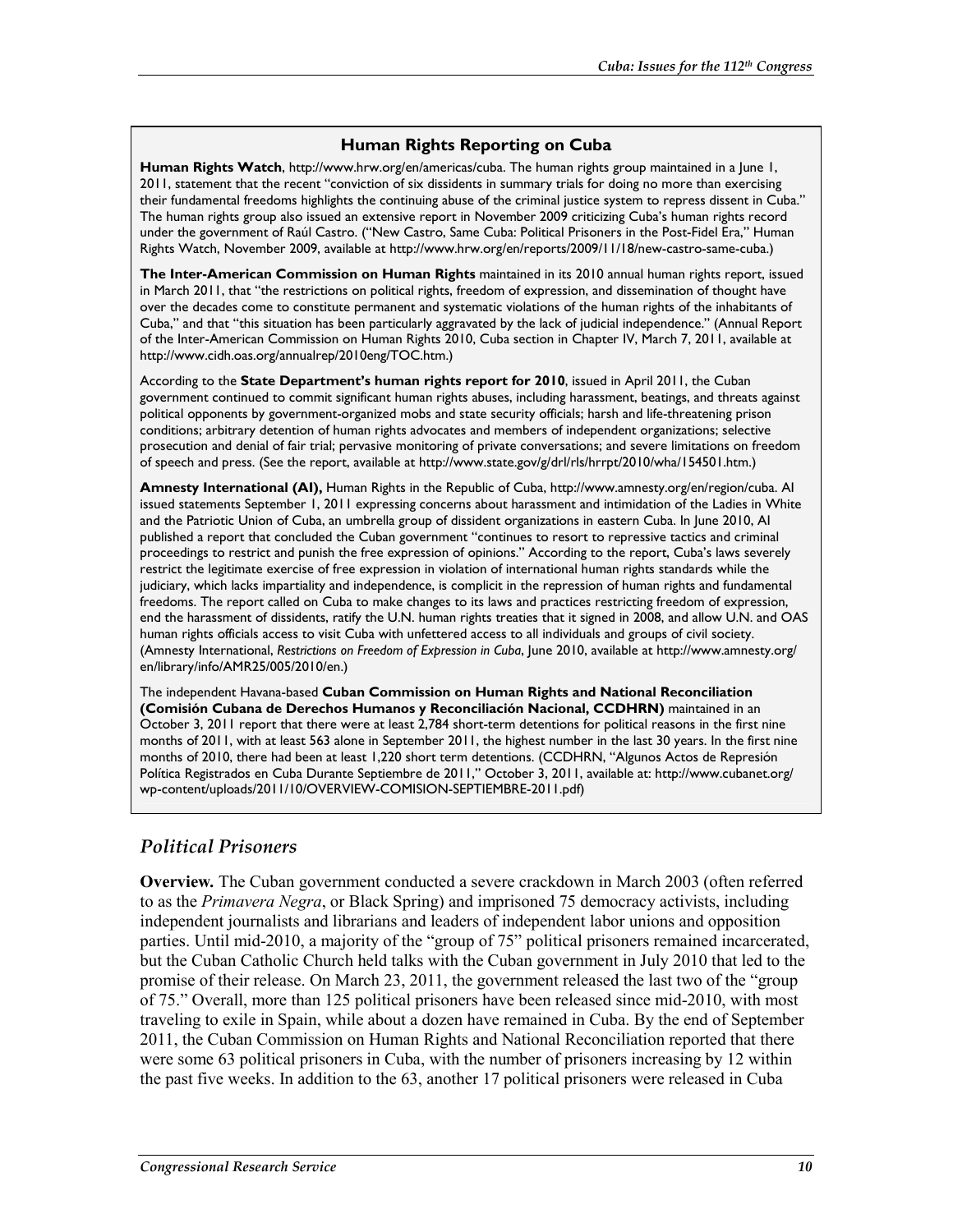under a furlough (licencia extra penal). At the beginning of 2010, there had been over 200 political prisoners.18

**Background.** The death of imprisoned Cuban dissident Orlando Zapata Tamayo on February 23, 2010, after an 83-day hunger strike focused increased U.S. and world attention on the plight of Cuba's political prisoners. Zapata, who was 42 years old at the time of his death, was arrested on March 20, 2003, while taking part in a hunger strike to demand the release of political prisoner Oscar Biscet. He was a member of the Alternative Republican Movement and the National Civic Resistance Committee. Zapata was not counted among the "group of 75" political prisoners arrested in 2003, but in January 2004, Amnesty International declared that he was a prisoner of conscience. In May 2004, Zapata was sentenced to three years in prison for "disrespect, public disorder, and resistance," but he was subsequently tried on further charges and was serving a total sentence of 36 years. $19$ 

U.S. officials maintained that Zapata's death highlighted the injustice of Cuba's holding political prisoners and called for their immediate release.<sup>20</sup> President Obama issued a statement on March 24, 2010, expressing deep concern about the human rights situation in Cuba, including the death of Zapata, the repression of the Ladies in White, and increased harassment of those who dare to express support for their fellow Cuban citizens. The President called for the end of repression, the immediate and unconditional release of all political prisoners, and respect for the basic rights of the Cuban people. On March 18, 2010, the Senate approved S.Con.Res. 54 (Nelson, Bill), which recognized Zapata's life and called for a continued focus on the promotion of internationally recognized human rights in Cuba.

Zapata's death also prompted considerable criticism from human rights organizations and other countries. Amnesty International expressed strong criticism of the death of Zapata, which it maintained was an "indictment of the continuing repression of political dissidents in Cuba." It called for Cuba to invite international human rights experts to visit Cuba to verify respect for human rights.<sup>21</sup> The European Parliament condemned the death of Zapata and called for the "immediate and unconditional release of political prisoners," and even Spain, which had been lobbying the European Union for a relaxation of its common policy on Cuba, urged the release of Cuban political prisoners. Chile and Costa Rica also criticized Cuba for Zapata's death, and Mexico expressed concern for the health of Cuban dissidents. President Raúl Castro said that he regretted Zapata's death, but he also maintained that no one has been tortured or murdered in  $Cuba$ <sup>22</sup>

Zapata's death prompted protests by other dissidents, and several dissidents vowed to undertake hunger strikes. Cuban dissident Guillermo Fariñas began a hunger strike on February 24, 2010,

<u>.</u>

<sup>&</sup>lt;sup>18</sup> "Algunos Actos de Represión Política Registrados en Cuba Durante Septiembre de 2011," CCDHRN, October 3, 2011.

<sup>&</sup>lt;sup>19</sup> Amnesty International, "Death of Cuban Prisoner of Conscience on Hunger Strike Must Herald Change," February 24, 2010, and "Cuba: Newly Declared Prisoners of Conscience," January 29, 2004.

<sup>&</sup>lt;sup>20</sup> U.S. Department of State, Philip J. Crowley, Assistant Secretary, Bureau of Public Affairs, "Death of Cuban Dissident Orlando Zapata Tamayo," February 24, 2010.

<sup>&</sup>lt;sup>21</sup> Amnesty International, "Death of Cuban Prisoner of Conscience on Hunger Strike Must Herald Change," February 24, 2010.

<sup>22 &</sup>quot;Cuba: Raúl Castro 'Regrets' Political Prisoner Death, Blames United States," *CubaDebate*, Havana (Open Source Center) February 24, 2010; Tracy Wilkinson, "Castro 'Lamenting' Dissident's Death," *Los Angeles Times*, February 25, 2010; Juan O. Tamayo, "Raúl Castro: Hunger Striker's Death 'Lamentable,'" *Miami Herald*, February 25, 2010.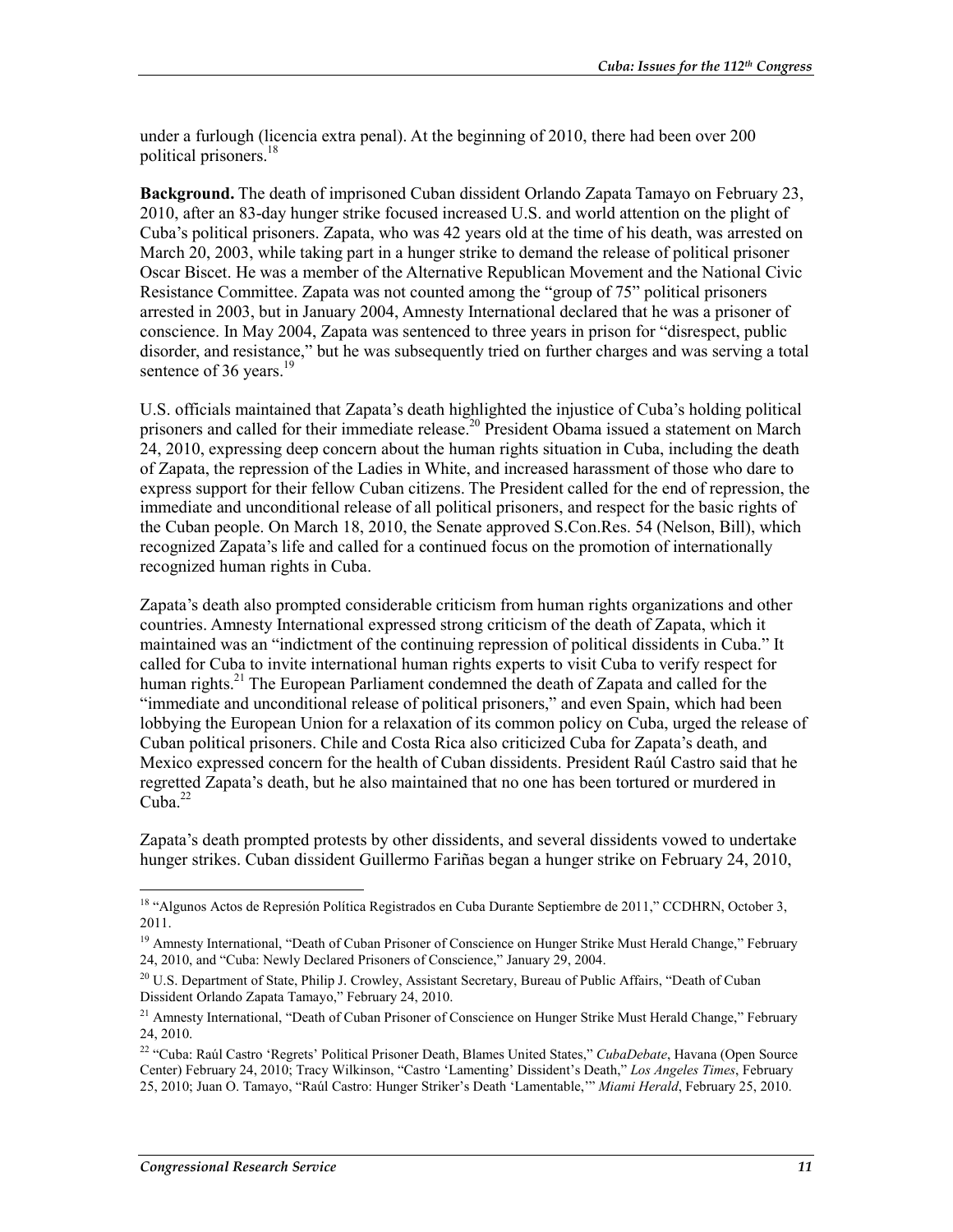calling for the release of 26 political prisoners who were reported to be in ill health. Fariñas had undertaken numerous other hunger strikes over the years, but he developed complications and a blood clot that drove him to near death before he ended the strike on July 8, 2010, when the Cuban government, after talks with the Cuban Catholic Church, announced that it would release 52 political prisoners.

The Cuban Catholic Church has played a key role in the release of political prisoners since May 2010. On May 19, 2010, Cardinal Jaime Ortega, Archbishop of Havana, and Archbishop Dionisio Garcia from Santiago met with President Castro, the first such meeting to take place since Raúl officially took over the presidency from his brother. The Church leaders described the meeting as positive, and said that discussion included the status of imprisoned dissidents. By the end of June 2010, the government released seven political prisoners and began transferring a number of other political prisoners to facilities closer to their homes.

On July 7, 2010, Cardinal Ortega met again with President Castro along with visiting Spanish Foreign Minister Miguel Ángel Moratinos and Cuban Foreign Minister Bruno Rodríguez. After the meeting, Cuba's Catholic Church announced that Cuban authorities would free 52 political prisoners within three to four months from those remaining of the "group of 75" imprisoned during Cuba's Black Spring of March 2003. A press release from the Archdiocese of Havana announcing the release was printed in the Cuban daily *Granma*. 23 As noted above, on March 23, 2011, the government released the last two of the "group of 75." The Cuban government took longer than it promised to release all the "group of 75" because about a dozen of the prisoners wanted to stay in Cuba instead of being exiled to Spain. Beyond the 52 political prisoners of the "group of 75," the government has released additional prisoners since October 2010. As noted above, more than 125 prisoners overall have been released since mid-2010, with the majority going to Spain.

Amnesty International maintained that the release of all of the "group of 75" was a step in the right direction for the Cuban government. The human rights organization said that it wanted the Cuban government to stop forcing activists into exile as a condition for their release, and to ensure that all human rights activists are able to carry out their work without fear of threat, harassment, arrests, or unfair trials. $^{24}$ 

Several human right groups maintain that Cuba's human rights situation has deteriorated in 2011. The number of short-term detentions has increased, and several dissidents have been sentenced to prison. The Havana-based Cuban Commission for Human Rights and National Reconciliation reports that there were at least 2,784 short-detentions during the first nine months of 2011, compared to 1,220 during the same period in 2010. The group reported that during the month of September, there were at least 563 detentions, the highest number in 30 years. The group also reported, as noted above, that the number political prisoners had increased to 63 by the end of September 2011.<sup>25</sup> The press rights groups Committee to Protect Journalists issued a report in early July 2011 detailing continued Cuban government persecution of independent journalists through arbitrary arrests, beatings, and intimidation.<sup>26</sup> In May 2011, six dissidents were convicted

<sup>23 &</sup>quot;Prensa Latina Informó, Arzobispado de La Habana, Nota de Prensa," *Granma*, July 8, 2010.

<sup>&</sup>lt;sup>24</sup> Amnesty International, "Amnesty International Reaction to Release of Activists in Cuba," March 22, 2011.

<sup>25</sup> Comisión Cubana de Derechos Humanos y Reconciliación Nacional, "Algunos Actos de Represión Política Registrados en Cuba Durante Septiembre de 2011," October 3, 2011.

<sup>&</sup>lt;sup>26</sup> Karen Phillips, "After the Black Spring, Cuba's New Repression," Committee to Protect Journalists, July 6, 2011, (continued...)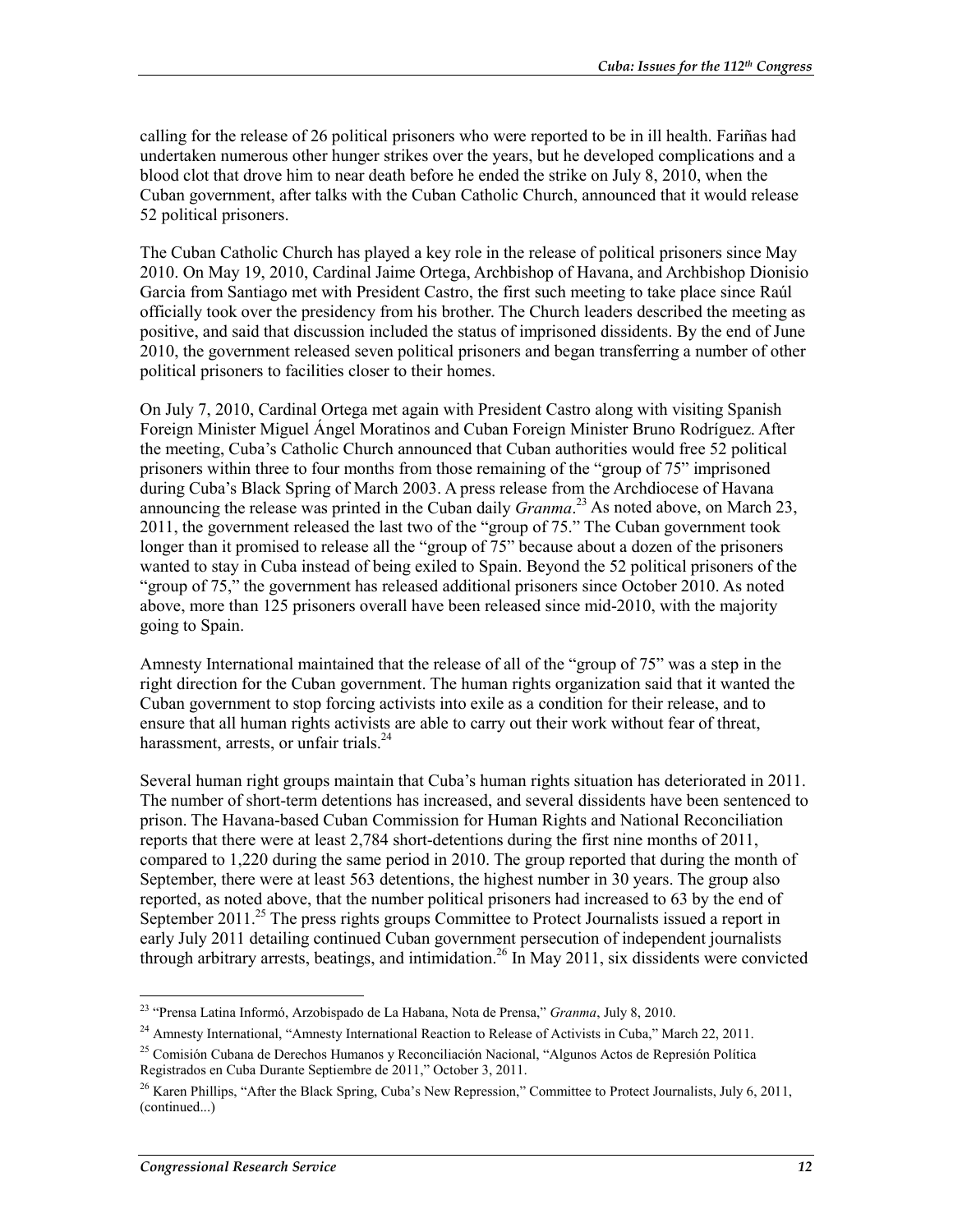in summary trials with sentences ranging from two to five years.<sup>27</sup> In early May, Cuban dissident Juan Wilfredo Soto Garcia died three days after he reportedly was beaten by police, although Cuban authorities maintain that he died of natural causes.<sup>28</sup> In early June 2011, Reina Tamayo, the mother of Cuban hunger Orlando Zapato Tamayo who died in February 2010, emigrated to the United States along with 12 other family members. As described above, harassment and intimidation of the Ladies in White human rights group and other peaceful dissidents has increased in 2011. (See especially reporting cited above by Human Rights Watch, Amnesty International, and the Cuban Commission on Human Rights and National Reconciliation.)

### **Economic Conditions**

Cuba's economy is largely state-controlled, with the government owning most means of production and employing about 82% of the labor force. Key sectors of the economy that generate foreign exchange include the export of professional services (largely medical personnel to Venezuela); tourism, which has grown significantly since the mid-1990s, with 2.53 million tourists visiting Cuba in 2010; nickel and cobalt mining, with the Canadian mining company Sherritt International involved in a joint investment project; and a biotechnology and pharmaceutical sector that supplies the domestic healthcare system and has fostered a significant export industry. Remittances from relatives living abroad, especially from the United States, have also become a significant source of hard currency, with more than \$1 billion sent to Cuba annually in remittances from families living abroad. The once-dominant sugar industry has declined significantly over the past 20 years; in 1990, Cuba produced 8.4 million tons of sugar while in 2010 it produced just 1.5 million tons. The government reportedly has plans to reorganize the industry with the hope of increasing production to  $2.5$  million tons by  $2015.^{29}$ 

After the collapse of the former Soviet Union, Russian financial assistance to Cuba practically ended, and as a result, Cuba experienced severe economic deterioration from 1989 to 1993, with estimates of economic decline ranging from 35% to 50%. Since then, however, there has been considerable improvement. From 1994 to 2000, as Cuba moved forward with some limited market-oriented economic reforms, economic growth averaged 3.7% annually.

Economic growth was especially strong in the 2004-2008 period (see **Figure 2**) registering an impressive 11.2% in 2005 (despite widespread damage caused by Hurricanes Dennis and Wilma), 12.1% in 2006, and 7.3% in 2007 before slowing to 4.1% in 2008.30 The economy benefitted from the growth of the tourism, nickel, and oil sectors, and support from Venezuela and China in terms of investment commitments and credit lines. Cuba also benefits from a preferential oil agreement with Venezuela, which provides Cuba with more than 90,000 barrels of oil a day. The

 $\overline{a}$ 

<sup>(...</sup>continued)

available at http://www.cpj.org/reports/2011/07/after-the-black-spring-cubas-new-repression.php.

<sup>&</sup>lt;sup>27</sup> Human Rights Watch, "Cuba: Stop Imprisoning Peaceful Dissidents" June 1, 2011; Juan O. Tamayo, "Cuban" Dissidents Sentenced up to 5 Years for Distributing Leaflets Criticizing Fidel, Raúl," Miami Herald, June 1, 2011.

<sup>28</sup> Juan O. Tamayo, "Cuba Denies Police Beating of Dissident," *Miami Herald*, May 10, 2011.

<sup>&</sup>lt;sup>29</sup> Information and statistics were drawn from several sources: U.S. Department of State, "Background Note: Cuba," April 28, 2011; Economist Intelligence Unit, "Cuba Country Profile," 2008, and "Cuba Country Report," March 2011; Oficina Nacional de Estadísticas, "Anuario Estadístico de Cuba, 2010"; Marc Frank, "Cuba Adopts Measures to Increase Sugar Crop," *Reuters News*, July 14, 2011; and "Factbox: Cubans Get Ready for Private Sector Expansion," *Reuters News*, September 23, 2010.

<sup>30 &</sup>quot;Cuba Country Report," *Economist Intelligence Unit (EIU)*, January 2011.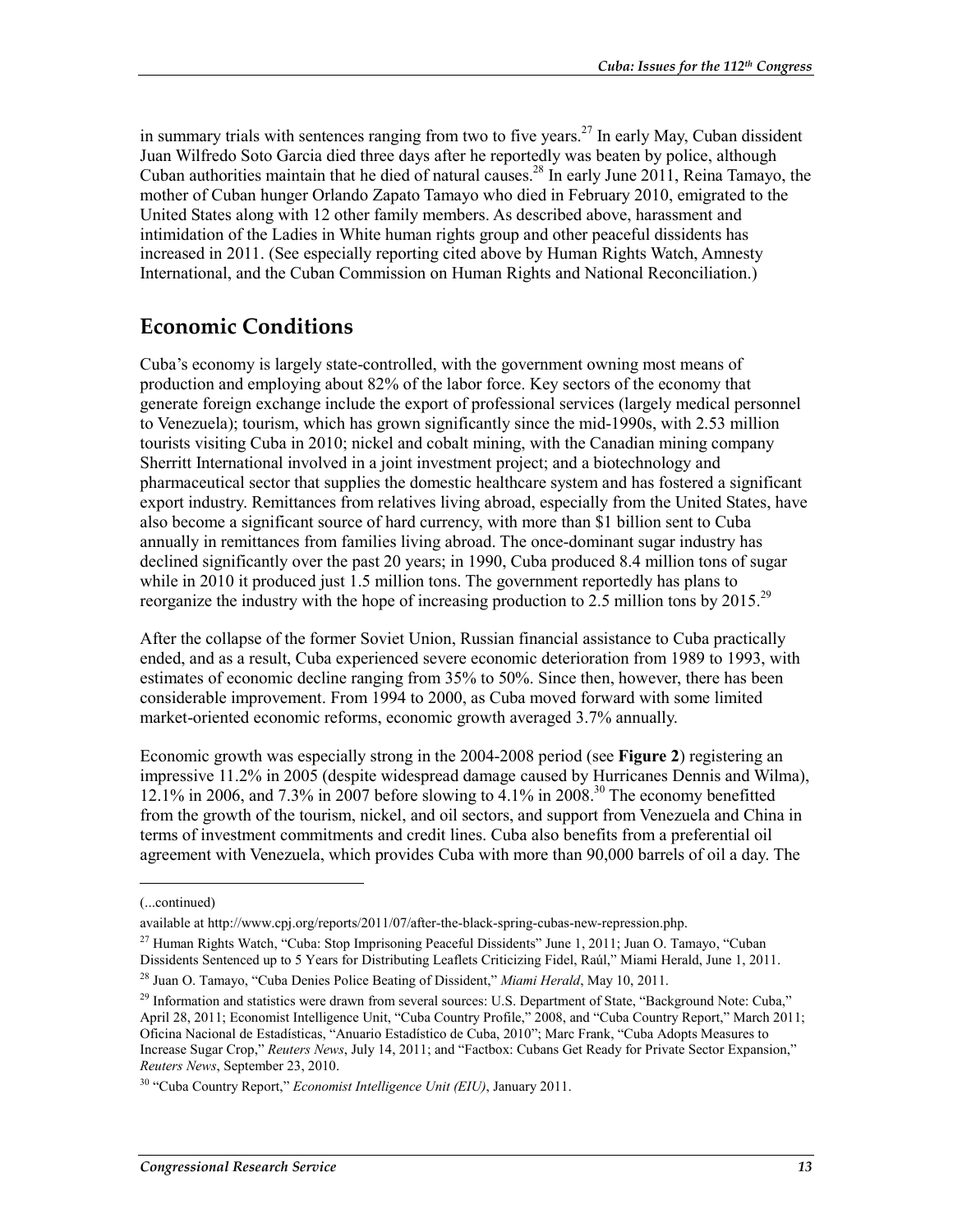market value of Venezuela's oil to Cuba reportedly amounted to over \$2 billion annually in 2006 and 2007, and over \$3 billion in 2008, which Cuba pays for at least in part through medical and other services provided to Venezuela.<sup>31</sup>

Cuba's economic growth slowed, however, to 1.4% in 2009 and 2.1% in 2010, and the forecast for 2011 is for just 2.4% growth.<sup>32</sup> The global financial crisis had a negative effect on the Cuban economy because of lower world prices for nickel and a reduction in tourism from Canada and Europe. Cuba was also still recovering from the devastation wrought by Hurricanes Gustav and Ike in 2008, particularly in the agricultural sector. As a result of the economic downturn, the government announced austerity measures in 2009 that included energy rationing and cutbacks in transportation and some food programs. Economic growth is expected to be relatively low in 2011 because of a weakening global economic outlook. Moreover, Cuba's efforts to create a burgeoning private sector and reduce its bloated public sector has been slower than expected.<sup>33</sup>

Over the years, Cuba has expressed pride for the nation's accomplishments in health and education. According to the U.N. Development Program's 2010 *Human Development Report,* life expectancy in Cuba in 2007 was 78.8 years and adult literacy was estimated at almost 100%. Cuba has also boasted a 2010 infant mortality rate of 4.5 per 1,000 live births (compared to 7 per 1,000 in the United States).34 In terms of its per capita income level, the World Bank estimates that Cuba's per capita income level is in the upper-middle-income range (between \$3,946 and  $$12,195$ ), higher than nine other countries in the Americas.<sup>35</sup>





**Source:** "Cuba Country Report," *Economist Intelligence Unit*, October 2011.

<sup>&</sup>lt;sup>31</sup> Jorge R. Piñon, "Cuba–2008 Petroleum Supply Demand Analysis," Center for Hemispheric Policy, University of Miami, July 6, 2009.

<sup>32 &</sup>quot;Cuba Country Report," *EIU*, October 2011.

<sup>33 &</sup>quot;Cuba Country Report," *EIU*, October 2011.

<sup>34</sup> José A. De la Osa, "Cuba Reduces Infant Mortality Rate to 4.5," *Granma*, January 1, 2011.

<sup>35</sup> World Bank, World Development Report 2011, October 2011, p. 354.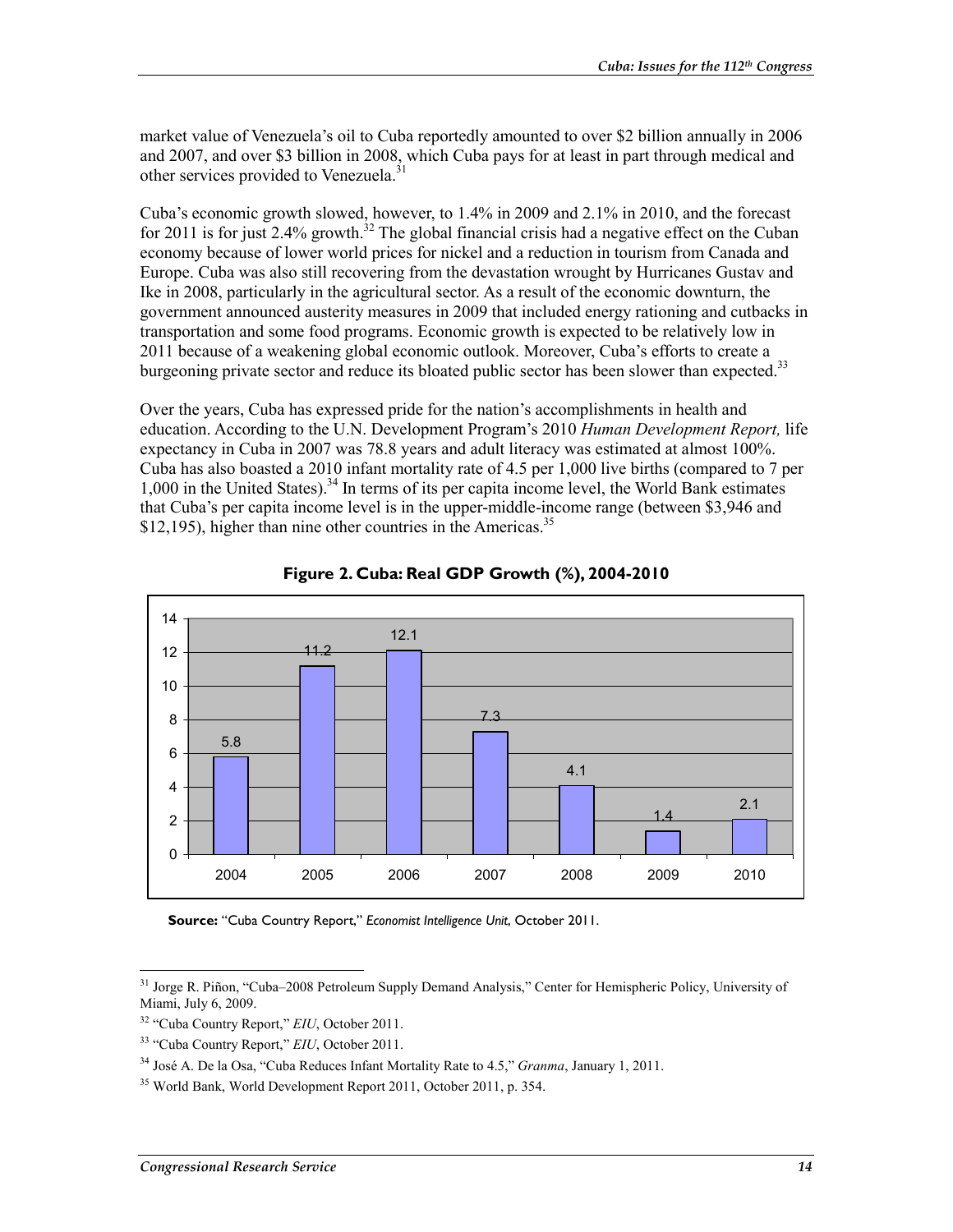When Cuba's economic slide began in 1989, the government showed little willingness to adopt any significant market-oriented economic reforms, but in 1993, faced with unprecedented economic decline, Cuba began to change policy direction. Beginning in 1993, Cubans were allowed to own and use U.S. dollars and to shop at dollar-only shops previously limited to tourists and diplomats. Self-employment was authorized in more than 100 occupations in 1993, most in the service sector, and by 1996 that figure had grown to more than 150 occupations. Also in 1993, the government divided large state farms into smaller, more autonomous, agricultural cooperatives (Basic Units of Cooperative Production, UBPCs). It opened agricultural markets in 1994, where farmers could sell part of their produce on the open market, and it also permitted artisan markets for the sale of handicrafts. In 1995, the government allowed private food catering, including home restaurants (*paladares)*, in effect legalizing activities that were already taking place, and approved a new foreign investment law that allows fully owned investments by foreigners in all sectors of the economy with the exception of defense, health, and education. In 1996, it authorized the establishment of free trade zones with tariff reductions typical of such zones. In 1997, the government enacted legislation to reform the banking system and established a new Central Bank (BCC) to operate as an autonomous and independent entity.

After Cuba began to recover from its economic decline, the government began to backtrack on some of its reform efforts. Regulations and new taxes made it extremely difficult for many of the nation's self-employed. Some home restaurants were forced to close because of the new regulations. In 2004, the Cuban government limited the use of dollars by state companies for any services or products not considered part of their core business. Some analysts viewed the measure as an effort to turn back the clock on economic reform measures.36 Also in 2004, Fidel Castro announced that U.S. dollars no longer would be used in entities that at the time accepted dollars (such as stores, restaurants, and hotels). Instead, dollars had to be exchanged for "convertible pesos," with a 10% surcharge for the exchange. Moreover, in 2005, the Cuban government revalued the Cuban convertible peso (CUC) from being on par with the U.S. dollar to CUC0.93/U.S.\$1.

### **Economic Changes Under Raúl Castro**

When Raúl Castro assumed provisional power in July 2006, there was some expectation that the government would be more open to economic policy changes, and a debate about potential economic reforms reemerged in Cuba. On July 26, 2007, in a speech commemorating Cuba's revolutionary anniversary, Raúl Castro acknowledged that Cuban salaries were insufficient to satisfy needs, and maintained that structural changes were necessary in order to increase efficiency and production. In the aftermath of the speech, Cuban public expectations for economic reform increased as thousands of officially sanctioned meetings were held in workplaces and local PCC branches around the country where Cubans were encouraged to air their views and discuss the future direction of the country. Complaints focused on low salaries and housing and transportation problems, and some participants advocated legalization of more private businesses.37

After Raúl Castro officially assumed the presidency in 2008, his government announced a series of economic changes. In his first speech as president in February 2008, Raúl promised to make

<sup>36</sup> Larry Luxner, "New Decree Limits Dollar Transactions as Cuba Tightens Controls Once Again," *CubaNews*, April 2004.

<sup>37</sup> Frances Robles, "Cubans Urged to Vent Views," *Miami Herald*, October 2, 2007.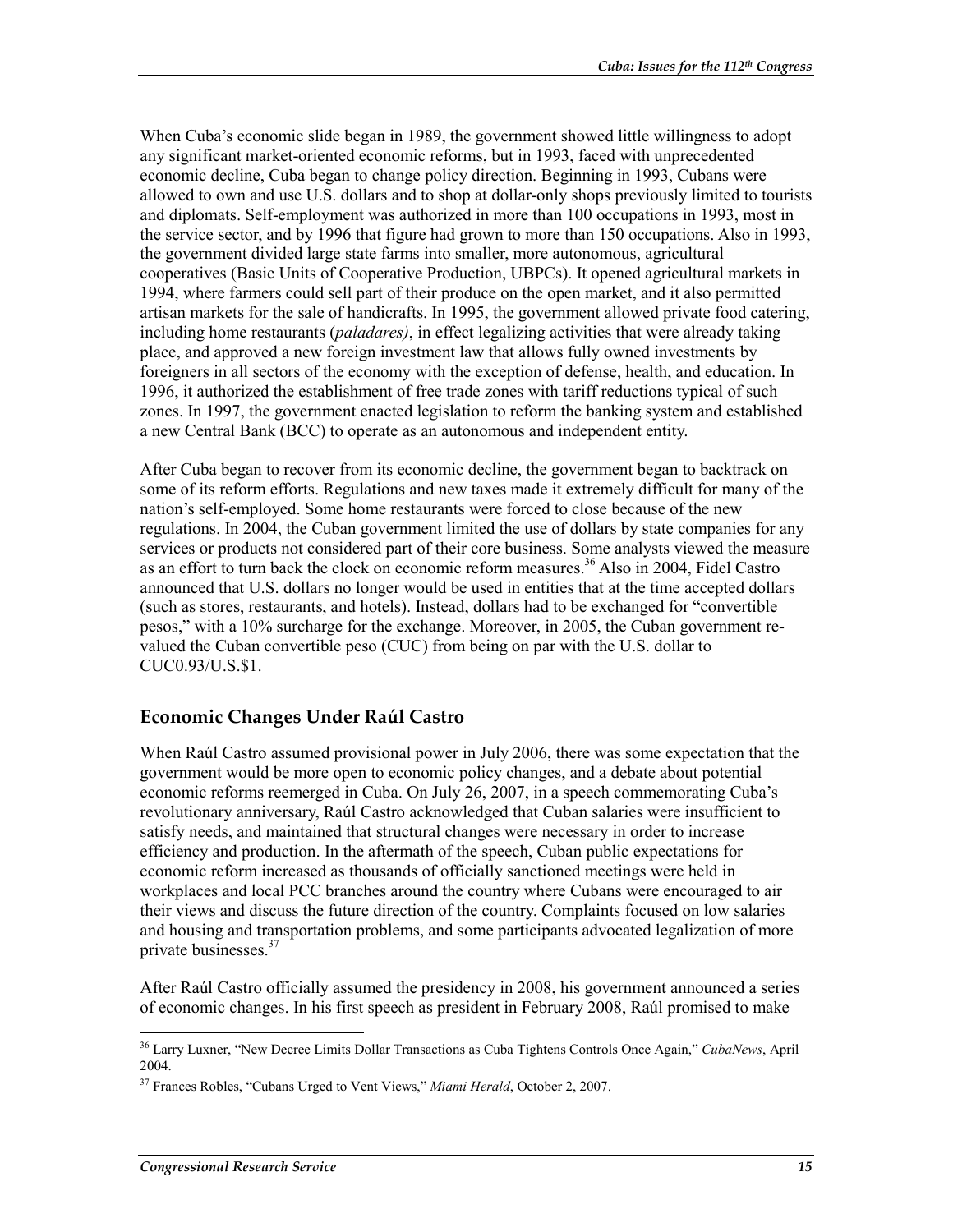the government smaller and more efficient, to review the potential revaluation of the Cuban peso, and to eliminate excessive bans and regulations that curb productivity.<sup>38</sup> In March, the government announced that it would lift restrictions on the sales of consumer products such as computers, microwaves, and DVD and video players as well as on the use of cell phones.

The government also announced that it would begin revamping the state's wage system by removing the limit that a state worker can earn. This was an effort to boost productivity and to deal with one of Cuba's major economic problems: how to raise wages to a level where basic human needs can be satisfied. The promised revamp of the wage system, however, has been delayed. The problem of low wages in Cuba is closely related to another major economic challenge in Cuba: how to unify the two official currencies circulating in the country—the Cuban convertible peso (CUC) and the Cuban peso, which trade at about 24 to 1 CUC. Most people are paid in Cuban pesos, and the minimum monthly wage in Cuba is about 225 pesos (about \$10 U.S. dollars<sup>39</sup>), but for increasing amounts of consumer goods, convertible pesos are used. Cubans with access to foreign remittances or who work in jobs that give them access to convertible pesos are far better off than those Cubans who do not have such access.

A significant reform effort under Raúl Castro has focused on the agricultural sector, a vital issue because Cuba reportedly imports some two-thirds of its food needs.<sup>40</sup> In an effort to boost food production, the government began in 2008 to give farmers more discretion over how to use their land and what supplies to buy. The government also began a program of turning idle land into productive use through a land grant program, whereby private farmers and cooperatives can apply for land. Under the program, the government reportedly has granted some 128,000 leases covering 2.9 million acres of land as of mid-2011.<sup>41</sup> Despite these efforts, overall food production has been significantly below targets, with the agriculture sector contracting some 2.9% in 2010.<sup>42</sup> In the first half of 2011, Cuba reported a 6.1% increase in agricultural production compared to the same period in 2010, but key staples in the Cuba diet declined.<sup>43</sup> Problems in the agricultural sector focus on an entrenched system whereby famers depend on the state for fuel, pesticides, fertilizers and other resources in exchange for 70%-80% of what they produce. The government's inability to provide enough resources to farmers has hampered production, and its domination of the distribution process has hampered the delivery of products to market.<sup>44</sup> In March 2011, the government reportedly began granting micro credits to new farmers in an effort to increase lagging food production, and by July 2011, a Cuban banking official maintained that Cuban banks had granted loans to some 15,000 agricultural producers.<sup>45</sup> Cuban farmers, however, maintain that little of the financing has helped put land into production.<sup>46</sup> In late September 2011, the government announced that it would eliminate its Ministry of Sugar, and instead turn the industry

<sup>38 &</sup>quot;Cuba: Full Text of Raúl Castro's National Assembly Address," *Cubavisión*, Havana (as translated by Open Source Center) February 24, 2008.

<sup>&</sup>lt;sup>39</sup> U.S. Department of State, "Country Reports on Human Rights Practices 2010, Cuba," April 8, 2011.

<sup>40</sup> Helen Popper, "Cuban Farm Reforms Sow Seeds of Enterprise," *Reuters News*, December 17, 2009.

<sup>41</sup> Marc Frank, "Cuba Issues Micro Credits to New Farmers, *Reuters News*, March 22, 2011, and "Cuban Agriculture Crisis Persists Despite Reforms," *Reuters News*, June 3, 2011.

<sup>42 &</sup>quot;Cuba Country Report," *EIU*, August 2011.

<sup>43</sup> Marc Frank, "Cuba Reports Slight Improvement in Food Output," *Reuters*, August 2, 2011.

<sup>44</sup> Ibid; and Marc Frank, "Havana Food Production Plummets Despite Reforms," *Reuters News*, March 3, 2010.

<sup>45</sup> Marc Frank, "Cuba Issues Micro Credits to New Farmers, *Reuters News*, March 22, 2011; "Cuban Banks Loan "Millions" to Farmers," *Prensa Latina* (Havana), July 11, 2011.

<sup>46</sup> Marc Frank, "Cuban Farmers Impatient with Pace of Reform," *Reuters News*, September 28, 2011.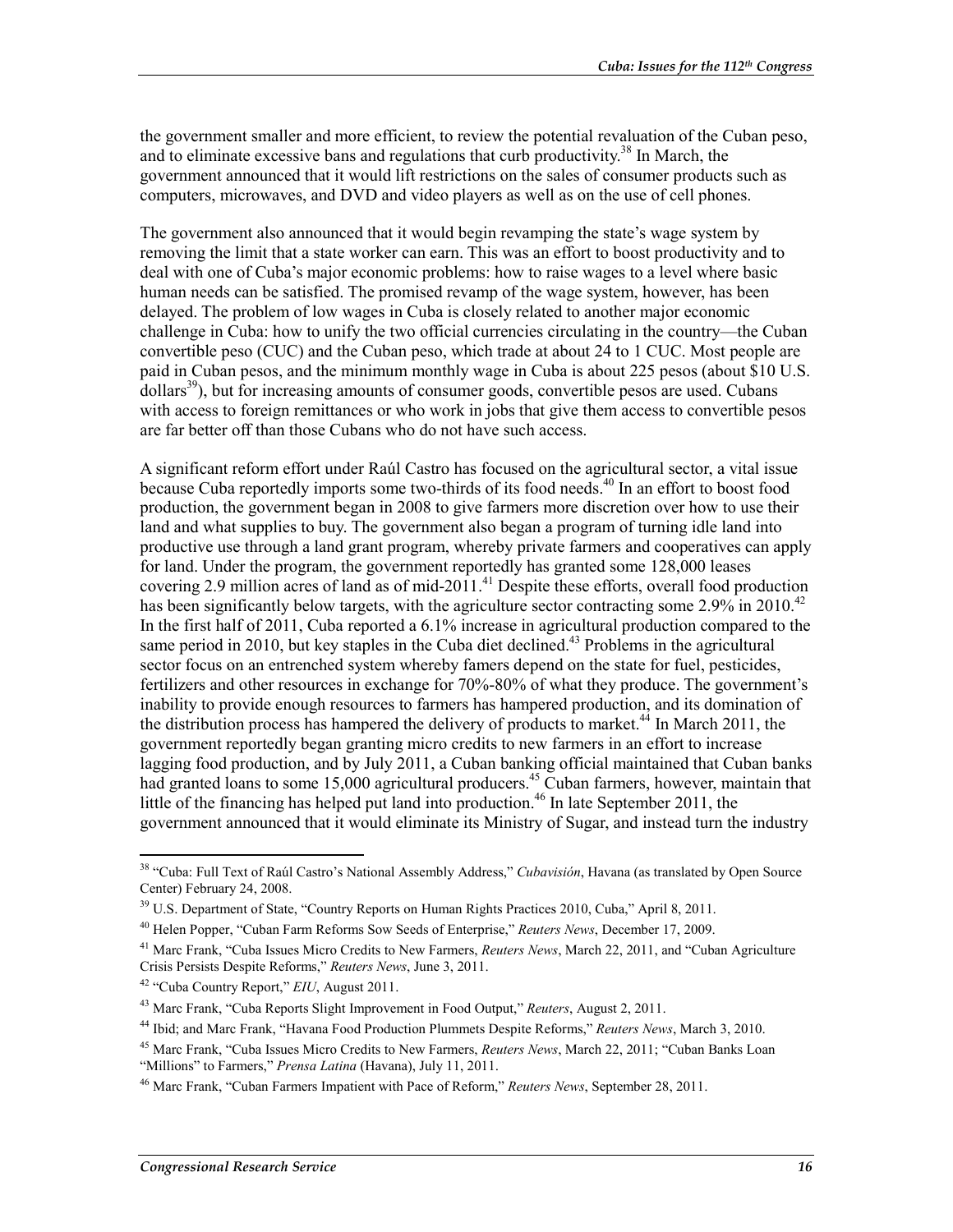into a holding company for over a dozen companies. Cuba's once dominant sugar sector produced some 8 million tons of sugar annually, but only produced 1.2 million tons in  $2010^{47}$ 

In September 2010, the Cuban government announced a series of potentially significant reforms designed to reduce the public sector and increase private enterprise. On September 13, 2010, the government announced that by the end of March 2011 it would identify half a million state workers who would be laid off, with most expected to find work in the expanding private sector. The layoffs reportedly would affect all public sector employees, including in the public service and state-owned enterprises. Over the next five years, a total of 1.2 million state employees would be cut (out of about 4.3 million state workers).<sup>48</sup> On September 24, the government announced an expansion of self-employment, identifying 178 categories of work allowed with 83 of those allowing small businesses to hire non-family members.<sup>49</sup> The self-employment categories cover a wide range of employment from "carpenters, gardeners, artisans, and animal trainers to small businesses such as home-based bed and breakfasts, rental property, restaurants, pizzerias, and snack shops.<sup>550</sup> New tax provisions would generate income for the government and include a new sales tax and social security tax.

The Cuban government's implementation of layoffs in the state sector has lagged considerably, so much so that President Castro acknowledged in late February 2011 that more time was needed to implement the layoffs. The government, however, has not given a new timetable and the number of jobs that have been cut to date has not been released.<sup>51</sup> In terms of increasing self-employment, the government maintained that some 220,000 licenses have been issued since October 2010, and that there are overall there are now some  $314,000$  peoples licensed to work for themselves.<sup>52</sup> At the end of 2010, there were reportedly just over  $157,000$  self-employed.<sup>53</sup> Some economic analysts contended that the new categories of self-employment are too limited and still include considerable restrictions and taxes designed to impede the growth of small businesses. 54 In late May 2011, however, the government announced new plans to cut taxes and lift other restrictions in order to stimulate the private sector. $55$ 

On March 14, 2011, Cuba devalued its convertible peso, the CUC, by 8%, putting it on par once again with the U.S. dollar. (In 2005, the government had re-valued its currency to CUC0.93/U.S.\$1.) Cuban and foreign economists welcomed the change. The action was reportedly aimed at attracting more foreign exchange and stimulating exports.<sup>56</sup>

<sup>&</sup>lt;u>.</u> 47 Marc Frank, "Cuba Closes Once Powerful Sugar Ministry," *Reuters News*, September 29, 2011.

<sup>48 &</sup>quot;Cuba Country Report," *EIU*, October 2010.

<sup>49</sup> Juan O. Tamayo, "Cuba Unveils Plan to Overcome Its Economic Crisis," *Miami Herald*, September 25, 2010.

<sup>50</sup> Marc Frank, "Raúl Castro's Shock Therapy for Cuban Economy," *ABC News*, November 8, 2010.

<sup>51 &</sup>quot;Castro Says Cuba's Mass Layoffs Delayed," *Reuters News*, February 28, 2011.

<sup>52 &</sup>quot;Cuba Cuts Taxes to Spur Private-Sector Growth," *Reuters,* May 27, 2011.

<sup>53 &</sup>quot;Cuba Issues More Than 113,000 Self-Employment Licenses," *EFE News Service*, March 4, 2011.

<sup>54</sup> See for example: Oscar Espinosa Chepe, *Cambios en Cuba: Pocos, Limitados y Tardios*, Havana Cuba, February 2011, available at http://reconciliacioncubana.files.wordpress.com/2011/03/cambios-en-cuba.pdf; and Archibald R.M. Ritter, "Raúl Castro's New Economic Strategy: Context, Viability and Prospects," presentation at the Inter-American Dialogue, Washington, D.C., March 11, 2011, available at http://www.thedialogue.org/page.cfm?pageID=32&pubID= 2603&s

<sup>55 &</sup>quot;Cuba Cuts Taxes to Spur Private-Sector Growth," *Reuters,* May 27, 2011.

<sup>56</sup> Marc Frank, "Cuba Devalues Convertible Peso by 8 Percent," *Reuters News*, March 14, 2011.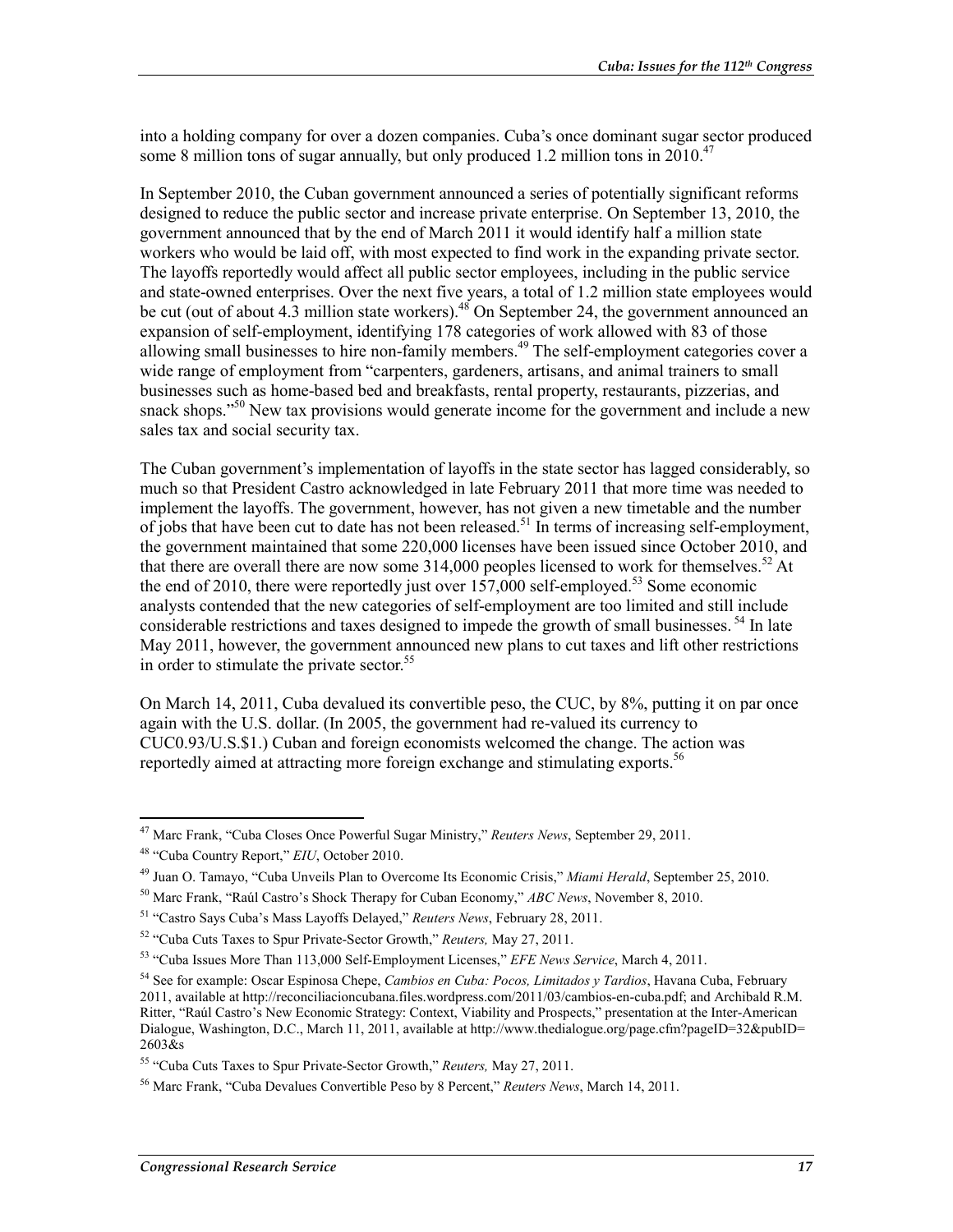In late March 2011, President Castro tasked outgoing Minister of Economy and Planning Marino Murillo (replaced by Vice Minister Adel Yzquierdo Rodriguez) with the job of overseeing the implementation of the country's economic reforms. Some press reports have referred to Murillo as the country's new economic czar. Murillo has been in charge of coordinating the economic policy committee for the party congress, and as vice president of the Council of Ministers, he will continue to oversee the Ministry of Economy and Planning and other economic agencies. Murillo reportedly is a key member of Raúl Castro's inner circle.<sup>57</sup>

As noted above, Cuba's Communist Party held its sixth congress from April 16-19, 2011, focusing on making changes to Cuba's economic model. Some 1,000 party delegates analyzed and debated the Draft Guidelines for Social and Economic Policy (*Proyecto de Lineamientos de la Política Económica y Social*) that were issued in November 2010.<sup>58</sup> The guidelines are an expansive list of economic goals or aspirations, rather than a plan of action. As originally set forth in November, the guidelines numbered 291, but as approved at the party congress, the guidelines consist of 313 goals or objectives.<sup>59</sup> While the guidelines do not have any reference with regard to sequencing or how the objectives may be implemented, they include some potentially significant economic reforms that, if realized, could significantly alter Cuba's state-dominated economic model. These include the liquidation of state enterprises with sustained financial losses  $(\#17)$ , advancement toward the unification of Cuba's two currencies (#55), the gradual development of a tax system as an efficient means to distribute income (#60), creation of special development zones for foreign investment (#102), expansion of the non-state sector as an alternative means of employment (#168), and an orderly and gradual elimination of the ration system (#174). Some economic analysts maintain that the proposed changes set forth in the guidelines are too limited and too late to deal with the severity of Cuba's difficult economic situation.<sup>60</sup>

Cuba's National Assembly approved the guidelines in a legislative session held in early August 2011. Later this year, Cuba reportedly is planning to expand private retail business beyond beauty parlors and barbershops to include additional services such as coffee and snack shops, small cafeterias, appliance repair shops, locksmiths, and watch and shoe repairs.<sup>61</sup> In a significant move, the government is also reportedly planning to permit the sale of homes by the end of the year.<sup>62</sup> President Castro announced in early August that Cuba would revise its own restrictive travel and migratory rules. $63$  In late September 2011, the Cuban government announced that car sales were now allowed.<sup>64</sup>

<u>.</u>

<sup>57 &</sup>quot;Cuba's Murillo Made New Economic Tzar," *LatinNews Daily*, March 28, 2011.

<sup>&</sup>lt;sup>58</sup> A full-text version of the Guidelines in English is available at http://www.walterlippmann.com/pcc-draft-economicand-social-policy-guidelines-2010.html.

*<sup>59</sup> Lineamientos de la Política Económica y Social Del Partido y la Revolución*, VI Congreso del Partido Comunista de Cuba, approved April 18, 2011, available at http://thecubaneconomy.com/wp-content/uploads/2011/05/Lineamientosde-la-Pol%C3%ADtica-econ%C3%B3mica-y-Social-del-Partido-y-la-Revoluci%C3%B3n-Aprobado-el-18-de-abrilde-2011.-VI-Congreso-del-PCC.pdf. In addition, the Cuban Communist Party published a report comparing the original 291 guidelines to the final 313 guidelines and how they changed. See *Información Sobre el Resultado del Debate de los Lineamientos de la Política Económica y Social Del Partido y la Revolución*, VI Congreso del Partido Comunista de Cuba, May 2011, available at http://www.granma.cubaweb.cu/2011/05/10/nacional/ Tabloide\_Debate\_Lineamientos.pdf.

<sup>60</sup> Espinosa Chepe, op. cit.

<sup>61</sup> Marc Frank, "Cuba Readies New Phase in Retail Sector," *Reuters News*, July 30, 2011.

<sup>62</sup> Tracy Wilkinson, "Real Estate Is Next Up for Island Nation," *Chicago Tribune*, August 15, 2011.

<sup>&</sup>lt;sup>63</sup> Peter Orsi. "Raúl Castro Savs Restrictive Travel Rules to Change as Lawmakers Meet on Economic Changes," *Associated Press*, August 2, 2011; and Marc Frank, "Cuba Revising Travel Policies—Raúl Castro," *Reuters News*, (continued...)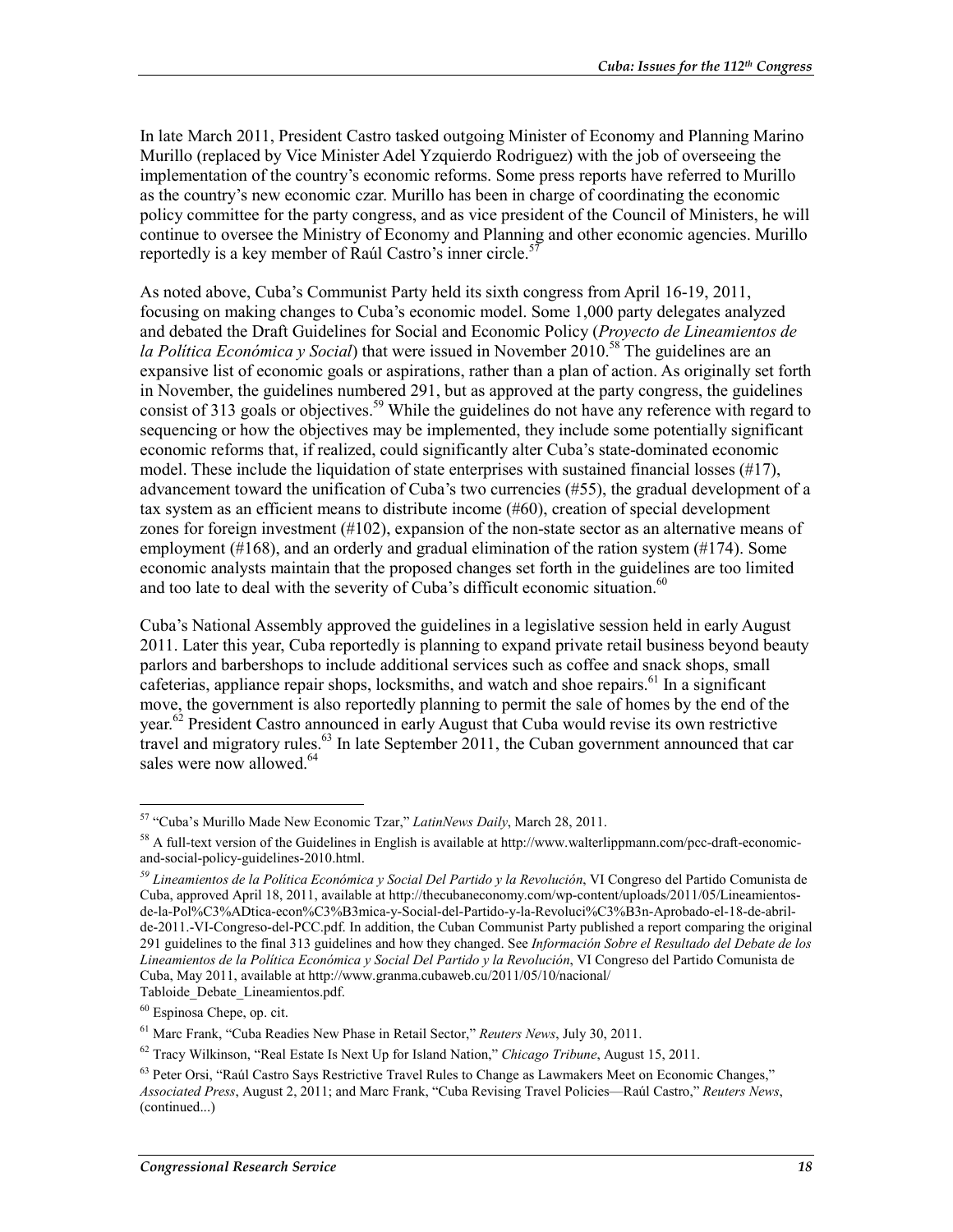## **Cuba's Foreign Relations**

During the Cold War, Cuba had extensive relations with and support from the Soviet Union, with billions of dollars in annual subsidies to sustain the Cuban economy. This subsidy system helped fund an activist foreign policy and support for guerrilla movements and revolutionary governments abroad in Latin America and Africa. With an end to the Cold War, the dissolution of the Soviet Union, and the loss of Soviet financial support, Cuba was forced to abandon its revolutionary activities abroad.

As its economy reeled from the loss of Soviet support, Cuba was forced to open up its economy and economic relations with countries worldwide, and developed significant trade and investment linkages with Canada, Spain, other European countries, and China. In recent years, Venezuela under populist President Hugo Chávez—has become a significant source of support for subsidized oil imports and investment for Cuba. In 2009, Cuba's main trading partners included Venezuela, China, Spain, Canada, Italy, the Netherlands, Germany, Vietnam, and even the United States (for agricultural exports to Cuba). (See **Figure 3** and **Figure 4** for Cuba's major trading partners in terms of exports and imports.) Relations with Russia also intensified with the November 2008 visit of Russian President Dmitry Medvedev to Havana, the visit of several Russian warships to Cuba in December 2008, and Raúl Castro's visit to Russia in January 2009. Chinese President Hu Jintao also visited Cuba in November 2008, signing a dozen agreements. China recently agreed to invest in upgrading an oil refinery. In Cuba's offshore oil sector, a consortium led by the Spanish oil company Repsol is planning to drill an exploratory well in 2011 and a number of state-owned foreign oil companies have concessions to explore offshore for oil.





**Source:** República de Cuba, Oficina Nacional de Estadisticas, Anuario Estadístico de Cuba 2009.

<sup>(...</sup>continued)

August 1, 2011.

<sup>64</sup> Nelson Acosta and Jeff Franks, "Cuba Gives Green Light to Buying, Selling Cars" *Reuters News*, September 28, 2011.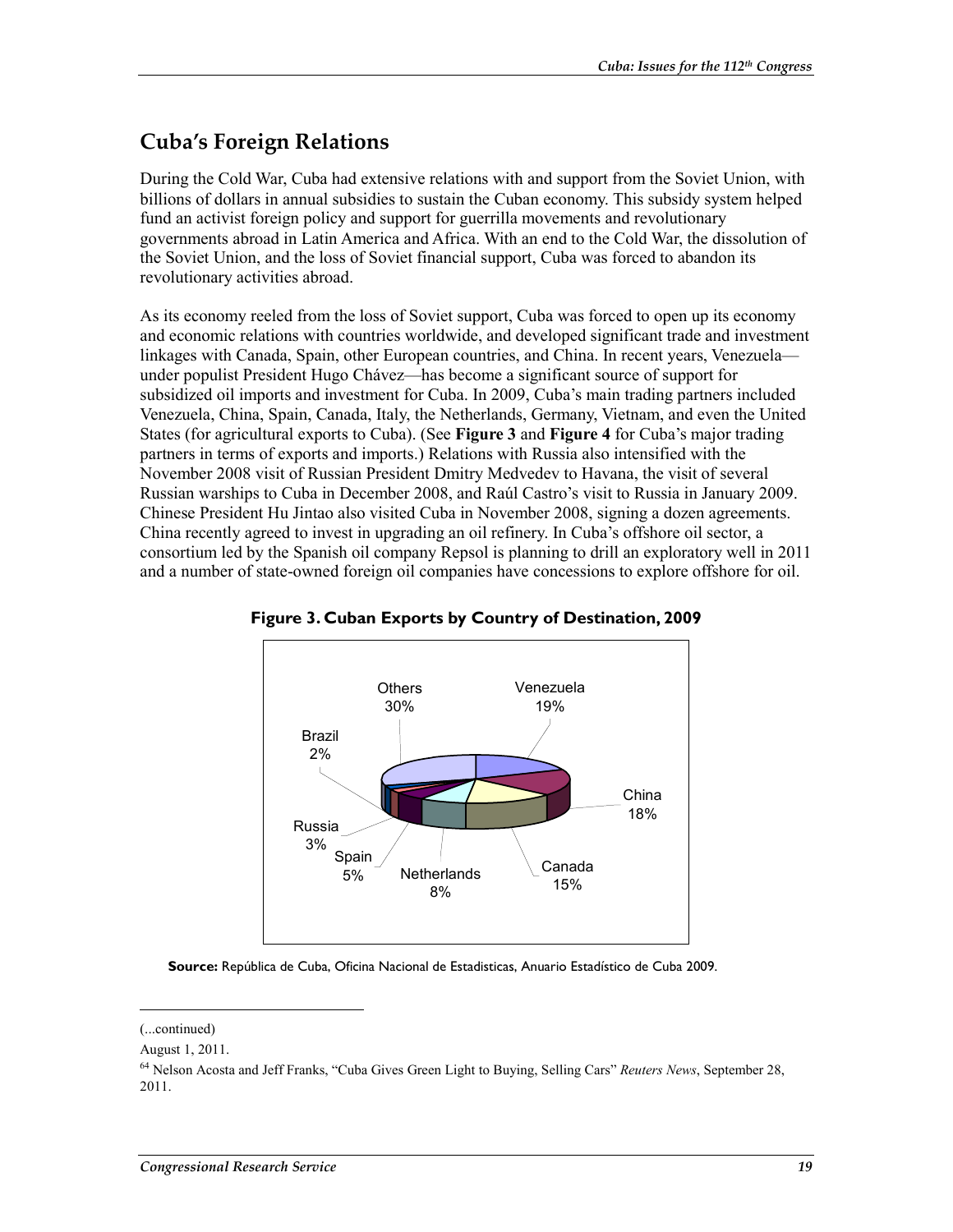With El Salvador's restoration of relations with Cuba in June 2009, all Latin American nations now have official diplomatic relations with Cuba. Cuba has increasingly become more engaged in Latin America beyond the already close relations with Venezuela. Brazilian President Luiz Inácio Lula da Silva visited Cuba twice in 2008, and Cuba seems especially interested in expanding relations with Brazil. Cuba became a full member of the 23-member Rio Group of Latin American and Caribbean nations in November 2008. Raúl Castro made his first foreign trip as president in December 2008, when he traveled to Venezuela, and then to Bahia, Brazil, where he attended the Latin American and Caribbean Integration and Development Summit, a regional initiative of President Lula.<sup>65</sup>

Cuba is an active participant in international forums, including the United Nations and the controversial United Nations Human Rights Council. Since 1991, the U.N. General Assembly has approved a resolution each year criticizing the U.S. economic embargo and urging the United States to lift it. Cuba also has received support over the years from the United Nations Development Programme (UNDP) and the United Nations Educational, Scientific, and Cultural Organization (UNESCO), both of which have offices in Havana. Cuba was a founding member of the World Trade Organization, but it is not a member of the International Monetary Fund, the World Bank, or the Inter-American Development Bank. Cuba hosted the 14<sup>th</sup> summit of the Nonaligned Movement (NAM) in 2006, and held the Secretary Generalship of the NAM until its July 2009 summit in Egypt. Cuba is a member of the Bolivarian Alternative for the Americas, (ALBA), a Venezuelan-led integration and cooperation scheme founded as an alternative to U.S. efforts to negotiate a region-wide Free Trade Area of the Americas (FTAA).



#### **Figure 4. Cuban Imports by Country of Origin, 2009**

**Source:** República de Cuba, Oficina Nacional de Estadisticas, Anuario Estadístico de Cuba 2009.

Cuba was excluded from participation in the OAS in 1962 because of its identification with Marxism-Leninism, but in early June 2009, the OAS overturned the 1962 resolution in a move that could eventually lead to Cuba's reentry into the regional organization in accordance with the

<sup>65 &</sup>quot;Cuba: Bringing Cuba in from the Cold," *Latin American Regional Report, Caribbean & Central America*, December 2008.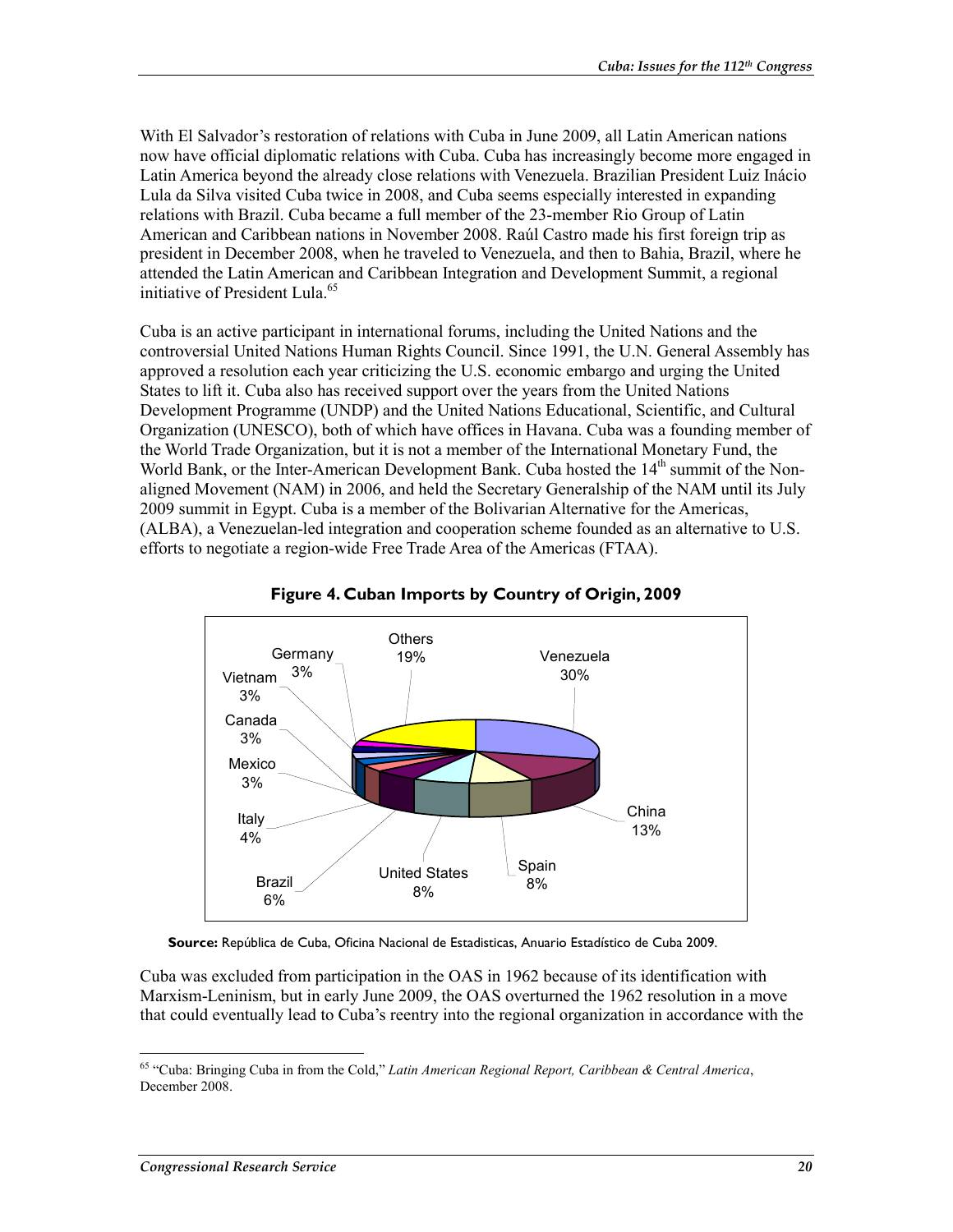practices, purposes, and principles of the OAS. While the Cuban government welcomed the OAS vote to overturn the 1962 resolution, it asserted that it would not return to the OAS. (For further background, see a section on "Cuba and the OAS" in CRS Report R40193, *Cuba: Issues for the 111th Congress*, by Mark P. Sullivan.)

# **U.S. Policy Toward Cuba**

### **Background on U.S.-Cuban Relations<sup>66</sup>**

In the early 1960s, U.S.-Cuban relations deteriorated sharply when Fidel Castro began to build a repressive communist dictatorship and moved his country toward close relations with the Soviet Union. The often tense and hostile nature of the U.S.-Cuban relationship is illustrated by such events and actions as U.S. covert operations to overthrow the Castro government culminating in the ill-fated April 1961 Bay of Pigs invasion; the October 1962 missile crisis in which the United States confronted the Soviet Union over its attempt to place offensive nuclear missiles in Cuba; Cuban support for guerrilla insurgencies and military support for revolutionary governments in Africa and the Western Hemisphere; the 1980 exodus of around 125,000 Cubans to the United States in the so-called Mariel boatlift; the 1994 exodus of more than 30,000 Cubans who were interdicted and housed at U.S. facilities in Guantanamo and Panama; and the February 1996 shootdown by Cuban fighter jets of two U.S. civilian planes operated by the Cuban American group Brothers to the Rescue, which resulted in the death of four U.S. crew members.

Since the early 1960s, U.S. policy toward Cuba has consisted largely of isolating the island nation through comprehensive economic sanctions, including an embargo on trade and financial transactions. The Cuban Assets Control Regulations (CACR), first issued by the Treasury Department in July 1963, lay out a comprehensive set of economic sanctions against Cuba, including a prohibition on most financial transactions with Cuba and a freeze of Cuban government assets in the United States. The CACR have been amended many times over the years to reflect changes in policy, and remain in force today.

These sanctions were made stronger with the Cuban Democracy Act (CDA) of 1992 (P.L. 102- 484, Title XVII) and with the Cuban Liberty and Democratic Solidarity Act of 1996 (P.L. 104- 114), the latter often referred to as the Helms/Burton legislation. The CDA prohibits U.S. subsidiaries from engaging in trade with Cuba and prohibits entry into the United States for any sea-borne vessel to load or unload freight if it has been involved in trade with Cuba within the previous 180 days. The Cuban Liberty and Democratic Solidarity Act, enacted in the aftermath of Cuba's shooting down of two U.S. civilian planes in February 1996, combines a variety of measures to increase pressure on Cuba and provides for a plan to assist Cuba once it begins the transition to democracy. Most significantly, the law codified the Cuban embargo, including all restrictions under the CACR. This provision is especially noteworthy because of its long-lasting effect on U.S. policy options toward Cuba. The executive branch is circumscribed in lifting or substantially loosening the economic embargo without congressional concurrence until certain democratic conditions are met, although the CACR includes licensing authority that provides the executive branch with some administrative flexibility (e.g., travel-related restrictions in the

<sup>66</sup> For further background on U.S. policy, see some of the archived CRS reports on Cuba listed in **Appendix C** of this report, including CRS Report RL30386, *Cuba-U.S. Relations: Chronology of Key Events 1959-1999*.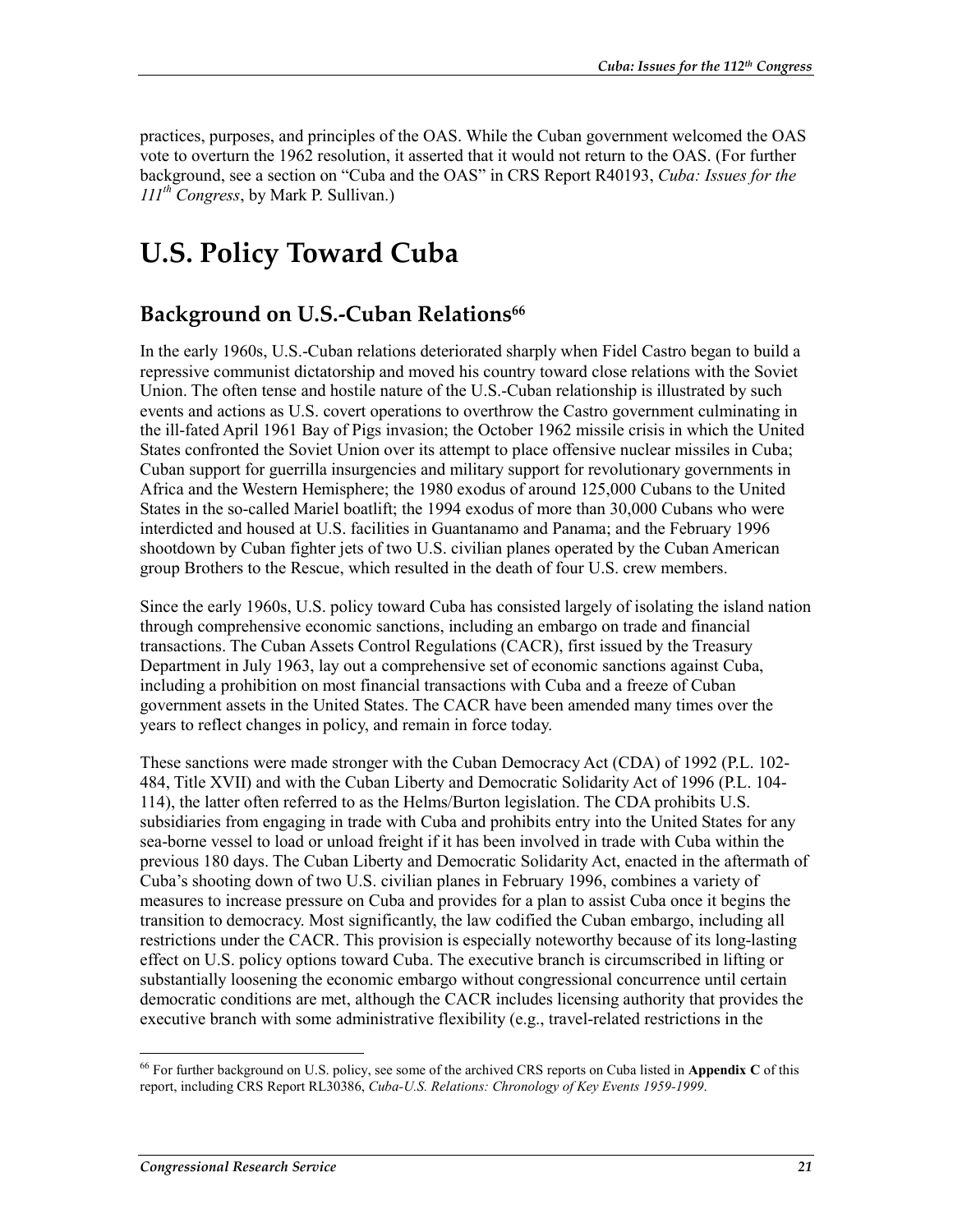CACR have been eased and tightened on numerous occasions). Another significant sanction in the law is a provision in Title III that holds any person or government that traffics in U.S. property confiscated by the Cuban government liable for monetary damages in U.S. federal court. Acting under provisions of the law, however, Presidents Clinton, Bush, and now Obama have suspended the implementation of Title III at six-month intervals.

In addition to sanctions, another component of U.S. policy, a so-called second track, consists of support measures for the Cuban people. This includes U.S. private humanitarian donations, medical exports to Cuba under the terms of the Cuban Democracy Act of 1992, U.S. government support for democracy-building efforts, and U.S.-sponsored radio and television broadcasting to Cuba. In addition, the  $106<sup>th</sup>$  Congress approved the Trade Sanctions Reform and Export Enhancement Act of 2000 (P.L. 106-387, Title IX) that allows for agricultural exports to Cuba, albeit with restrictions on financing such exports. This led to the United States becoming one of Cuba's largest suppliers of agricultural products.

### **Clinton Administration's Easing of Sanctions**

The Clinton Administration made several changes to U.S. policy in the aftermath of Pope John Paul II's 1998 visit to Cuba, which were intended to bolster U.S. support for the Cuban people. These included the resumption of direct flights to Cuba (which had been curtailed after the February 1996 shootdown of two U.S. civilian planes), the resumption of cash remittances by U.S. nationals and residents for the support of close relatives in Cuba (which had been curtailed in August 1994 in response to the migration crisis with Cuba), and the streamlining of procedures for the commercial sale of medicines and medical supplies and equipment to Cuba.

In January 1999, President Clinton announced several additional measures to support the Cuban people. These included a broadening of cash remittances to Cuba, so that all U.S. residents (not just those with close relatives in Cuba) could send remittances to Cuba; an expansion of direct passenger charter flights to Cuba from additional U.S. cities other than Miami (direct flights later in the year began from Los Angeles and New York); and an expansion of people-to-people contact by loosening restrictions on travel to Cuba for certain categories of travelers, such as professional researchers and those involved in a wide range of educational, religious, and sports activities.

### **Bush Administration's Tightening of Sanctions**

The George W. Bush Administration essentially continued the two-track U.S. policy of isolating Cuba through economic sanctions while supporting the Cuban people through a variety of measures. However, within this policy framework, the Administration emphasized stronger enforcement of economic sanctions and further tightened restrictions on travel, remittances, and humanitarian gift parcels to Cuba. The Administration established an interagency Commission for Assistance to a Free Cuba in late 2003 tasked with identifying means to help the Cuban people bring about an expeditious end of the dictatorship" and to consider "the requirements for United States assistance to a post-dictatorship Cuba."<sup>67</sup> In issuing its first report in May 2004, the Commission made recommendations to tighten restrictions on family visits and other categories

<sup>&</sup>lt;u>.</u>  $67$  U.S. Department of State, "Commission for Assistance to a Free Cuba," White House Fact Sheet, December 8, 2003.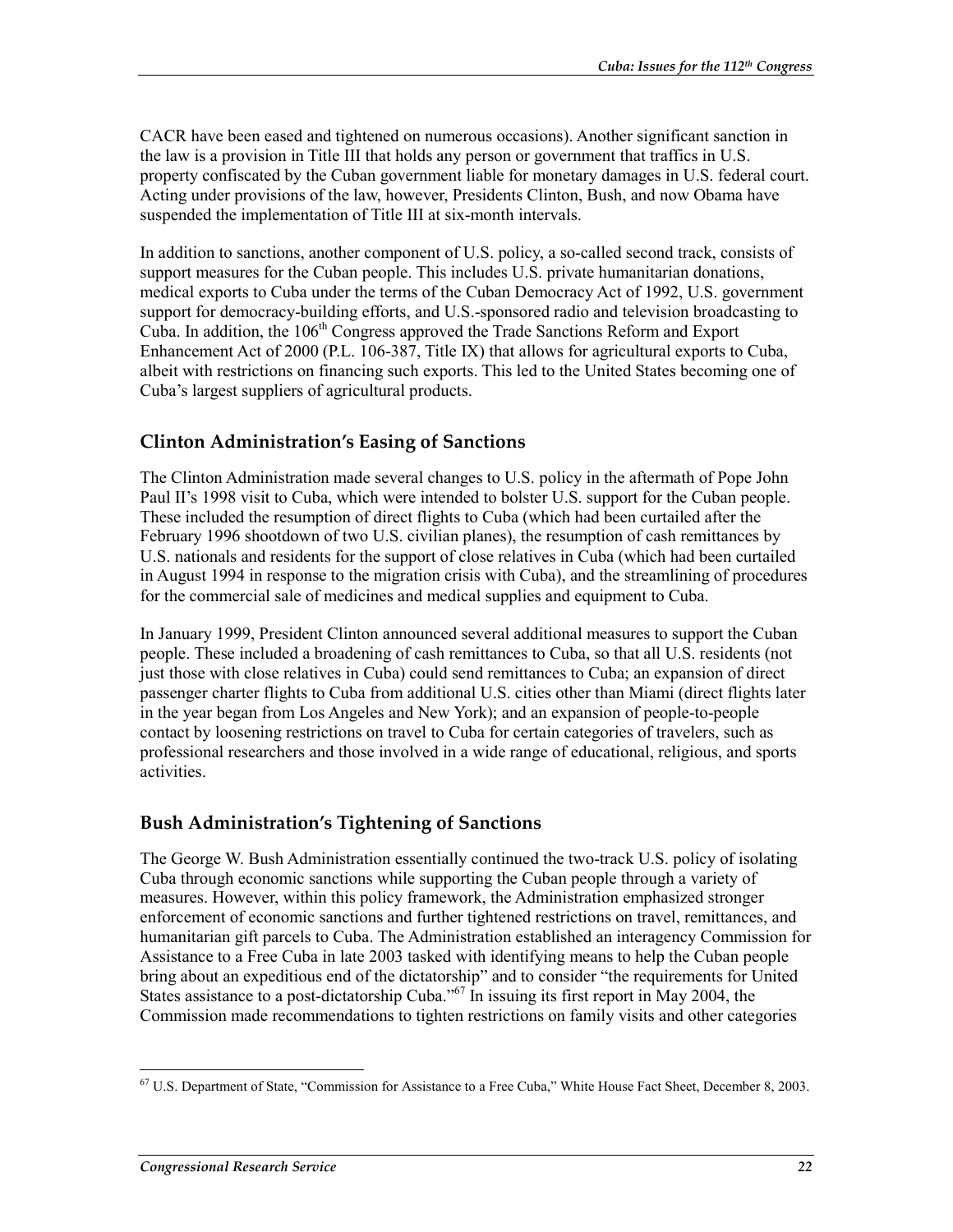of travel and on private humanitarian assistance in the form of remittances and gift parcels.<sup>68</sup> The Administration subsequently issued these tightened restrictions in June 2004, while in February 2005, it tightened restrictions on payment terms for U.S. agricultural exports to Cuba. The Commission issued a second and final report in July 2006 that made recommendations to hasten political change in Cuba toward a democratic transition and led to a substantial increase in U.S. funding to support democracy and human rights efforts in Cuba.<sup>69</sup>

The Bush Administration continued to emphasize a continuation of the sanctions-based approach toward Cuba pending political change in Cuba. When Raúl Castro officially became head of state in February 2008, then-Secretary of State Condoleezza Rice issued a statement urging "the Cuban government to begin a process of peaceful, democratic change by releasing all political prisoners, respecting human rights, and creating a clear pathway towards free and fair elections."<sup>70</sup> In remarks on Cuba policy in March 2008, President Bush maintained that in order to improve U.S.- Cuban relations, "what needs to change is not the United States; what needs to change is Cuba." The President asserted that Cuba "must release all political prisoners ... have respect for human rights in word and deed, and pave the way for free and fair elections."<sup>71</sup>

## **Debate on the Direction of U.S. Policy**

Over the years, although U.S. policymakers have agreed on the overall objectives of U.S. policy toward Cuba—to help bring democracy and respect for human rights to the island—there have been several schools of thought about how to achieve those objectives. Some have advocated a policy of keeping maximum pressure on the Cuban government until reforms are enacted, while continuing efforts to support the Cuban people. Others argue for an approach, sometimes referred to as constructive engagement, that would lift some U.S. sanctions that they believe are hurting the Cuban people, and move toward engaging Cuba in dialogue. Still others call for a swift normalization of U.S.-Cuban relations by lifting the U.S. embargo. Legislative initiatives introduced over the past decade have reflected these three policy approaches.

Over the past decade, there have been efforts in Congress to ease U.S. sanctions, with, one or both houses at times approving amendments to appropriations measures that would have eased U.S. sanctions on Cuba. Until 2009, these provisions were stripped out of final enacted measures, in part because of presidential veto threats. In March 2009, as noted above, Congress took action to ease some restrictions on travel to Cuba, marking the first time that Congress has eased Cuba sanctions since the approval of the Trade Sanctions Reform and Export Enhancement Act of 2000.

In light of Fidel Castro's departure as head of government, many observers called for a reexamination of U.S. policy toward Cuba. In this new context, two broad policy approaches have been advanced to contend with political change in Cuba: a status-quo approach that maintains the U.S. dual-track policy of isolating the Cuban government while providing support to the Cuban

<sup>1</sup> 68 See the Commission's May 2004 report, available at http://2005-2009.cafc.gov/rpt/2004/c18166.htm

 $^{69}$  See the Commission's July 2006 report, available at http://www.cafc.gov/documents/organization/68166.pdf

 $70$  U.S. Department of State, Secretary of State Condoleezza Rice, "Statement on Cuba's Transition," February 24, 2008.

 $71$  White House, "President Bush Delivers Remarks on Cuba," March 7, 2008.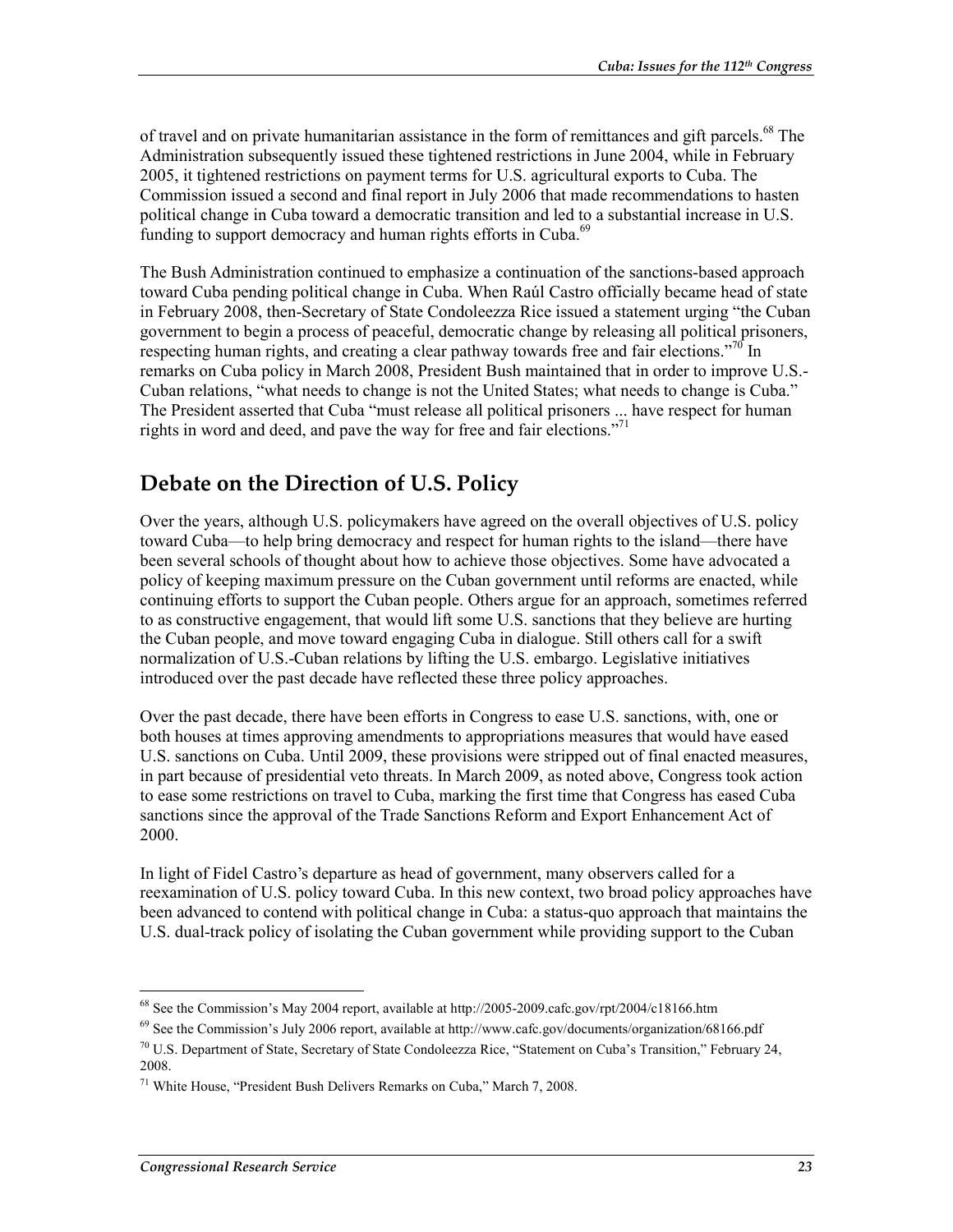people; and an approach aimed at influencing the attitudes of the Cuban government and Cuban society through increased contact and engagement.

In general, those who advocate easing U.S. sanctions on Cuba make several policy arguments. They assert that if the United States moderated its policy toward Cuba—through increased travel, trade, and diplomatic dialogue—then the seeds of reform would be planted, which would stimulate and strengthen forces for peaceful change on the island. They stress the importance to the United States of avoiding violent change in Cuba, with the prospect of a mass exodus to the United States and the potential of involving the United States in a civil war scenario. They argue that since the demise of Cuba's communist government does not appear imminent, even without Fidel Castro at the helm, the United States should espouse a more pragmatic approach in trying to bring about change in Cuba. Supporters of changing policy also point to broad international support for lifting the U.S. embargo, to the missed opportunities for U.S. businesses because of the unilateral nature of the embargo, and to the increased suffering of the Cuban people because of the embargo. Proponents of change also argue that the United States should be consistent in its policies with the world's few remaining communist governments, including China and Vietnam, and also maintain that moderating policy will help advance human rights.

On the other side, opponents of changing U.S. policy maintain that the current two-track policy of isolating Cuba, but reaching out to the Cuban people through measures of support, is the best means for realizing political change in Cuba. They point out that the Cuban Liberty and Democratic Solidarity Act of 1996 sets forth the steps that Cuba needs to take in order for the United States to normalize relations. They argue that softening U.S. policy at this time without concrete Cuban reforms would boost the Castro government, politically and economically, and facilitate the survival of the communist regime. Opponents of softening U.S. policy argue that the United States should stay the course in its commitment to democracy and human rights in Cuba, and that sustained sanctions can work. Opponents of loosening U.S. sanctions further argue that Cuba's failed economic policies, not the U.S. embargo, are the causes of Cuba's difficult living conditions.

## **Obama Administration Policy**

**Overview.** Since taking office, the Obama Administration has lifted restrictions on travel and remittance to Cuba for Cuban Americans, moved to reengage Cuba on migration and other bilateral issues, and in January 2011 announced further steps to ease restrictions on purposeful travel and non-family remittances. At the same time, the Administration has continued other embargo restrictions on trade and financial transactions. The Administration also has continued to express concern about the human rights situation in Cuba, but welcomed the Cuban government's release of political prisoners. Since December 2009, a key impediment to improved relations has been Cuba's detention of U.S. Agency for International Development (USAID) subcontractor Alan Gross, who was ultimately convicted on March 12, 2011, and sentenced to 15 years in prison.

**Background.** During the 2008 electoral campaign, President Obama had pledged to lift restrictions on family travel to Cuba as well as restrictions on Cuban Americans sending remittances to Cuba. At the same time, he also pledged to maintain the embargo as a source of leverage to bring about change in Cuba. However, Obama also asserted that if the Cuban government takes significant steps toward democracy, beginning with the freeing of all political prisoners, then the United States would take steps to normalize relations and ease the embargo. He also maintained that, after careful preparation, his Administration would pursue direct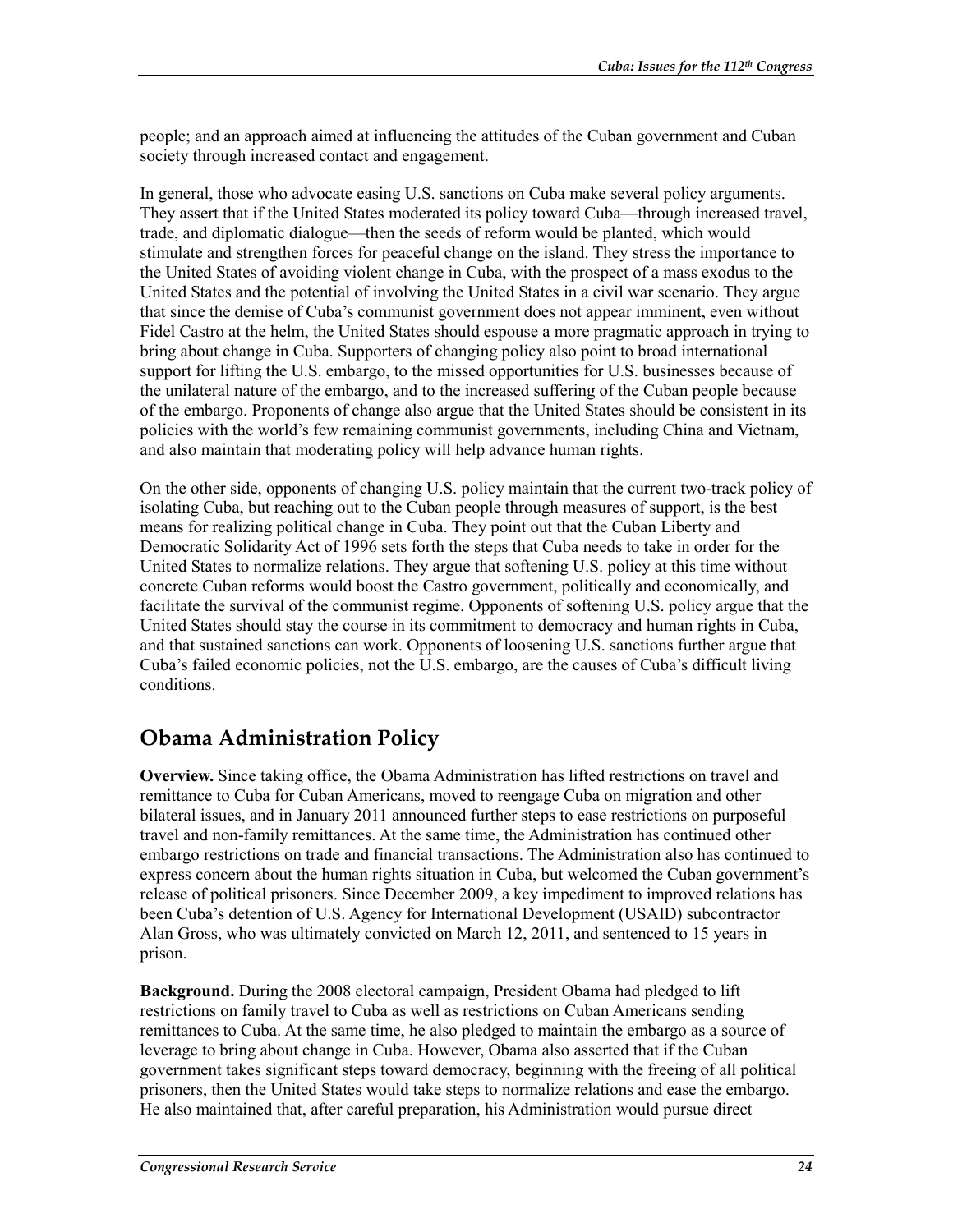diplomacy with Cuba without preconditions, but only when there is an opportunity to advance U.S. interests and advance the cause of freedom for the Cuban people.<sup>72</sup>

In April 2009, just before the fifth Summit of the Americas in Trinidad and Tobago, the Obama Administration announced several significant measures to ease U.S. sanctions on Cuba. The President announced that all restrictions on family travel and on remittances to family members in Cuba would be lifted. This superseded the action taken by Congress in March that had essentially reverted family travel restrictions to as they were in 2004 before they were tightened. The Administration also announced that measures would be taken to increase telecommunications links with Cuba and to expand the scope of eligible humanitarian donations through gift parcels.<sup>73</sup> At the Summit of the Americas, President Obama maintained that "the United States seeks a new beginning with Cuba." While recognizing that it will take time to "overcome decades of mistrust," the President said "there are critical steps we can take toward a new day." He stated that he was prepared to have his Administration "engage with the Cuban government on a wide range of issues—from drugs, migration, and economic issues, to human rights, free speech, and democratic reform."74 The President maintained that he was "not interested in talking just for the sake of talking," but said he believed that U.S.-Cuban relations could move in a new direction.

In the aftermath of the Summit, there appeared to be some momentum toward improved relations. In June 2009, the State Department turned off the electronic billboard at the U.S. Interests Section in Havana that had been had been set up in 2006 and had featured news and pro-democracy messages that irked the Cuban government. Earlier in the year, the Cuban government had taken down anti-U.S. billboards around the U.S. mission. In July 2009, Cuba and the United States also restarted the semi-annual migration talks that had been suspended by the United States in 2004. To date, four rounds of talks have been held and have included issues beyond migration issues (For more details, see "Migration Talks" below.) In September 2009, the United States and Cuba held talks in Havana on resuming direct mail service between the two countries that included discussion on issues related to the transportation, quality, and security of mail service.<sup>75</sup>

In late 2009, relations took a turn for the worse when Alan Gross, an American subcontractor working on USAID-funded Cuba democracy projects in Cuba, was arrested in Havana in December. Members of Congress have raised considerable concern about Mr. Gross's detention. State Department officials have continued to raise the issue with Cuban government, and the State Department maintains that his continued detention is "a major impediment to advancing the dialogue between our two countries."<sup>76</sup> After Gross was convicted and sentenced to 15 years in prison in March 2011, Secretary of State Clinton called for Gross to be released, at the very least,

<u>.</u>

 $72$  "Remarks of Senator Barack Obama, Renewing U.S. Leadership in the Americas," May 23, 2008, and "Renewing" U.S. Leadership in the Americas," Factsheet, June 6, 2008, BarackObama.com.

<sup>73</sup> White House, "Fact Sheet: Reaching Out to the Cuban People," April 13, 2009.

<sup>&</sup>lt;sup>74</sup> White House, "Remarks by the President At the Summit of the Americas Opening Ceremony," April 17, 2009.

 $75$  Since the early 1960s, mail to and from Cuba has arrived via third countries, which results in extensive delays in mail between the two countries. The Cuban Democracy Act of 1992 (P.L. 102-484, Title XVII, Section 1705(f)) has a provision requiring the U.S. Postal Service to take necessary actions to provide direct mail service to and from Cuba, including, in the absence of common carrier service between the 2 countries, the use of charter service providers. Past U.S. attempts to negotiate such service were rejected by Cuba, reportedly because Cuba wanted the issue to be part of a larger normalization of commercial air traffic. Both the Clinton and Bush Administrations had called for negotiations to restore direct mail service.

<sup>76</sup> U.S. Department of State, "One Year Continued Incarceration of Alan Gross," Philip J. Crowley, Assistant Secretary Bureau of Pubic Affairs, December 3, 2010.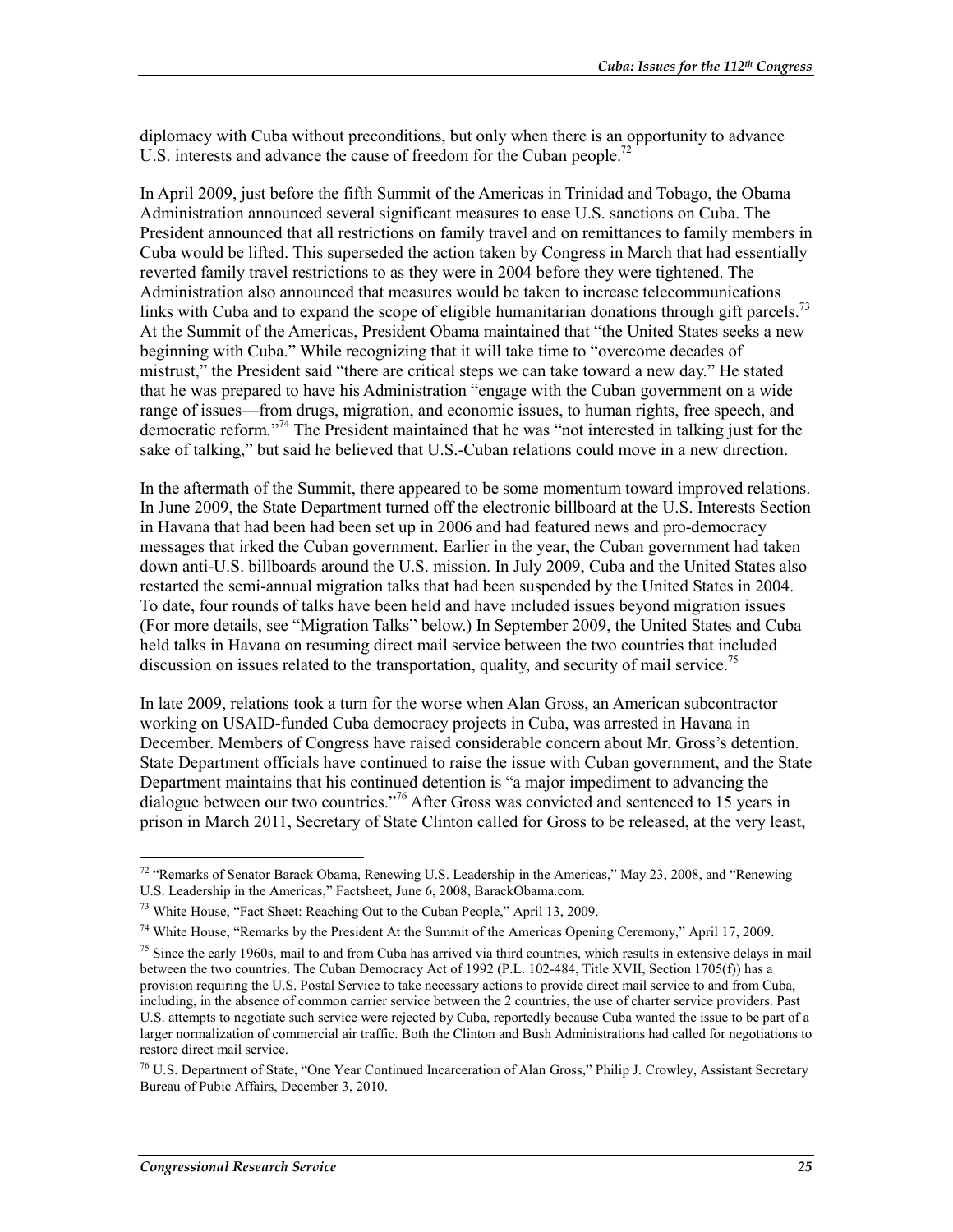on humanitarian terms, and expressed hope that the Cuban government would do that.<sup>77</sup> (For more details, see "December 2009 Detainment of American Subcontractor.")

With regard to the overall human rights situation in Cuba, the Obama Administration expressed significant concern in the first half of 2010. In the semi-annual migration talks in February, U.S. officials urged Cuban officials to provide imprisoned hunger striker Orlando Zapata Tamayo with all necessary medical care. After Zapata's death, U.S. officials called attention to the more than 200 political prisoners held by Cuba and called for their immediate release.<sup>78</sup> As noted above, President Obama issued a statement on March 24, 2010, expressing deep concern about the human rights situation in Cuba, including the death of Zapata, and the repression of the Ladies in White. He asserted that these events underscore that "Cuban authorities continue to respond to the aspirations of the Cuban people with a clenched fist." The President called for the end of repression, the immediate and unconditional release of all political prisoners, and respect for the basic rights of the Cuban people. The President noted that he has taken steps during the year to reach out to the Cuban people and to signal his desire to seek a new era in relations with the government of Cuba. He asserted that he remains "committed to supporting the simple desire of the Cuban people to freely determine their future and to enjoy the rights and freedoms that define the Americas, and that should be universal to all human beings.<sup> $779$ </sup>

In response to the Cuban Catholic Church's July 7, 2010, announcement that the remaining 52 political prisoners of the "group of 75" originally arrested in March 2003 would be released, Secretary of State Clinton said that it was "a positive sign" and that the United States welcomed it.<sup>80</sup> A subsequent State Department statement maintained that "this is a positive development that we hope will represent a step towards increased respect for human rights and fundamental freedoms in Cuba."81 Upon the release of the last of the 52 prisoners in March 2011, the State Department maintained that the release was a "step in the direction," but also urged "the Cuban government to release all remaining political prisoners and allow them to choose whether to remain in Cuba."<sup>82</sup>

On January 14, 2011, the White House announced new measures to ease travel restrictions further and allow all Americans to send remittances to Cuba. According to the White House statement, the measures will (1) increase purposeful travel to Cuba related to religious, educational, and journalistic activities; (2) allow any U.S. person to send remittances to non-family members in Cuba and make it easier for religious institutions to send remittances for religious activities; and (3) allow all U.S. international airports to provide services to licensed charter flights to and from Cuba. In most respects, these new measures appear to be similar to policies that were undertaken by the Clinton Administration in 1999, but were subsequently curtailed by the Bush Administration in 2003 and 2004.

<sup>77</sup> U.S. Department of State, Secretary of State Hillary Rodham Clinton, Interview with Jose Diaz-Balart of Telemundo, March 18, 2011.

<sup>78</sup> U.S. Department of State, Philip J. Crowley, Assistant Secretary, Bureau of Public Affairs, "Death of Cuban Dissident Orlando Zapata Tamayo," February 24, 2010.

<sup>&</sup>lt;sup>79</sup> White House, "Statement by the President on the Human Rights Situation in Cuba," March 24, 2010.

<sup>80 &</sup>quot;Secretary of State Clinton Holds Media Availability with Jordan Foreign Minister Nasser Judeh," *CQ Newsmaker Transcripts*, July 8, 2010.

<sup>81</sup> U.S. Department of State, "Release of Cuban Political Prisoners," Press Statement, July 13, 2010.

 $82$  U.S. Department of State, "Cuba Releases Last Two Political Prisoners from 2003 Black Spring Crackdown," Press Statement, March 25, 2011.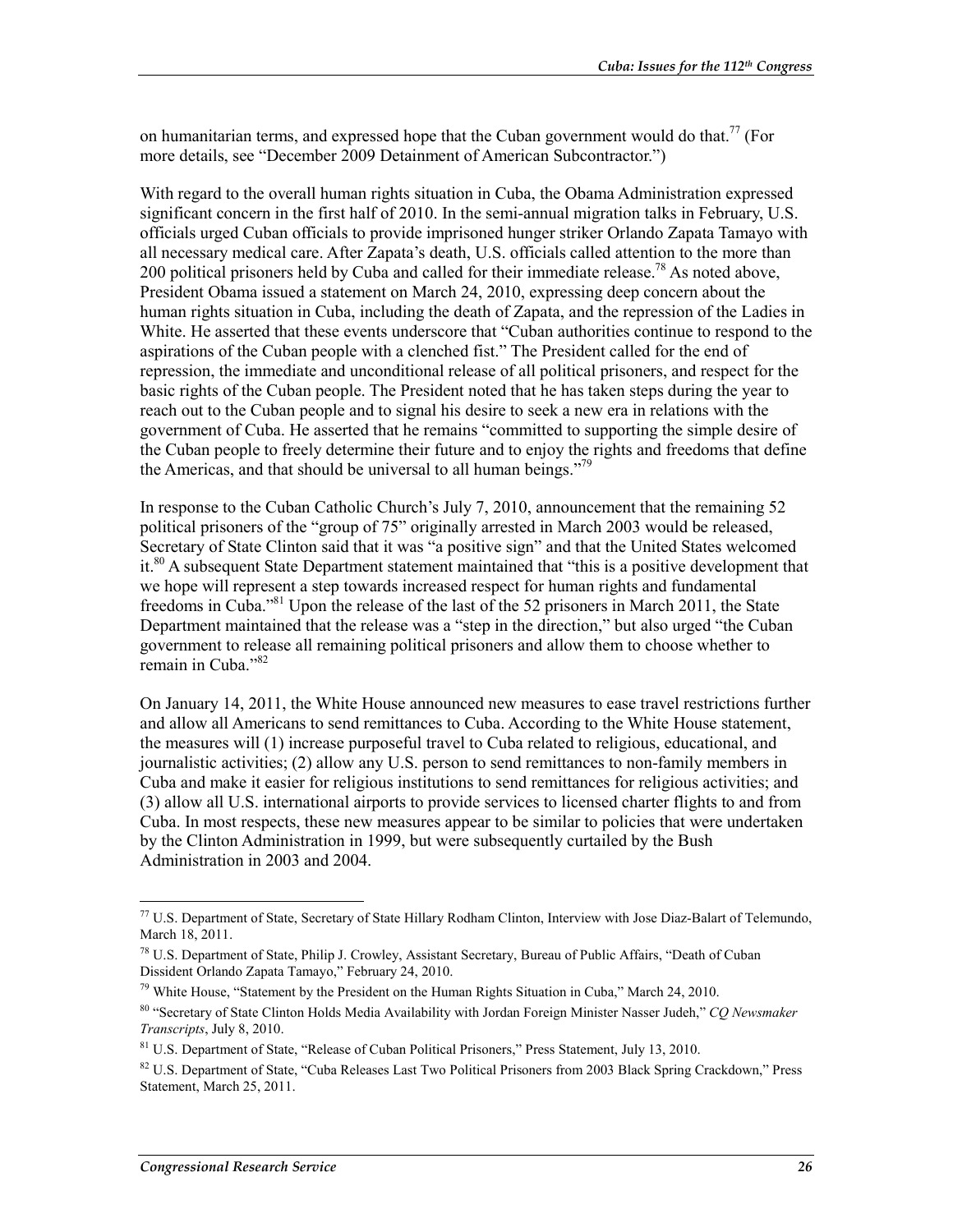According to Secretary of State Clinton in May 2011, the Obama Administration believes "that the best way to advance fundamental rights in Cuba ....is to support exchanges and constructive relationships," and "that's why we have eased our restrictions on travel and remittances to Cuba." The Secretary maintained that more could be done if there were evidence that there was an opportunity to do so from the Cuban side "because we want to foster these deeper connections and we want to work for the time when Cuba will enjoy its own transition to democracy."<sup>83</sup>

In response to questions on Cuba at a September 28, 2011 public forum, President Obama maintained that his Administration has not yet seem "the kind of genuine spirit of transformation inside of Cuba that would justify us eliminating the embargo." The President said his Administration has tried "to send a signal that we are open to a new relationship with Cuba if the Cuban government starts taking the proper steps to open up its own country and … provide the space and the respect for human rights that would allow the Cuban people to determine their own destiny." He maintained that "if we see positive movement we will respond in a positive way."<sup>84</sup>

# **Issues in U.S.-Cuban Relations**

## **U.S. Restrictions on Travel and Remittances**

Restrictions on travel to Cuba have been a key and often contentious component of U.S. efforts to isolate the communist government of Fidel Castro for much of the past 40 years. Over time there have been numerous changes to the restrictions and for five years, from 1977 until 1982, there were no restrictions on travel. Restrictions on travel and remittances to Cuba are part of the CACR, the overall embargo regulations administered by the Treasury Department's Office of Foreign Assets Control (OFAC).

Under the Bush Administration, enforcement of U.S. restrictions on Cuba travel increased, and restrictions on travel and on private remittances to Cuba were tightened. In March 2003, the Administration eliminated travel for people-to-people educational exchanges unrelated to academic course work. In June 2004, the Administration significantly restricted travel, especially family travel, and the provision of private humanitarian assistance to Cuba in the form of remittances and gift parcels.

In March 2009, Congress included two provisions in the FY2009 omnibus appropriations measure (P.L. 111-8) that eased sanctions on travel to Cuba. As implemented by the Treasury Department, family travel was allowed once every 12 months to visit a close relative for an unlimited length of stay, and the limit for daily expenditure allowed by family travelers became the same as for other authorized travelers to Cuba (State Department maximum per diem rate for Havana, currently \$179 day). The definition of "close relative" was expanded to mean any individual related to the traveler by blood, marriage, or adoption who is no more than three generations removed from that person. The omnibus measure also included a provision requiring

<sup>1</sup> <sup>83</sup> U.S. Department of State, Secretary of State Hillary Rodham Clinton, "Remarks at the 41<sup>st</sup> Washington Conference on the Americas," May 11, 2011.

<sup>&</sup>lt;sup>84</sup> White House, Office of the Press Secretary, "Remarks by the President in an "Open For Questions" Roundtable," September 28, 2011, available at: http://www.whitehouse.gov/the-press-office/2011/09/28/remarks-president-openquestions-roundtable; Also see: "U.S. Cuba Seek Improved Relations, But Stumbling Blocks Remain," *Miami Herald*, September 28, 2011.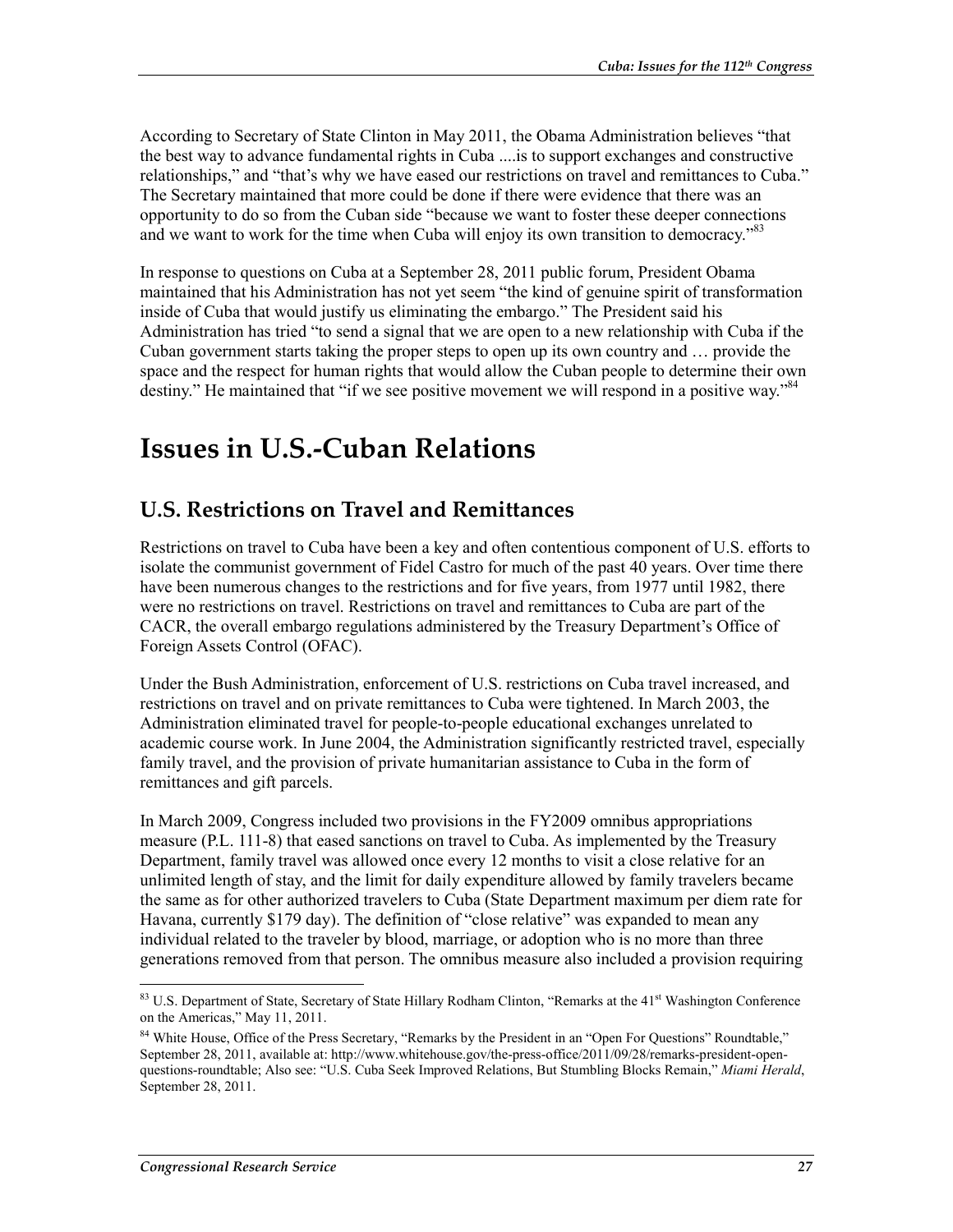a general license for travel related to the marketing and sale of agricultural and medical goods to Cuba. (Note: For a general license, there is no need to obtain specific permission from OFAC, while a specific license requires application and review by OFAC on a case by case basis.)

Going even further, the Obama Administration announced several significant measures to ease U.S. sanctions on Cuba in April 2009. Fulfilling a campaign pledge, President Obama announced that all restrictions on family travel and on remittances to family members in Cuba would be lifted. This significantly superseded the action taken by Congress in March 2009 that had essentially reverted family travel restrictions to as they had been before they were tightened in 2004. Under the policy announced by the Administration in April 2009, there are no limitations on the frequency or duration of family visits, and the 44-pound limitation on accompanied baggage was removed. Family travelers are now able spend the same as allowed for other travelers, up to \$179 per day. With regard to family remittances, the previous limitation of no more than \$300 per quarter was removed with no restriction on the amount or frequency of the remittances. Authorized travelers are once again authorized to carry up to \$3,000 in remittances.<sup>85</sup> Regulations for the above policy changes were issued by the Treasury and Commerce Departments on September 3, 2009.

On January 14, 2011, the Obama Administration announced a series of changes further easing restrictions on travel and remittances to Cuba that had been rumored in the second half of 2010. The White House announced that President Obama had directed the Secretaries of State, Treasury, and Homeland Security to make changes to regulations and policies "in order to continue efforts to reach out to the Cuban people in support of their desire to freely determine their country's future."86 According to the White House announcement, the policy changes would be enacted through modifications to existing regulations. This occurred on January 28, 2011, when the Departments of Treasury and Homeland Security published changes to regulations in the *Federal Register*. 87

The measures (1) increase purposeful travel to Cuba related to religious, educational, and journalistic activities (general licenses are now authorized for certain types of educational and religious travel; people-to-people travel exchanges are authorized via a specific license); (2) allow any U.S. person to send remittances to non-family members in Cuba and make it easier for religious institutions to send remittances for religious activities (general licenses are now authorized for both); and (3) allow all U.S. international airports to provide services to licensed charter flights to and from Cuba. In most respects, these new measures appear to be similar to policies that were undertaken by the Clinton Administration in 1999, but were subsequently curtailed by the Bush Administration in 2003 and 2004. An exception is the expansion of airports to service licensed flights to and from Cuba. While the new travel regulations immediately went into effect for those categories of travel falling under a general license category, OFAC delayed processing applications for new travel categories requiring a specific license (such as people-topeople exchanges) until it updated and issued guidelines.<sup>88</sup> These ultimately were issued in April

<sup>&</sup>lt;sup>85</sup> White House, "Fact Sheet: Reaching Out to the Cuban People," April 13, 2009.

<sup>&</sup>lt;sup>86</sup> White House, Office of the Press Secretary, "Reaching Out to the Cuban People," January 14, 2011, available at http://www.whitehouse.gov/the-press-office/2011/01/14/reaching-out-cuban-people

<sup>87</sup> Department of the Treasury, "Cuban Assets Control Regulations," Vol. 76, No. 19 *Federal Register* 5072-5078, January 28, 2011; Department of Homeland Security, "Airports of Entry or Departure for Flights to and from Cuba," Vol. 76, No. 19 *Federal Register* 5058-5061, January 28, 2011.

<sup>&</sup>lt;sup>88</sup> CRS correspondence with the Treasury Department, March 17, 2011.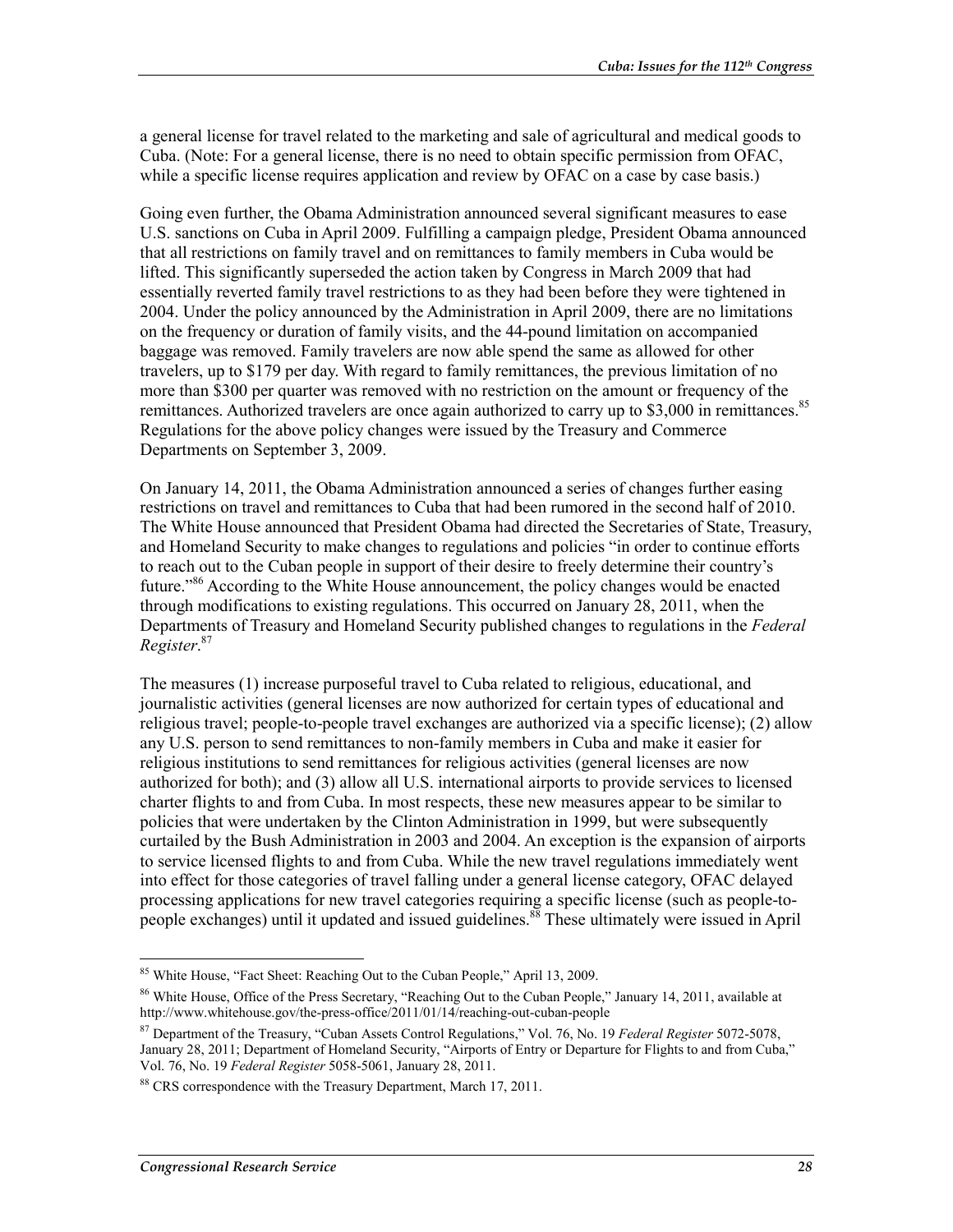2011: *Comprehensive Guidelines for License Applications to Engage in Travel-related Transactions Involving Cuba*. 89

By early July 2011, OFAC confirmed that it had approved the first licenses for U.S. people-topeople organizations to bring U.S. visitors to Cuba, and the first such trips began in August  $2011<sup>90</sup>$  On July 25, 2011, however, prior to the trips beginning, OFAC issued an advisory maintaining that misstatements in the media had suggested that U.S. policy now allows for virtually unrestricted group travel to Cuba, and reaffirmed that travel conducted by people-topeople travel groups licensed for travel to Cuba must "certify that all participants will have a fulltime schedule of educational exchange activities that will result in meaningful interaction between the travelers and individuals in Cuba." The advisory stated that authorized activities by people-to-people groups are not "tourist activities," and pointed out that the Trade Sanctions Reform and Export Enhancement Act of 2000 prohibits OFAC from licensing transactions for tourist activities.<sup>91</sup> As a result of the OFAC advisory, a luxury travel company, Abercrombie & Kent, announced in early August that it was suspending all its Cuba bookings "until it can ensure it is fully compliant" with the OFAC guidance. Abercrombie & Kent does not have an OFAC license, but reportedly had arranged to travel pursuant to the license of a group known as the Foundation for Caribbean Studies.<sup>92</sup>

To date, the Department of Homeland Security, U.S. Customs and Border Protection (CBP), has announced its approval of 12 additional airports to provide passenger air service between the United States and Cuba, bringing the total number of airports approved to 15. The newly authorized airports are Atlanta, Baltimore-Washington (BWI), Chicago O'Hare, Dallas-Fort Worth, Fort Lauderdale-Hollywood, Houston, New Orleans, Oakland (CA), Pittsburgh, Southwest Florida International Airport (Fort Myers), San Juan (Puerto Rico), and Tampa.<sup>93</sup> It is uncertain how many of these airports actually will end up handling flights to and from Cuba.

Major arguments made for lifting the Cuba travel ban altogether are that it abridges the rights of ordinary Americans to travel; it hinders efforts to influence conditions in Cuba and may be aiding Castro by helping restrict the flow of information; and Americans can travel to other countries with communist or authoritarian governments. Major arguments in opposition to lifting the Cuba travel ban are that more American travel would support Castro's rule by providing his government with potentially millions of dollars in hard currency; that there are legal provisions allowing travel to Cuba for humanitarian purposes that are used by thousands of Americans each year; and that the President should be free to restrict travel for foreign policy reasons.

<sup>&</sup>lt;sup>89</sup> Available at http://www.treasury.gov/resource-center/sanctions/Programs/Documents/cuba\_tr\_app.pdf

<sup>90</sup> Peter Orsi, "U.S. Licensing Travel Operators to Start Up Legal Cuba Trips, Treasury Department Says," *Associated Press*, July 1, 2011; Mimi Whitefield, "People-to-People Tours to Cuba Take Off Thursday," *Miami Herald*, August 10, 2011; and Jeff Franks, "Purposeful Cuba Trips Resume," *Chicago Tribune*, August 18, 2011.

<sup>&</sup>lt;sup>91</sup> U.S. Department of the Treasury, OFAC, "Cuba Travel Advisory," July 25, 2011, available at http://www.treasury.gov/resource-center/sanctions/Programs/Documents/cuba\_trav\_adv.pdf

<sup>&</sup>lt;sup>92</sup> See the Cuba travel website of Abercrombie & Kent at http://www.abercrombiekent.com/travel-destinations/latinamerica-luxury-travel/Cuba/, and the website of the Foundation for Caribbean Studies at

http://www.caribbeanstudies.org/Home.html. Also see Juan Tamayo, " U.S. Company Suspends Cuba Tours," *Miami Herald*, August 7, 2011.

<sup>&</sup>lt;sup>93</sup> U.S. Department of Homeland Security, Customs and Border Protection, "Approved U.S. Ports of Entry for Flights to and from Cuba," June 21, 2011.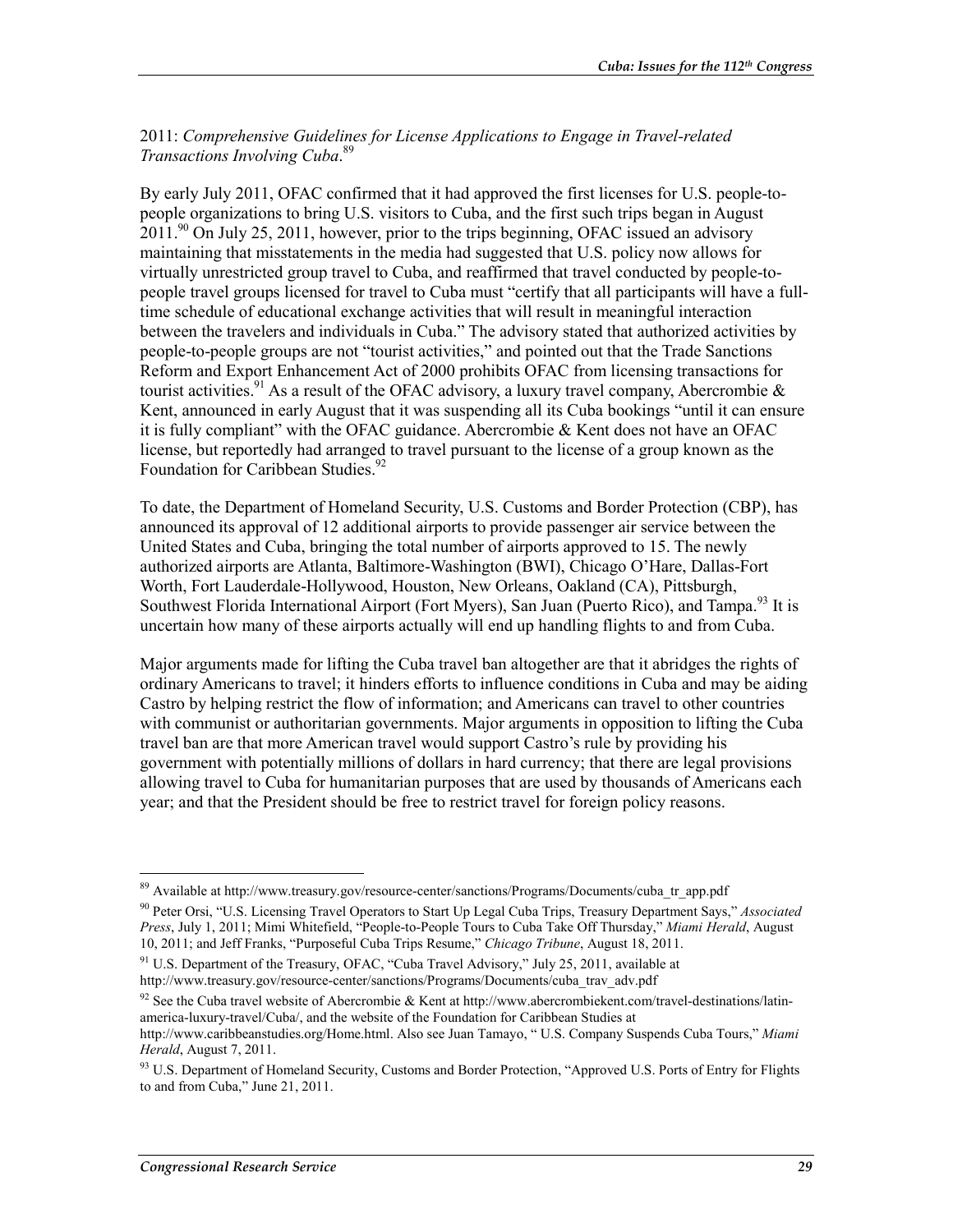### **Legislative Proposals Regarding Travel and Remittances in the 112th Congress**

In the  $112<sup>th</sup>$  Congress, interest on the issue of Cuba travel and remittances is continuing, with legislation introduced to roll back some of the easing of restrictions and some bills introduced to further ease travel restrictions or lift them altogether. During consideration of the FAA reauthorization bill, S. 223, in February 2011, an amendment was submitted, but never considered, S.Amdt. 61 (Rubio), that would have prohibited an expansion of flights to locations in countries that are listed on the Department of State list of states that sponsor international terrorism (which includes Cuba).

The House Appropriations Committee version of the FY2012 Financial Services and General Government Appropriations bill, H.R. 2434 (Section 901), introduced July 7, 2011, would roll back President Obama's easing of restrictions on remittances and family travel. (The Senate Appropriations Committee version of the measure, S. 1573, does not contain a similar provision.) Specifically, the provision in H.R. 2434 would repeal any amendments to certain sections of the Cuban Assets Control Regulations (CACR)<sup>94</sup> relating to family travel (31 CFR 515.560(a)(1) and 31 CFR 515.561), carrying remittances to Cuba (31 CFR 515.560(c)(4)(i)), and sending remittances to Cuba (31 CFR 515.570). According to the provision, such regulations would be restored and carried out as in effect on January 19, 2009, "notwithstanding any guidelines, opinions, letters, Presidential directives, or agency practices relating to such regulations issued or carried out after such date." The intent of the provision appears to be to ensure that these specific regulations remain as they were in effect on January 19, 2009.

The provision would roll back President Obama's easing of restrictions on family travel and family remittances in 2009 and his easing of restrictions on remittances for non-family members and religious institutions in 2011. Pursuant to the provision: family travel would be limited to once every three years for a period of up to 14 days to visit immediate family members only, and would require a specific license from OFAC; licensed travelers would be allowed to carry just \$300 in remittances compared to the \$3,000 currently allowed; family remittances would be limited to \$300 per quarter compared to no limits today; non-family remittances restored by the Obama Administration in 2011, up to \$500 per quarter, would not be allowed; and the general license for remittances to religious organizations would be eliminated, although such remittances would be permitted via specific license on a case-by-case basis.<sup>95</sup>

The White House's Statement of Administration Policy on H.R. 2434, issued July 13, 2011, stated that the Administration opposes Section 901 because it would reverse the President's policy on family travel and remittances, and that the President's senior advisors would recommend a veto if the bill contained the provision. According to the statement, Section 901 "would undo the President's efforts to increase contact between divided Cuban families, undermine the enhancement of the Cuban people's economic independence and support for private sector activity in Cuba that come from increased remittances from family members, and therefore isolate the Cuban people and make them more dependent on Cuban authorities.<sup>"96</sup>

<sup>1</sup> <sup>94</sup> The CACR are found at 31 CFR Part 515.

<sup>&</sup>lt;sup>95</sup> For activities authorized under a general license, there is no need to obtain special permission from OFAC, while for those activities requiring a specific license, OFAC reviews applications on a case-by-case basis.

 $96$  Executive Office of the President, Office of Management and Budget, Statement of Administration Policy, H.R. 2434 – Financial Services and General Government Appropriations Act, 2012, July 13, 2011.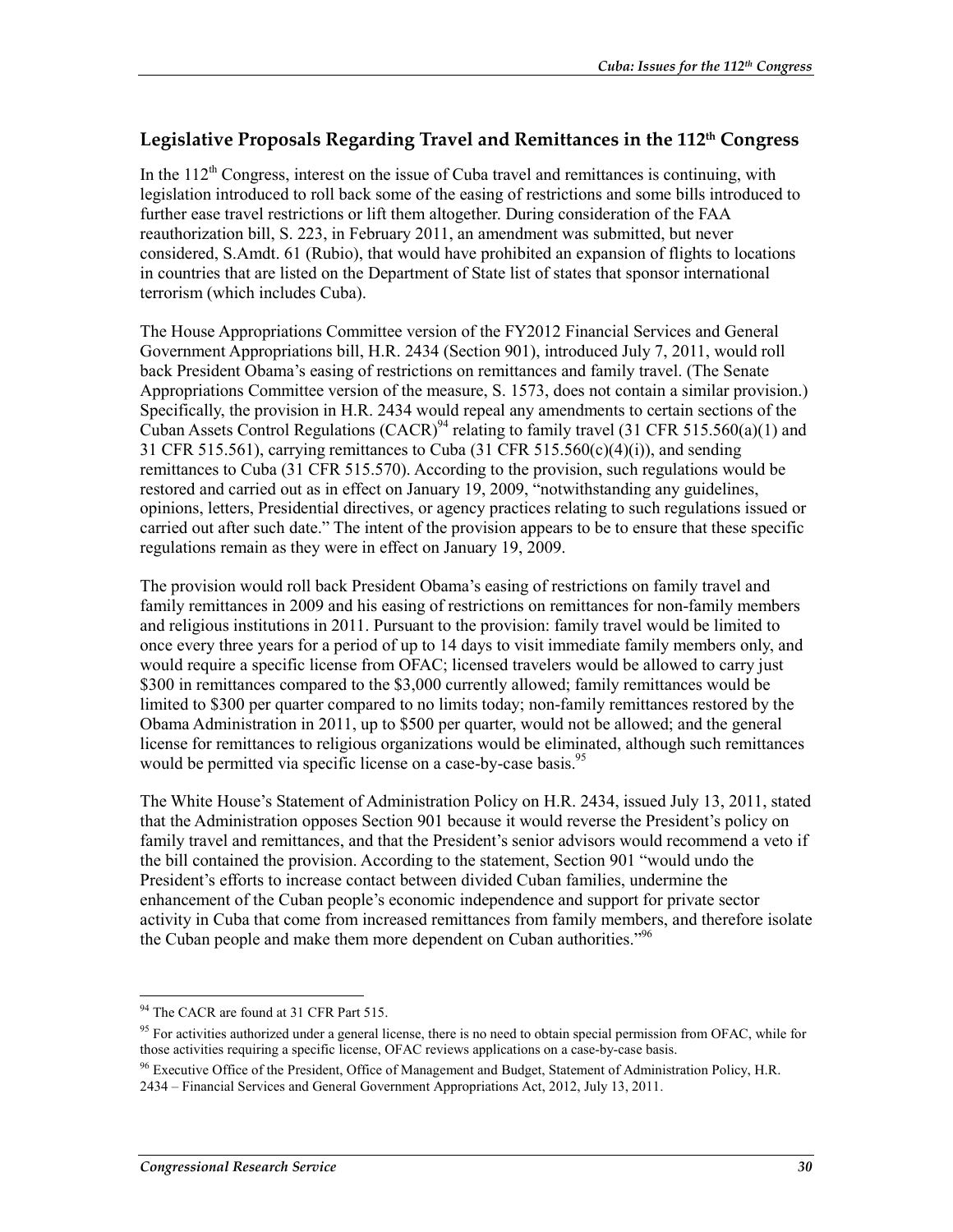In additional action, on July 21, 2011, the House Committee on Foreign Affairs marked up H.R. 2583, the FY2012 Foreign Relations Authorization Act, with a provision (Section 1126 of the reported bill) that would require the President to fully enforce all U.S. regulations on travel to Cuba as in effect on January 19, 2009, and impose the corresponding penalties against individuals determined to be in violation of such regulations. The provision was added by a Rivera amendment, approved 36-6, that had the intent of reinstating tighter travel restrictions as they existed under the Bush Administration in January 2009.

Two additional measures introduced in August 2011 would amend the Cuban Adjustment Act of 1966 (CAA, P.L. 89-732) in order to curb travel to Cuba by Cubans who have recently emigrated to the United States. Introduced on August 1, 2011, H.R. 2771 (Rivera), would amend the CAA to increase to five years the period during which a Cuban national must be physically present in the United States in order to qualify for adjustment of status to that of a permanent resident. The legislation also would provide that an alien shall be ineligible for adjustment to permanent resident status if the alien returns to Cuba after admission or parole into the United States before becoming a U.S. citizen.. H.R. 2831 (Rivera), introduced August 30. 2011, would also provide that an alien from Cuba shall be ineligible for adjustment to permanent resident status under the CAA if he or she returns to Cuba before becoming a U.S. citizen.

In contrast to measures aimed at rolling back the Obama Administration's policy, several initiatives have been introduced in the  $112<sup>th</sup>$  Congress that would lift travel restrictions. H.R. 1886 would prohibit restrictions on travel to Cuba. H.R. 1888, in addition to removing some restrictions on the export of U.S. agricultural products to Cuba, would also prohibit Cuba travel restrictions. Two initiatives that would lift the overall Cuba embargo, H.R. 255 and H.R. 1887, also would lift restrictions on travel and remittances to Cuba. H.R. 380 would prohibit the Treasury Department from making any funds to implement, administer, or enforce regulations requiring specific licenses for travel-related transactions directly related to educational activities in Cuba.

(For additional information, see CRS Report RL31139, *Cuba: U.S. Restrictions on Travel and Remittances*, by Mark P. Sullivan.)

## **U.S. Agricultural Exports and Sanctions**

U.S. commercial agricultural exports to Cuba have been allowed for several years, but with numerous restrictions and licensing requirements. The 106<sup>th</sup> Congress passed the Trade Sanctions Reform and Export Enhancement Act of 2000 or TSRA (P.L. 106-387, Title IX) that allows for one-year export licenses for selling agricultural commodities to Cuba, although no U.S. government assistance, foreign assistance, export assistance, credits, or credit guarantees are available to finance such exports. TSRA also denies exporters access to U.S. private commercial financing or credit; all transactions must be conducted in cash in advance or with financing from third countries. TSRA reiterates the existing ban on importing goods from Cuba but authorizes travel to Cuba, under a specific license, to conduct business related to the newly allowed agricultural sales.

Since 2002, the United States has been one of Cuba's largest suppliers of food and agricultural products, although the level of U.S. exports has declined in the past two years. Cuba has purchased over \$3.6 billion in products from the United States since the enactment of TSRA. Overall U.S. exports to Cuba rose from about \$7 million in 2001 to \$404 million in 2004 and to a high of \$712 million in 2008, far higher than in previous years, in part because of the rise in food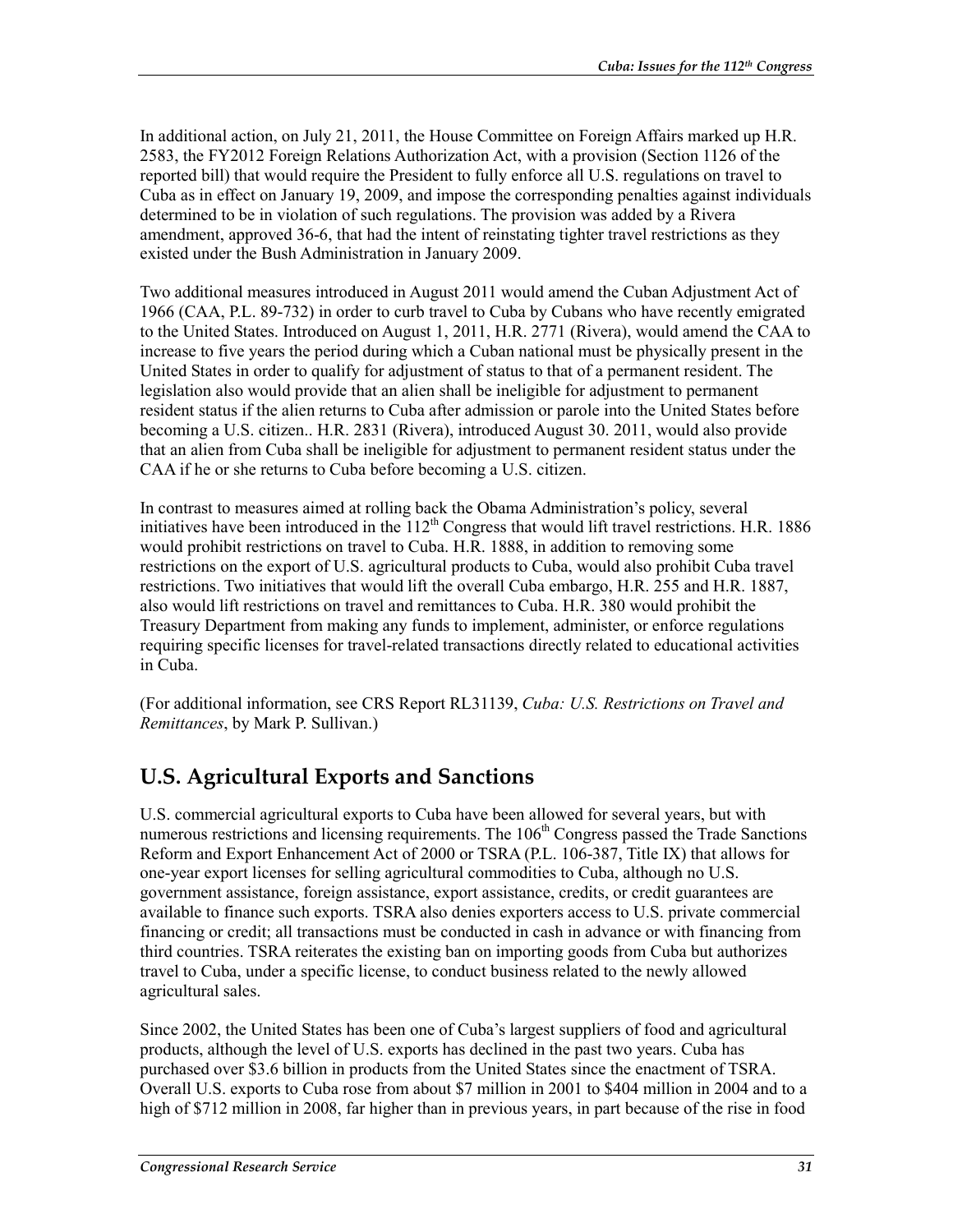prices and because of Cuba's increased food needs in the aftermath of several hurricanes and tropical storms that severely damaged the country's agricultural sector. In 2009, however, U.S. exports to Cuba declined to \$533 million, 25% lower than the previous year, and in 2010, they fell again to \$368 million, a 31% drop from 2009. Analysts cite Cuba's shortage of hard currency as the main reason for the decline.97 (See **Figure 5**.) In the first half of 2011, U.S. exports to Cuba amounted to about \$174 million, a  $20\%$  drop from the same period in  $2010^{98}$ 

In February 2005, OFAC amended the Cuba embargo regulations to clarify that TSRA's term of "payment of cash in advance" means that the payment must be received by the seller or the seller's agent prior to the shipment of the goods from the port at which they are loaded. U.S. agricultural exporters and some Members of Congress strongly objected that the action constituted a new sanction that violated the intent of TSRA and could jeopardize millions of dollars in U.S. agricultural sales to Cuba. OFAC Director Robert Werner maintained that the clarification "conforms to the common understanding of the term in international trade."99 Facing congressional pressure, on July 29, 2005, OFAC clarified that, for "payment of cash in advance" for the commercial sale of U.S. agricultural exports to Cuba, vessels can leave U.S. ports as soon as a foreign bank confirms receipt of payment from Cuba. OFAC's action was aimed at ensuring that the goods would not be vulnerable to seizure for unrelated claims while still at the U.S. port. Supporters of overturning OFAC's February 22, 2005, amendment, such as the American Farm Bureau Federation, reportedly were pleased by the clarification but indicated that they would still work to overturn the February 2005 rule.<sup>100</sup>

In December 2009, Congress took action in the FY2010 omnibus appropriations measure (P.L. 111-117) to define, during FY2010, "payment of cash in advance" as payment before the transfer of title to, and control of, the exported items to the Cuban purchaser. This overturned OFAC's February 2005 clarification that payment had to be received before vessels could leave U.S. ports. The Administration issued regulations implementing this provision in early March 2010. The regulations maintained that the definition applied to items delivered by September 30, 2010, or delivered pursuant to a contract entered into by September 30, 2010, and shipped within 12 months of the signing of the contract.<sup>101</sup>

While the 111<sup>th</sup> Congress did not complete action on the FY2011 Financial Services and General Government Appropriations measure, it approved a series of short-term continuing resolutions and then in April 2011 ultimately approved a full-year measure (P.L. 112-10) under conditions provided in enacted FY2010 appropriations measures. This continued the "payment of cash in advance" provision through FY2011. Several additional legislative initiatives introduced in the  $111<sup>th</sup>$  Congress would have permanently made this change, but no action was completed on these measures. H.R. 4645 (Peterson), reported out of the House Agriculture Committee in June 2010, in addition to addressing travel restrictions, would have permanently changed the definition of "payment of cash in advance" and would have allowed direct transfers between U.S. and Cuban financial institutions for payment for products sold to Cuba under TSRA.

<sup>97</sup> Juan Tamayo, "Big Drop in U.S. Agricultural Sales to Cuba," *Miami Herald*, July 29, 2010,

<sup>&</sup>lt;sup>98</sup> Department of Commerce statistics, as presented by Global Trade Atlas.

<sup>&</sup>lt;sup>99</sup> U.S. Department of the Treasury, Testimony of Robert Werner, Director, OFAC, before the House Committee on Agriculture, March 16, 2005.

<sup>&</sup>lt;sup>100</sup> Christopher S. Rugaber, "Treasury Clarifies Cuba Farm Export Rule, and Baucus Relents on Nominees," *International Trade Reporter*, August 4, 2005.

<sup>101</sup> *Federal Register*, March 10, 2010, pp. 10996-10997.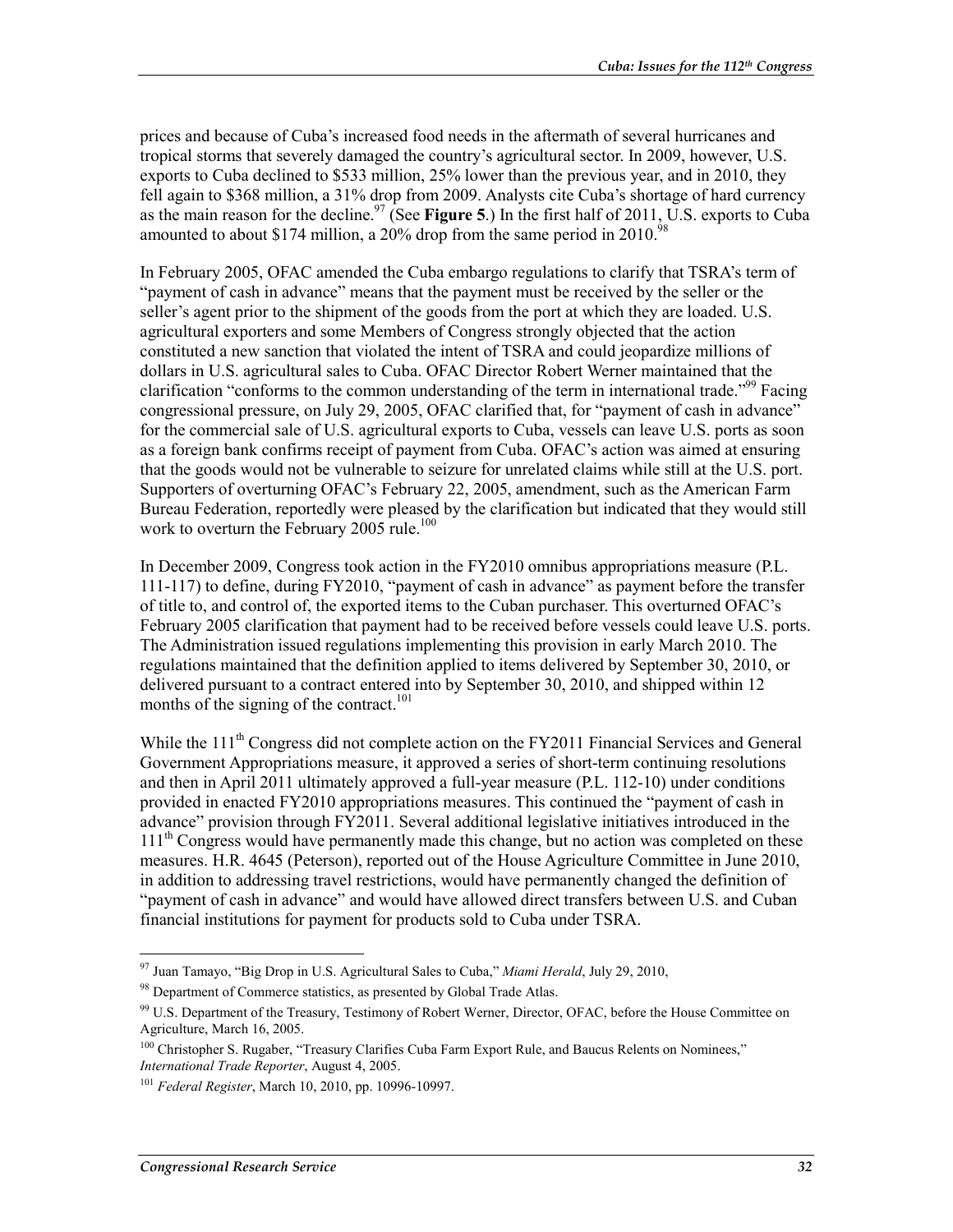

**Figure 5. U.S. Exports to Cuba, 2001-2010**  (U.S. \$ millions)

**Source:** Adapted by CRS from the Global Trade Atlas, which uses Department of Commerce Statistics.

In the 112<sup>th</sup> Congress, both the House Appropriations Committee-approved and Senate Appropriations Committee-approved versions of the FY2012 Financial Services and General Government Appropriations measure, H.R. 2434 and S. 1573 respectively, have a provision (Section 618 of the House bill and Section 620 of the Senate bill) that would continue to clarify the definition of "payment of cash in advance" during FY2012 for U.S. agricultural and medical sales to Cuba. According to the provision, the term is to "be interpreted as payment before the transfer of title to, and control of, the exported items to the Cuban purchaser."

The Senate bill, S. 1573, has another Cuba provision (Section 624) related to payment for U.S. exports to Cuba. The provision prohibits restrictions on direct transfers from a Cuban financial institution to a U.S. financial institution in payment for licensed agricultural and medical exports to Cuba. The provision was added during the Senate Appropriations Committee's markup on September 15, 2011, when the committee approved an amendment offered by Senator Jerry Moran by a vote of 20-10. During debate on the direct transfers provision, supporters argued that restrictions on direct transfers have made U.S. agricultural sales more costly and complicated for U.S. businesses, while opponents maintained that the United States should not open up such direct financial linkages while Cuba is on the State Department's list of states sponsoring international terrorism.102

<sup>102</sup> Charlene Carter, "Financial Services Spending Bill Advanced by Senate Panel," *CQ Markup & Vote Coverage*, September 15, 2011.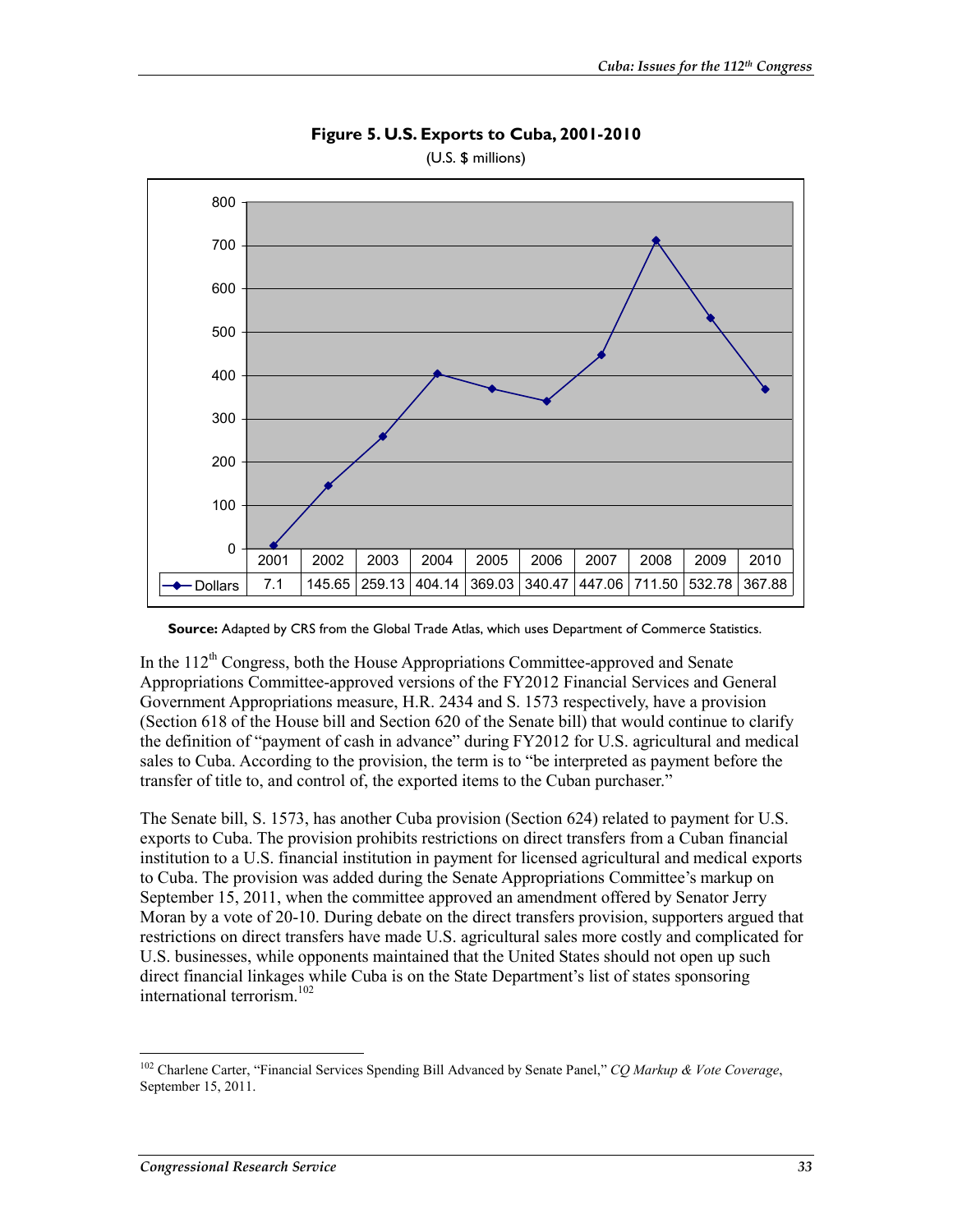Two other introduced bills in the  $112^{th}$  Congress, H.R. 833 (Conaway) and H.R. 1888 (Rangel), would permanently change the definition of "payment of cash in advance" for export sales to Cuba under TSRA and would also allow direct transfers between Cuban and U.S. financial institutions for payment for products sold to Cuba under TSRA.

In general, some groups favor further easing restrictions on agricultural exports to Cuba. U.S. agribusiness companies that support the removal of restrictions on agricultural exports to Cuba believe that U.S. farmers are missing out on a market so close to the United States. Some exporters want to change U.S. restrictions so that they can sell agriculture and farm equipment to Cuba.103 Agricultural exporters who support the lifting of the prohibition on financing contend that allowing such financing would help smaller U.S. companies increase their exports to Cuba more rapidly.<sup>104</sup> On July 19, 2007, the U.S. International Trade Commission issued a report, requested by the Senate Committee on Finance, concluding that the U.S. share of Cuba's agricultural, fish, and forest imports would rise from one-third to between one-half and two-thirds if trade restrictions were lifted. (See the full report available at http://www.usitc.gov/ ext\_relations/news\_release/2007/er0719ee1.htm.)

Opponents of further easing restrictions on agricultural exports to Cuba maintain that U.S. policy does not deny such sales to Cuba, as evidenced by the large amount of sales since 2001. Moreover, according to the State Department, since the Cuban Democracy Act was enacted in 1992, the United States has licensed billions of dollars in private humanitarian donations. Opponents further argue that easing pressure on the Cuban government would in effect be lending support and extending the duration of the Castro regime. They maintain that the United States should remain steadfast in its opposition to any easing of pressure on Cuba that could prolong the Castro regime and its repressive policies. Some agricultural producers that export to Cuba support continuation of the prohibition on financing for agricultural exports to Cuba because it ensures that they will be paid.'87

### **Trademark Sanction105**

For over a decade, the United States has imposed a sanction that denies protection for trademarks connected with businesses confiscated from their owners by the Cuban government. A provision in the FY1999 omnibus appropriations measure (Section 211 of Division A, Title II, P.L. 105-277, signed into law October 21, 1998) prevents the United States from accepting payment for trademark registrations and renewals from Cuban or foreign nationals that were used in connection with a business or assets in Cuba that were confiscated, unless the original owner of the trademark has consented. The provision prohibits U.S. courts from recognizing such trademarks without the consent of the original owner. The measure was enacted because of a dispute between the French spirits company, Pernod Ricard, and the Bermuda-based Bacardi Ltd. Pernod Ricard entered into a joint venture in 1993 with the Cuban government to produce and export Havana Club rum. Bacardi maintains that it holds the right to the Havana Club name because in 1995 it entered into an agreement for the Havana Club trademark with the Arechabala family, who had originally produced the rum until its assets and property were confiscated by the

<sup>1</sup> 103 "Ag Groups Split Over Trade With Cuba," *Congress Daily AM*, National Journal, February 11, 2003.

<sup>104 &</sup>quot;Farm Equipment Exports Likely to Face Tough Opposition from White House, Congress," *Cuba Trader*, Vol. III, No. 7, February 17, 2003.

<sup>105</sup> For background information, see archived CRS Report RS21764, *Restricting Trademark Rights of Cubans: WTO Decision and Congressional Response*, by Margaret Mikyung Lee, March 9, 2004.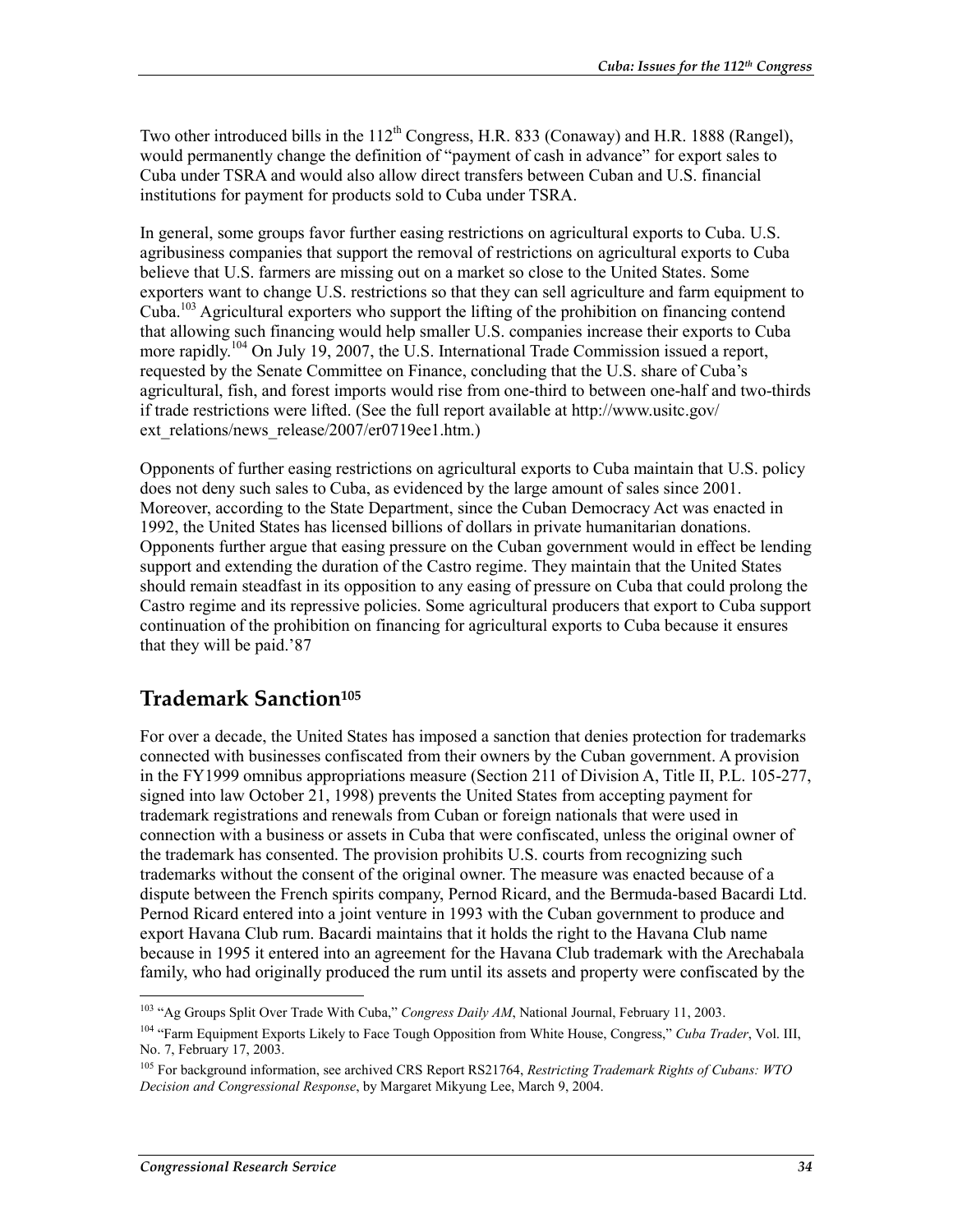Cuban government in 1960. Although Pernod Ricard cannot market Havana Club in the United States because of the trade embargo, it wants to protect its future distribution rights should the embargo be lifted.

The European Union initiated World Trade Organization dispute settlement proceedings in June 2000, maintaining that the U.S. law violates the Agreement on Trade-Related Aspects of Intellectual Property (TRIPS). In January 2002, the WTO ultimately found that the trademark sanction violated WTO provisions on national treatment and most-favored-nation obligations in the TRIPS Agreement.

On March 28, 2002, the United States agreed that it would come into compliance with the WTO ruling through legislative action by January 3, 2003.<sup>106</sup> That deadline was extended several times since no legislative action had been taken to bring Section 211 into compliance with the WTO ruling. On July 1, 2005, however, in an EU-U.S. bilateral agreement, the EU agreed that it would not request authorization to retaliate at that time, but reserved the right to do so at a future date, and the United States agreed not to block a future EU request.<sup>107</sup> On August 3, 2006, the U.S. Patent and Trademark Office announced that Cuba's Havana Club trademark registration was "cancelled/expired," a week after OFAC had denied a Cuban government company the license that it needed to renew the registration of the trademark.<sup>108</sup> On March 29, 2011, the U.S. Court of Appeals of the District of Columbia upheld the decision to deny the renewal of the trademark, but Pernod Ricard has vowed to seek a rehearing on the issue by the full Court of Appeals.<sup>109</sup>

Bacardi began marketing Havana Club rum in the United States in 2006 in limited quantities in Florida, and Pernod Ricard filed suit that the representation of the origin of the rum was misleading. In April 2010, a U.S. District Court in Delaware ruled in Bacardi's favor that the labeling was not misleading, and this was reaffirmed by a U.S. Court of Appeals on August 4,  $2011.^{110}$ 

Two different approaches have been advocated to bring Section 211 into compliance with the WTO ruling. Some want a narrow fix in which Section 211 would be amended so that it also applies to U.S. companies instead of being limited to foreign companies. Advocates of this approach argue that it would affirm that the United States "will not give effect to a claim or right to U.S. property if that claim is based on a foreign compensation."<sup>111</sup> Others want Section 211

<u>.</u>

<sup>106 &</sup>quot;U.S., EU Agree on Deadline for Complying with Section 211 WTO Finding," *Inside U.S. Trade,* April 12, 2002.

<sup>&</sup>lt;sup>107</sup> World Trade Organization (WTO), "United States – Section 211 Omnibus Appropriations Act of 1998, Understanding between the European Communities and the United States," WT/DC176/16, July 1, 2005; WTO, Dispute Settlement Body, "Minutes of Meeting, Held in the Centre William Rappard on 20 July 2005,"

WT/DSB/M/194, August 26, 2005; and "Japan, EU Suspend WTO Retaliation Against U.S. in Two Cases," *Inside U.S. Trade*, July 15, 2005;

<sup>108 &</sup>quot;PTO Cancels Cuban 'Havana Club' Mark; Bacardi Set to Sell Rum Under Same Mark," *International Trade Daily*, August 10, 2006.

<sup>&</sup>lt;sup>109</sup> "Pernod Ricard: Havana Club International Encouraged by Dissenting Opinion of Judge Silberman Will Seek Rehearing by Full Court of Appeals," *Business Wire*, March 29, 2011.

<sup>110</sup> Anandashankar Mazumdar, "Court Rejects Claim that 'Havana Club' Ruling Erred in Discounting Survey Evidence," *International Trade Reporter,* August 18, 2011.

<sup>&</sup>lt;sup>111</sup> Brian Lehman, testimony before the Senate Committee on the Judiciary, hearing on "An Examination of Section" 211 of the Omnibus Appropriations Act of 1998," July 13, 2004.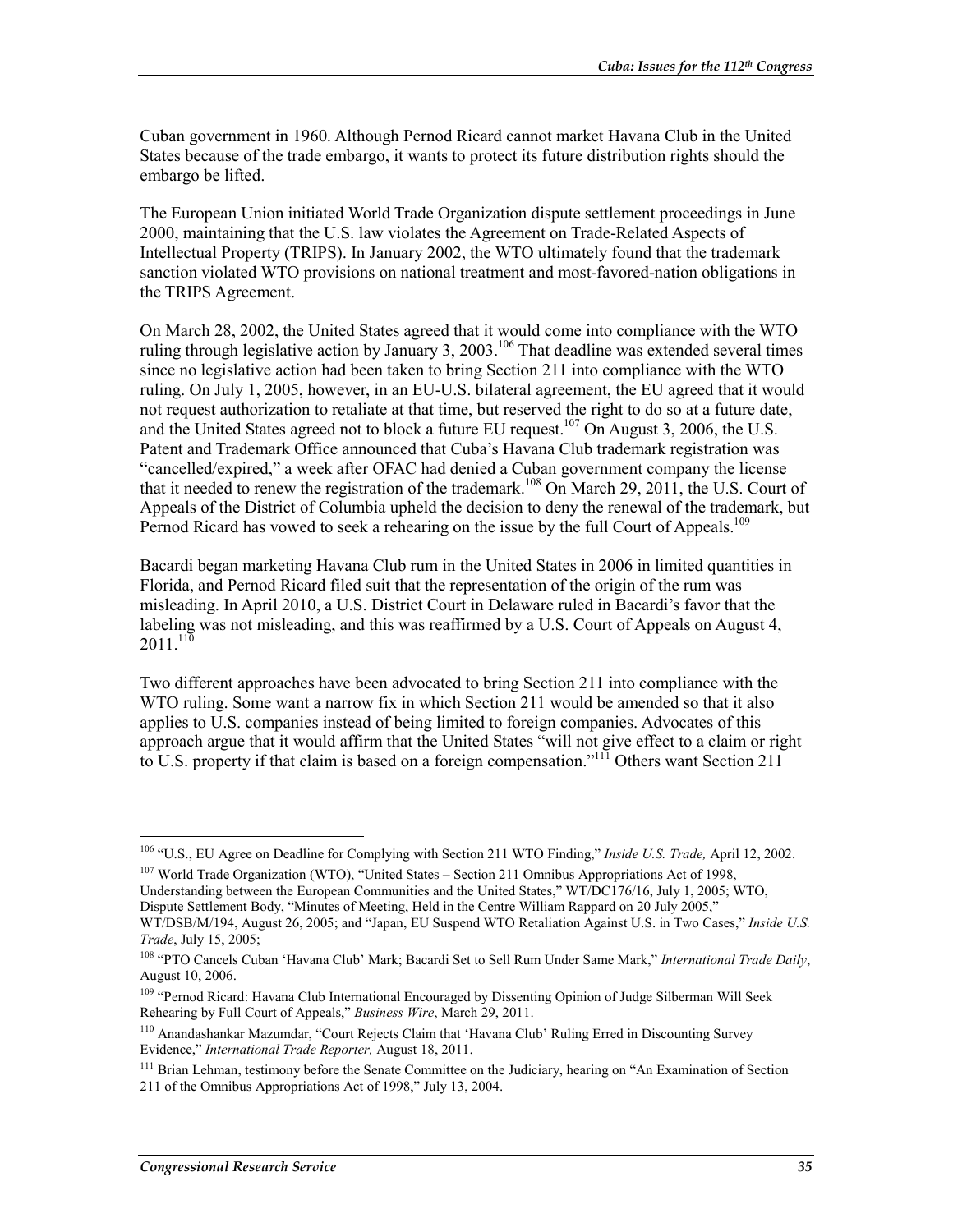repealed altogether. They argue that the law endangers over 5,000 trademarks of over 500 U.S. companies registered in Cuba.<sup>112</sup>

The House Committee on the Judiciary held a March 3, 2010, hearing on the "Domestic and International Trademark Implications of HAVANA CLUB and Section 211 of the Omnibus Appropriations Act of 2009." (See http://judiciary.house.gov/hearings/hear\_100303.html.)

Several legislative initiatives were introduced during the  $111<sup>th</sup>$  Congress reflecting these two approaches to bring Section 211 into compliance with the WTO ruling, but no action was taken on these measures. In the  $112<sup>th</sup>$  Congress, two bills have been introduced, S. 603 (Nelson, Bill) and H.R. 1166 (Issa), that would apply the narrow fix so that the sanction applies to all nationals, while three broader bills that would lift U.S. sanctions on Cuba—H.R. 255 (Serrano), H.R. 1887 (Rangel), and H.R. 1888 (Rangel)—each includes a provision repealing Section 211. The July 2005 EU-U.S. bilateral agreement, in which the EU agreed not to retaliate against the United States, but reserved the right to do so at a later date, has reduced pressure on Congress to take action to comply with the WTO ruling.

## **Anti-Drug Cooperation**

Cuba is not a major producer or consumer of illicit drugs, but its extensive shoreline and geographic location make it susceptible to narcotics smuggling operations. Drugs that enter the Cuban market are largely the result of onshore wash-ups from smuggling by high-speed boats moving drugs from Jamaica to the Bahamas, Haiti, and the United States or by small aircraft from clandestine airfields in Jamaica. For a number of years, Cuban officials have expressed concerns over the use of their waters and airspace for drug transit and about increased domestic drug use. The Cuban government has taken a number of measures to deal with the drug problem, including legislation to stiffen penalties for traffickers, increased training for counternarcotics personnel, and cooperation with a number of countries on anti-drug efforts. According to the State Department's 2011 *International Narcotics Control Strategy Report (INCSR)*, issued March 3, 2011, Cuba has a number of anti-drug-related agreements in place with other countries, including 39 judicial agreements regarding judicial proceedings and extradition, 32 bilateral counterdrug agreements, and two memoranda of understanding. Since 1999, Cuba's Operation Hatchet has focused on maritime and air interdiction and the recovery of narcotics washed up on Cuban shores. As reported in the *INCSR*, Cuba interdicted 1.9 metric tons of illegal narcotics in 2010, compared to 3.19 metric tons in 2009, and 1.8 metric tons in 2008, with marijuana the lion's share. Since 2003, Cuba has aggressively pursued an internal enforcement and investigation program against its incipient drug market with an effective nationwide drug prevention and awareness campaign, Operation Popular Shield.

Over the years, there have been varying levels of U.S.-Cuban cooperation on anti-drug efforts. In 1996, Cuban authorities cooperated with the United States in the seizure of 6.6 tons of cocaine aboard the Miami-bound *Limerick*, a Honduran-flag ship. Cuba turned over the cocaine to the United States and cooperated fully in the investigation and subsequent prosecution of two defendants in the case in the United States. Cooperation has increased since 1999 when U.S. and Cuban officials met in Havana to discuss ways of improving anti-drug cooperation. Cuba accepted an upgrading of the communications link between the Cuban Border Guard and the U.S.

<sup>&</sup>lt;u>.</u> 112 "USA-Engage Joins Cuba Fight," *Cuba Trader*, April 1, 2002.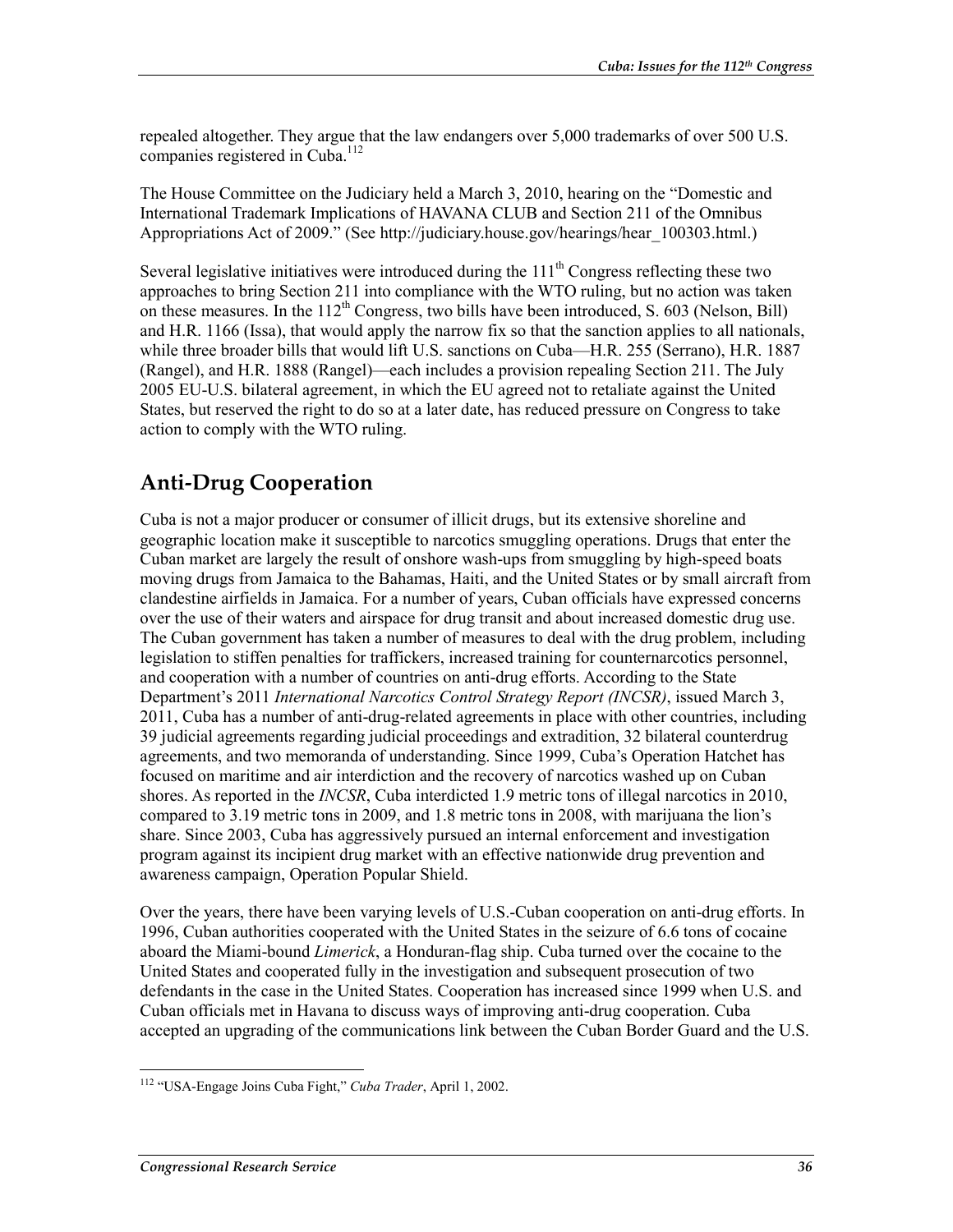Coast Guard as well as the stationing of a U.S. Coast Guard Drug Interdiction Specialist (DIS) at the U.S. Interests Section in Havana. The Coast Guard official was posted to the U.S. Interests Section in September 2000, and since that time, coordination has increased.

In the 2011 *INCSR*, the State Department reported that Cuba has maintained the same level of anti-drug cooperation with the United States over the past several years. The Coast Guard shares tactical information related to narcotics trafficking and responds to Cuban information on vessels transiting through Cuban territorial seas suspected of smuggling. In 2010, the Cuban government reported 36 real-time reports of "go-fast" boats that led to multiple vessel interdictions and 1 metric ton of marijuana being seized. In November 2010, U.S. Coast Guard officials met with Cuban officials in Havana to discuss technical level counter smuggling tactics and procedures.

Cuba maintains that it wants to cooperate with the United States to combat drug trafficking, and on various occasions has called for a bilateral anti-drug cooperation agreement with the United States.113 In the 2011 *INCSR*, the State Department acknowledged that Cuba has presented the U.S. government with a draft bilateral accord for counternarcotics cooperation that is still under review. According to the State Department in the *INCSR*: "Structured appropriately, such an accord could advance the counternarcotics efforts undertaken by both countries." The report maintained that greater cooperation among the United States, Cuba, and its international partners—especially in the area of real-time tactical information-sharing and improved tactics, techniques, and procedures—would likely lead to increased interdictions and disruptions of illegal trafficking.

### **Cuba's Offshore Oil Development114**

Cuba is moving toward development of its offshore oil resources. While the country has proven oil reserves of just 0.1 billion barrels, the U.S. Geological Survey estimates that offshore reserves in the North Cuba Basin could contain an additional 4.6 billion barrels of undiscovered technically recoverable crude oil. The Spanish oil company Repsol, in a consortium with Norway's Statoil and India's Oil and Natural Gas Corporation, is expected to begin offshore exploratory drilling in late 2011, and a number of other companies are considering exploratory drilling. At present, Cuba has six offshore projects with foreign oil companies. If oil is found, some experts estimate that it would take at least three to five years before production would begin. While it is unclear whether offshore oil production could result in Cuba becoming a net oil exporter, it could reduce Cuba's current dependence on Venezuela for oil supplies.

In the aftermath of the Deepwater Horizon oil spill in the Gulf of Mexico, some Members of Congress and others have expressed concern about Cuba's development of its deepwater petroleum reserves so close to the United States. They are concerned about oil spill risks and about the status of disaster preparedness and coordination with the United States in the event of an oil spill. Dealing with these challenges is made more difficult because of the longstanding poor

<sup>&</sup>lt;sup>113</sup> On March 12, 2002, Cuba's Ministry of Foreign Affairs and the Cuban Interests Section in Washington delivered three diplomatic notes to the U.S. Interests Section in Havana and the State Department in Washington proposing agreements on drug interdiction, terrorism, and migration issues. See "Statement from the Ministry of Foreign Affairs: Prominent Drug Trafficker Arrested in our Country," Information Office, Cuban Interests Section, March 17, 2002; "Cuba Offers to Sign Anti-Drug Pact," *Miami Herald,* April 8, 2006.

<sup>114</sup> For further information, see CRS Report R41522, *Cuba's Offshore Oil Development: Background and U.S. Policy Considerations*, by Neelesh Nerurkar and Mark P. Sullivan.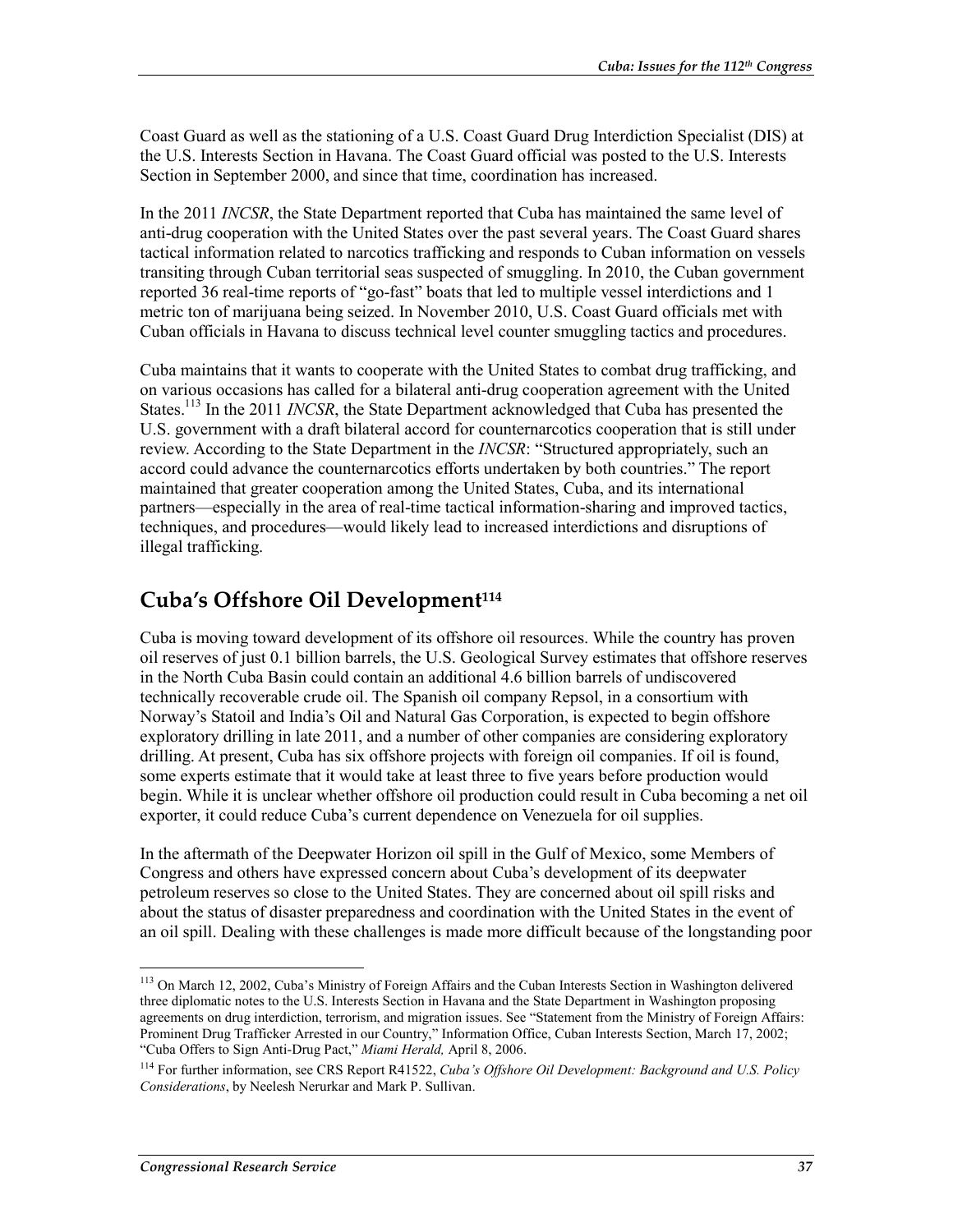state of relations between Cuba and the United States. If an oil spill did occur in the waters northwest of Cuba, currents in the Florida Straits could carry the oil to U.S. waters and coastal areas in Florida, although a number of factors would determine the potential environmental impact. If significant amounts of oil did reach U.S. waters, marine and coastal resources in southern Florida could be at risk.

With regard to disaster response coordination, the United States and Cuba are not parties to a bilateral agreement on oil spills. While U.S. oil spill mitigation companies can be licensed by the Treasury and Commerce Departments to provide support and equipment in the event of an oil spill, some energy and policy analysts have called for the Administration to ease regulatory restrictions on the transfer of U.S. equipment and personnel to Cuba that would be needed to combat a spill. Some have also called for more formal U.S.-Cuban government cooperation and planning to minimize potential damage from an oil spill. Similar U.S. cooperation with Mexico could be a potential model for U.S.-Cuban cooperation, while two multilateral agreements on oil spills under the auspices of the International Maritime Organization also could provide a mechanism for some U.S.-Cuban engagement on oil pollution preparedness and response.

The final report of the National Commission on the BP Deepwater Horizon Oil Spill and Offshore Drilling, issued in January 2011, maintained that since Mexico already drills in the Gulf of Mexico and Cuba have expressed an interest in deepwater drilling in the Gulf of Mexico, that it is in the U.S. national interest to negotiate with these countries to agree on a common, rigorous set of standards, a system of regulatory oversight, and operator adherence to an effective safety culture, along with protocols to cooperate on containment and response strategies in case of a spill. $^{115}$ 

Interest in Cuba's offshore oil development is continuing in the  $112<sup>th</sup>$  Congress, with interest focused on a potential oil spill, and attempts to sanction foreign companies investing in or supporting Cuba's oil development. To date, three legislative initiatives have been introduced that take different approaches:

- H.R. 372 (Buchanan) would amend the Outer Continental Shelf Lands Act to authorize the Secretary of the Interior to deny leases and permits to persons who engage in activities with the government of any foreign country that is subject to any U.S. government sanction or embargo. The intent of the legislation is to sanction companies involved in Cuba's oil development, although the scope of the legislation is much broader and could effect other oil companies, including U.S. companies, not involved in Cuba.
- S. 405 (Nelson, Bill) would require a company that is conducting oil or gas operations off the coasts of Cuba to submit an oil response plan for their Cuba operations and demonstrate sufficient resources to respond to a worst case scenario oil spill if the company wanted to lease drilling rights in the United States. The bill would also require the Secretary of the Interior to carry out an oil spill risk analysis and planning process for the development and implementation of oil spill response plans for nondomestic oil spills in the Gulf of Mexico. The Secretary of the Interior would be required, among other things, to include

<sup>115</sup> National Commission on the BP Deepwater Horizon Oil Spill and Offshore Drilling, *Deepwater, The Gulf Oil Disaster and the Future of Offshore Drilling,* Report to the President, p. 254 and p. 300. See the full text of the report at http://www.oilspillcommission.gov/sites/default/files/documents/DEEPWATER\_ReporttothePresident\_FINAL.pdf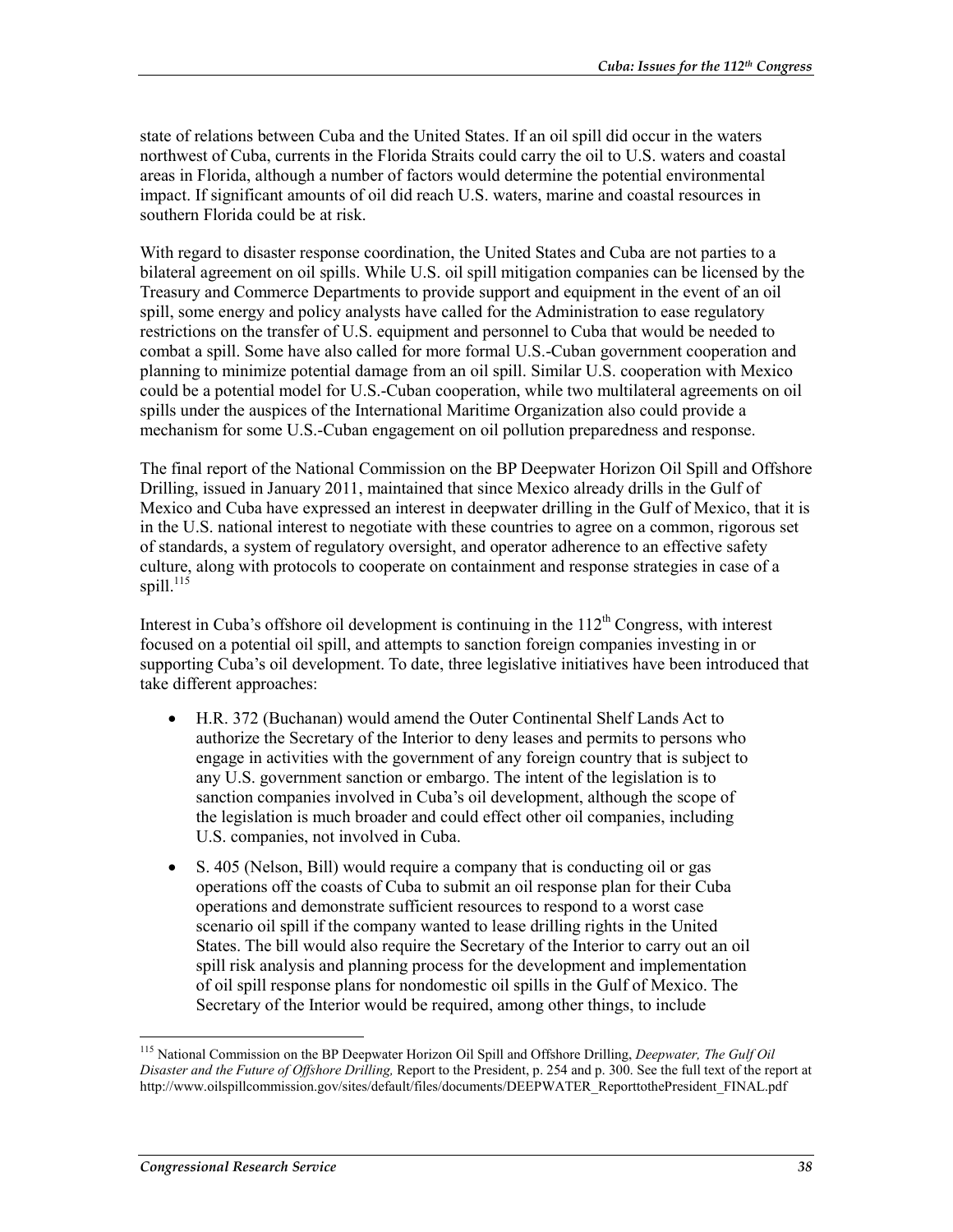recommendations for Congress on a joint contingency plan with the countries of Mexico, Cuba, and the Bahamas to ensure an adequate response to oil spills located in the eastern Gulf of Mexico.

• H.R. 2047 (Ros-Lehtinen) would impose visa restrictions on foreign nationals and economic sanctions on companies that help facilitate the development of Cuba's offshore petroleum resources. The bill would exclude from the United States aliens who invest \$1 million or more that contributes to the enhancement of the ability of Cuba to develop its offshore oil resources. It would also require the imposition of sanctions (two or more from a menu of listed sanctions) if the President determined that a person had made an investment of \$1 million on or after January 10, 2005, that contributed to Cuba's offshore oil development.

#### **Terrorism Issues116**

Cuba was added to the State Department's list of states sponsoring international terrorism in 1982 (pursuant to section 6(j) of the Export Administration Act of 1979) because of its alleged ties to international terrorism and support for terrorist groups in Latin America, and it has remained on the list since that time. Cuba had a long history of supporting revolutionary movements and governments in Latin America and Africa, but in 1992, Fidel Castro said that his country's support for insurgents abroad was a thing of the past. Cuba's change in policy was in large part due to the breakup of the Soviet Union, which resulted in the loss of billions of dollars in annual subsidies to Cuba, and led to substantial Cuban economic decline.

Critics of retaining Cuba on the terrorism list maintain that it is a holdover from the Cold War. They argue that domestic political considerations keep Cuba on the terrorism list and maintain that Cuba's presence on the list diverts U.S. attention from struggles against serious terrorist threats. Those who support keeping Cuba on the terrorism list argue that there is ample evidence that Cuba supports terrorism. They point to the government's history of supporting terrorist acts and armed insurgencies in Latin America and Africa. They point to the government's continued hosting of members of foreign terrorist organizations and U.S. fugitives from justice.

The State Department's *Country Reports on Terrorism 2010* report (issued August 18, 2011) maintained that the Cuban government "maintained a public stance against terrorism and terrorist financing, but there was no evidence that it had severed ties with elements from the Revolutionary Armed Forces of Colombia (FARC) and recent media reports indicate some current and former members of the Basque Fatherland and Liberty (ETA) continue to reside in Cuba." The report further stated that "available information suggested that the Cuban government maintained limited contact with FARC members, but there was no evidence of direct financial or ongoing material support." It maintained that Cuba allowed Spanish police to travel to Cuba to confirm the presence of suspected ETA members. As in previous years, the report maintained that Cuba continued to denounce U.S. counterterrorism efforts worldwide.

The 2010 terrorism report also maintained that Cuba has been used as a transit point by thirdcountry nationals to enter the United States illegally, and that Cuba was aware of the concerns posed by such threats and took action to investigate third country migrant smuggling and related

<sup>116</sup> For background information, see CRS Report RL32251, *Cuba and the State Sponsors of Terrorism List*, by Mark P. Sullivan.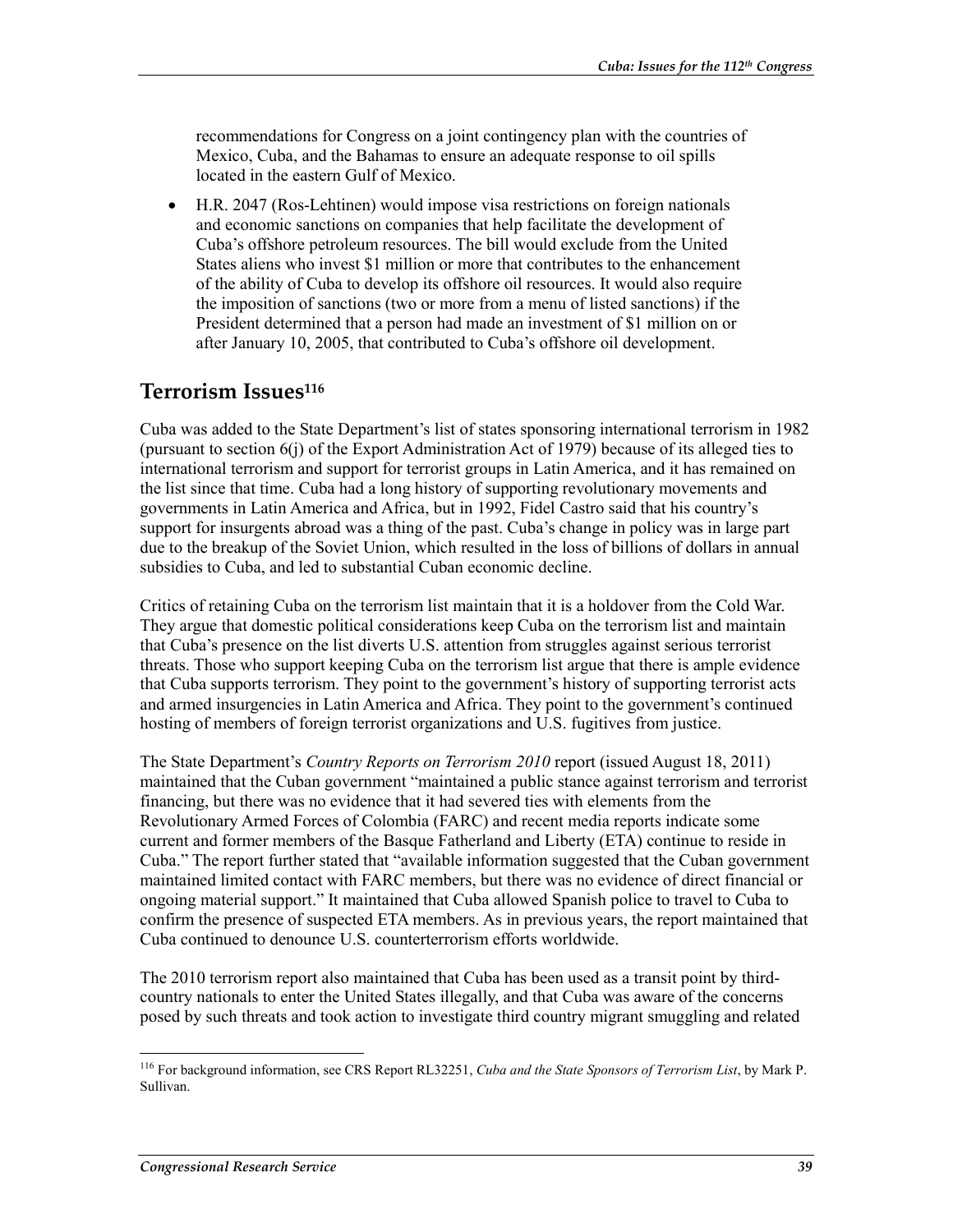criminal activities. The report noted that the Cuban government allowed representatives of the U.S. Transportation Security Administration to conduct a series of airport security visits throughout the country in November 2010.

Both the President and Congress have powers to take a country off the state sponsors of terrorism list. As set forth in Section 6(j) of the Export Administration Act, a country's retention on the list may be rescinded in two ways. The first option is for the President to submit a report to Congress certifying that there has been a fundamental change in the leadership and policies of the government and that the government is not supporting acts of international terrorism and is providing assurances that it will not support such acts in the future. The second option is for the President to submit a report to Congress, at least 45 days in advance justifying the rescission and certifying that the government has not provided any support for international terrorism during the preceding six-months, and has provided assurances that it will not support such acts in the future. If Congress disagrees with the President's decision to remove a country from the list, it could seek to block the rescission through legislation.

Congress also has the power on its own to remove a country from the terrorism list. For example, legislation introduced on Cuba in the  $111<sup>th</sup>$  Congress, H.R. 2272 (Rush), included a provision that would have rescinded the Secretary of State's determination that Cuba "has repeatedly provided support for acts of international terrorism."

Cuba has been the target of various terrorist incidents over the years. In 1976, a Cuban plane was bombed, killing 73 people. In 1997, there were almost a dozen bombings in the tourist sector in Havana in which an Italian businessman was killed and several others were injured. Two Salvadorans were convicted and sentenced to death for the bombings in March 1999 (although the sentences were commuted in 2010 to 30 years in prison), and three Guatemalans were sentenced to prison terms ranging from 10 to 15 years in January 2002 for plans to conduct bombings in 1998. Cuban officials maintain that Cuban exiles funded the bombings.

In November 2000, four anti-Castro activists were arrested in Panama for a plot to kill Fidel Castro. One of the accused, Luis Posada Carriles, is also alleged to be involved in the 1976 Cuban airline bombing and the series of bombings in Havana in 1997 noted above.<sup>117</sup> The four stood trial in March 2004 and were sentenced on weapons charges to prison terms ranging from seven to eight years. In late August 2004, Panamanian President Mireya Moscoso pardoned the four men before the end of her presidential term. Three of the men are U.S. citizens and traveled to Florida, where they received strong support from some in the Cuban American community, while Posada reportedly traveled to another country.

Posada entered the United States illegally in 2005. In subsequent removal proceedings, an immigration judge found that Posada could not be removed to Cuba or Venezuela because of concerns that he would face torture, and he was thereafter permitted to remain in the United States pending such time as he could be transferred to a different country. Posada subsequently applied for naturalization to become a U.S. citizen. This application was denied, and criminal charges were brought against him for allegedly false statements made in his naturalization application and interview. Although a federal district court dismissed the indictment in 2007, its ruling was reversed by an appellate court in 2008. In April 2009, the United States filed a superseding indictment, which included additional criminal charges based on allegedly false

<sup>&</sup>lt;u>.</u> 117 Frances Robles, "An Old Foe of Castro Looks Back on His Fight," *Miami Herald*, September 4, 2003.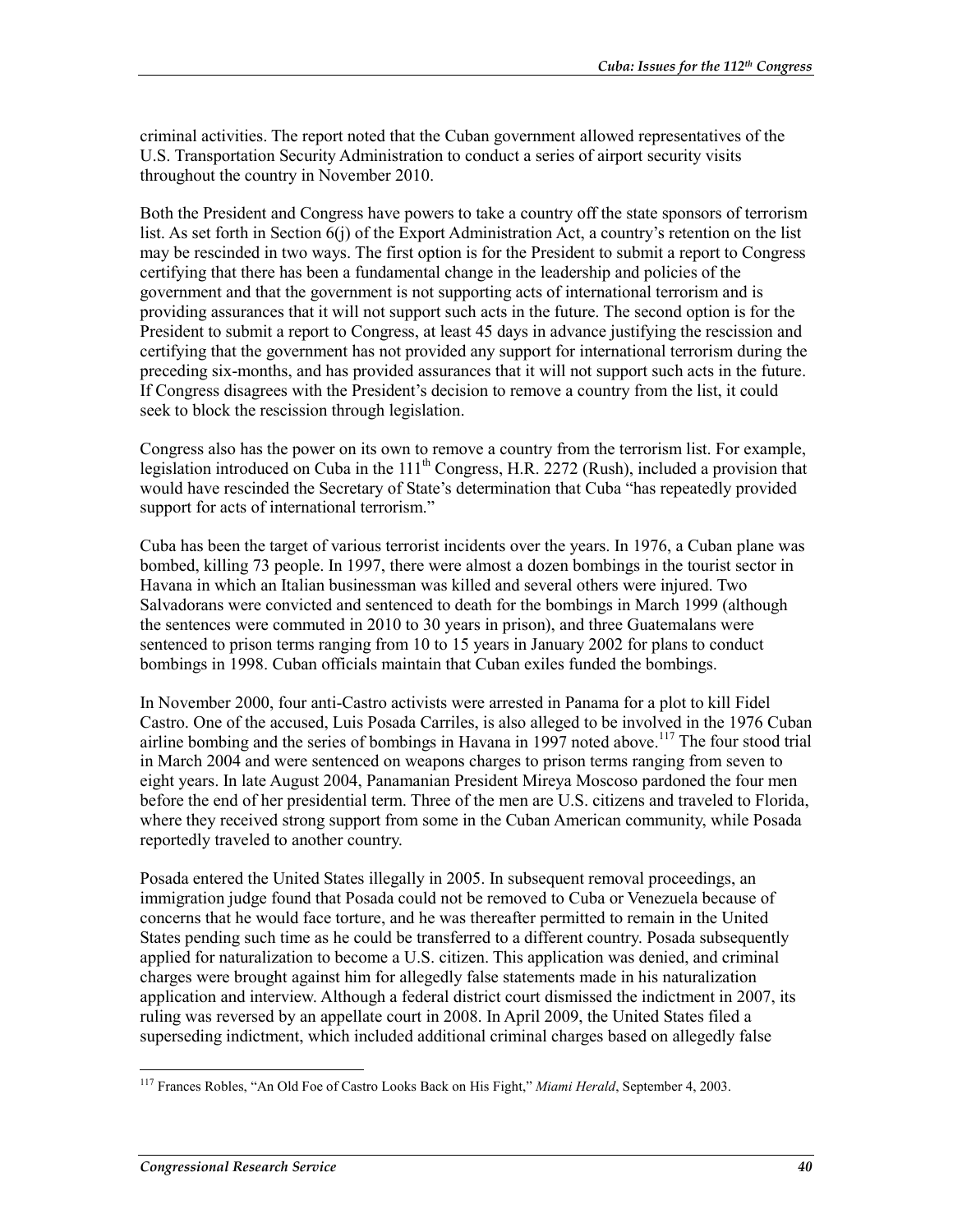statements made by Posada in immigration removal proceedings concerning his involvement in the 1997 Havana bombings. His trial originally was set to begin in August 2009, but was rescheduled three times until it finally began in January 2011.<sup>118</sup> Ultimately, Posada was acquitted of the perjury charges in April 2011, an action that was strongly criticized by Cuban officials.

On July 7, 2010, Venezuelan authorities extradited to Cuba an alleged Posada associate, Salvadoran citizen Francisco Chávez Abarca, who was charged with involvement in one of the 1997 bombings in Havana.119 Chávez Abarca had been imprisoned from 2005 to 2007 in El Salvador for running a car theft ring, but charges ultimately were dropped, reportedly because of a botched investigation, and he was set free. On July 1, 2010, he was arrested in Venezuela upon entering the county and allegedly confessed to plans to organize protests in Venezuela around the time of the country's legislative elections in September 2010.<sup>120</sup> In late September 2010, the Cuban government released Chávez Abarca's video confessions and reenactment of the bombings, as well as his alleged association with Luis Posada, in a public information campaign featured in the Cuban media as well as abroad. According to Chávez Abarca, Posada recruited him in El Salvador for the Cuba bombings, and paid him \$2,000 for each bomb that went off. Only one of the bombs that Chávez Abarca planted actually detonated, on April 12, 2007, in the bathroom of a disco at the Melia Cohiba hotel in Havana. In late December 2010, Chávez Abarca was sentenced to 30 years in prison for his role in the bombings.

### **U.S. Funding to Support Democracy and Human Rights**

Since 1996, the United States has provided assistance—primarily through the U.S. Agency for International Development (USAID), but also through the State Department and the National Endowment for Democracy (NED)—to increase the flow of information on democracy, human rights, and free enterprise to Cuba. USAID's Cuba program has supported a variety of U.S.-based non-governmental organizations with the goals of promoting a rapid, peaceful transition to democracy, helping develop civil society, and building solidarity with Cuba's human rights activists. $121$ 

These efforts are largely funded through Economic Support Funds (ESF) in the annual foreign operations appropriations bill. From FY2001-FY2011, Congress appropriated almost \$177 million in funding for Cuba democracy efforts. This included \$45.3 million for FY2008, and \$20 million in each fiscal year from FY2009 through FY2011. The Administration again requested \$20 million for FY2012.

For FY2009, Congress fully funded the Administration's \$20 million request in ESF to continue to implement the program recommendations of the Commission for Assistance to a Free Cuba. According to the request, the funding was aimed at assisting human rights activists, independent journalists, Afro-Cubans, and women, youth, and student activists. The report to the Senate Appropriations Committee version of the FY2009 State Department, Foreign Operations, and

<sup>1</sup> <sup>118</sup> For additional information, see "Background on Luis Posada Carriles," CRS Congressional Distribution Memorandum, December 8, 2010, prepared by Mark P. Sullivan, Specialist in Latin American Affairs, and Michael John Garcia, Legislative Attorney. Available from the authors.

<sup>119</sup> Christopher Toothaker, "Venezuela Extradites Suspected Terrorist to Cuba to Face Bombing Charges," *AP Newswire*, July 7, 2010.

<sup>120</sup> Frances Robles, "Mystery Man in Terror Plots Points at Miami Exiles," *Miami Herald*, October 18, 2010.

<sup>&</sup>lt;sup>121</sup>See USAID's Cuba program website: http://www.usaid.gov/locations/latin\_america\_caribbean/country/cuba/.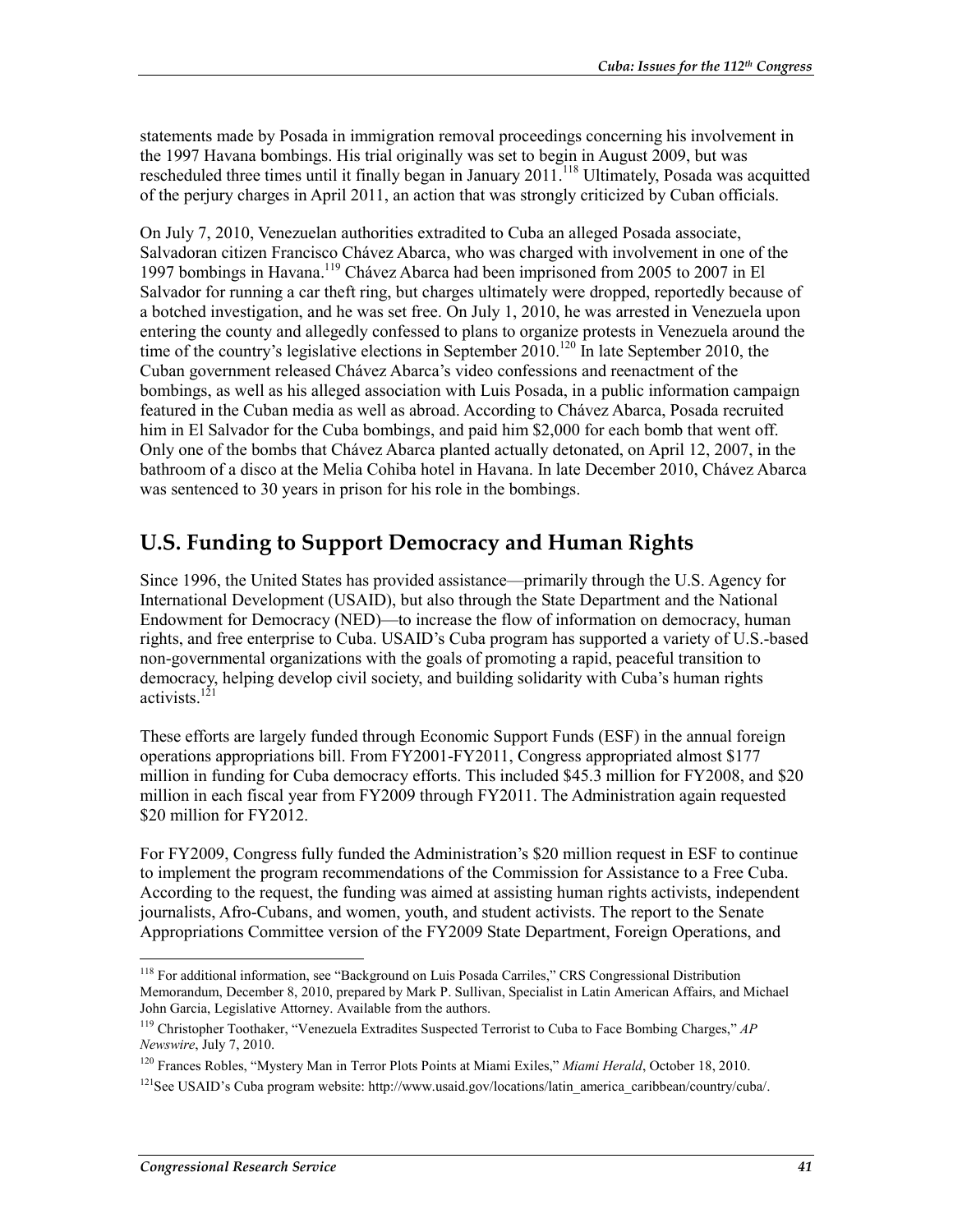Related Agencies Appropriations Act, S. 3288 (S.Rept. 110-425), recommended fully funding the Administration's request for Cuba, but also called for the State Department and USAID to conduct regular evaluations to ensure the cost effectiveness of the programs. No final action on the appropriations measure was taken in the  $110^{th}$  Congress, but in the  $111^{th}$  Congress, the FY2009 Omnibus Appropriations Act (P.L. 111-8) funded overall foreign operations funding, including the \$20 million for Cuba democracy funding. Two Members of Congress placed a hold on the assistance until the Administration provided more information on the proposed funding, but in early June 2010, the hold was lifted and \$15 million of the \$20 million was released.<sup>122</sup> Subsequently in August 2010, USAID notified Congress that it would be obligating \$620,000 more in FY2009 ESF for Cuba, bringing total FY2009 Cuba funding to \$15.620 million. At the same time, the USAID shifted the remaining \$4.380 million originally notified for Cuba to a humanitarian assistance program for Guatemala.

For FY2010, Congress once again fully funded the Administration's \$20 million ESF request for Cuba democracy programs in the conference report (H.Rept. 111-366) to the Consolidated Appropriations Act, 2010 (H.R. 3288/P.L. 111-117). According to the State Department's *FY2010 Congressional Budget Justification for Foreign Operations*, U.S. assistance programs focus on providing humanitarian assistance to victims of repression, strengthening civil society, weakening the information blockade, and helping Cubans to create space for dialogue about democratic change and reconciliation. Both House-passed H.R. 3081 and Senate Appropriations Committeereported S. 1434, the FY2010 State Department, Foreign Operations, and Related Programs Appropriations Act, recommended full funding of the Administration's \$20 million request. In April 2011, Senate Foreign Relations Committee Chairman John Kerry placed a hold on the funding. He maintained that he would oppose the spending until a full review of the programs was complete and contended that there was no evidence that programs are helping the Cuban people.<sup>123</sup> Senator Patrick Leahy, Chairman of the Senate Appropriations Committee's Subcommittee on the Department of State, Foreign Operations, and Related Programs, also reportedly placed a hold on the assistance. By early August 2011, both holds had been lifted.<sup>124</sup>

For FY2011, the Administration again requested \$20 million in ESF to support democracy and human rights projects. According to the Administration's request, the assistance focuses on providing humanitarian assistance to prisoners of conscience and their families, strengthening civil society, supporting issue-based civic action movements and coalitions, and promoting fundamental freedoms, especially freedom of expression and freedom of the press. The Senate version of the State Department and Foreign Operations appropriations measure, S. 3676, reported by the Senate Appropriations Committee on July 29, 2010 (S.Rept. 111-237), would have provided that \$2 million of the ESF appropriated for Cuba be transferred and merged with funds for the National Endowment for Democracy for democracy programs in Cuba. Congress did not complete action on FY2011 appropriations until April 2011 when it approved a full-year appropriations measure (P.L. 112-10). In August 2011, the Administration made known its

<sup>122</sup> Juan O. Tamayo, "U.S. Funds for Democracy Programs in Cuba Get Green Light," *Miami Herald*, June 8, 2010; Ana Radelat, "Lawmakers Pressure State Department to 'Decontaminate' USAID Cuba Program," *CubaNews*, June 2010.

<sup>&</sup>lt;sup>123</sup> Senate Foreign Relations Committee, Press Room, Chairman's Press, "Chairman Kerry Delays Additional Spending on "Democracy Promotion" Programs in Cuba," April 1, 2011.

<sup>124</sup> Juan O. Tamayo, "Leahy Lifts Hold on Democracy Funds for Cuba," *Miami Herald*, August 3, 2011; Donna Cassata, "Democratic Lawmaker, State Department End Impasse Over Money for Cuba Democracy Program," *Associated Press*, August 2, 2011.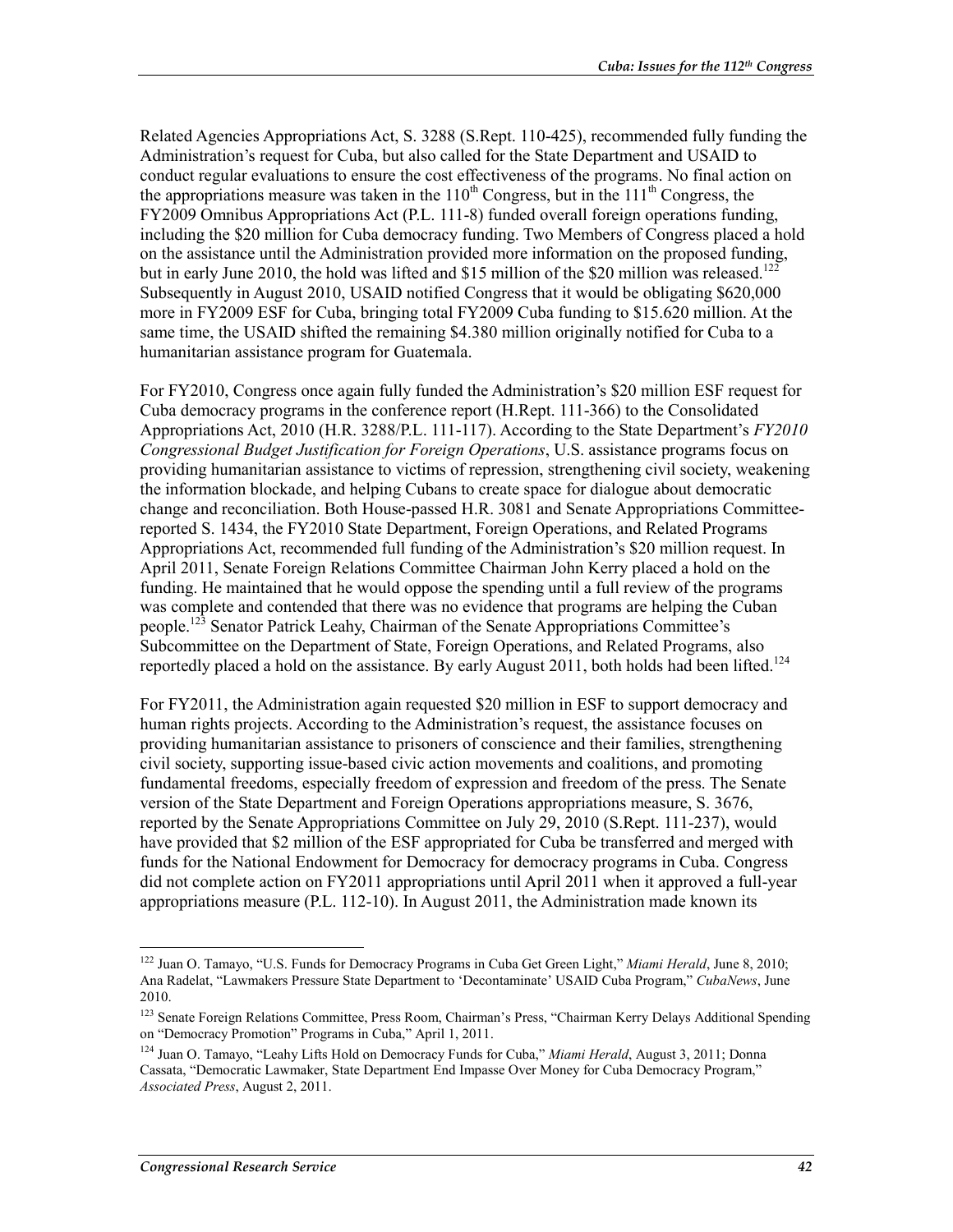FY2011 foreign aid allocations by country, which included the full \$20 million for Cuba democracy assistance that had been requested.

For FY2012, the Administration once again requested \$20 million in ESF with the promotion of democratic principles the core goal of assistance. According to the budget request, there is an increased effort to manage programs more transparently, focus efforts on Cuba, and widen the scope of the civic groups receiving supports. According to the Administration's request, U.S. assistance aims to strengthen a range of independent elements of Cuban civil society, including associations and labor groups, marginalized groups, youth, legal associations, and women's networks. The programs are designed to increase the capacity for community involvement of civil society organizations and networking among the groups. The program also supports Cuban efforts to document human rights violations, provides humanitarian assistance to political prisoners and their families, and builds leadership skills of civil society leaders. Finally, the budget request maintains that U.S. assistance also supports the dissemination of information regarding market economies and economic rights.

The Senate Appropriations Committee-reported version of the FY2012 Department of State, Foreign Operations, and Related Programs Appropriations bill, S. 1601 (S.Rept. 112-85) provides that \$15 million in ESF may be provided for Cuba (\$5 million less than the request), including humanitarian and democracy assistance, support for economic reform, private sector initiatives, and human rights. In its report to the bill, the committee maintained that it expects that funds will be made available, and programs carried out, in a transparent manner. The committee also directed that the USAID Administrator provide regular updates to the committee on the number of Cubans who receive assistance and the types of assistance. In contrast to the Senate bill, a draft House Appropriations Committee bill and report (marked up by the Subcommittee on State, Foreign Operations, and Relations Programs on July 27, 2011) would recommend \$20 million in ESF for Cuba (the full Administration's request), and would direct that the funds be used only for democracy-building, and not for business promotion, economic reform, social development or other purposes expressly authorized by Section 109(a) of the Cuban Liberty and Democratic Solidarity Act of 1996 (P.L. 104-114). (See the draft committee report, available at: http://appropriations.house.gov/UploadedFiles/FY12-SFOPSCombinedReport-CSBA.pdf.)

Until FY2008, NED's democratization assistance for Cuba had been funded largely through the annual Commerce, Justice, and State (CJS) appropriations measure, but is now funded through the State Department, Foreign Operations and Related Agencies appropriations measure. According to NED, its Cuba funding in recent years has been as follows: \$1.4 million in FY2008 for 11 projects; \$1.5 million in FY2009 for 10 projects; and \$2.4 million in FY2010 for 15 projects. In FY2010, NED funded the following organizations for its Cuba projects: Afro-Cuban Alliance Inc.; Asociación Encuentro de la Cultura Cubana; Center for a Free Cuba; Centro para la Apertura y el Desarrollo de América Latina; Clovek V Tisni, o.p.s. (People in Need, PIN), a Czech NGO; Committee for Free Trade Unionism (CFTU); Cuban Democratic Directorate (Directorio); CubNet News Inc.; Disidente Universal de Puerto Rico; Evangelical Christian Humanitarian Outreach for Cuba (ECHOcuba); Grupo Internacional para la Responsibilidad Social Corporativa en Cuba (GIRSCC); Instituto Político para La Libertad Perú (IPL); International Republican Institute (IRI); National Democratic Institute for International Affairs (NDI); and People in Peril Association CVO (PIPA), a Slovakian NGO.<sup>125</sup>

<sup>&</sup>lt;sup>125</sup> See more on the projects available from NED's website at: http://www.ned.org/publications/annual-reports/2010annual-report/latin-america-and-caribbean/cuba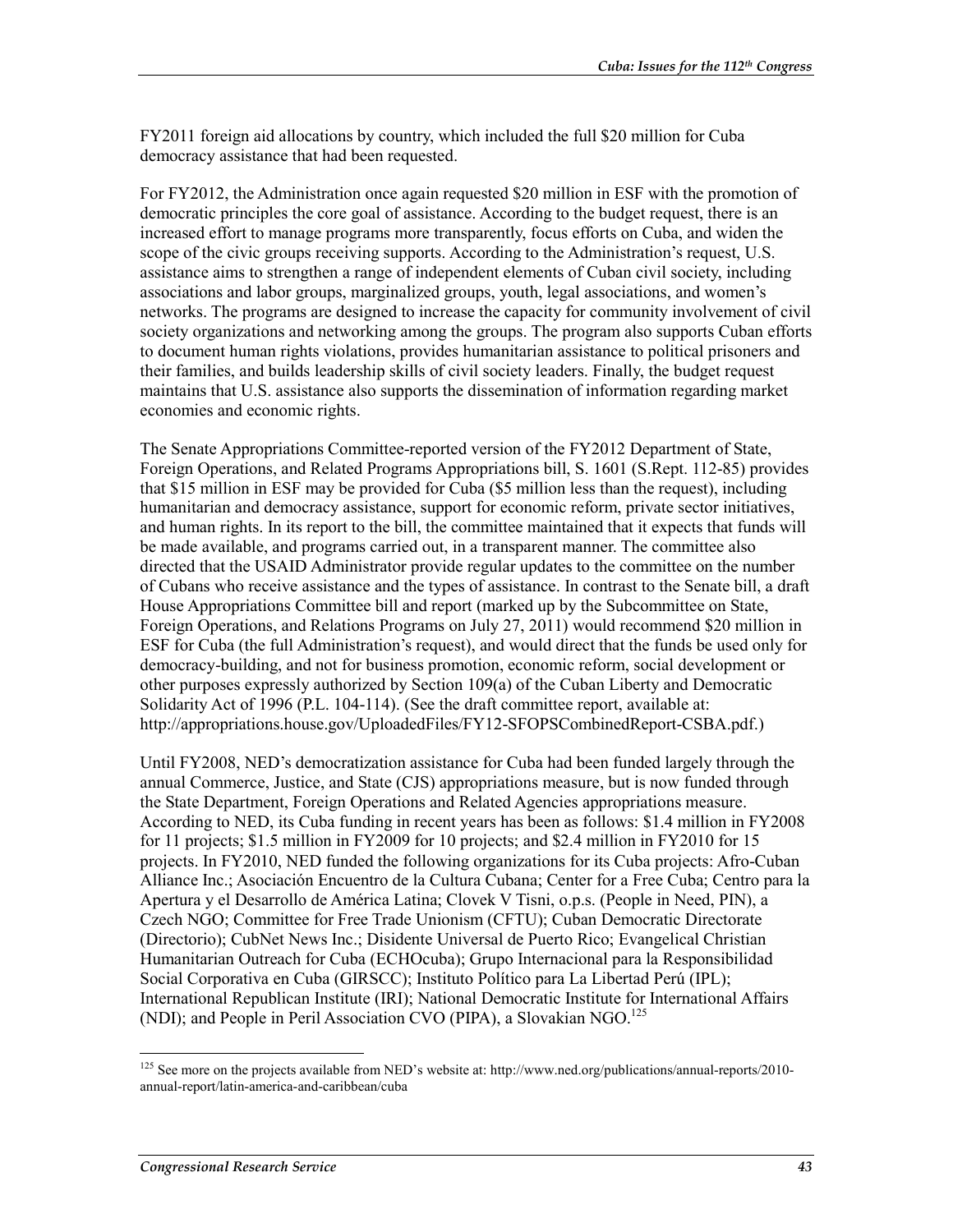#### **Oversight of U.S. Democracy Assistance to Cuba**

In November 2006, the Government Accountability Office (GAO) issued a report examining U.S. democracy assistance for Cuba from 1996 to 2005, and concluded that the U.S. program had significant problems and needed better management and oversight. According to GAO, internal controls, for both the awarding of Cuba program grants and oversight of grantees, "do not provide adequate assurance that the funds are being used properly and that grantees are in compliance with applicable law and regulations."<sup>126</sup> Investigative news reports on the program maintained that high shipping costs and lax oversight had diminished its effectiveness.<sup>127</sup>

GAO issued a second report examining USAID's Cuba democracy program in November 2008.<sup>128</sup> The report lauded the steps that USAID had taken since 2006 to address problems with its Cuba program and improve oversight of the assistance. These included awarding all grants competitively since 2006, hiring more staff for the program office since January 2008, and contracting for financial services in April 2008 to enhance oversight of grantees. The GAO report also noted that USAID had worked to strengthen program oversight through pre-award and follow-up reviews, improving grantee internal controls and implementation plans, and providing guidance and monitoring about permitted types of assistance and cost sharing.

The GAO report also maintained, however, that USAID had not staffed the Cuba program to the level needed for effective grant oversight. GAO also noted the difficulty of assessing USAID's action to improve its Cuba program because most of its actions to improve the program were only taken recently. Procurement reviews completed in August 2008 by the new financial services contractor identified internal control, financial management, and procurement weaknesses at three grantees. GAO recommended that USAID (1) ensure that its Cuba program office is staffed at the level that is needed to fully implement planned monitoring activities; and (2) periodically assess the Cuba program's overall efforts to address and reduce grantee risks, especially regarding internal controls, procurement practices, expenditures, and compliance with laws and regulations.

In April 2011, Senate Foreign Relations Committee Chairman John Kerry said that he had asked GAO to undertake another investigation of the Cuba program regarding its legal basis and effectiveness.<sup>129</sup>

#### **December 2009 Detainment of American Subcontractor**

On December 4, 2009, Cuban authorities arrested an American subcontractor, Alan Gross, working for Development Alternatives Inc. (DAI), a Bethesda-based company that had received a contract from USAID to help support Cuban civil society organizations. Gross was arrested at Jose Martí International Airport in Havana when he was planning to leave the country. He

<sup>&</sup>lt;sup>126</sup> U.S. Government Accountability Office, U.S. Democracy Assistance for Cuba Needs Better Management and Oversight, GAO-07-147, November 2006.

<sup>127</sup> Oscar Corral, "Federal Program to Help Democracy in Cuba Falls Short of Mark," *Miami Herald*, November 14, 2006, and "Is U.S. Aid Reaching Castro Foes?" *Miami Herald*, November 15, 2006.

<sup>128</sup> U.S. Government Accountability Office, *Foreign Assistance: Continued Efforts Needed to Strengthen USAID's Oversight of U.S. Democracy Assistance for Cuba*, GAO-09-165, November 2008.

<sup>&</sup>lt;sup>129</sup> Senate Foreign Relations Committee, Press Room, Chairman's Press, "Chairman Kerry Delays Additional Spending on "Democracy Promotion" Programs in Cuba," April 1, 2011.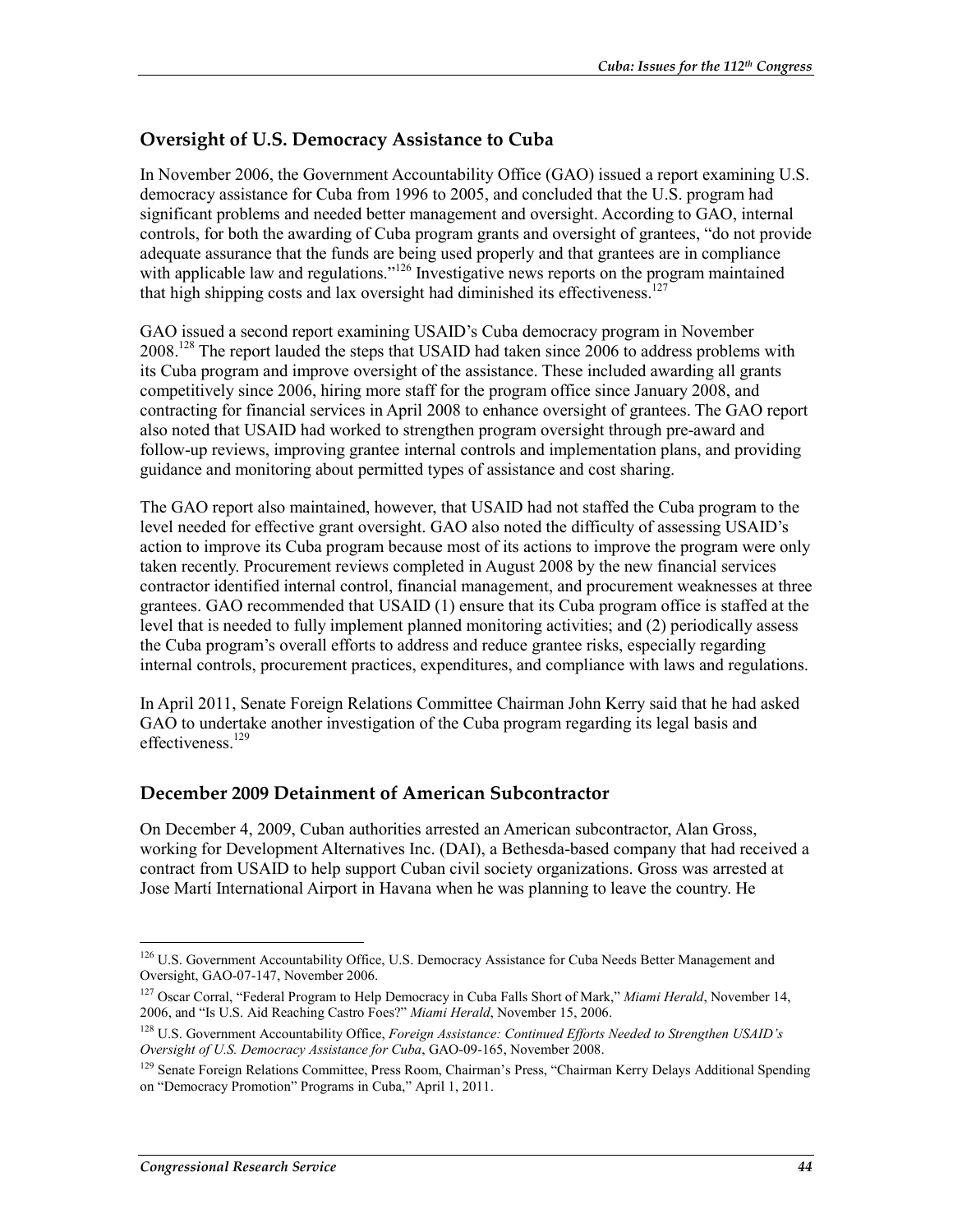reportedly was distributing communications equipment (including satellite phone equipment) to Jewish organizations in Cuba.

The head of Cuba's National Assembly, Ricardo Alarcon, asserted in January 2010, that the contractor was working for American intelligence, but U.S. officials strongly denied the accusation.<sup>130</sup> A State Department spokesman maintained that the contractor "is not associated with our intelligence services" and noted that "Cuba has a history of mischaracterizing what Americans and NGOs in Cuba are doing."<sup>131</sup> According to a statement by DAI, "the detained subcontractor was not working for any intelligence service … he was working with a peaceful, non-dissident civic group—a religious and cultural group recognized by the Cuban government to improve its ability to communicate with its members across the island and overseas." $132$ 

Numerous U.S. officials have raised the issue of Alan Gross's detention with the Cuban government, including at the semi-annual bilateral migration talks, and have called for his release. In March 2010, some 40 House Members called for Mr. Gross's release in a letter to the Cuban government, warning that improved relations between the United States and Cuba would not be possible until he is released.<sup>133</sup> The letter maintained that Mr. Gross's work in Cuba with the Jewish community "emanated from his desire to make a positive impact for others of faith on the island." A number of other Members and Senators have also called for Mr. Gross's immediate release. In June 2010, Secretary of State Clinton met with family members of Mr. Gross, and issued a statement expressing deep concern about his welfare. The Secretary maintained that Gross's continued detention "is harming U.S.-Cuba relations," and that his release would be viewed favorably.134 In September 2010, then-Assistant Secretary of State for Western Hemisphere Affairs Arturo Valenzuela met with Cuban Foreign Minister Bruno Rodriguez in New York to encourage the release of Mr. Gross.<sup>135</sup>

In early December 2010, on the one-year anniversary of Mr. Gross's detention, the State Department again issued a statement calling for his release, and maintaining that "the continued detention of Alan Gross is a major impediment to advancing the dialogue between our two countries."136 At the fourth round of migration talks held on January 12, 2011, in Havana, the U.S. delegation again raised the issue and called for Mr. Gross's immediate release. The head of the U.S. team at the talks, Principal Deputy Assistant Secretary of State for Western Hemisphere Roberta Jacobson, subsequently met with Gross on January 13. Subsequent press reports

<u>.</u>

<sup>130</sup> William Booth, "Contractor is U.S. Secret Agent, Cuban Legislator Says," *Washington Post*, January 7, 2010.

<sup>131 &</sup>quot;State Department Holds Regular News Briefing," *CQ Newsmaker Transcripts*, January 7, 2010.

<sup>132</sup> Frances Robles, "U.S. Says Contractor Arrested in Cuba is No Spy," *Miami Herald*, January 8, 2010; and Development Alternatives Inc. "Updated Statement from DAI President and CEO Dr. James Boomgard Regarding Detainee in Cuba," January 7, 2010.

<sup>133 &</sup>quot;Congressmen urge Cuba to Release Jailed U.S. Aid Worker Who Helped Jewish Community," *States News Service*, March 24, 2010.

<sup>&</sup>lt;sup>134</sup> U.S. Department of State, Secretary of State Hillary Rodham Clinton, "Continued Incarceration of Alan Gross," June 17, 2010.

<sup>&</sup>lt;sup>135</sup> U.S. Department of State, Daily Press Briefing, October 18, 2010; and Juan O. Tamayo, "Cuba, U.S. Talk on Jailed American," *Miami Herald*, October 19, 2010.

<sup>136</sup> U.S. Department of State, "One Year Continued Incarceration of Alan Gross," Philip J. Crowley, Assistant Secretary Bureau of Pubic Affairs, December 3, 2010.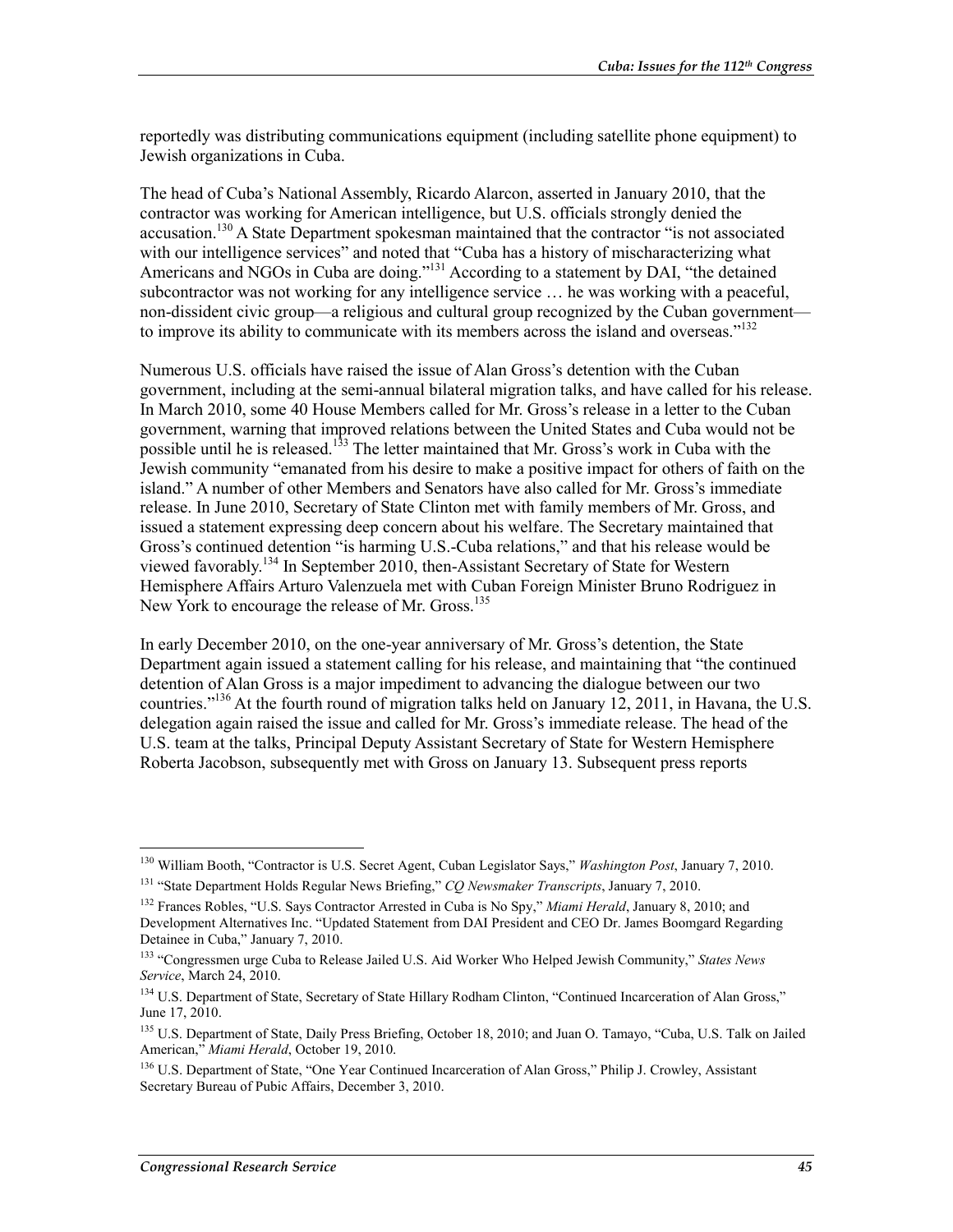maintained that a senior State Department official was "cautiously optimistic" that Gross would be released.<sup>137</sup>

On February 4, 2011, a Cuban court in Havana officially charged Gross with "actions against the independence and territorial integrity of the state" pursuant to Article 91 of Cuba's Penal Code, and the prosecution asked for a 20-year sentence. The two-day trial began on March 4, and on March 12, Gross was convicted and sentenced to 15 years in prison. Gross's lawyer had asked for the Cuban government to release Gross as a humanitarian gesture, maintaining that his health continues to deteriorate and noting that his elderly mother was recently diagnosed with lung cancer, and his daughter was recovering from cancer treatment.<sup>138</sup>

The State Department issued a statement deploring the ruling, and calling on the Cuban government to immediately and unconditionally release him.<sup>139</sup> Secretary of State Clinton maintained that Gross should be released, at the very least, on humanitarian terms, and expressed hope that the Cuban government would do that.<sup>140</sup> In March 2011, former U.S. President Jimmy Carter visited with Gross during a visit to Cuba. A private U.S. delegation visiting Cuba met with Gross in early June 2011, reporting that Gross had lost some 95 pounds according to his own estimation and that while he was in good spirits he is anxious to come home and does not want to be forgotten.<sup>141</sup>

Cuba's Supreme Court heard arguments for Gross's appeal on July 22, 2011, but the court rejected the appeal on August 5, 2011. An Administration statement called on the Cuban government to release Gross "immediately and unconditionally to allow him to return to his family and bring an end the long ordeal that began well over a year ago."142 In early September 2011, former New Mexico Government Bill Richardson traveled to Cuba in an effort to seek the release of Gross, but was unsuccessful. In a subsequent *New York Times* interview, Cuban Foreign Minister Bruno Rodriguez reportedly suggested that Cuba and the United States could resolve the Gross case "from a humanitarian point of view and on the basis of reciprocity."<sup>143</sup>

## **Radio and TV Marti**

1

U.S.-government sponsored radio and television broadcasting to Cuba—Radio and TV Martí began in 1985 and 1990 respectively. According to the *Broadcasting Board of Governors FY2012 Budget Request*, Radio and TV Martí are dedicated to providing a reliable source of news and information that is accurate, objective, and credible. The request maintains that the two programs

<sup>137</sup> Esteban Israel, "U.S. Hopeful Citizen Held in Cuba to be Tried, Freed," *Reuters News*, January 13, 2011.

<sup>138</sup> Juan Tamayo, "Gross Trial Opens in Cuba with 'Vigorous' Defense," *Miami Herald*, March 4, 2011.

<sup>&</sup>lt;sup>139</sup> U.S. Department of State, "Statement on Sentencing of Alan Gross," March 12, 2011.

<sup>&</sup>lt;sup>140</sup> U.S. Department of State, Secretary of State Hillary Rodham Clinton, Interview with Jose Diaz-Balart of Telemundo, March 18, 2011.

<sup>141</sup> Peter Orsi, "U.S. Delegation Meets with American Jailed in Cuba," *Associated Press*, June 9, 2011.

<sup>&</sup>lt;sup>142</sup> White House, Office of the Press Secretary, "Statement from National Security Council Spokesman Tommy Vietor on Alan Gross," August 5, 2011.

<sup>143</sup> Randal C. Archibold, "Cuban Minister Leaves a Door Open to American's Release," *New York Times*, September 24, 2011.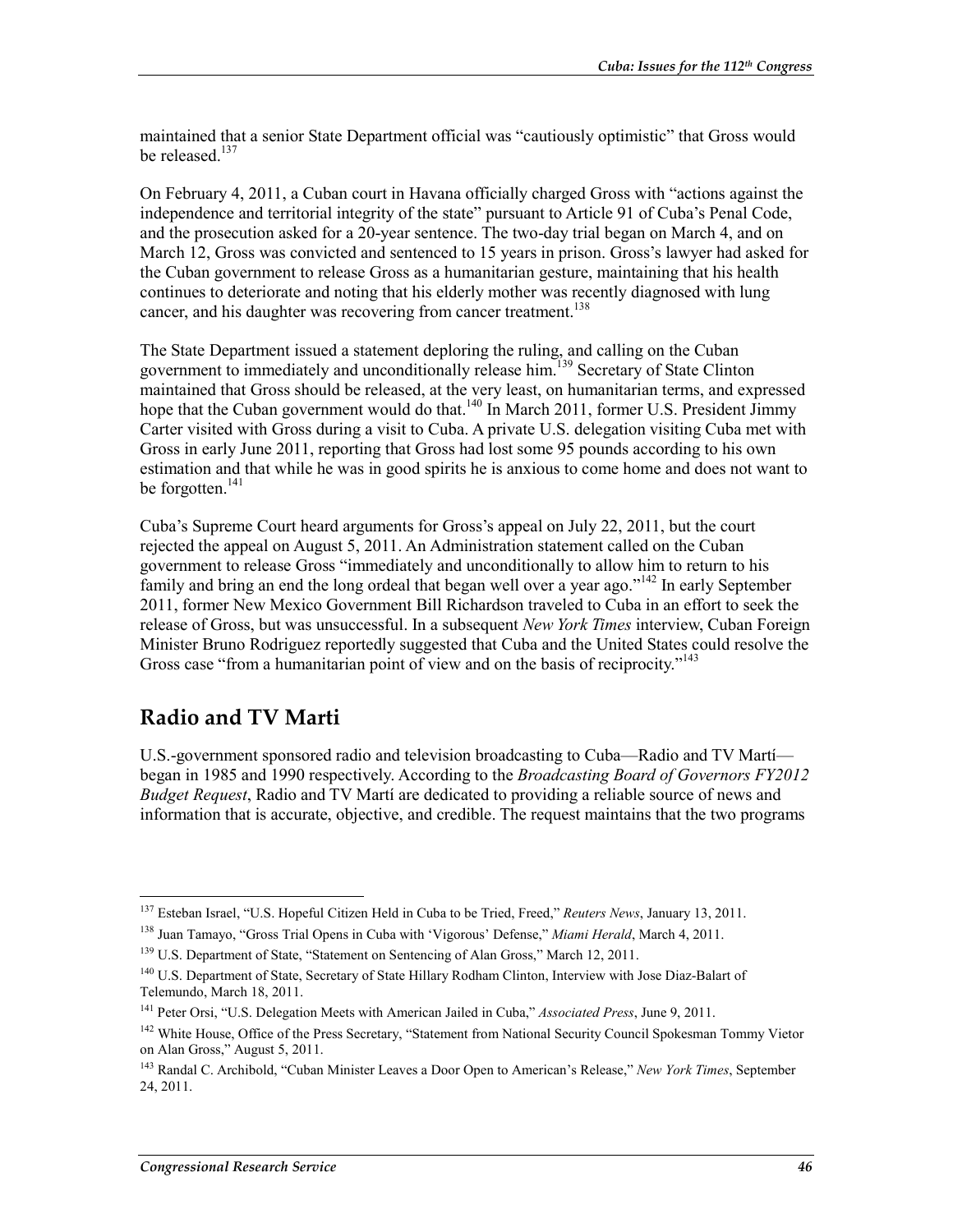support the right of the Cuban people to seek, receive, and impart information and ideas through any media, regardless of frontiers.<sup>144</sup>

Until October 1999, U.S.-government funded international broadcasting programs had been a primary function of the United States Information Agency (USIA). When USIA was abolished and its functions were merged into the Department of State at the beginning of FY2000, the Broadcasting Board of Governors (BBG) became an independent agency that included such entities as the Voice of America (VOA), Radio Free Europe/Radio Liberty (RFE/RL), Radio Free Asia, and the Office of Cuba Broadcasting (OCB), which manages Radio and TV Marti. OCB is headquartered in Miami, FL, and operates under the BBG's International Broadcasting Bureau (IBB). Legislation in the  $104<sup>th</sup>$  Congress (P.L. 104-134) required the relocation of OCB from Washington, DC, to south Florida. The move began in 1996 and was completed in 1998.

Radio Martí broadcasts on short and medium wave (AM) channels for 24 hours six days per week, and for 18 hours one day per week utilizing transmission facilities in Marathon, FL, and Greenville, NC, according to the BBG. It also transmits to Cuba 24 hours daily through Hispasat satellite television and the internet.

TV Martí programming has been broadcast through multiple transmission methods over the years. From its beginning in 1990 until July 2005, it was broadcast via an aerostat (blimp) from facilities in Cudjoe Key, Florida for four and one-half hours daily, but the aerostat was destroyed by Hurricane Dennis. From mid-2004 until 2006, TV Martí programming was transmitted for several hours once a week via an airborne platform known as Commando Solo operated by the Department of Defense utilizing a C-130 aircraft. In August 2006, OCB began to use contracted private aircraft to transmit pre-recorded TV Martí broadcasts six days weekly, and by late October 2006 the OCB inaugurated an aircraft-broadcasting platform known as AeroMartí with the capability of transmitting live broadcasts. OCB currently uses two privately contracted airplanes for AeroMartí to transmit broadcasts two and one-half hours for five days weekly. Broadcasts are also transmitted via the internet and satellite television.

In September 2011, the BBG awarded a contract to a Maryland firm to design and operate a text messaging system that can distribute up to 24,000 messages per week from OCB broadcasters to mobile phone users in Cuba, including the use of techniques to circumvent censorship.<sup>145</sup> (Cuba has complained that the system would be able to flood Cuban cellular telephone users in open violation of Cuban laws and international agreements.<sup>146</sup>)

#### **Funding for Cuba Broadcasting**

From FY1984 through FY2010, about \$660 million was spent for broadcasting to Cuba. In recent years, Congress appropriated \$33.4 million in FY2008, an estimated \$34.8 million in FY2009, and an estimated \$30.5 million in FY2010.

<sup>1</sup> <sup>144</sup> See the full text of the Broadcasting Board of Governors FY2012 budget request, available at http://media.voanews.com/documents/FY\_2012\_BBG\_Congressional\_Budget\_Final\_Web\_Version.pdf

<sup>&</sup>lt;sup>145</sup> See information on the BBG contract available, awarded September 23, 2011, by the BBG at: https://www.fbo.gov/ index?s=opportunity&mode=form&id=98ec01c39584ddd3631450c952eb2eea&tab=core&\_cview=1

<sup>146</sup> Juan Tamayo, "Radio/TV Martí Sending News to Cuban Cells," *Miami Herald*, October 3, 2011; "EEUU Financia Software Para Invadir a Cuba de Span a Través de Celulares," *Cubadebate*, October 2, 2011.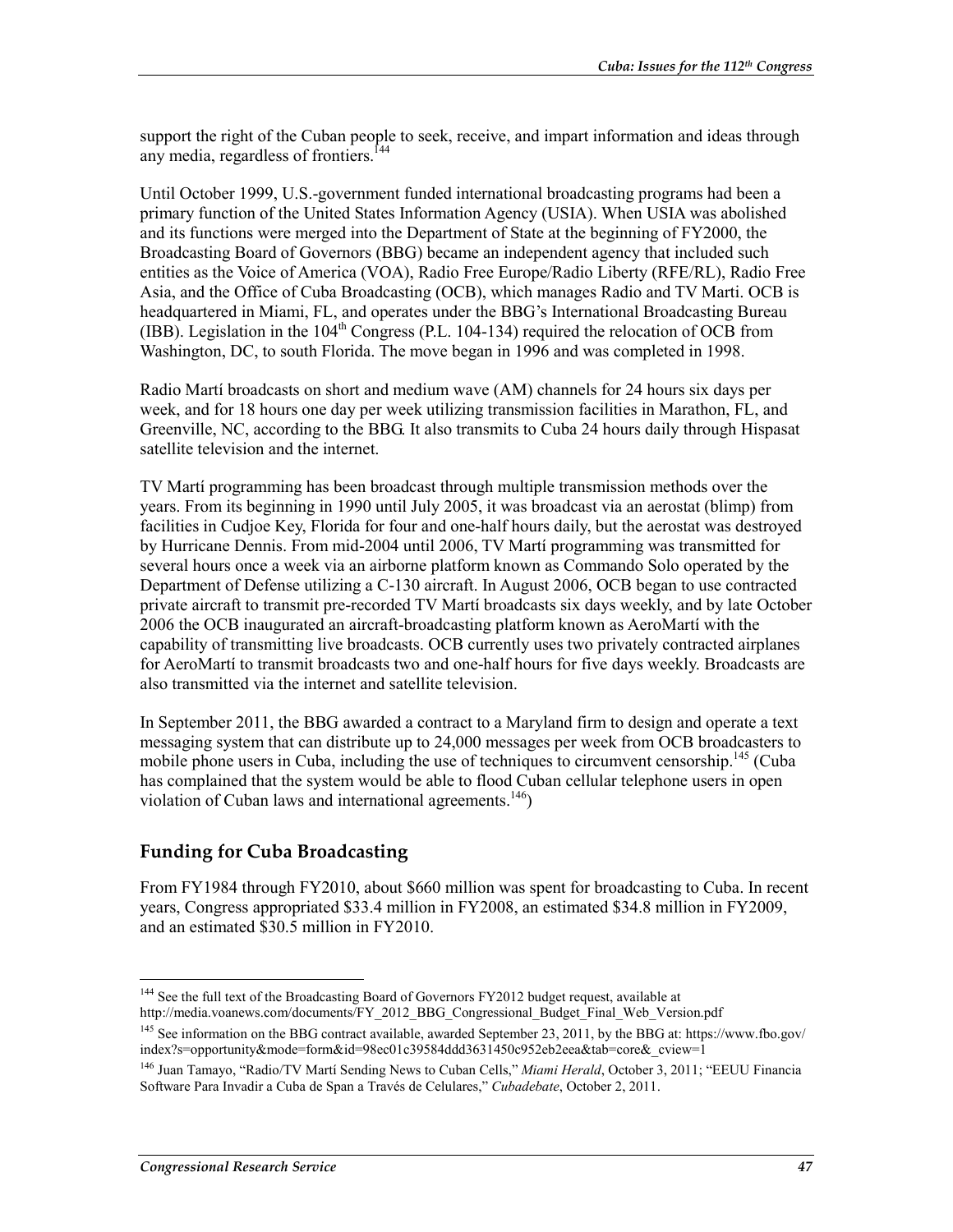For FY2011, the BBG requested \$29.179 million for Cuba broadcasting, about \$1 million less than that appropriated in FY2010. The Senate version of the State Department and Foreign Operations appropriations measure, S. 3676, reported by the Senate Appropriations Committee on July 29, 2010 (S.Rept. 111-237), recommended \$28.789 million for broadcasting to Cuba (\$390,000 less than the request of \$29.179 million). In the report to the bill, the committee also stated that it did not support closing the Greenville Station in North Carolina that transmits the Cuba broadcasts, expanding TV Martí's transmission on DirecTV, or expanding and renovating the TV Martí studio until the Broadcasting Board of Governors submits a multi-year strategic plan for broadcasting to Cuba. Congress did not complete final action on FY2011 appropriations until April 2011 when it approved a full-year appropriations measure (P.L. 112-10). Estimated FY2011 funding for Cuba broadcasting is \$28.419 million.

For FY2012, the Administration requested \$28.475 million for Cuba broadcasting. The Senate Appropriations Committee version of the FY2012 State Department, Foreign Operations, and Related Programs Appropriations measure, S. 1601 (S.Rept. 112-85), recommends \$28.181 million in funding for Cuba broadcasting, \$294,000 less than the request. In contrast, a draft House Appropriations Committee report and bill (marked up by the House Appropriations Committee's Subcommittee on State, Foreign Operations, and Related Programs on July 27, 2011) would recommend \$30.175 million for Cuba broadcasting, \$1.7 million more than the request. (See the draft committee report, available at: http://appropriations.house.gov/ UploadedFiles/FY12-SFOPSCombinedReport-CSBA.pdf.)

In the  $112^{th}$  Congress, two bills have been introduced, S. 476 (Pryor) and H.R. 1317 (McCollum), that would discontinue Radio and TV Martí broadcasts to Cuba by repealing the original authorization legislation for both programs, the Radio Broadcasting to Cuba Act and the Television Broadcasting to Cuba Act. During House consideration of H.R. 1, the FY2011 Full-Year Continuing Appropriations Act, two Cuba-related amendments were submitted— Amendment No. 51 (McCollum) and Amendment No. 369 (Flake), both printed in the *Congressional Record* on February 14, 2011—that would have eliminated funding for Radio and TV Marti, but the amendments were never considered.

#### **Controversies**

1

Both Radio and TV Martí have at times been the focus of controversies, including questions about adherence to broadcast standards. There have been various attempts over the years to cut funding for the programs, especially for TV Martí, which has not had much of an audience because of Cuban jamming efforts. In December 2006, press reports alleged significant problems in the OCB's operations, with claims of cronyism, patronage, and bias in its coverage.<sup>147</sup> In February 2007, the former director of TV Martí programming pled guilty in U.S. federal court to receiving more than \$100,000 in kickbacks over a three-year period from a vendor receiving OCB contracts<sup>148</sup>

Over the years, there have been various government studies and audits of the OCB, including investigations by the GAO, by a 1994 congressionally established Advisory Panel on Radio and

<sup>147</sup> Oscar Corral, "Radio, TV Martí Face Another Government Audit," *Miami Herald*, December 18, 2006, and "Problems Dog Broadcaster," *Miami Herald*, December 19, 2006.

<sup>148</sup> Jay Weaver, "TV Martí Executive Admits Taking Kickbacks," *Miami Herald*, February 14, 2007.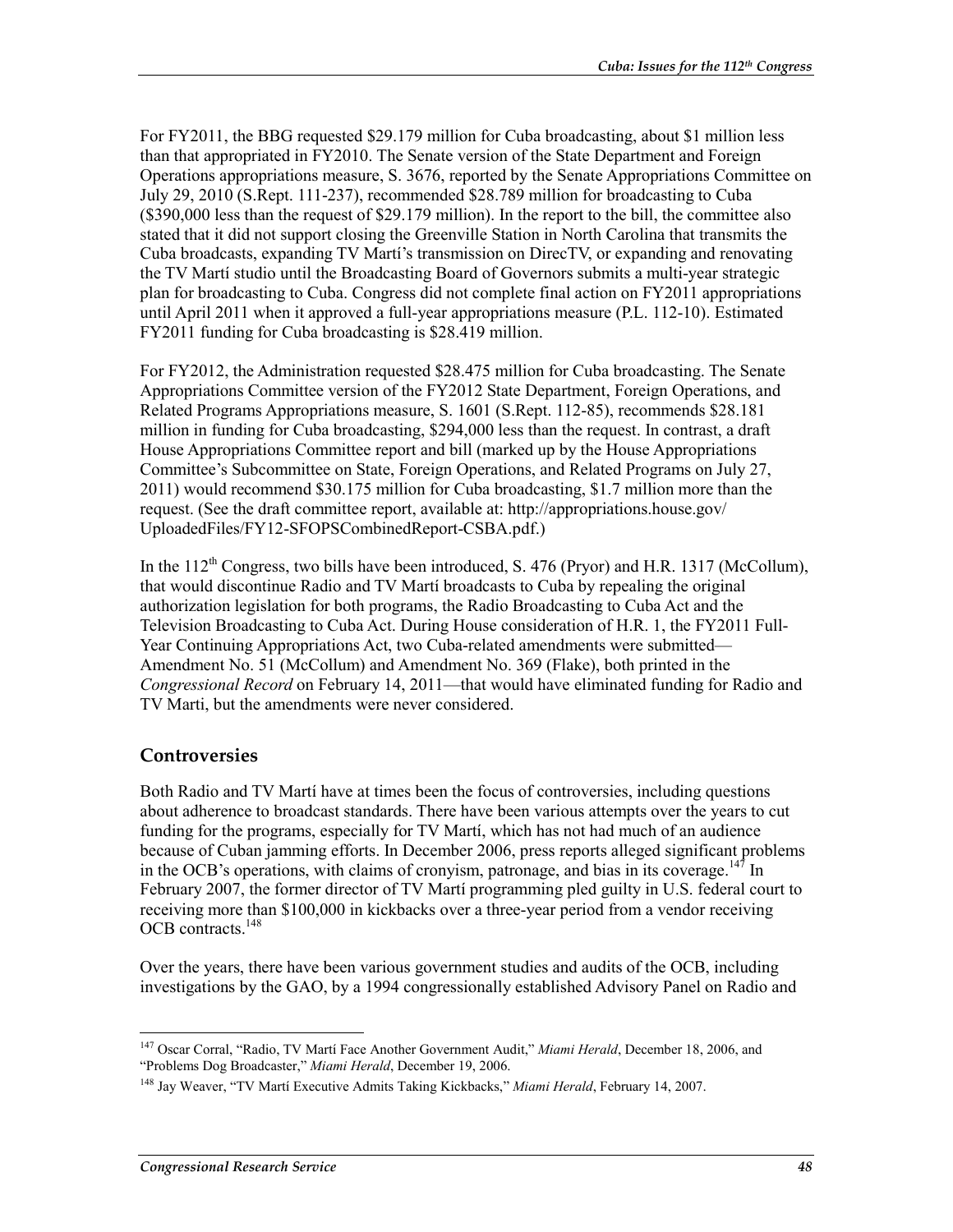TV Martí, by the State Department Office Inspector General (OIG) in 1999, and by the combined State Department/BBG Office Inspector General in 2003 and 2007.<sup>149</sup>

In July 2008, GAO issued a report that criticized the IBB's and OCB's practices in awarding two contracts to Radio Mambí and TV Azteca as lacking discipline required to ensure transparency and accountability. According to GAO, the approach for awarding the Radio Mambí and TV Azteca contracts did not reflect sound business practices.<sup>150</sup>

In January 2009, GAO issued a report asserting that the best available research suggests that Radio and TV Martí's audience is small, and cited telephone surveys since 2003 showing that less than 2% of respondents reported tuning in to Radio or TV Martí during the past week. With regard to TV Martí viewership, according to the report, all of the IBB's telephone surveys since 2003 show that less than 1% of respondents said that they had watched TV Martí during the past week. According to the GAO report, the IBB surveys show that there was no increase in reported TV Martí viewership following the beginning of AeroMartí and DirecTV satellite broadcasting in 2006.The GAO report also cited concerns with adherence to relevant domestic laws and international standards, including the domestic dissemination of OCB programming, inappropriate advertisements during OCB programming, and TV Martí's interference with Cuban broadcasts.151 GAO testified on its report in a hearing held by the House Subcommittee on International Organizations, Human Rights, and Oversight of the Committee on Foreign Affairs on June 17, 2009.

In April 2010, the Senate Foreign Relations Committee majority issued a staff report that concluded that Radio and TV Martí "continue to fail in their efforts to influence Cuban society, politics, and policy." The report cited problems with adherence to broadcast standards, audience size, and Cuban government jamming. Among its recommendations, the report called for the IBB to move the Office of Cuba Broadcasting back to Washington and integrate it fully into the Voice of America<sup>152</sup>

<u>.</u>

<sup>149</sup> See the following reports and audits: U.S. General Accounting Office (GAO), *Broadcasts to Cuba, TV Marti Surveys are Flawed*, GAO/NSIAD-90-252, August 1990; U.S. GAO, *TV Marti, Costs and Compliance with Broadcast Standards and International Agreements*, GAO/NSIAD-92-199, May 1992; U.S. GAO, Letter to Hon. Howard L. Berman and Hon. John F. Kerry regarding Radio Marti broadcast standards, GAO/NSIAD-93-126R, February 17, 1993; Advisory Panel on Radio and TV Marti, *Report of the Advisory Panel on Radio and TV Marti*, Three Volumes, March 1994; U.S. GAO, *Radio Marti, Program Review Processes Need Strengthening*, GAO/NSIAD-94-265, September 1994; U.S. GAO, *U.S. Information Agency, Issues Related to Reinvention Planning in the Office of Cuba Broadcasting*, GAO/NSIAD-96-110, May 1996; U.S. Department of State, Office of the Inspector General, *Review of Polices and Procedures for Ensuring that Radio Marti Broadcasts Adhere to Applicable Requirements*, 99-IB-010, June 1999; U.S. Department of State and the Broadcasting Board of Governors, Office of Inspector General, *Review of the Effectiveness and Implementation of Office of Cuba Broadcasting's New Program Initiatives*, Report No. IBO-A-03-01, January 2003, and *Report of Inspection, Office of Cuba Broadcasting,* Report No. ISP-IB 07-35, June 2007.

<sup>&</sup>lt;sup>150</sup> U.S. Government Accountability Office, "Broadcasting to Cuba, Weaknesses in Contracting Practices Reduced Visibility into Selected Award Decisions," GAO-08-764, July 2008.

<sup>151</sup> U.S. Government Accountability Office, *Broadcasting to Cuba, Actions Are Needed to Improve Strategy and Operations*, GAO-09-127, January 2009.

<sup>152</sup> U.S. Congress, Senate Committee on Foreign Relations, *Cuba: Immediate Action Is Needed To Ensure the Survivability of Radio and TV Marti*, committee print, 111<sup>th</sup> Cong., 2<sup>nd</sup> sess., April 29, 2010, S.Prt. 111-46 (Washington: GPO, 2010).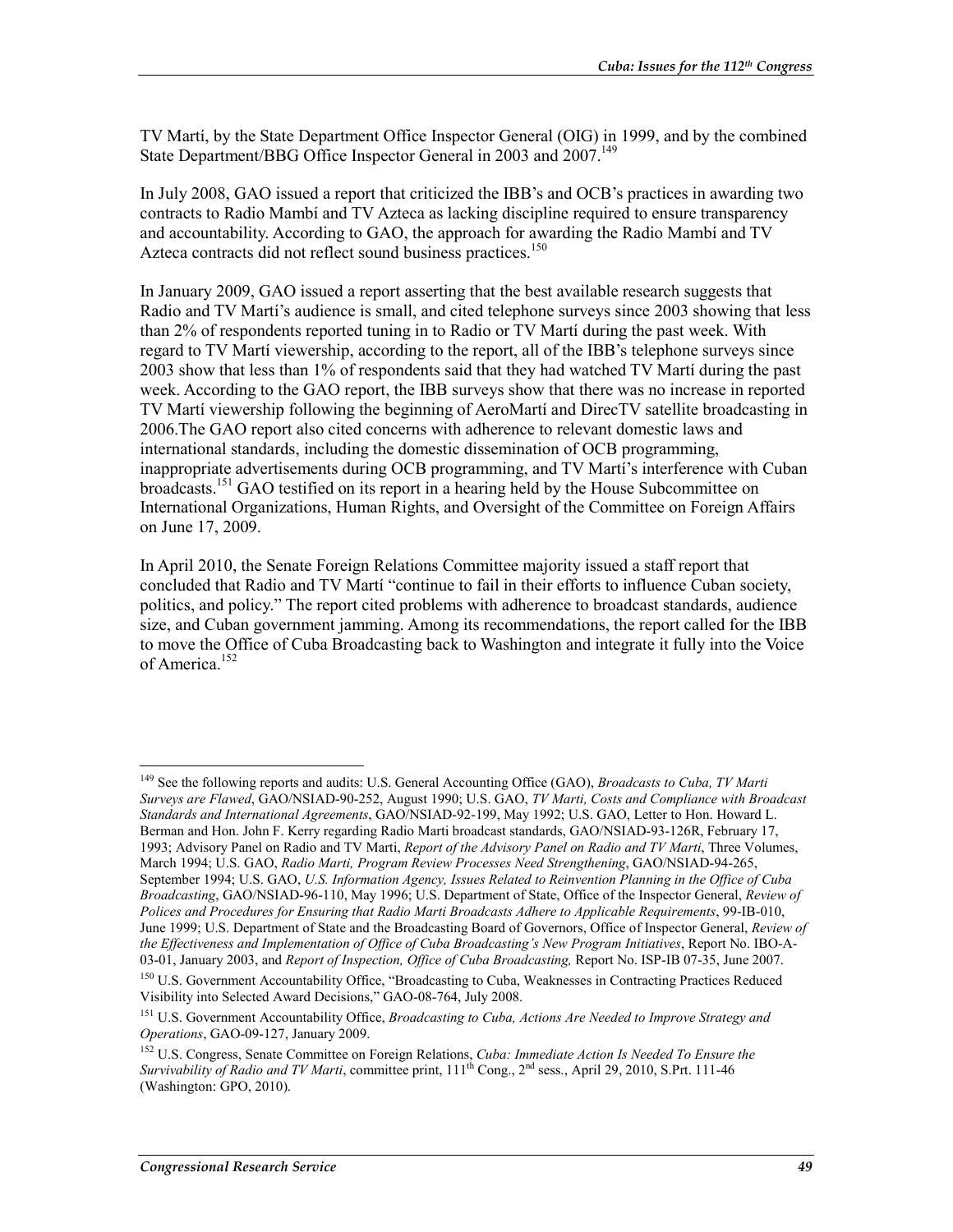## **Migration Issues**

#### **1994 and 1995 Migration Accords**

Cuba and the United States reached two migration accords in 1994 and 1995 designed to stem the mass exodus of Cubans attempting to reach the United States by boat. On the minds of U.S. policymakers was the 1980 Mariel boatlift in which 125,000 Cubans fled to the United States with the approval of Cuban officials. In response to Fidel Castro's threat to unleash another Mariel, U.S. officials reiterated U.S. resolve not to allow another exodus. Amid escalating numbers of fleeing Cubans, on August 19, 1994, President Clinton abruptly changed U.S. migration policy, under which Cubans attempting to flee their homeland were allowed into the United States, and announced that the U.S. Coast Guard and Navy would take Cubans rescued at sea to the U.S. naval base at Guantanamo Bay, Cuba. Despite the change in policy, Cubans continued fleeing in large numbers.

As a result, in early September 1994, Cuba and the United States began talks that culminated in a September 9, 1994, bilateral agreement to stem the flow of Cubans fleeing to the United States by boat. In the agreement, the United States and Cuba agreed to facilitate safe, legal, and orderly Cuban migration to the United States, consistent with a 1984 migration agreement. The United States agreed to ensure that total legal Cuban migration to the United States would be a minimum of 20,000 each year, not including immediate relatives of U.S. citizens. In a change of policy, the United States agreed to discontinue the practice of granting parole to all Cuban migrants who reach the United States, while Cuba agreed to take measures to prevent unsafe departures from Cuba.

In May 1995, the United States reached another accord with Cuba under which the United States would parole the more than 30,000 Cubans housed at Guantanamo into the United States, but would intercept future Cuban migrants attempting to enter the United States by sea and would return them to Cuba. The two countries would cooperate jointly in the effort. Both countries also pledged to ensure that no action would be taken against those migrants returned to Cuba as a consequence of their attempt to immigrate illegally. On January 31, 1996, the Department of Defense announced that the last of some 32,000 Cubans intercepted at sea and housed at Guantanamo had left the U.S. Naval Station, most having been paroled into the United States.

#### **Coast Guard Interdictions**

Since the 1995 migration accord, the U.S. Coast Guard has interdicted thousands of Cubans at sea and returned them to their country, while those deemed at risk for persecution have been transferred to Guantanamo and then found asylum in a third country or eventually the United States. Those Cubans who reach shore are allowed to apply for permanent resident status in one year, pursuant to the Cuban Adjustment Act of 1966 (P.L. 89-732). In short, most interdictions, even in U.S. coastal waters, results in a return to Cuba, while those Cubans who touch shore are allowed to stay in the United States. This so-called "wet foot/dry foot" policy has been criticized by some as encouraging Cubans to risk their lives in order to make it to the United States and as encouraging alien smuggling. Others maintain that U.S. policy should welcome those migrants fleeing communist Cuba whether or not they are able to make it to land.

In recent years, the number of Cubans interdicted at sea by the U.S. Coast Guard rose from 666 in FY2002 to a high of 2,868 in FY2007. In subsequent years, maritime interdictions declined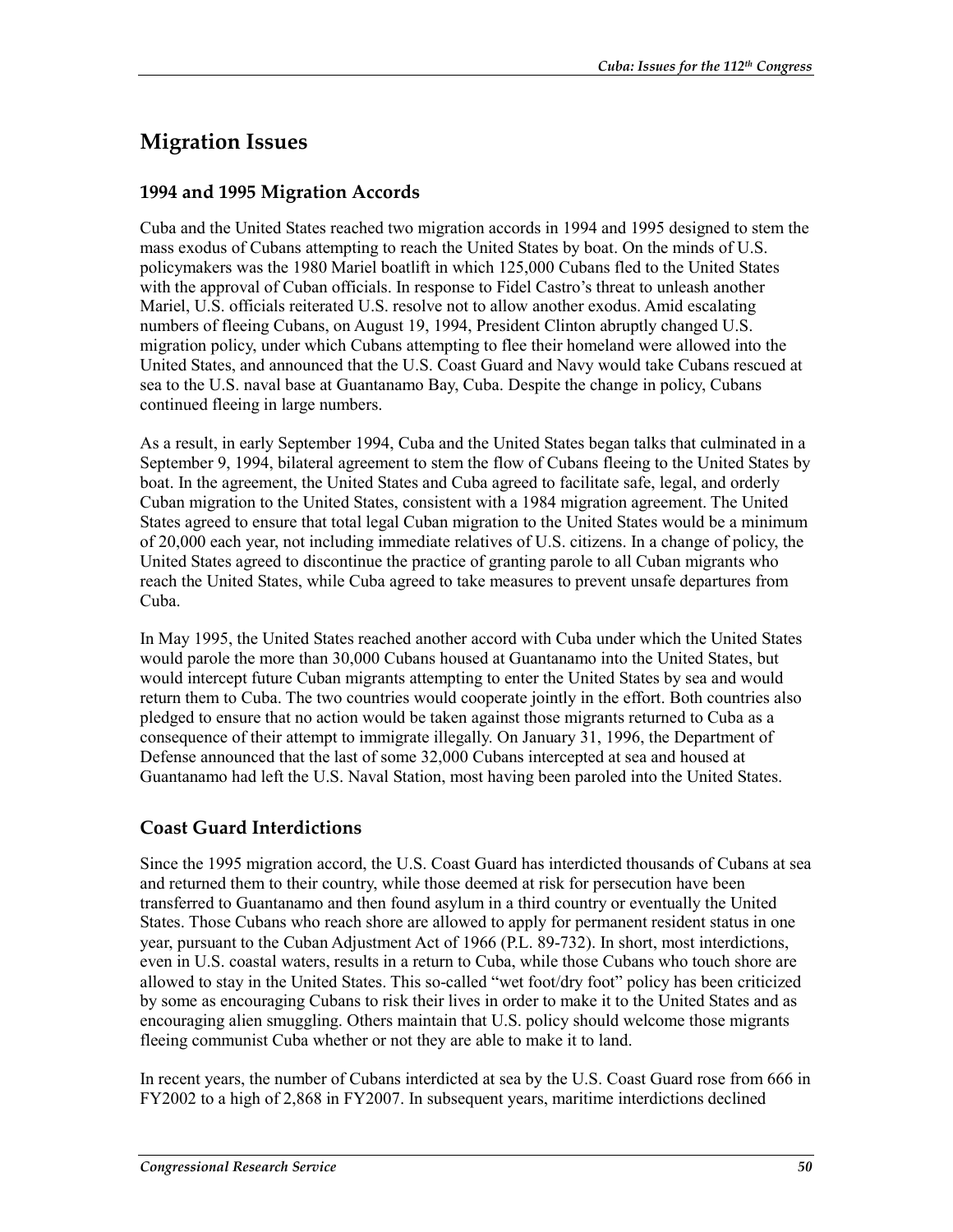significantly to 422 by FY2010. Major reasons for the decline are reported to include the U.S. economic downturn, more efficient coastal patrolling, and more aggressive prosecution of migrant smugglers.<sup>153</sup> In FY2011, however, the number increased to 1,000 (see **Figure 6**).<sup>154</sup>

U.S. prosecution against migrant smugglers in Florida has increased in recent years with numerous convictions. There have been several violent incidents in which Cuban migrants have brandished weapons or in which Coast Guard officials have used force to prevent Cubans from reaching shore. In late December 2007, a Coast Guard official in Florida called on the local Cuban American community to denounce the smuggling and stop financing the trips that are leading to more deaths at sea.<sup>155</sup> In July 2010, three Cuban nationals (two living in Florida and one in Mexico) were charged in a U.S. federal court in Tampa with conspiracy, kidnapping, and extortion involving the abduction of Cuban migrants in Mexico.<sup>156</sup> The Cuban government also has taken forceful action, including prison sentences of up to three years against those engaging in alien smuggling.



**Figure 6. Maritime Interdiction of Cubans, FY2002-FY2011** 

**Source:** CRS presentation of United States Coast Guard data. United States Coast Guard, Alien Migrant Interdiction, "Coast Guard Migrant Interdictions—Fiscal Year 1982-Present," October 4, 2011; current statistics available at http://www.uscg.mil/hq/cg5/cg531/AMIO/FlowStats/FY.asp.

In the  $112<sup>th</sup>$  Congress, legislation has been introduced, H.R. 2771 (Rivera), that would amend the Cuban Adjustment Act of 1966 to increase to five years the period during which a Cuban national must be physically present in the United States in order to qualify for adjustment of status to that of a permanent resident. The legislation would also provide that an alien shall be ineligible for adjustment to permanent resident status if the alien returns to Cuba after admission or parole into the United States. As noted above ("Legislative Proposals Regarding Travel and Remittances in

<sup>153</sup> Alfonso Chardy and Juan Tamayo, "Exodus of Cubans Slowing," *Miami Herald*, October 6, 2010.

<sup>154</sup> U.S. Coast Guard, Alien Migrant Interdiction, Coast Guard Office of Law Enforcement, "Total Interdictions, Fiscal Year 1982 to Present," August 16, 2011.

<sup>155</sup> Laura Morales, "Exiles Urged to Stem Tide of Cubans," *Miami Herald*, December 29, 2007.

<sup>156</sup> Alfonso Chardy, "Cubans from Miami Charged in Migrant-Abduction Case," *Miami Herald*, July 10, 2010.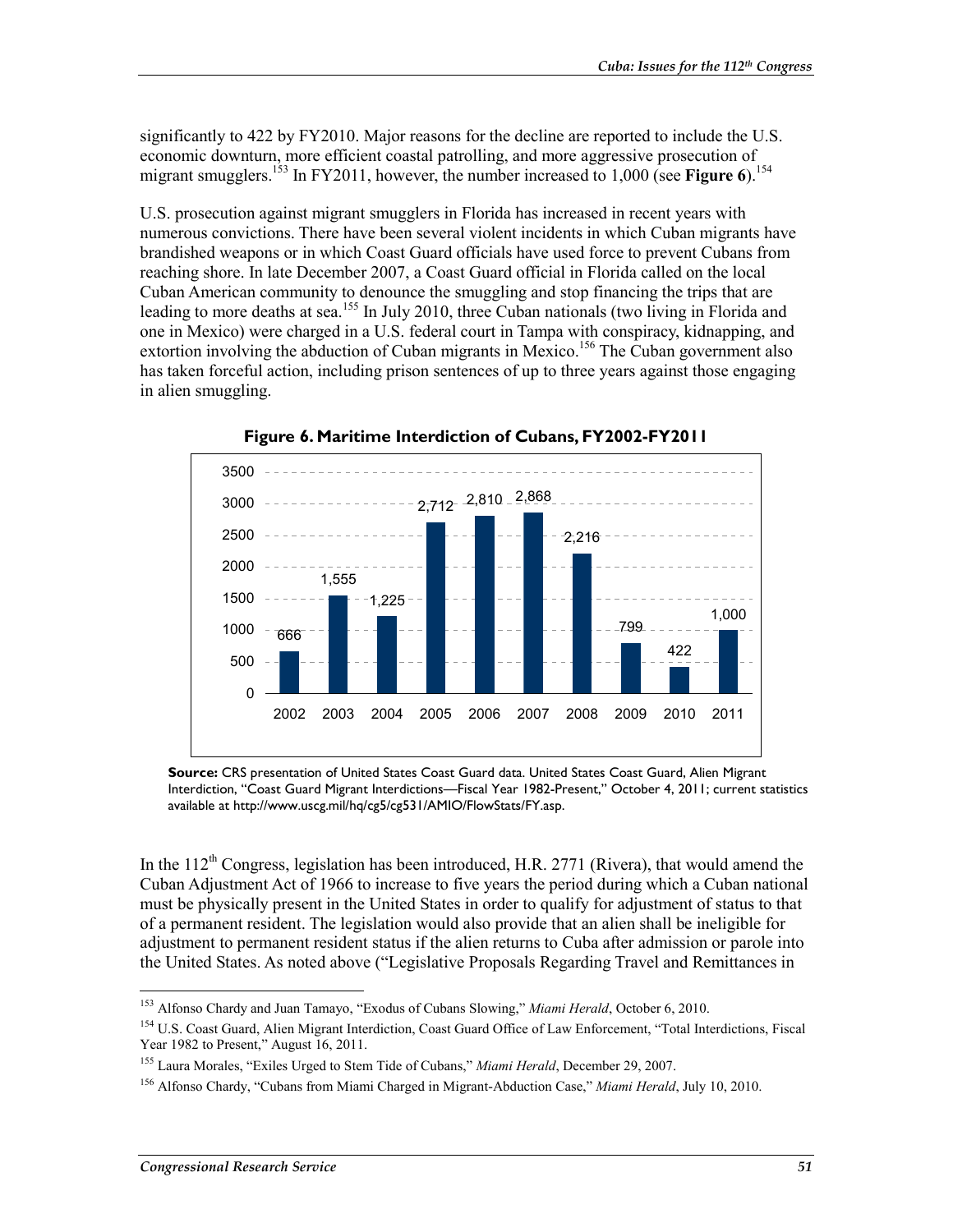the  $112<sup>th</sup>$  Congress"), the legislation is intended to curb frequent travel to Cuba by Cubans who have recently emigrated to the United States.

#### **Migration Talks**

Semi-annual U.S.-Cuban talks alternating between Cuba and the United States had been held regularly on the implementation of the 1994 and 1995 migration accords until they were suspended after the State Department cancelled the 20<sup>th</sup> round of talks scheduled for January 2004. At the time, the State Department maintained that Cuba refused to discuss five issues identified by the United States: (1) Cuba's issuance of exit permits for all qualified migrants; (2) Cuba's cooperation in holding a new registration for an immigrant lottery; (3) the need for a deeper Cuban port used by the U.S. Coast Guard for the repatriation of Cubans interdicted at sea; (4) Cuba's responsibility to permit U.S. diplomats to travel to monitor returned migrants; and (5) Cuba's obligation to accept the return of Cuban nationals determined to be inadmissible to the United States.<sup>157</sup> In response to the cancellation of the talks, Cuban officials maintained that the U.S. decision was irresponsible and that Cuba was prepared to discuss all of the issues raised by the United States.<sup>158</sup>

Under the Obama Administration, Cuba and the United States agreed to restart the biannual migration talks (in addition to talks on direct mail service), and since mid-2009, there have been four rounds of talks. For the first three rounds, Principal Deputy Assistant Secretary of State for Western Hemisphere Affairs Craig Kelly headed the U.S. team while Deputy Foreign Minister Dagoberto Rodriguez led the Cuba team. The first round was held on July 14, 2009, in New York City. The State Department outlined its four objectives in the talks: ensuring that the U.S. Interests Section in Havana is able to operate effectively; gaining access to a deep-water port for the safe return of Cuban migrants picked up at sea; ensuring that U.S. diplomats are able to monitor the welfare of those Cubans who are sent back to the island; and gaining Cuban government acceptance of Cubans who are excluded from the United States because they have committed crimes.<sup>159</sup> Cuba reportedly proposed a new immigration agreement and more effective cooperation to combat alien smuggling, and also made known its opposition to the so-called "wet foot/dry foot policy."<sup>160</sup>

The second round of talks was held on February 19, 2010, in Havana. According to the Department of State, "engaging in these talks underscores our interest in pursuing constructive discussions with the government of Cuba to advance U.S. interests of mutual concern." It maintained that the United States views the talks "as an avenue to achieve practical, positive results that contribute to the full implementation of the [Migration] Accords and to the safety of citizens of both countries."161 Cuba's Ministry of Foreign Affairs maintained that the meeting took place in an atmosphere of respect and included discussion of some aspects of a new draft

<sup>&</sup>lt;sup>157</sup> U.S. Department of State. State Department Regular Briefing, Richard Boucher. January 7, 2004.

<sup>158 &</sup>quot;Migration Talks Cancelled," *Miami Herald*, January 8, 2004.

<sup>159</sup> William Gibson, "U.S. to Cuba: Take Back Criminals," *South Florida Sun-Sentinel*, July 15, 2009. Pursuant to a 1984 agreement, Cuba agreed to accept 2,746 convicted Cuban criminals. Many have been deported since then, but there are reportedly more than 600 remaining to be deported. See Alfonso Chardy, "Some Non-Mariel Cubans Can Be Deported," *Miami Herald,* June 29, 2011.

<sup>160 &</sup>quot;Migration Talks with Cuba Put Off to February," *Washington Post*, December 4, 2009.

<sup>&</sup>lt;sup>161</sup> U.S. Department of State, "Cuba Migration Talks," February 19, 2010.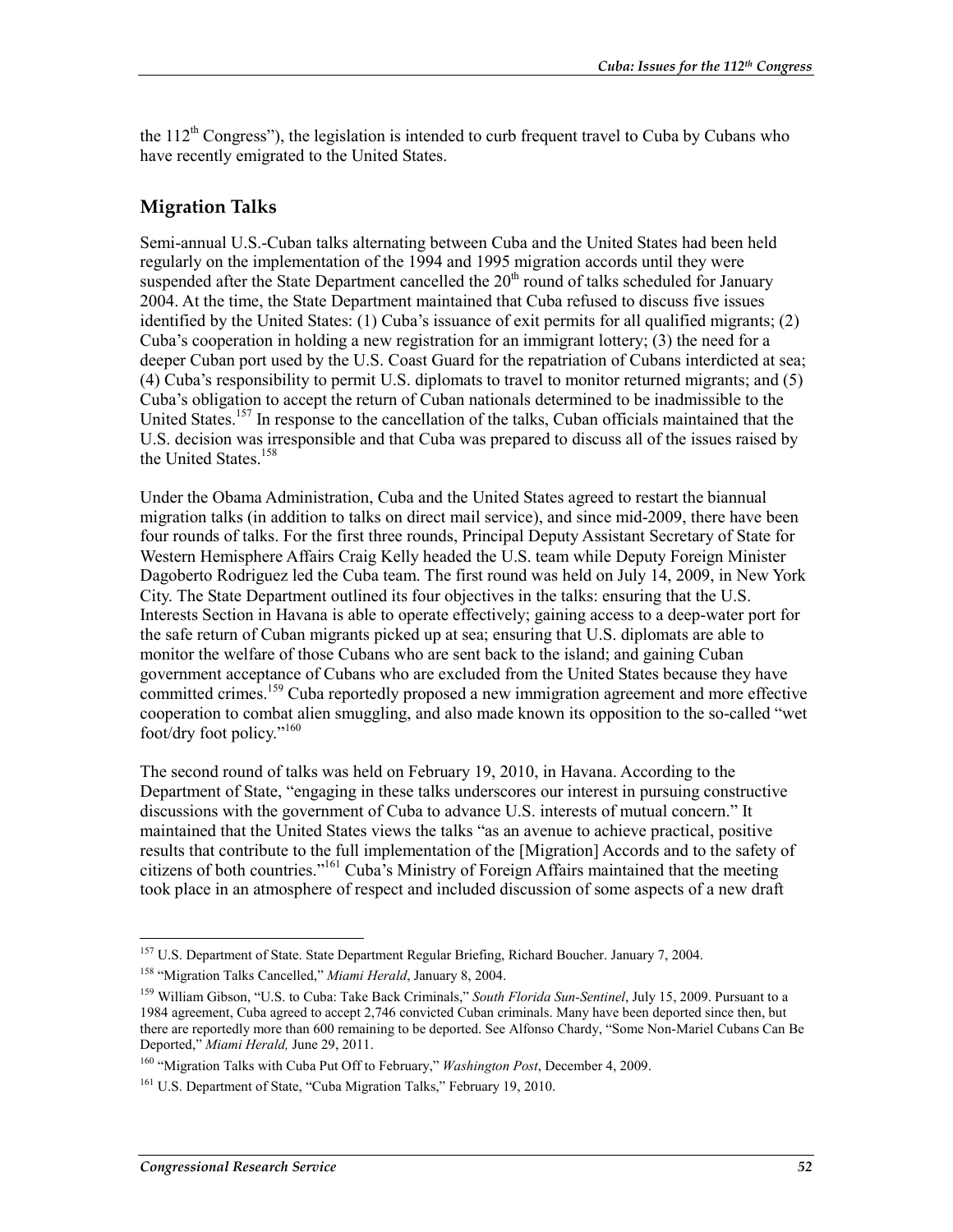migration accord proposed by Cuba at the in the July 2009 round of talks.<sup>162</sup> Cuba also reportedly raised the issue of improving and expanding the Cuban Interests Section in Washington. During the talks, U.S. officials urged Cuban officials to provide political prisoner Orlando Zapata Tamayo all necessary medical care, and also raised the case of USAID subcontractor Alan Gross detained in Cuba since early December 2009 and called for his release.

The third round of talks was held on June 18, 2010, in Washington, DC. In addition to migration issues, the U.S. team separately raised the case of Alan Gross and called for his immediate release. A day before the meeting, Secretary of State Clinton met with family members of Alan Gross and issued a statement expressing deep concern about his welfare and poor health and maintaining that his "continued detention  $\ldots$  is harming U.S.-Cuba relations."<sup>163</sup>

A fourth round of migration talks took place in Havana on January 12, 2011, with the U.S. side led by Principal Deputy Assistant Secretary of State for Western Hemisphere Roberta Jacobson and the Cuban side again led by Deputy Foreign Minister Dagoberto Rodríguez. The State Department maintained that the talks were productive, covering a broad range of topics of mutual interest, including the importance of continued U.S. commitment to promote safe, legal, and orderly migration.<sup>164</sup> The Cuban delegation maintained the meeting recognized the significant reduction in risky illegal departures from Cuba because of efforts by both countries to deal with migrant smuggling and illegal migration. Dagoberto Rodríguez maintained that "it was a fruitful exchange aimed at moving on to the establishment of more effective mechanisms of cooperation to combat illegal migrant smuggling."<sup>165</sup> The U.S. delegation again raised the issue of the continued detention of Alan Gross and called for his immediate release. Roberta Jacobson subsequently met with Gross on January 13.

For additional information on migration issues, see CRS Report R40566, *Cuban Migration to the United States: Policy and Trends*, by Ruth Ellen Wasem.

## **Cuban Spies in the United States**

Over the past decade, a number of individuals, including three U.S. government officials, have been convicted in the United States on charges involving spying for Cuba. Most recently in June 2009, the FBI arrested a retired State Department employee and his wife, Walter Kendall Myers and Gwendolyn Steingraber Myers, for spying for Cuba for three decades. The two were accused of acting as agents of the Cuban government and of passing classified information to the Cuban government. In November 2009, the Myerses pled guilty to the spying charges, and in July 2010 Kendall Myers was sentenced to life in prison while Gwendolyn Myers was sentenced to 81 months. $166$ 

<sup>1</sup> 162 "Statement by the Cuban Ministry of Foreign Affairs," *IPR Strategic Information Database*, February 22, 2010.

<sup>&</sup>lt;sup>163</sup> U.S. Department of State, Secretary of State Hillary Rodham Clinton, "Continued Incarceration of Alan Gross," June 17, 2010.

<sup>&</sup>lt;sup>164</sup> U.S. Department of State, "Cuba Migration Talks," Press Statement, January 12, 2011, and "Daily Press Briefing," January 13, 2011.

<sup>&</sup>lt;sup>165</sup> Cuban Interest Section, "Press Release Issued by the Cuban Delegation to the Round of Migration Talks Between Cuba and the United States," Havana, January 12, 2011.

<sup>166</sup> Del Quentin Wilber, "Former U.S. Official, Wife Admit to 30 Years of Spying for Cuba," *Washington Post*, November 21, 2009; and Spencer S. Hsu, "Man Who Spied for Cuba Gets Life," *Washington Post,* July 18, 2010.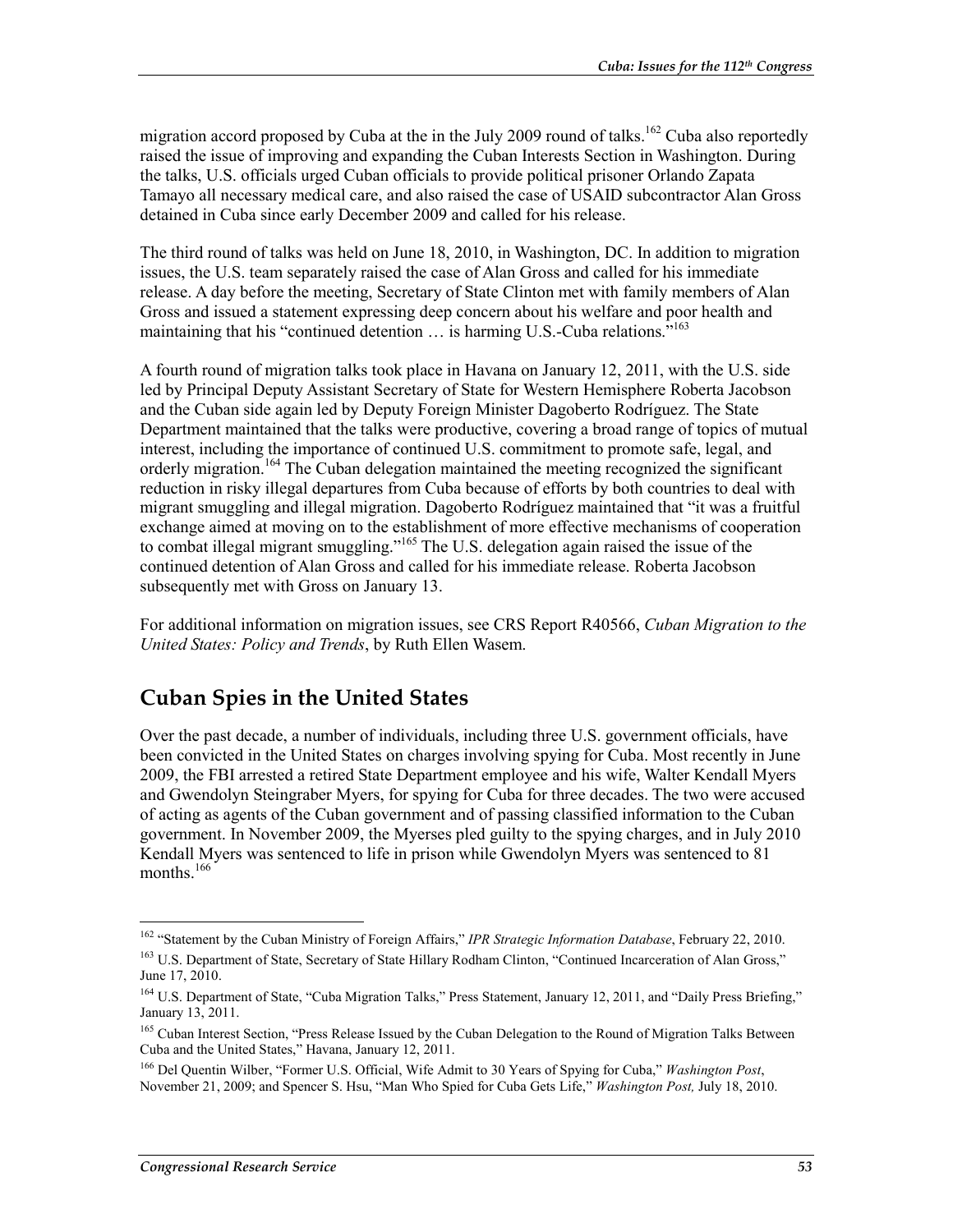In May 2003, the Bush Administration ordered the expulsion of 14 Cuban diplomats (seven from New York and seven from Washington, DC), maintaining that they were involved in monitoring and surveillance activities.<sup>167</sup>

On September 21, 2001, Defense Intelligence Agency (DIA) analyst Ana Montes was arrested on charges of spying for the Cuban government. Montes reportedly supplied Cuba with classified information about U.S. military exercises and other sensitive operations.<sup>168</sup> Montes ultimately pled guilty to spying for the Cuban government for 16 years, during which she divulged the names of four U.S. government intelligence agents working in Cuba and information about a "special access program" related to U.S. national defense. She was sentenced in October 2002 to 25 years in prison in exchange for her cooperation with prosecutors as part of a plea bargain. In response to the espionage case, the State Department ordered the expulsion of four Cuban diplomats (two from Cuba's U.N. Mission in New York and two from the Cuban Interests Section in Washington, DC) in November 2002.

In June 2001, five members of the so-called "Wasp Network" who were originally arrested in September 1998 were convicted on espionage charges by a U.S. Federal Court in Miami. Sentences handed down for the so-called "Cuban five" in December 2001 ranged from 15 years to life in prison for three of the five. (In addition to the five, a married couple in the so-called "Wasp Network" was sentenced in January 2002 to prison terms of seven years and three and one-half years for their participation in the spy network.) The group of five Cuban intelligence agents – Gerardo Hernández, Ramón Labañino, Antonio Guerrero, Fernando González, and René González – penetrated Cuban exile groups and targeted U.S. military bases. The Cuban government vowed to work for the return of the "Cuban five" who have been dubbed "Heroes of the Republic" by Cuba's National Assembly. In December 2008, Cuban President Raúl Castro offered to exchange some imprisoned Cuban political dissidents for the "Cuban five," an offer that was rejected by the State Department, which maintained that the dissidents should be released immediately without any conditions.<sup>169</sup>

In June 2009, the U.S. Supreme Court chose not to hear an appeal of the case of the "Cuban five" in which their lawyers were asking for a new trial outside Miami before an unbiased jury. However, later in 2009, sentences for three of the five were reduced: Antonio Guerrero had his life sentence reduced from to almost 22 years; Ramón Labañino had his life sentence reduced to 30 years; and Fernando González had his 19-year sentence reduced to 18 years. 170 Gerardo Hernández, convicted of murder conspiracy for his role in the 1996 Brothers to the Rescue shootdown, is serving two life sentences. Finally, René González, who received a 15-year sentence, is scheduled to be released from prison on October 7, 2011. González will still need to serve three years of probation, and a judge has ruled that he must serve it in the United States. Cuba has asked for González to be returned to Cuba upon his release from prison so that he can be reunited with his wife and family for humanitarian reasons.

<sup>167 &</sup>quot;U.S. Orders Expulsion of 14 Cuban Diplomats," *Dow Jones International News*, May 13, 2003; Juan O. Tamayo, "Names of 7 Expelled Cuban Spies Revealed," *Miami Herald*, September 21, 2011.

<sup>&</sup>lt;sup>168</sup> Bill Miller and Walter Pincus, "Defense Analyst Accused of Spying for Cuba," Woman Passed Classified Information on Military Exercises, FBI Says," *Washington Post*, September 22, 2001.

<sup>&</sup>lt;sup>169</sup> Marco Sibaja, "Raul Castro Offers To Free Dissidents in Exchange for Alleged Cuban Spies Jailed in U.S.," *Associated Press Newswires*, December 18, 2008.

<sup>&</sup>lt;sup>170</sup> Ian Urbina, "Judge Reduces Sentence for One of Cuban Five," *New York Times*, October 14, 2009; and Jay Weaver, "Cuban Spy's Life Sentence Reduced to 30 Years," *Miami Herald*, December 9, 2009.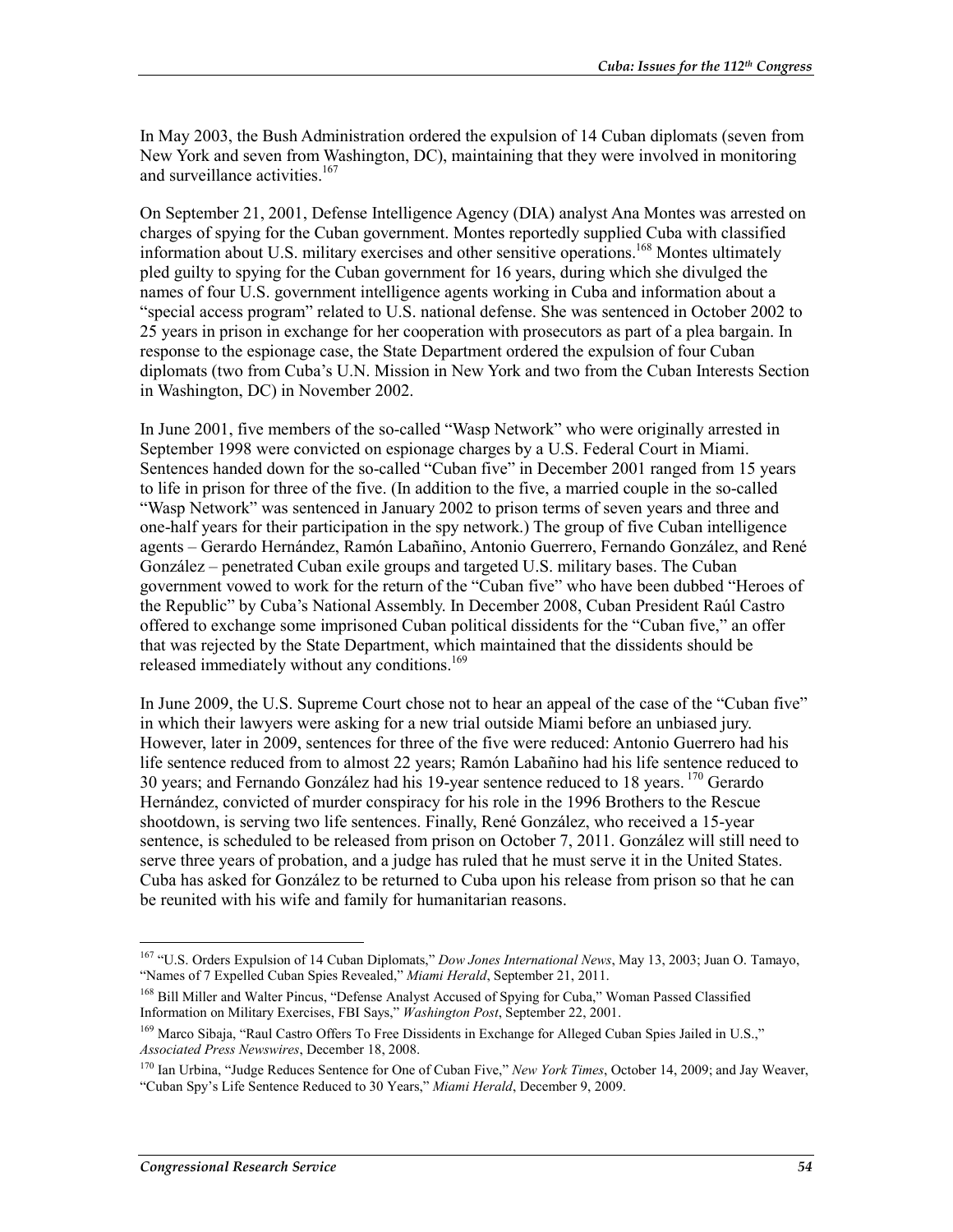## **Legislative Initiatives in the 112th Congress**

**P.L. 112-10 (H.R. 1473).** Department of Defense and Full-Year Continuing Appropriations Act, 2011. Continues funding in FY2011 for Cuba broadcasting (Radio and TV Martí) and Cuba democracy programs. Continues provision in the Consolidated Appropriations Act, 2010 (P.L. 111-117), including a continuation during FY2011 of the clarifying provision regarding "payment of cash in advance" for licensed agricultural and medical exports to Cuba. Both Senate and House passed the bill on April 14, 2011; President signed into law April 15, 2011.

**H.R. 1 (Rogers).** Full-Year Continuing Appropriations Act, 2011. House passed February 19, 2011. Two Cuba-related amendments submitted—Amendment No. 51 (McCollum) and Amendment No. 369 (Flake), both printed in the *Congressional Record* on February 14, 2011 would have eliminated funding for Radio and TV Marti, but were never considered.

**H.R. 255 (Serrano).** Cuba Reconciliation Act. Would lift the trade embargo on Cuba. Introduced January 7, 2011; referred to Committees on Foreign Affairs, Ways and Means, Energy and Commerce, Financial Services, Judiciary, Oversight and Government Reform, and Agriculture.

**H.R. 256 (Serrano).** Baseball Diplomacy Act. Would waive certain prohibitions with respect to nationals of Cuba coming to the United States to play organized professional baseball. Introduced January 7, 2011; referred to Committees on Foreign Affairs and Judiciary.

**H.R. 372 (Buchanan).** Would amend the Outer Continental Shelf Act to authorize the Secretary of the Interior to deny leases and permits to persons who engage in activities with the government of any foreign country that is subject to any sanction or an embargo established by the U.S. government. Introduced January 20, 2011; referred to the Committee on Natural Resources.

**H.R. 380 (Lee).** Pursuit of International Education (PIE) Act of 2011.Would provide that no funds made available to the Department of the Treasury may be used to implement, administer, or enforce regulations to require specific licenses for travel-related transactions directly related to educational activities in Cuba. Introduced January 20, 2011; referred to the Committee on Foreign Affairs.

**H.R. 833 (Conaway)**. Agricultural Export Enhancement Act of 2011. Would remove obstacles to legal sales of U.S. agricultural commodities to Cuba, as authorized by the Trade Sanctions Reform and Export Enhancement Act of 2000. Section 2 would define the term "payment of cash in advance" under TSRA as "the payment by the purchaser of an agricultural commodity or product and the receipt of such payment by the seller" prior to the transfer of title and the release of control of such commodity or product to the purchaser. Section 3 would authorize direct transfers between Cuban and U.S. financial institutions for product sales under TSRA. Introduced February 28, 2011; referred to the Committees on Financial Services, Foreign Affairs, and Agriculture.

**H.R. 1317 (McCollum).** Stop Wasting Taxpayer Money on Cuba Broadcasting Act. Would repeal the Radio Broadcasting to Cuba Act (22 USC 1465 et seq.) and the Television Broadcasting to Cuba Act (22 USC 1465aa et seq.). Introduced April 1, 2011; referred to the Committee on Foreign Affairs.

**H.R. 1886 (Rangel).** Export Freedom to Cuba Act. Would prohibit restrictions on travel to Cuba. Introduced May 12, 2011; referred to the House Foreign Affairs Committee.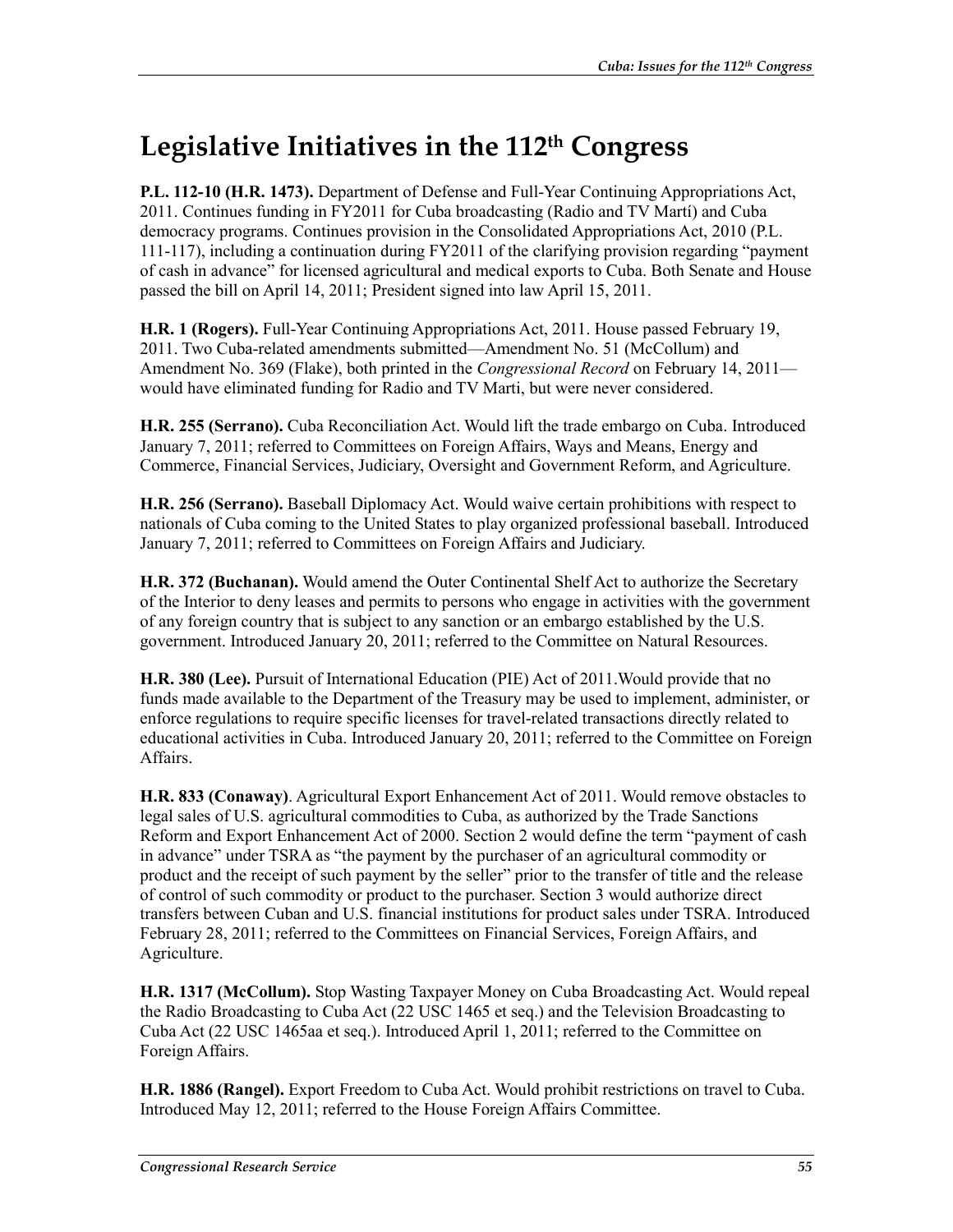**H.R. 1887 (Rangel).** Free Trade with Cuba Act. Would lift the trade embargo by repealing and amending certain laws. Introduced May 12, 2011; referred to the Committee on Foreign Affairs, and in addition to the Committees on Ways and Means, Energy and Commerce, the Judiciary, Financial Services, Oversight and Government Reform, and Agriculture.

**H.R. 1888 (Rangel).** Promoting American Agricultural and Medical Exports to Cuba Act of 2011. Would facilitate the export of U.S. agricultural products to Cuba, remove impediments to the export of medical devices and medicines to Cuba, and prohibit restrictions on travel to Cuba. Introduced May 12, 2011; referred to Committee on Foreign Affairs, and in addition to the Committees on Ways and Means, the Judiciary, Agriculture, and Financial Services.

**H.R. 2047 (Ros-Lehtinen).** Caribbean Coral Reef Protection Act of 2011. Amends the Cuban Liberty and Democratic Solidarity Act to exclude from the United States aliens who invest \$1 million or more that contributes to the enhancement of the ability of Cuba to develop petroleum resources located off its coast. Would also require the imposition of sanctions if the President determined that a person had invested \$1 million or more in any 12-month period since January 10, 2005, that contributes to the enhancement of the ability of Cuba to develop petroleum resources off its coast. Introduced May 26, 2011; referred to Committee on the Judiciary, and in addition to the Committees on Foreign Affairs, Financial Services, and Oversight and Government Reform.

**H.R. 2434 (Emerson)/S. 1573 (Durbin).** FY2012 Financial Services and General Government Appropriations. H.R. 2434 introduced July 7, 2011, and reported by the House Appropriations Committee (H.Rept. 112-136). S. 1573 introduced September 15, 20111, and reported by the Senate Appropriations Committee (S.Rept. 112-79). Both bills have a provision (Section 618 of H.R. 2434 and Section 620 of S. 1573) that would continue to clarify the definition of "payment of cash in advance" for U.S. agricultural and medical sales to Cuba to "be interpreted as payment before the transfer of title to, and control of, the exported items to the Cuban purchaser." The Senate bill has another Cuba provision (Section 624) that would prohibit restrictions on direct transfers from a Cuban financial institution to a U.S. financial institution in payment for licensed agricultural and medical exports to Cuba. The House bill has another Cuba provision (Section 901) that would repeal any amendments to certain sections of the Cuban Assets Control Regulations relating to family travel  $(31 \text{ CFR } 515.560(a)(1)$  and  $31 \text{ CFR } 515.561$ ), carrying remittances to Cuba (31 CFR 515.560(c)(4)(i)), and sending remittances to Cuba (31 CFR 515.570) made since January 2009. The provision would roll back President Obama's easing of restrictions on family travel and remittances in 2009 and the President's easing of restrictions on remittances for non-family members and religious institutions in 2011.

**H.R. 2583 (Ros-Lehtinen).** FY2012 Foreign Relations Authorization Act. Introduced July 19, 2011; reported by House Committee on Foreign Affairs (H.Rept. 112-223) July 23, 2011. Section 1126 would require the President to fully enforce all U.S. regulations as in effect on January 19, 2009, on travel to Cuba, and impose the corresponding penalties against individuals determined to be in violation of such regulations. The provision became part of the bill during the committee's markup on July 21, 2011, when the committee approved (36-6) an amendment offered by Representative Rivera. (The Rivera amendment was a second degree amendment to an amendment offered by Representative Meeks that was subsequently was approved by voice vote.) The intent of the Rivera amendment was to reinstate travel restrictions as they existed under the Bush Administration in January 2009.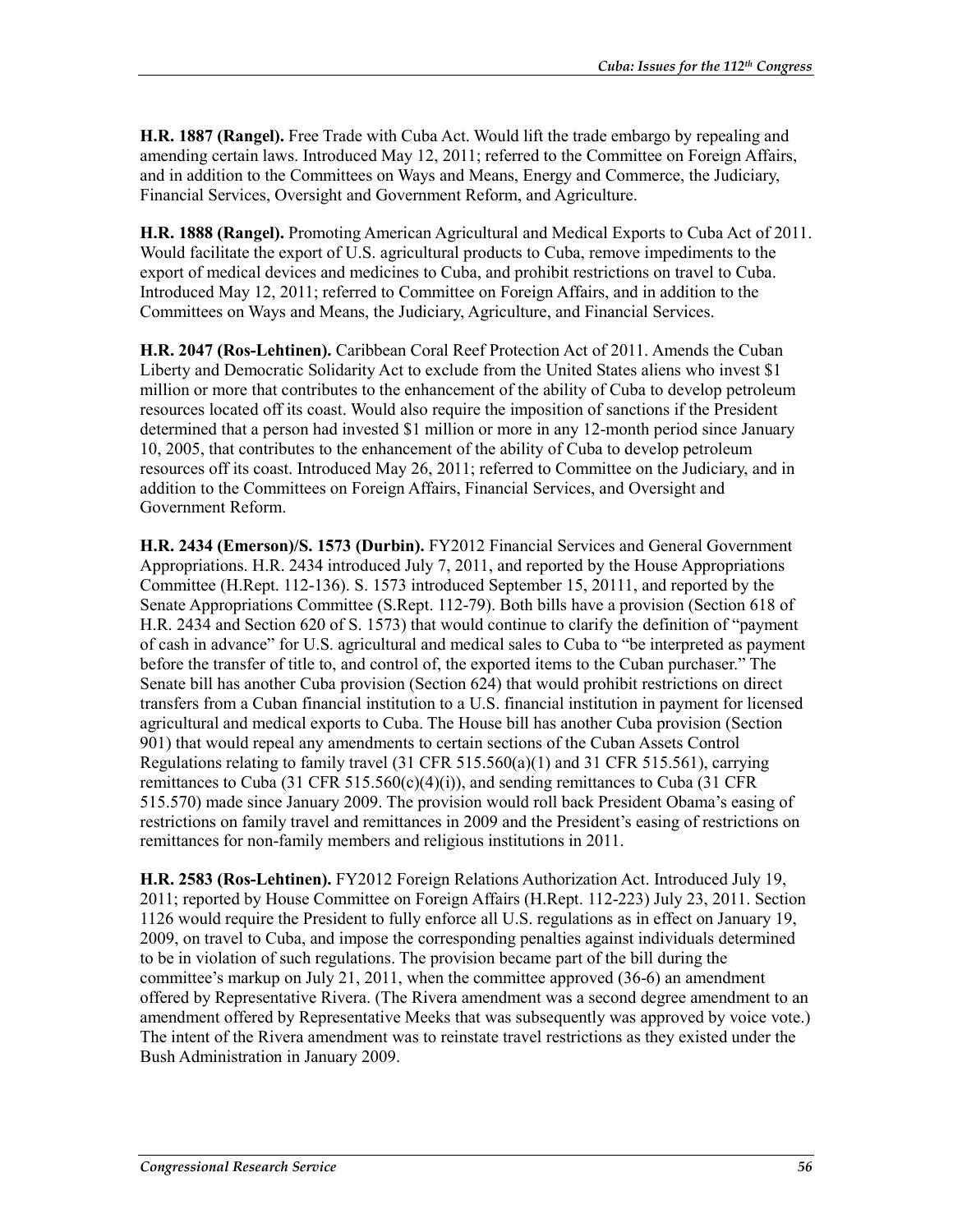**H.R. 2771 (Rivera).** Would amend the Cuban Adjustment Act of 1966 (P.L. 89-732) to increase to five years the period during which a Cuban national must be physically present in the United States in order to qualify for adjustment of status to that of a permanent resident. Would also provide that an alien shall be ineligible for adjustment to permanent resident status if the alien returns to Cuba after admission or parole into the United States. Introduced August 1, 2011; referred to House Committee on the Judiciary.

**H.R. 2831 (Rivera).** Would amend the Cuban Adjustment Act of 1966 (P.L. 89-732) to make an alien ineligible for adjustment under the act if the aliens returns to Cuba after admission or parole into the United States. Requires the Secretary of Homeland Security to rescind the status of an alien who obtained adjustment of status if the alien returns to Cuba before being becoming a U.S. citizen. Introduced August 30, 2011; referred to the Committee on the Judiciary.

**H.Res. 226 (King).** Would call for the immediate extradition or rendering to the United States of convicted felon William Morales and all other fugitives from justice who are receiving safe harbor in Cuba in order to escape prosecution or confinement for criminal offenses committed in the United States. Introduced April 14, 2011; referred to Committee on Foreign Affairs.

**S. 223 (Rockefeller).** FAA Air Transportation Modernization and Safety Improvement Act. Senate approved February 17, 2011. S.Amdt. 61 **(Rubio)**, submitted February 10, 2011, but never considered, would have prohibited an expansion of flights to locations in countries that are state sponsors of terrorism.

**S. 405 (Nelson, Bill).** Gulf Stream Protection Act of 2011. Section 2 of the bill would require that if a company that is conducting oil or gas operations off the coasts of Cuba wants to lease drilling rights in the United States, then the company would have to submit an oil response plan for their Cuba operations and would have to demonstrate sufficient financial and other resources to respond to a worst case scenario oil spill in Cuban waters that would affect the waters of the United States. Section 3 of the bill would require the Secretary of the Interior, within 180 days of the enactment of the bill, to carry out an oil spill risk analysis and planning process for the development and implementation of oil spill response plans for nondomestic oil spills in the Gulf of Mexico. The Secretary of the Interior would be required, among other things, to consult with the Secretary of State and, to the maximum extent practicable, include recommendations for Congress on a joint contingency plan with the countries of Mexico, Cuba, and the Bahamas to ensure an adequate response to oil spills located in the eastern Gulf of Mexico. Introduced February 17, 2011; referred to the Committee on Energy and Natural Resources.

**S. 476 (Pryor).** Broadcast Savings Act. Would discontinue Radio and TV Martí broadcasts to Cuba by repealing the Radio Broadcasting to Cuba Act and the Television Broadcasting to Cuba Act. Introduced March 3, 2011; referred to the Committee on Foreign Relations.

**S. 603 (Nelson, FL)/H.R. 1166 (Issa).** Similar, but not identical bills, would modify the prohibition by U.S. courts of certain rights relating to certain marks, trade names, or commercial names. S. 603 introduced March 16, 2011; referred to the Committee on the Judiciary. H.R. 1166 introduced March 17, 2011; referred to the Committee on the Judiciary.

**S. 1601 (Leahy).** FY2012 Department of State, Foreign Operations, and Related Programs Appropriations. Introduced September 22, 2011; reported by the Senate Appropriations Committee (S.Rept. 112-85). As reported by the committee, the bill provides that \$15 million in ESF may be provided for Cuba, including humanitarian and democracy assistance, support for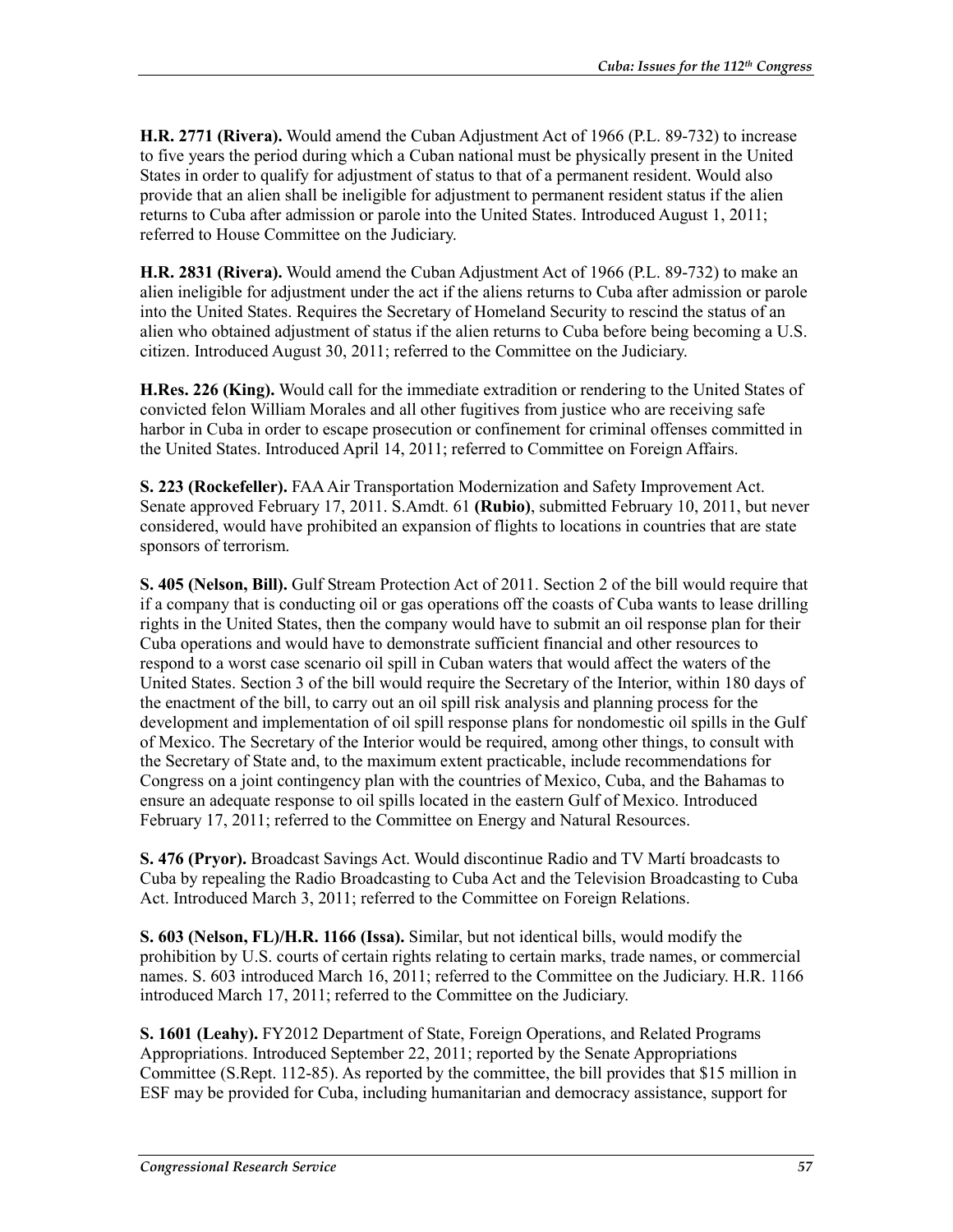economic reform, private sector initiatives, and human rights. In its report to the bill, the committee maintained that it expects that funds will be made available, and programs carried out, in a transparent manner. The committee also directed that the USAID Administrator provide regular updates to the committee on the number of Cubans who receive assistance and the types of assistance. In the report to the bill, the committee recommended \$28.181 million in funding for Cuba broadcasting, \$294,000 less than the Administration's request.

A draft House Appropriations Committee report and bill (marked up by the Subcommittee on State, Foreign Operations, and Related Programs on July 27, 2011) would recommend \$20 million in ESF for Cuba, and would direct that the funds be used only for democracy-building, and not for business promotion, economic reform, social development or other purposes expressly authorized by Section 109(a) of the Cuban Liberty and Democratic Solidarity Act of 1996 (P.L. 104-114). The draft report would also recommend \$30.175 million for Cuba broadcasting, \$1.7 million more than the Administration's request. (See the draft committee report, available at: http://appropriations.house.gov/UploadedFiles/FY12-SFOPSCombinedReport-CSBA.pdf.)

**S.Res. 140 (Rubio).** Would commemorate the 50<sup>th</sup> anniversary of the Bay of Pigs operation and commend members of Assault Brigade 2506. Introduced April 12, 2011; referred to Committee on Foreign Relations.

## **Legislation in the 111th Congress**

## **Approved Measures**

**P.L. 111-8 (H.R. 1105).** Omnibus Appropriations Act, 2009. Introduced February 23, 2009; House passed (245-178) February 25, 2009; Senate passed (voice vote) March 10, 2009; signed into law March 11, 2009. Division D, Financial Services and General Government Appropriations Act, 2009, has three provisions intended to ease U.S. sanctions on Cuba. These three provisions, explained below, were identical to provisions in the S. 3260, the Senate version of the Financial Services and General Government Appropriations Act, 2009, in the  $110<sup>th</sup>$  Congress. In addition, the Joint Explanatory Statement to the bill requires the Department of the Treasury to prepare a report within 90 days on the steps that it is taking to assess OFAC's allocation of resources for investigating and penalizing violations of the Cuba embargo with respect to the numerous other sanctions programs it administers. As part of the report, the Treasury Department is directed to provide detailed information on OFAC's Cuba-related licensing on its enforcement of the Cuba embargo.

Section 620 of Division D amends the Trade Sanctions Reform and Export Enhancement Act of 2000 (TSRA) to require the Secretary of the Treasury to issue regulations for travel to, from, or within Cuba under a general license for the marketing and sale of agricultural and medical goods, meaning that there would be no requirement to obtain special permission from OFAC. Such travel currently requires a specific license from OFAC, issued on a case by case basis.

Section 621 of Division D prohibits funds from being used to administer, implement, or enforce family travel restrictions that were imposed by the Bush Administration in June 2004. Those 2004 restrictions allowed family travel only to visit immediate family (grandparents, grandchildren, parents, siblings, spouses, and children) once every three years for a period not to exceed 14 days.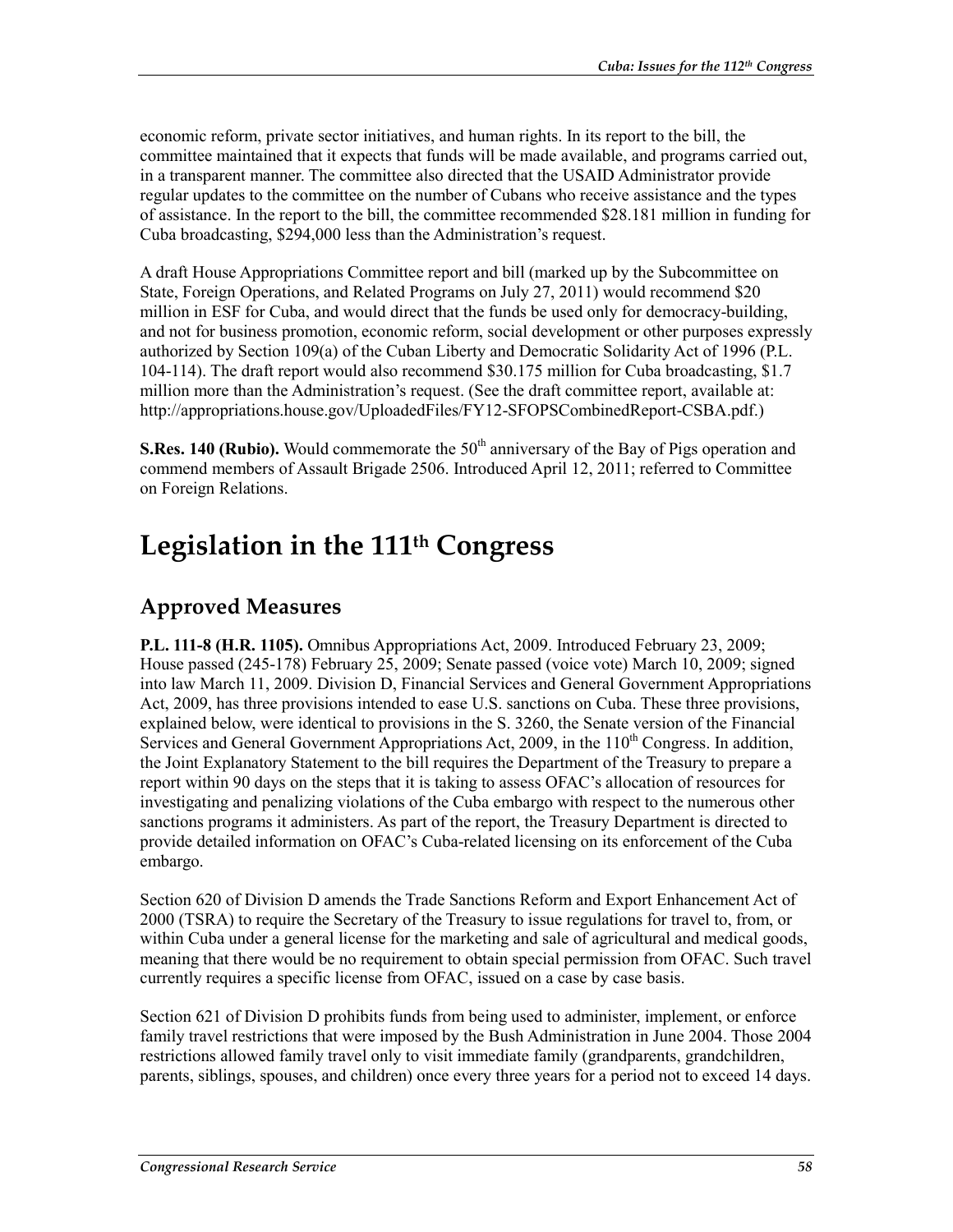Under the 2004 restrictions, a specific license was required from OFAC for such travel, and the authorized amount that family travelers could spend while in Cuba was limited to \$50 a day.

Section 622 of Division D prohibits funds in the act from being used to administer, implement, or enforce an amendment to the Cuban embargo regulations on February 25, 2005, requiring that U.S. agricultural exporters using the "payment of cash in advance'" payment mechanism for selling their goods to Cuba must be paid in cash for their goods before the goods leave U.S. ports. Prior to the February 2005 change, the practice was for U.S. agricultural exporters to be paid in cash for their goods (as required under the TSRA), but before the actual delivery of the goods to Cuba.

Division H (Department of State, Foreign Operations, and Related Programs Appropriations Act, 2009) has two provisions related to Cuba. Section 7005 prohibits foreign assistance to the government of Cuba. Section 7015(f) provides that no funds appropriated for foreign assistance shall be obligated or expended for Cuba except as provided through the regular notification procedures of the Committees on Appropriations.

**P.L. 111-117 (H.R. 3288).** Consolidated Appropriations Act, 2010. Introduced July 22, 2009, as the Transportation, Housing and Urban Development, and Related Agencies Appropriations Act, 2010. House passed July 23, 2009. Senate passed with an amendment September 17, 2009. The conference report to the measure, H.Rept. 111-366 filed December 8, 2009, became the vehicle for the Consolidated Appropriations Act, 2010, which consisted of six appropriations bills. The House agreed to the conference on December 10, 2009, while the Senate agreed on December 13, 2009. The President signed the measure into law on December 16, 2009.

As signed into law, the measure has several Cuba provisions. Division C, Financial Services and General Government Appropriations Act, 2010, has a clarifying provision in section 619 relating to the issue of "payment of cash in advance" for U.S. exports to Cuba during FY2010 under the Trade Sanctions Reform and Export Enhancement Act of 2000. The provision defines the term to mean "payment before the transfer of title to, and control of, the exported items to the Cuban purchaser."

Division F, Department of State, Foreign Operations, and Related Programs Appropriations Act, 2010, has several Cuba provisions. Section 7007 continues the general prohibition against foreign assistance to the government of Cuba. Section 7015(f) continues the requirement that no funds for foreign assistance shall be obligated or expended for Cuba except as provided through the regular notification procedures of the Committees on Appropriations. With regard to Cuba broadcasting, the conference report provides \$30.474 million for Radio and TV Martí (almost \$2 million less than the Administration's request) with not more than \$5.5 million for non-salary and benefits expenses for TV Martí. The conference report also has two reporting requirements on Cuba broadcasting: the first from the BBG within 90 days providing a multi-year strategic plan for broadcasting to Cuba; and the second, from the GAO within 90 days of the submission of the BBG report, providing an assessment of the strategic plan. With regard to Cuba democracy programs, the conference report fully funds the Administration's request for \$20 million in ESF.

**S.Res. 149 (Martinez).** Expresses solidarity with the writers, journalists, and librarians of Cuba on World Press Freedom Day and calling for the immediate release of citizens of Cuba imprisoned for exercising rights associated with freedom of the press. Introduced and approved by Unanimous Consent on May 14, 2009.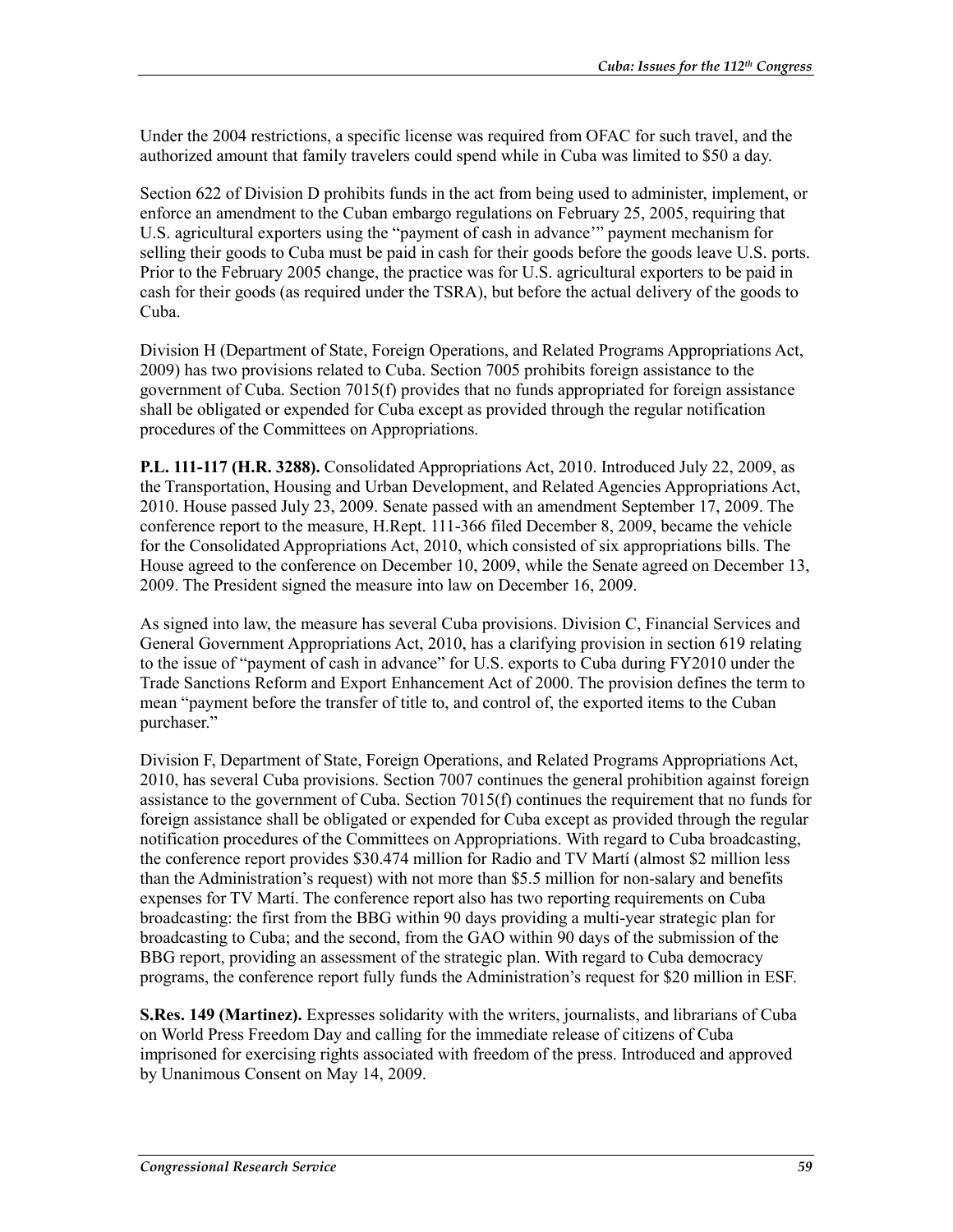**S.Con.Res. 54 (Nelson, Bill).** Recognizes the life of Orlando Zapata Tamayo, who died on February 23, 2010, in the custody of the Cuban government, and calls for a continued focus on the promotion of internationally recognized human rights in Cuba. Introduced March 10, 2010. S.Amdt. 3552 (Nelson, Bill), which noted that the Department of State reports that the Cuban government has not granted prison visits to the International Committee of the Red Cross, Amnesty International, or Human Rights Watch since 1988, was agreed to by Unanimous Consent on March 18, 2010. S.Con.Res. 54 subsequently agreed to by Unanimous Consent on March 18, 2010.

#### **Additional Considered Measures with Cuba Provisions**

The following measures that received consideration, but were not enacted, contained various provisions on Cuba. For a complete listing of legislative initiatives on Cuba in the  $111<sup>th</sup>$  Congress, see CRS Report R40193, *Cuba: Issues for the 111th Congress*, by Mark P. Sullivan.

**H.R. 2410 (Berman).** Foreign Relations Authorization Act, FY2010 and FY2011. Introduced May 14, 2009. Reported by House Committee on Foreign Affairs June 4, 2009 (H.Rept. 111-136). House passed (235-187) June 10, 2009. Authorizes funding for radio and television broadcasting to Cuba within the International Broadcasting Operations account. During June 10, 2009, floor consideration, the House defeated H.Amdt. 182 (Ros-Lehtinen) by a vote of 205-224 that would have required the Secretary of State to withhold funds from the U.S. contribution to the International Atomic Energy Agency (IAEA) an amount equal to nuclear technical cooperation provided by the IAEA in 2007 to Iran, Syria, Sudan, and Cuba.

**H.R. 2647 (Skelton)/S. 1390 (Levin).** National Defense Authorization Act for FY2010. House passed June 25, 2009. Senate passed July 23, 2009, with an amendment substituting the language of S. 1390. During July 22, 2009, consideration of S. 1390, the Senate approved S.Amdt. 1535 (Martinez), which required a report from the Director of National Intelligence on potential Cuban activities related to drug trafficking, clandestine activities in the United States, research and development for biological weapons production, and Cuba's relations with Iran, North Korea, Venezuela and several other countries. That provision became Section 1222 of the Senate version of H.R. 2647. The House version of the bill did not include a similar provision, and the provision was not included in the conference report (H.Rept. 111-288) filed on October 7, 2009.

**H.R. 3081 (Lowey)/S. 1434 (Leahy).** FY2010 State Department, Foreign Operations, and Related Programs Appropriations. H.R. 3081 Introduced and reported (H.Rept. 111-187) June 26, 2009. House approved July 9, 2009, by a vote of 318-106. S. 1434 introduced and reported (S.Rept. 111-44) July 9, 2009. In both bills, section 7007 would continue the prohibition against direct funding for the government of Cuba, and section 7015(f) would continue the requirement that no assistance shall be obligated or expended for assistance for Cuba except as provided through the regular notification procedures of the Committees on Appropriations. The reports to both bills would also fully fund the Administration's request of \$20 million in ESF for Cuba democracy programs.

With regard to Cuba broadcasting, H.R. 3081 would fully fund the Administration's request for \$32.474 million, while S. 1434 would prohibit funding for TV Martí broadcasts to Cuba and provide just \$17.474 million for Cuba broadcasting, \$15 million less than the request. The Senate bill, in section 7092(c), would require a report from the Secretary of State within 90 days on various aspects of Cuba broadcasting.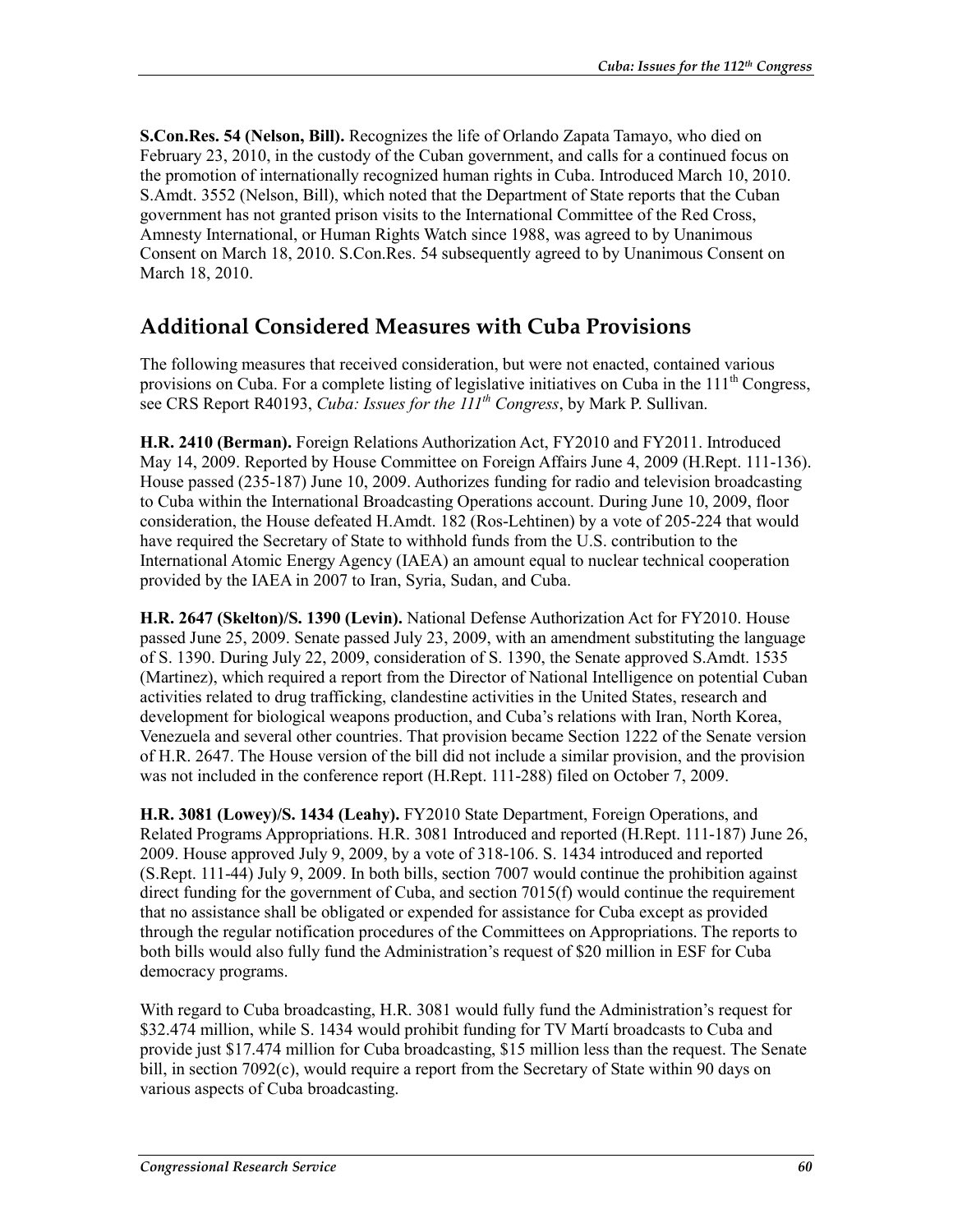With regard to anti-drug cooperation with Cuba, S. 1434 would, in section 7092, provide \$1 million in International Narcotics Control and Law Enforcement (INCLE) assistance for preliminary work by the State Department or other entity designated by the Secretary of State to establish cooperation with appropriate agencies of the government of Cuba on counternarcotics matters, including matters relating to cooperation, coordination, and mutual assistance in the interdiction of illicit drugs being transported through Cuban airspace or over Cuba waters. The amount shall not be available if the Secretary of State certifies that Cuba does not have in place appropriate procedures to protect against the loss of innocent life in the air and on the ground in connection with the interdiction of illegal drugs, and there is credible evidence of involvement of the government of Cuba in drug trafficking during the preceding 10 years. H.R. 3081 does not have a similar provision.

For final action, see Division F of P.L. 111-117, the Consolidated Appropriations Act, 2010, described above, which included provisions on foreign aid, Cuba broadcasting, and Cuba democracy funding. The omnibus measure did not include any language on drug cooperation with Cuba.

**H.R. 3170 (Serrano)/S. 1432 (Durbin).** FY2010 Financial Services and General Government Appropriations. H.R. 3170 introduced and reported (H.Rept. 111-202) July 10, 2009. House approved (219-208) July 16, 2009. S. 1432 introduced and reported (S.Rept. 111-43) July 9, 2009. Both bills have a provision (section 618 in the House bill and section 617 in the Senate bill) that provides that the term "payment of cash in advance" as used in the Trade Sanctions Reform and Export Enhancement Act of 2000 shall be interpreted as payment before the transfer of title to, and control of, the exported items to the Cuban purchaser.

For final action, see Division C of P.L. 111-117, the Consolidated Appropriations Act, 2010, described above, which included the "payment of cash in advance" provision in section 619.

**H.R. 4645 (Peterson)/S. 3112 (Klobuchar).** Travel Restriction Reform and Export Enhancement Act. Removes obstacles to legal sales of U.S. agricultural commodities to Cuba and ends travel restrictions on all Americans to Cuba. Section 2 would lift all restrictions on travel to Cuba and prohibit the President from regulating or prohibiting such travel except under certain circumstances. Section 3 would define the term "payment of cash in advance" for U.S. agricultural sales to Cuba under the Trade Sanctions Reform and Export Enhancement Act of 2000 (TSRA) as the payment by the purchaser and the receipt of such payment by the seller prior to transfer of title of such commodity or product to the purchaser and the release of control of such commodity or product to the purchaser. Section 4 would authorize direct transfers between Cuban and U.S. financial institutions executed in payment for a product authorized for sale under TSRA. H.R. 4645 introduced February 23, 2010; referred to Committee on Foreign Affairs, and in addition to the Committees on Agriculture and Financial Services. House Agriculture Committee ordered reported (25-20) June 30, 2010; reported September 29, 2010 (H.Rept. 111- 653, Part I). S. 3112 introduced March 15, 2010; referred to the Committee on Foreign Relations.

**S. 3454 (Levin).** National Defense Authorization Act for FY2011. Introduced and reported by the Senate Committee on Armed Services on June 4, 2010 (S.Rept. 111-201). Section 1236 would require a report (in unclassified form, but may include a classified annex) within 180 days from the Secretary of Defense, in consultation with the Director of National Intelligence and the Secretary of State, on: a description of any connections between the government of Cuba and drug trafficking organizations in the Western Hemisphere; a description of any economic, intelligence or other support provided to Cuba by the governments of Bolivia, Ecuador, or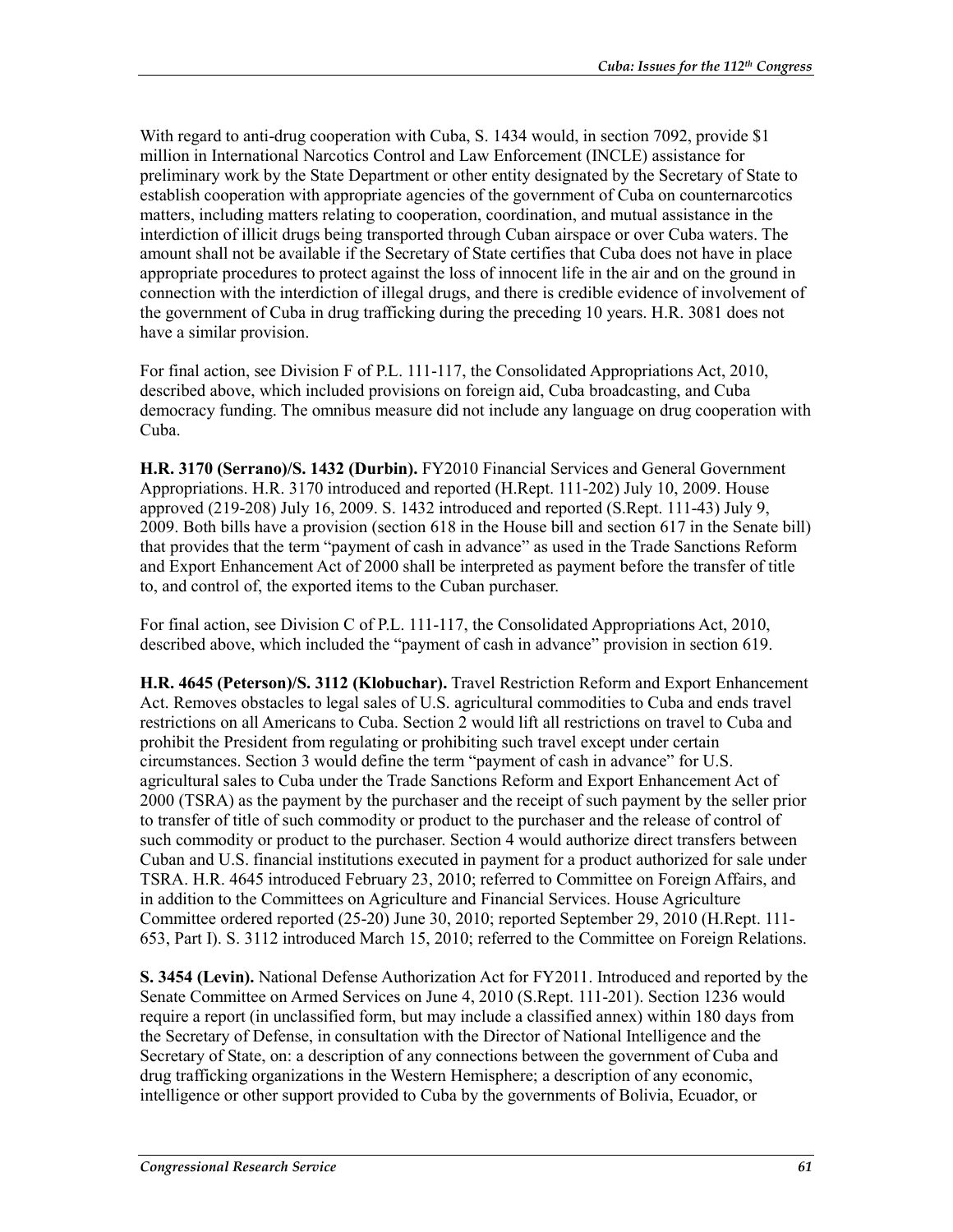Venezuela; a description of any agreements or other arrangements between Cuba and the governments currently on the U.S. list of state sponsors of terrorism; and a description of any activities by Cuba to develop any biological or cyber warfare capabilities, including any collaboration with other countries in the Western Hemisphere. The Senate did not complete action on the bill. The House-passed version of the defense authorization bill, H.R. 5136 (Skelton), did not include a similar provision.

**S. 3676 (Leahy).** FY2011 Department of State, Foreign Operations, and Related Programs Appropriations Act. Introduced and reported by the Senate Committee on Appropriations on July 29, 2010 (S.Rept. 111-237). Section 7007 would continue a general prohibition against direct assistance for Cuba. Section 7015(f) would continue the requirement that no funds for foreign assistance shall be obligated or expended for assistance to Cuba except as provided through the regular notification procedures of the Committees on Appropriations. Section  $7034(g)(6)$  provides that of the ESF appropriated for several countries including Cuba, \$12.5 million shall be transferred and merged with funds for the National Endowment for Democracy to be allocated for democracy programs. The committee report clarifies that \$2 million in ESF appropriated for Cuba would be transferred to the National Endowment for Democracy. In the report to the bill, the committee also recommends \$28.789 million for broadcasting to Cuba (\$390,000 less than the request of \$29.179 million). In the report, the committee also states that it does not support closing the Greenville Station, expanding TV Martí's transmission on DirecTV, or the request to expand and renovate the TV Martí studio until the Broadcasting Board of Governors submits a multi-year strategic plan for broadcasting to Cuba. The Senate did not complete action on the measure, but the 111<sup>th</sup> Congress approved a series of short-term continuing resolutions (P.L. 111-242, as amended), the last of which provided funding for federal agencies through March 4, 2011, generally at FY2010 levels and under conditions provided in enacted FY2010 appropriations measures.

**S. 3677 (Durbin).** FY2011 Financial Services and General Government Appropriations Act. Introduced and reported by the Senate Committee on Appropriations on July 29, 2010 (S.Rept. 111-238). Section 621 would continue to define during FY2011 "payment of cash in advance" under the Trade Sanctions Reform and Export Enhancement Act of 2000 as payment before the transfer of title to, and control of, the exported items to the Cuban purchaser. This would extend a similar provision for FY2010 that appeared in the FY2010 Consolidated Appropriations Act (P.L. 111-117, Division C, Section 619). The Senate did not complete action on the measure, but the  $111<sup>th</sup>$  Congress approved a series of short-term continuing resolutions (P.L. 111-242, as amended), the last of which provided funding for federal agencies through March 4, 2011, generally at FY2010 levels and under conditions provided in enacted FY2010 appropriations measures.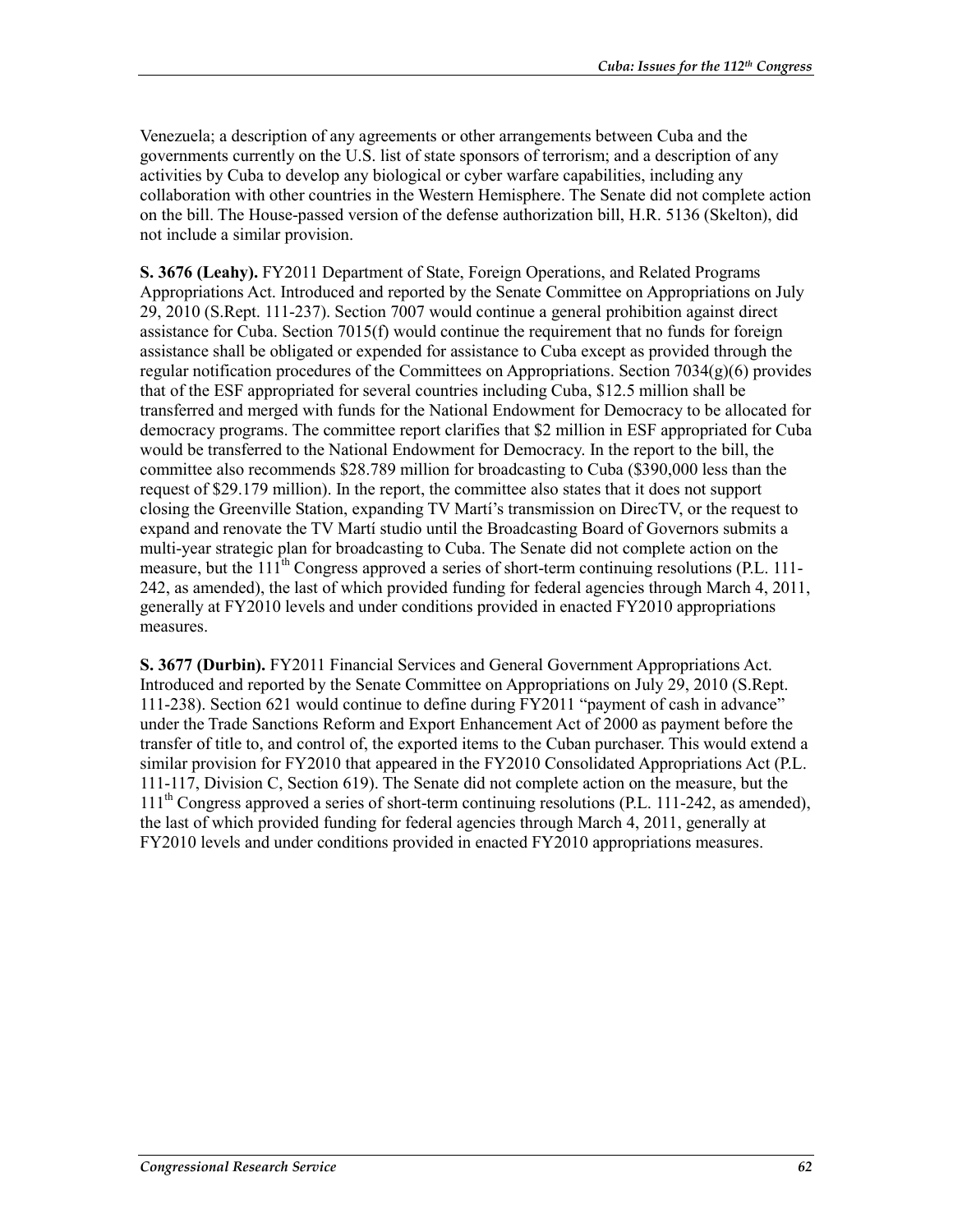# **Appendix A. Selected Executive Branch Reports and Web Pages**

**Background Note, Cuba,** State Department *Date:* April 28, 2011 *Full Text:* http://www.state.gov/r/pa/ei/bgn/2886.htm

**Congressional Budget Justification for Foreign Operations FY2012, Annex: Regional Perspectives (pp. 751-752 of pdf),** State Department *Date:* March 2011 *Full Text:* http://www.state.gov/documents/organization/158268.pdf

**Country Reports on Human Rights Practices 2010, Cuba,** State Department *Date:* April 8, 2011 *Full Text:* http://www.state.gov/g/drl/rls/hrrpt/2010/wha/154501.htm

**Country Reports on Terrorism 2009 (State Sponsors of Terrorism chapter),** State Department *Date:* August 18, 2011 *Full Text:* http://www.state.gov/s/ct/rls/crt/2010/170260.htm

**Cuba Country Page,** State Department *Full Text:* http://www.state.gov/p/wha/ci/cu/

**Cuba Country Page**, U.S. Agency for International Development *Full Text:* http://www.usaid.gov/locations/latin\_america\_caribbean/country/cuba/

**Cuba Sanctions,** Treasury Department *Full Text:* http://www.treasury.gov/resource-center/sanctions/Programs/pages/cuba.aspx

**Cuba: What You Need to Know About U.S. Sanctions Against Cuba,** Treasury Department, Office of Foreign Assets Control Date: September 3, 2009 *Full Text:* http://www.treasury.gov/resource-center/sanctions/Programs/Documents/cuba.pdf.

**International Religious Freedom Report, July – December 2010, Cuba,** State Department *Date:* September 13, 2011 *Full Text:* http://www.state.gov/g/drl/rls/irf/2010\_5/168209.htm

**International Narcotics Control Strategy Report 2011, Vol. I, Cuba,** State Department *Date:* March 3, 2011 *Full Text:* http://www.state.gov/p/inl/rls/nrcrpt/2011/vol1/156360.htm#cuba

**Trafficking in Persons Report 2011 (Cuba, pp. 78-79 of pdf),** State Department *Date:* June 2011 *Full Text:* http://www.state.gov/documents/organization/164453.pdf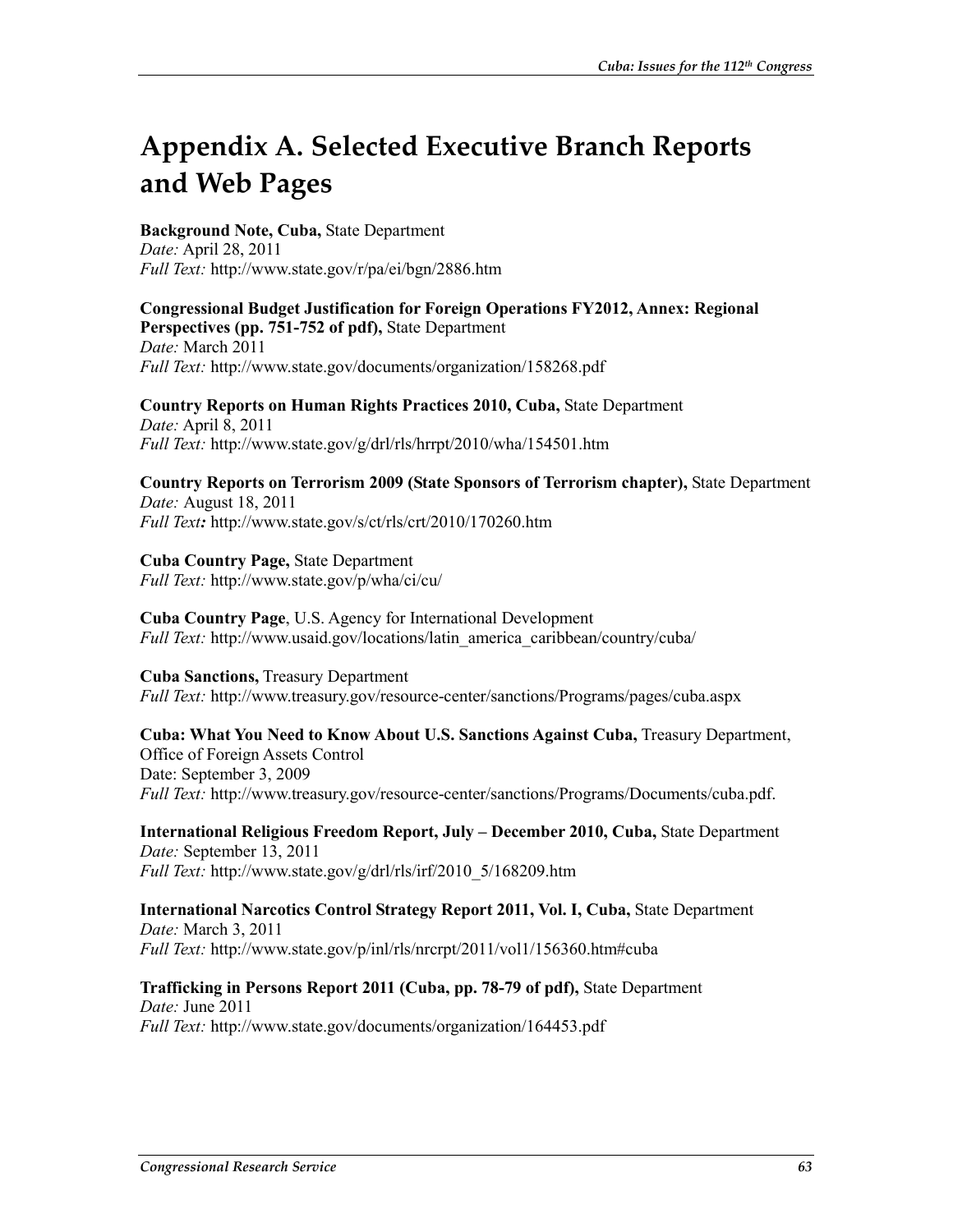## **Appendix B. Earlier Developments in 2011**

On July 21, 2011, during its markup of H.R. 2583, the FY2012 Foreign Relations Authorization Act, the House Committee on Foreign Affairs approved (36-6) a Rivera amendment that would require the President to fully enforce all U.S. regulations on travel to Cuba as in effect on January 19, 2009, and impose the corresponding penalties against individuals determined to be in violation of such regulations. The intent of the amendment was to reinstate tighter travel restrictions as they existed under the Bush Administration in January 2009.

On July 13, 2011, the White House's Statement of Administration Policy on H.R. 2434, the FY2012 Financial Services and General Government Appropriations bill, stated that the Administration opposes Section 901 because it would reverse the President's policy on family travel and remittances, and that the President's senior advisors would recommend a veto if the bill contained the provision.

On July 13, 2011, more than 40 Cuban dissidents issued a document dubbed the "People's Path," that advocates for a peaceful transition toward a democratic system and for an assembly to rewrite the constitution.

On June 24, 2011, during markup of the House FY2012 Financial Services and General Government Appropriations bill (subsequently introduced as H.R. 2434), the House Appropriations Committee approved an amendment by voice vote that would repeal amendments to the Cuba embargo regulations made since January 19, 2009, regarding family travel, carrying remittances to Cuba, and sending remittances to Cuba. The provision, which became Section 901 of the bill, would roll back President Obama's easing of restrictions on family travel and remittances in 2009 and his easing of restrictions on remittances for non-family members and religious institutions in 2011.

From April 16-19, 2011, the Cuban Communist Party held its sixth party congress, focusing on making changes to Cuba's economic model.

On April 8, 2011, the State Department issued its 2010 human rights reports on countries worldwide. The report documented continued significant human rights abuses, including harassment, beatings, and threats against political opponents by government-organized mobs and state security officials; harsh and life-threatening prison conditions; arbitrary detention of human rights advocates and members of independent organizations; selective prosecution and denial of fair trial; pervasive monitoring of private conversations; and severe limitations on freedom of speech and press. (See the full State Department human rights report on Cuba, available at http://www.state.gov/g/drl/rls/hrrpt/2010/wha/154501.htm.)

On March 30, 2011, former President Jimmy Carter completed a three-day trip to Cuba, where he had meetings with President Castro, Catholic Cardinal Jaime Ortega, and several human rights activists. He also visited imprisoned U.S. government subcontractor Alan Gross.

On March 23, 2011, the Cuban government released the last two of the "group of 75" political prisoners who were incarcerated in March 2003 in a severe crackdown on political dissidents. Overall, more than 125 political prisoners have been released since mid-2010.

On March 12, 2011, a Cuban court convicted and sentenced USAID subcontractor Alan Gross to 15 years in prison for "actions against the independence and territorial integrity of the state."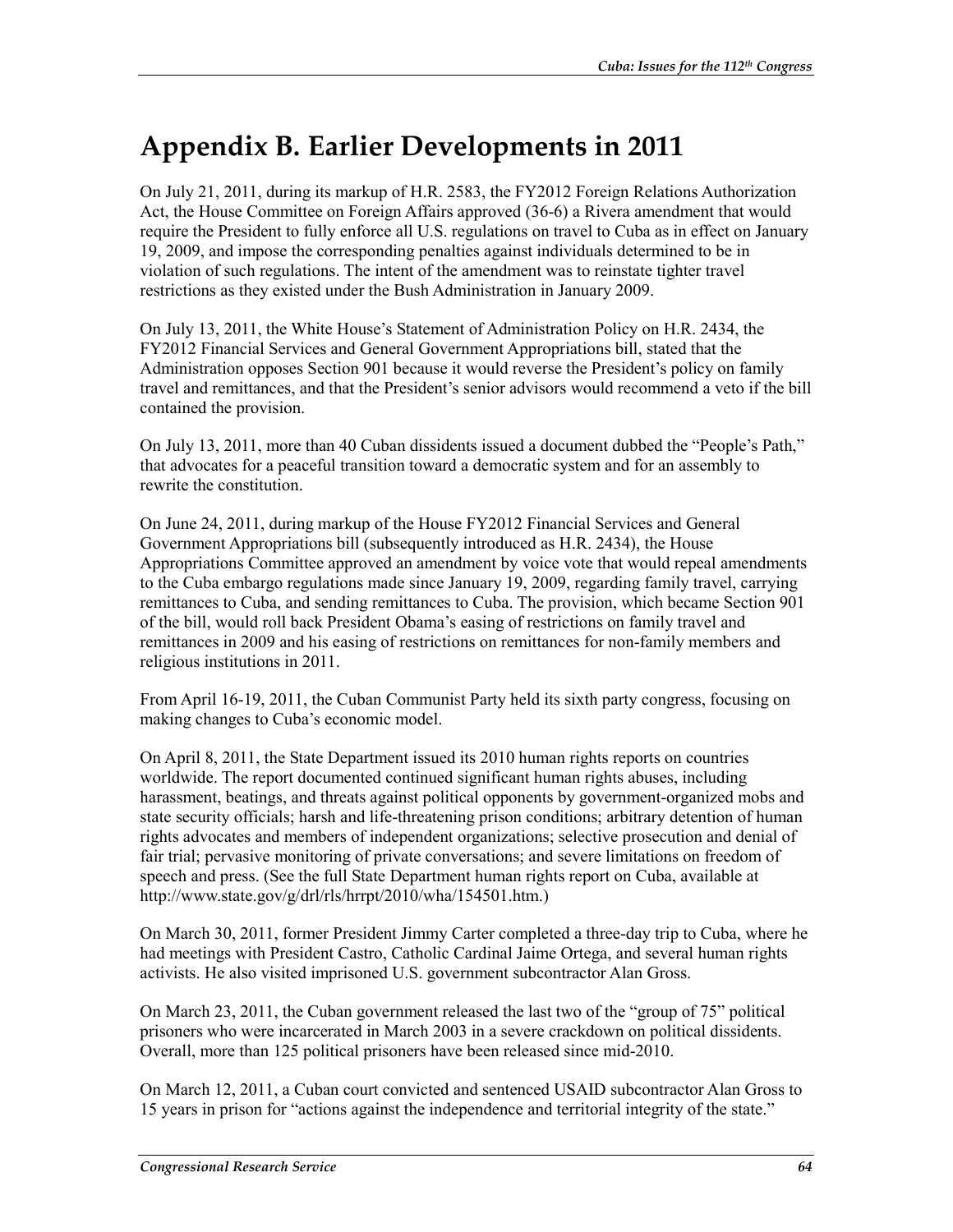Gross has been imprisoned since December 2009 when he was arrested after distributing communications equipment to Jewish organizations in Cuba.

On March 3, 2011, the State Department issued its 2011 *International Narcotics Control Strategy Report* (INCSR), which maintained that the United States was reviewing a draft bilateral accord for counternarcotics cooperation that Cuba had presented. The report maintained that such an accord, if structured appropriately, "could advance the counternarcotics efforts undertaken by both countries." (See the full text of the INCSR, available at http://www.state.gov/p/inl/rls/nrcrpt/ 2011/vol1/156360.htm#cuba.)

On January 28, 2011, the Departments of Homeland Security and Treasury published changes to their Cuba regulations in the *Federal Register* (pp. 5058-5061 and pp. 5072-5078) designed to increase purposeful travel to Cuba (including people-to-people exchanges), allow any U.S. person to send remittances to non-family members in Cuba, and allow all U.S. international airports to apply to provide licensed charter flights to and from Cuba. The Treasury Department has not yet finalized guidelines for the new regulations so that applications for travel requiring specific licenses are not yet being processed.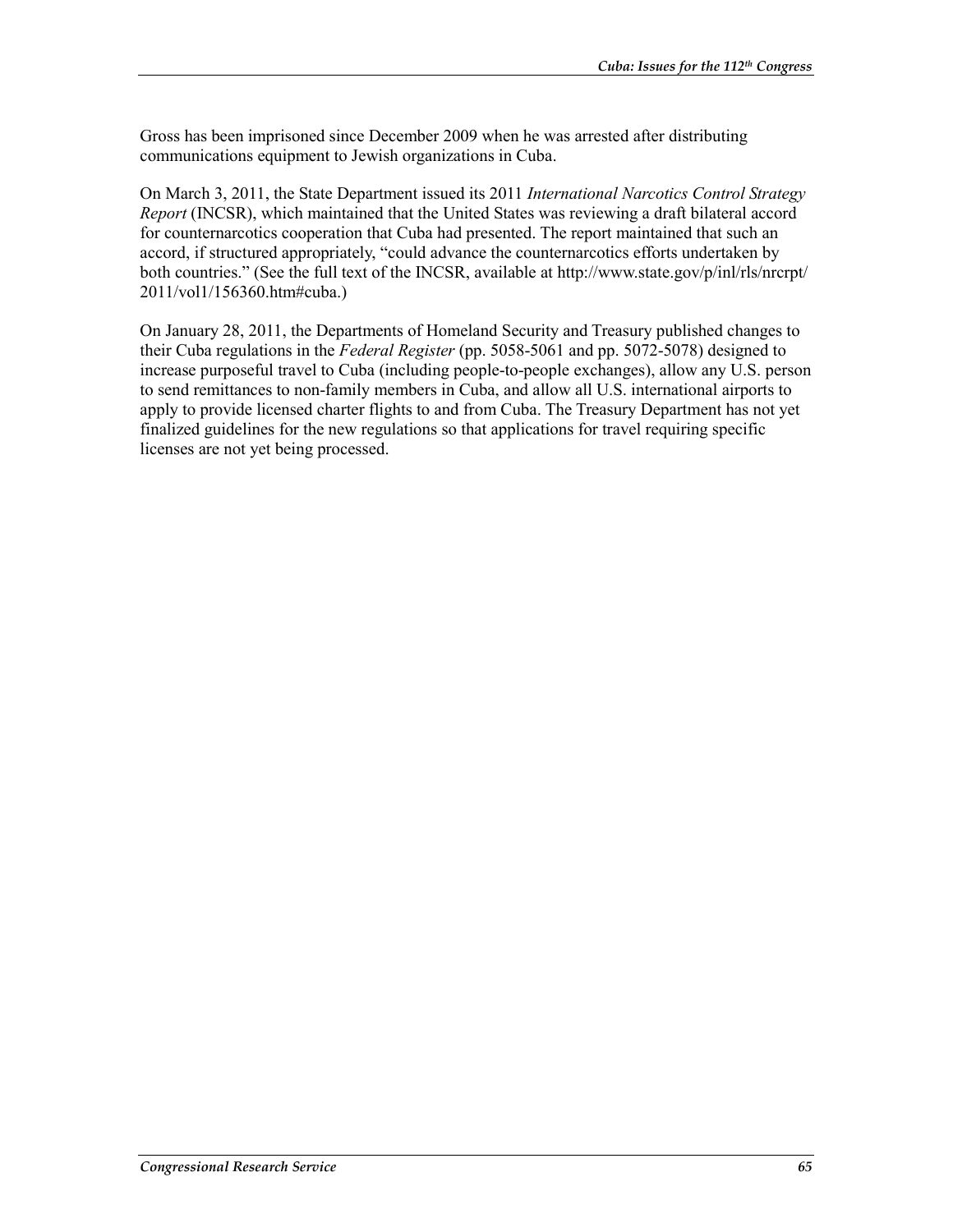# **Appendix C. CRS and GAO Reports**

#### **Active CRS Reports Discussing Cuba**

CRS Report RL31139, *Cuba: U.S. Restrictions on Travel and Remittances*, by Mark P. Sullivan.

CRS Report R40566, *Cuban Migration to the United States: Policy and Trends*, by Ruth Ellen Wasem.

CRS Report R41522, *Cuba's Offshore Oil Development: Background and U.S. Policy Considerations*, by Neelesh Nerurkar and Mark P. Sullivan.

CRS Report R40139, *Closing the Guantanamo Detention Center: Legal Issues*, by Michael John Garcia et al..

CRS Report R40754, *Guantanamo Detention Center: Legislative Activity in the 111<sup>th</sup> Congress*, by Michael John Garcia.

CRS Report R41340, *Financial Services and General Government (FSGG): FY2011 Appropriations*, coordinated by Garrett Hatch.

CRS Report R40801, *Financial Services and General Government (FSGG): FY2010 Appropriations*, coordinated by Garrett Hatch.

CRS Report RL34523, *Financial Services and General Government (FSGG): FY2009 Appropriations*, coordinated by Garrett Hatch.

CRS Report RL32826, *The Medical Device Approval Process and Related Legislative Issues*, by Erin D. Williams.

CRS Report RL33200, *Trafficking in Persons in Latin America and the Caribbean*, by Clare Ribando Seelke.

CRS Report RL32014, *WTO Dispute Settlement: Status of U.S. Compliance in Pending Cases*, by Jeanne J. Grimmett.

#### **Archived CRS Reports**

CRS Report RS20450, *The Case of Elian Gonzalez: Legal Basics*, by Larry M. Eig.

CRS Report RL33622, *Cuba's Future Political Scenarios and U.S. Policy Approaches*, by Mark P. Sullivan.

CRS Report RS22742, *Cuba's Political Succession: From Fidel to Raúl Castro*, by Mark P. Sullivan.

CRS Report RL32251, *Cuba and the State Sponsors of Terrorism List*, by Mark P. Sullivan.

CRS Report R40193, *Cuba: Issues for the 111th Congress*, by Mark P. Sullivan.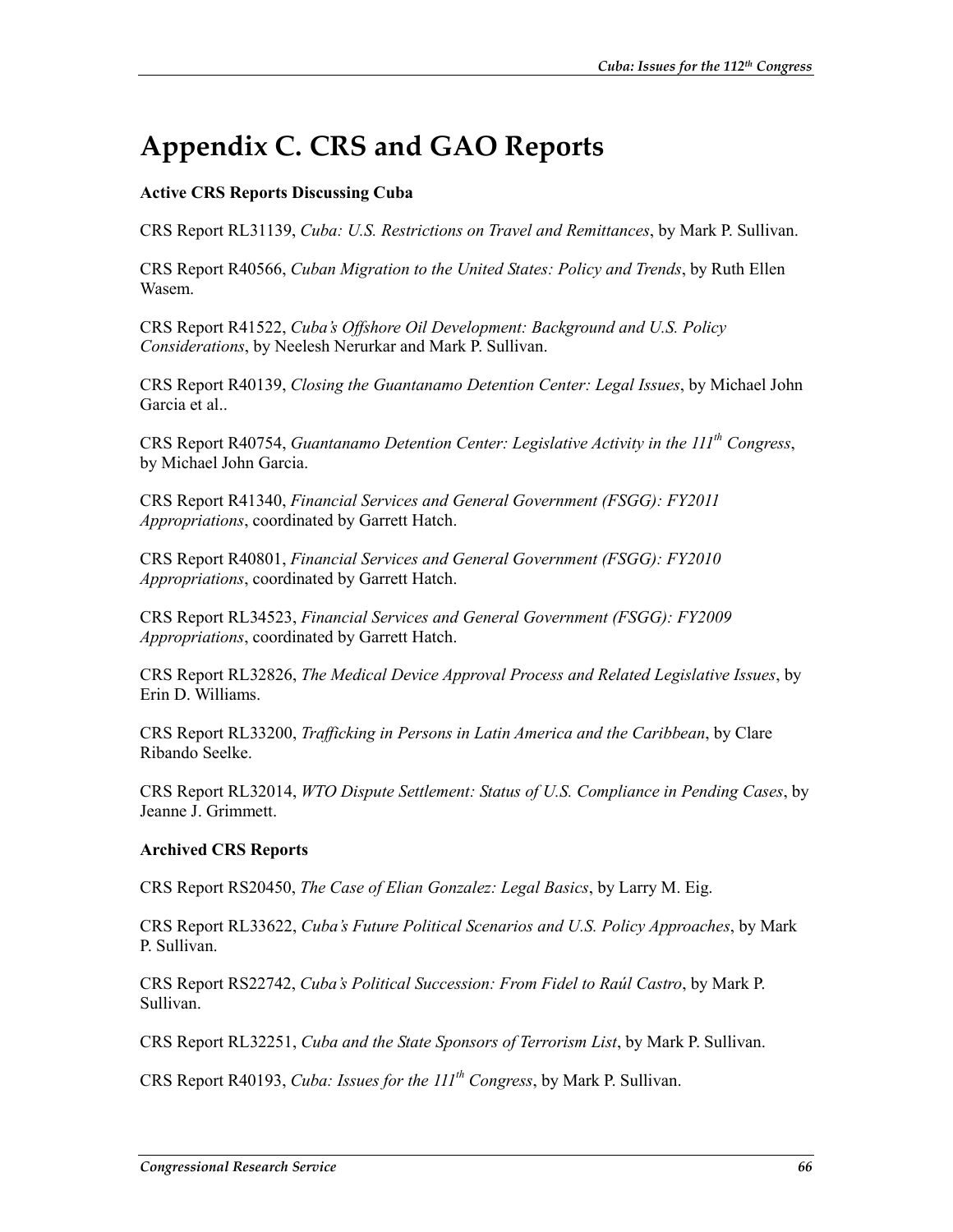CRS Report RL33819, *Cuba: Issues for the*  $110^{th}$  *Congress*, by Mark P. Sullivan.

CRS Report RL32730, *Cuba: Issues for the 109<sup>th</sup> Congress*, by Mark P. Sullivan.

CRS Report RL31740, *Cuba: Issues for the 108th Congress*, by Mark P. Sullivan.

CRS Report RL30806, *Cuba: Issues for the 107<sup>th</sup> Congress*, by Mark P. Sullivan and Maureen Taft-Morales.

CRS Report RL30628, *Cuba: Issues and Legislation In the 106th Congress*, by Mark P. Sullivan and Maureen Taft-Morales.

CRS Report RL30386, *Cuba-U.S. Relations: Chronology of Key Events 1959-1999*, by Mark P. Sullivan.

CRS Report RL33499, *Exempting Food and Agriculture Products from U.S. Economic Sanctions: Status and Implementation*, by Remy Jurenas.

CRS Report RS22094, *Lawsuits Against State Supporters of Terrorism: An Overview*, by Jennifer K. Elsea.

CRS Report RL31258, *Suits Against Terrorist States by Victims of Terrorism*, by Jennifer K. Elsea.

CRS Report 94-636, *Radio and Television Broadcasting to Cuba: Background and Issues Through 1994*, by Susan B. Epstein and Mark P. Sullivan.

CRS Report RS21764, *Restricting Trademark Rights of Cubans: WTO Decision and Congressional Response*, by Margaret Mikyung Lee.

#### **Selected GAO Reports**

*Broadcasting to Cuba: Actions are Needed to Improve Strategy and Operations*, U.S. Government Accountability Office, January 2009, http://www.gao.gov/new.items/d09127.pdf.

*Broadcasting to Cuba: Observations Regarding TV Martí's Strategy and Operations,* Statement of Jess T. Ford, Director International Affairs and Trade before the Subcommittee on International Organizations, Human Rights, and Oversight, House Committee on Foreign Affairs, U.S. Government Accountability Office, June 17, 2009, http://www.gao.gov/new.items/d09758t.pdf.

*Foreign Assistance: Continued Efforts Needed to Strengthen USAID's Oversight of U.S. Democracy Assistance for Cuba,* U.S. Government Accountability Office, November 2008, http://www.gao.gov/new.items/d09165.pdf.

*Foreign Assistance: U.S. Democracy Assistance for Cuba Needs Better Management and Oversight,* U.S. Government Accountability Office, November 2006, http://www.gao.gov/ new.items/d07147.pdf.

*U.S. Embargo on Cuba: Recent Regulatory Changes and Potential Presidential or Congressional Actions*, U.S. Government Accountability Office, September 17, 2009, http://www.gao.gov/ new.items/d09951r.pdf.